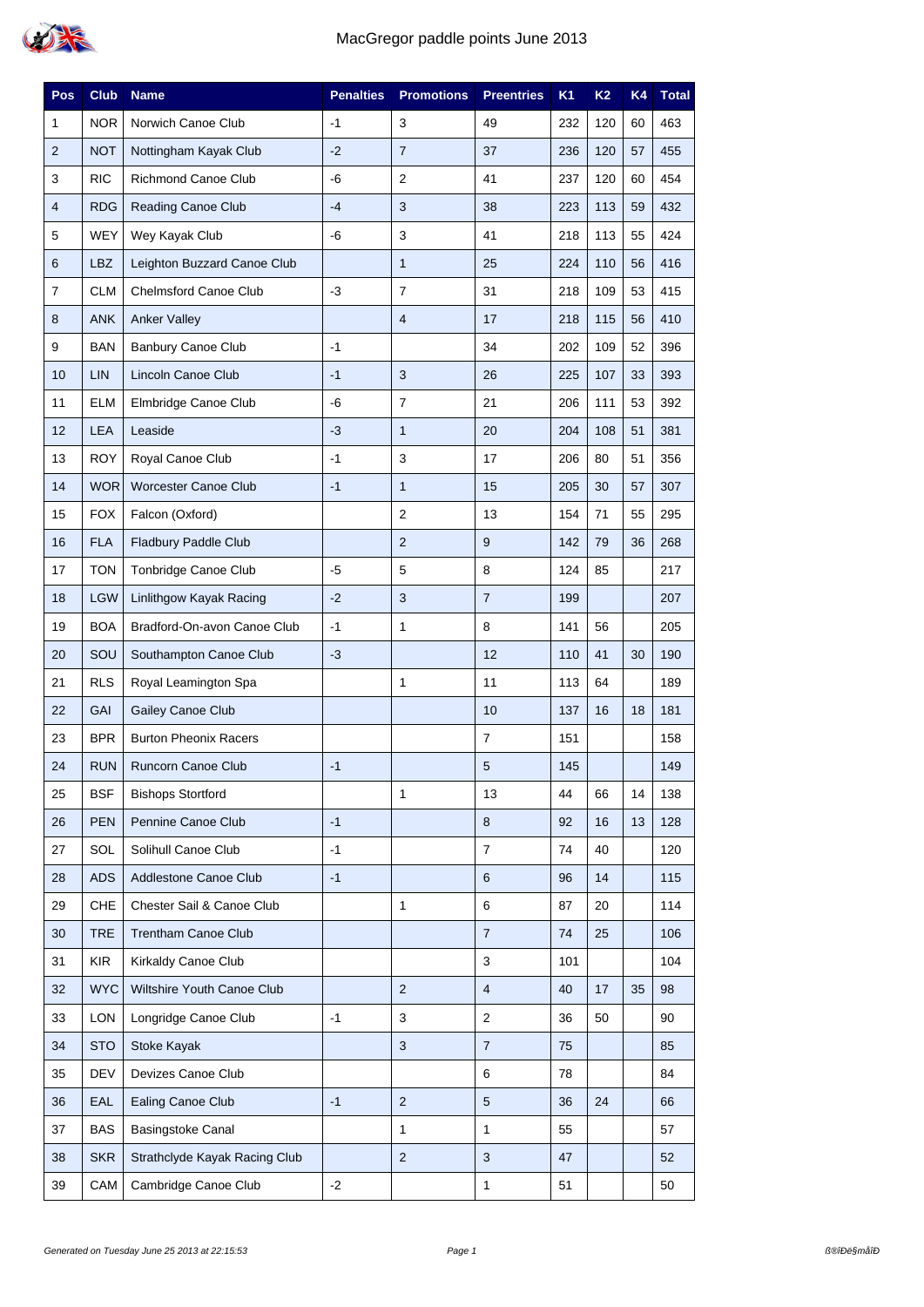

| Pos, | <b>Club</b> | <b>Name</b>                   | <b>Penalties</b> | <b>Promotions</b> | <b>Preentries</b> | K <sub>1</sub> | <b>K2</b> | K4 | <b>Total</b>   |
|------|-------------|-------------------------------|------------------|-------------------|-------------------|----------------|-----------|----|----------------|
| 40   | <b>FOR</b>  | Forth Canoe Club              | $-2$             | 1                 | 5                 | 43             |           |    | 47             |
| 41   | <b>BPS</b>  | <b>Broadland Paddle Sport</b> |                  |                   | $\overline{4}$    | 32             |           |    | 36             |
| 42   | <b>BRU</b>  | <b>Brunel University</b>      |                  |                   | 1                 | 33             |           |    | 34             |
| 43   | <b>ABF</b>  | Aberfan Canoe Club            |                  |                   | 1                 | 25             |           |    | 26             |
| 44   | <b>SHK</b>  | The Sharks                    |                  | 1                 | 1                 | 15             |           |    | 17             |
| 44   | <b>MER</b>  | Mercia Canoe Club             |                  |                   | 2                 |                | 15        |    | 17             |
| 46   | MAI         | Maidstone Canoe Club          |                  |                   | 2                 | 13             |           |    | 15             |
| 47   | <b>CDF</b>  | Cardiff Bay Kayaks            |                  |                   | $\overline{4}$    |                |           |    | $\overline{4}$ |
| 48   | <b>TRU</b>  | <b>Truro Canoe Club</b>       |                  |                   | 3                 |                |           |    | 3              |
| 49   | <b>WOP</b>  | Wear Whoppers                 |                  | $\overline{2}$    |                   |                |           |    | 2              |
| 50   | ERN         | <b>Erne Paddlers</b>          |                  | 1                 |                   |                |           |    | 1              |
| 50   | <b>HYM</b>  | <b>Herts Young Mariners</b>   |                  |                   | 1                 |                |           |    | 1              |
| 50   | <b>EXE</b>  | <b>Exeter Canoe Club</b>      |                  | 1                 |                   |                |           |    | 1              |
| 116  | <b>SOR</b>  | Soar Valley Canoe Club        | $-1$             |                   |                   |                |           |    | $-1$           |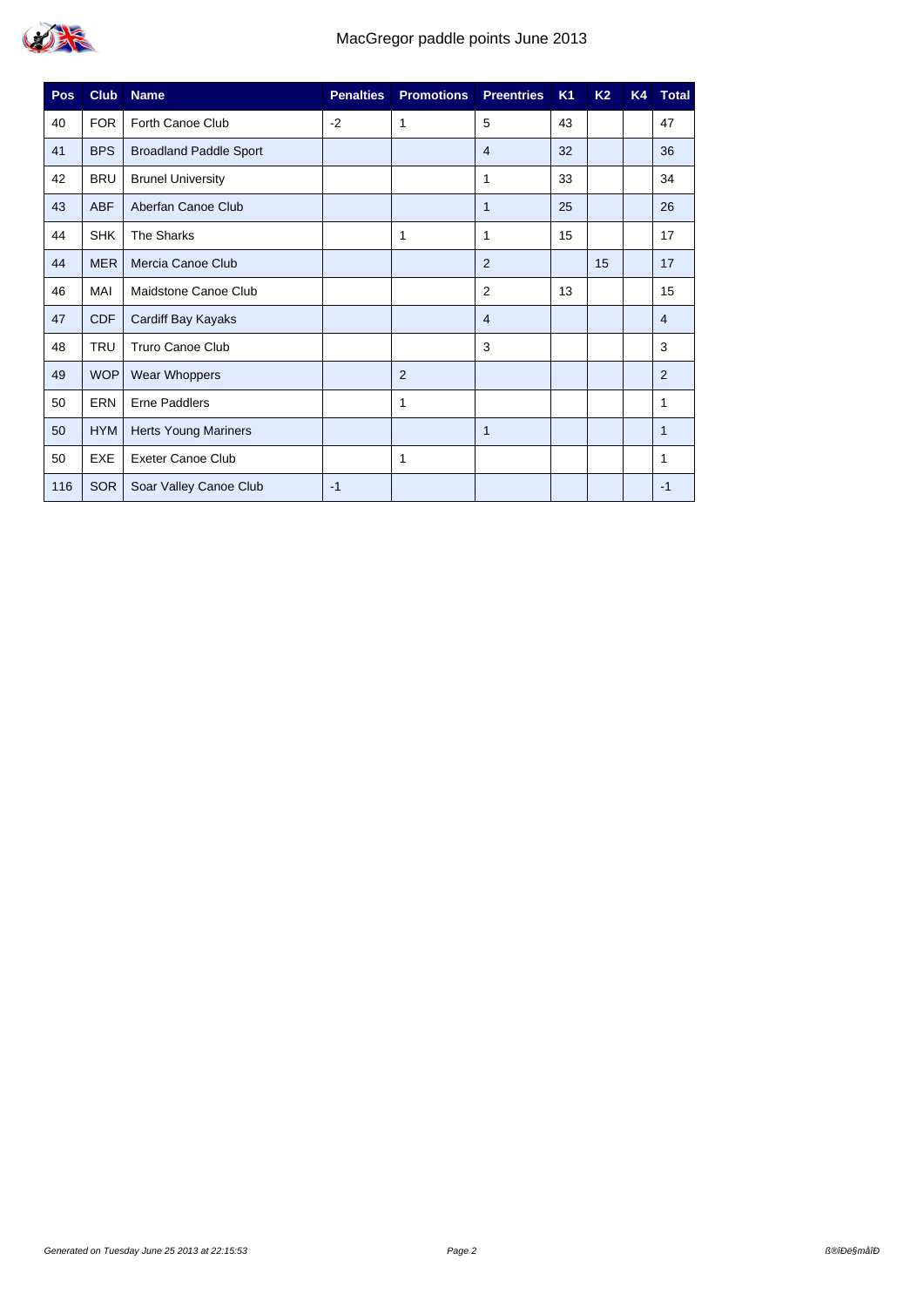

| Club Code  | Club Name                 |             |       |       |       |  |  |  |
|------------|---------------------------|-------------|-------|-------|-------|--|--|--|
| <b>NOR</b> | <b>Norwich Canoe Club</b> |             |       |       |       |  |  |  |
| Paddlers   | <b>Promotions</b>         | Penalties   | K1/C1 | K2/C2 | K4/C4 |  |  |  |
| 49         |                           | . The first | 232   | 120   | 60    |  |  |  |

| 'osition |
|----------|
|          |
| Total    |
|          |

# Qualifying promotions:

| <b>Regatta</b>                       | <b>Paddler</b> | <b>Surname</b> | <b>Firstname</b> | <b>Class</b> |
|--------------------------------------|----------------|----------------|------------------|--------------|
| Open and National Championships 2013 | 6550           | Rowe           | Livvv            | <b>BCK</b>   |
| May 2013 Regatta                     | 6549           | Shearer        | Harry            | <b>BCK</b>   |
| May 2013 Regatta                     | 7117           | Dvke           | Sasha            | GCK          |

### Penalties:

| <b>Regatta</b>             |         | Paddler Surname Firstname Code Meaning |   |                   |
|----------------------------|---------|----------------------------------------|---|-------------------|
| MacGregor Paddle 2013 7001 | Thursby | Alex                                   | W | Under weight boat |

| <b>Surname</b> | <b>Firstname</b> | <b>Events</b>                                       |
|----------------|------------------|-----------------------------------------------------|
| Pendle         | Dyson            | MVAK: K4:1000m MVBK: K1:500m 1000m K2:500m          |
| Pendle         | Tim              | MAK: K1:500m 1000m MBK: K2:500m MCK: K4:1000m       |
| <b>Hicks</b>   | Julie            | LVCK: K2:200m 500m K4:1000m WCK: K4:500m            |
| <b>Hicks</b>   | Albert           | MBK: K1:500m 1000m K2:500m MCK: K4:1000m            |
| Kilbourn       | Robert           | MVAK: K4:1000m MVBK: K1:500m 1000m K2:500m          |
| Duff           | Kerry            | LVAK: K2:200m 1000m LVCK: K4:1000m WCK: K4:500m     |
| <b>Hicks</b>   | Andrew           | MVCK: K1:500m                                       |
| Kilbourn       | Clive            | MVDK: K4:1000m                                      |
| Hayward        | lan              | MVBK: K1:200m 500m K2:500m                          |
| Pendle         | Ali              | LVCK: K2:200m 500m K4:1000m WCK: K4:500m            |
| Grady          | Fiona            | LVAK: K1:200m 500m 1000m K2:200m 1000m WCK: K4:500m |
| Schofield      | Christopher      | MVBK: K1:500m K2:500m                               |
| <b>Hicks</b>   | Harriet          | GCK: K1:200m 500m 1000m K2:200m K4:500m             |
| Hayward        | <b>Mathew</b>    | BDK: K1:500m 1000m K2:500m 1000m K4:500m 1000m      |
| Linnell        | Louise           | WAK: K2:200m 500m WCK: K1:200m 500m K2:1000m        |
| Lee-smith      | Lucy             | GAK: K1:200m GBK: K1:500m 1000m GCK: K4:500m        |
| <b>Nobbs</b>   | Ashley           | BAK: K1:200m 500m 1000m                             |
| <b>Terry</b>   | <b>Stacey</b>    | WCK: K2:1000m WDK: K1:1000m                         |
| Terry          | Dean             | BDK: K1:500m 1000m K2:500m 1000m                    |
| Scott          | Tim              | MVAK: K4:1000m MVDK: K2:200m 500m                   |
| Stronge        | Sam              | MCK: K2:200m 500m MDK: K1:200m 500m 1000m           |
| Hunt           | Daniel           | BAK: K1:200m BBK: K1:500m 1000m                     |
| Hayward        | Kieren           | BDK: K1:500m 1000m K2:500m 1000m K4:500m 1000m      |
| Shearer        | Harry            | BCK: K1:200m 500m 1000m K2:200m 1000m K4:500m       |
| Rowe           | Livvy            | GCK: K1:200m 500m K2:200m 1000m K4:500m             |
| Lodge          | Matthew          | BCK: K1:200m 500m 1000m K2:200m 1000m K4:500m       |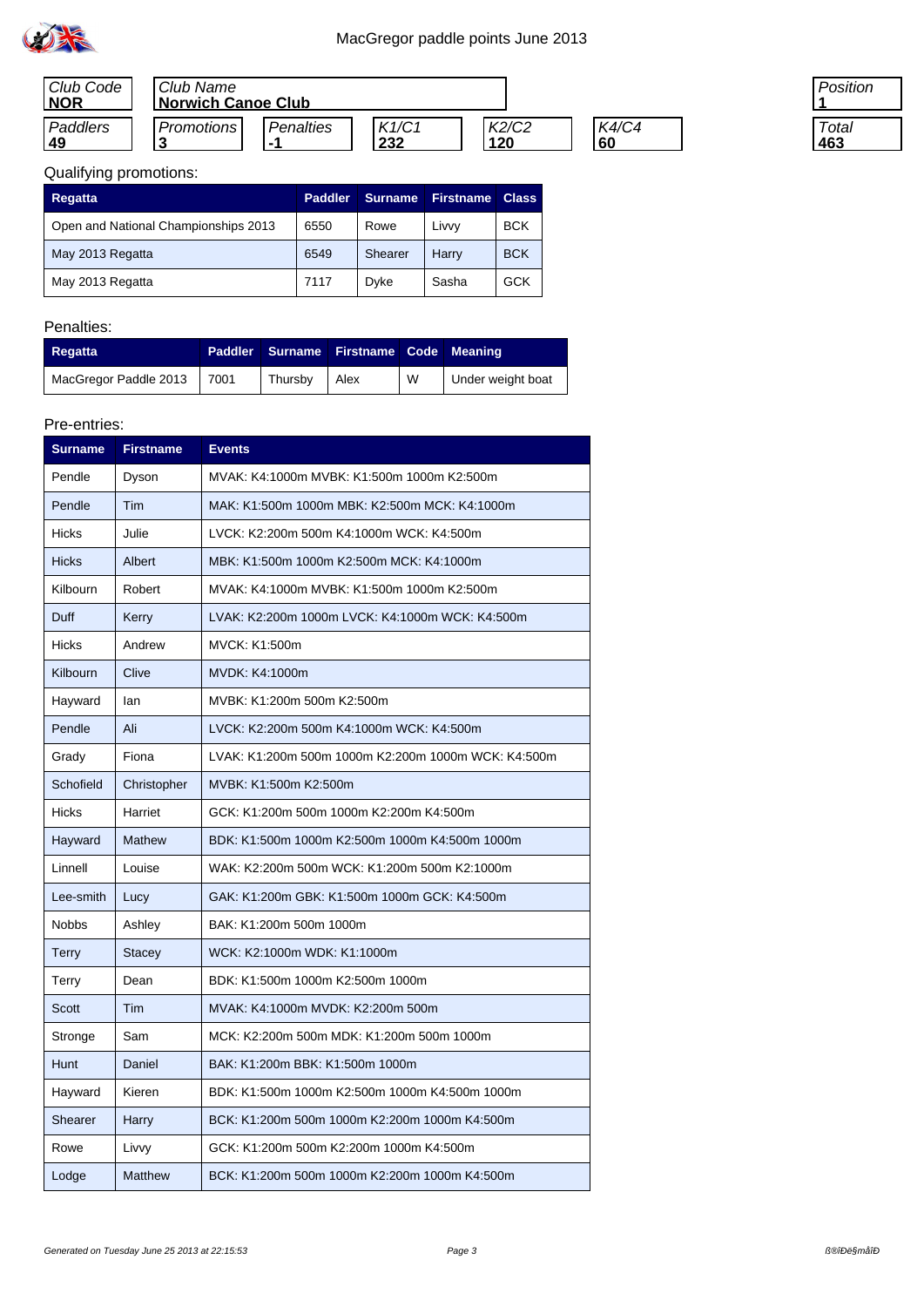

| <b>Surname</b> | <b>Firstname</b> | <b>Events</b>                                        |
|----------------|------------------|------------------------------------------------------|
| Balls          | Daniel           | MCK: K1:200m 500m 1000m K2:200m 500m                 |
| Dunford        | Roy              | MVDK: K1:200m 500m 1000m K2:200m 500m K4:1000m       |
| Walsh          | Mike             | MVDK: K1:500m K2:500m                                |
| Harrison       | <b>Beth</b>      | GDK: K1:500m 1000m K2:500m 1000m                     |
| Kirkham        | Oliver           | BCK: K1:200m 500m 1000m K2:200m 1000m K4:500m        |
| Kirkham        | William          | BDK: K1:500m 1000m K2:500m 1000m                     |
| Thursby        | Alex             | BCK: K1:200m 500m 1000m K2:200m 1000m K4:500m        |
| <b>Dyke</b>    | Sasha            | GCK: K1:200m 500m 1000m K2:1000m K4:500m             |
| Lucia          | Olszewski        | WAK: K1:200m K2:200m 500m WBK: K1:500m               |
| <b>Rijks</b>   | Jim              | BDK: K1:500m 1000m K2:500m 1000m K4:500m 1000m       |
| Mares          | Pete             | MVDK: K1:200m 500m K2:200m 500m                      |
| Lee-smith      | Clifford         | MVDK: K1:500m K2:200m K4:1000m                       |
| Sparkes        | David            | MVDK: K2:200m 500m K4:1000m                          |
| Hancy          | <b>Martin</b>    | MVAK: K4:1000m MVDK: K1:200m 500m 1000m K2:200m 500m |
| Taylor         | Emma             | LVCK: K2:500m                                        |
| <b>Dyke</b>    | Claire           | LVCK: K2:500m                                        |
| Duffield       | Florence         | GCK: K4:500m GDK: K1:500m 1000m K2:500m 1000m        |
| Shaw           | Luke             | BDK: K1:500m 1000m K2:500m K4:500m 1000m             |
| Harrad         | Oscar            | BDK: K1:500m 1000m K2:500m 1000m                     |
| Rowe           | Siobham          | LVCK: K2:500m K4:1000m                               |
| Harrison       | Paula            | LVCK: K2:500m                                        |
| Ogden          | Josh             | <b>BDK: K2:500m</b>                                  |
| Franklin       | J                | MVDK: K1:200m 500m                                   |

| <b>Points</b> | <b>Position</b> | <b>Event</b>            | <b>Paddler</b> |
|---------------|-----------------|-------------------------|----------------|
| 20            | 1               | Ladies A K1 500m FINAL  | F Grady        |
| 20            | 1               | Masters B K1 500m FINAL | I Hayward      |
| 20            | 1               | Girls C K1 200m FINAL   | I Rowe         |
| 20            | 1               | Ladies A K1 1000m FINAL | F Grady        |
| 20            | 1               | Mens A K1 1000m FINAI   | T Pendle       |
| 19            | $\mathfrak{p}$  | Boys C K1 500m FINAL 1  | O Kirkham      |
| 19            | 2               | Masters B K1 200m FINAL | I Hayward      |
| 19            | $\mathcal{P}$   | Ladies A K1 200m FINAL  | F Grady        |
| 19            | 2               | Mens D K1 200m FINAL    | S Stronge      |
| 19            | $\overline{2}$  | Girls C K1 200m FINAL   | <b>H</b> Hicks |
| 19            | 2               | Boys D K1 1000m FINAL 1 | M Hayward      |
| 18            | 3               | Girls C K1 1000m FINAL  | H Hicks        |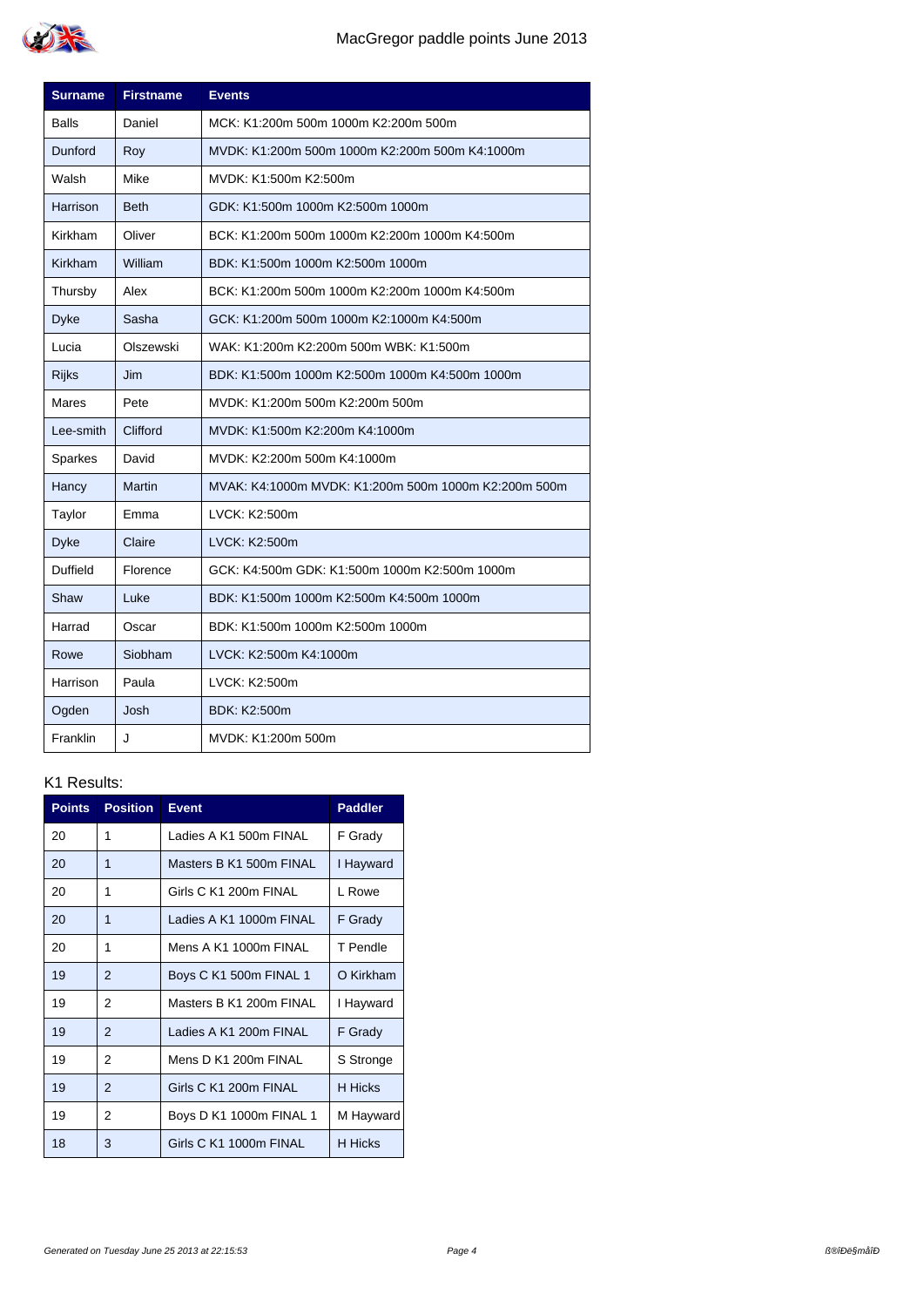

| <b>Points</b> | <b>Position</b> | <b>Event</b>            | <b>Paddlers</b> |
|---------------|-----------------|-------------------------|-----------------|
| 20            | 2               | Mens C K2 500m FINAL    | Balls/Hayward   |
| 20            |                 | Masters B K2 500m FINAL | Hayward/Pendle  |
| 20            | 2               | Mens A K2 200m FINAL    | Pendle/Hicks    |
| 20            |                 | Ladies C K2 200m FINAL  | Hicks/Pendle    |
| 20            |                 | Boys C K2 1000m FINAL   | Kirkham/Thursby |
| 20            |                 | Girls C K2 1000m FINAL  | Dyke/Rowe       |

| <b>Points</b> | <b>Position</b> | <b>Event</b>          | <b>Paddlers</b>               |
|---------------|-----------------|-----------------------|-------------------------------|
| 20            |                 | Boys C K4 500m FINAL  | Kirkham/Thursby/Shearer/Lodge |
| -20           |                 | Boys D K4 500m FINAL  | Hayward/Hayward/Rijks/Shaw    |
| 20            |                 | Boys D K4 1000m FINAL | Hayward/Hayward/Rijks/Shaw    |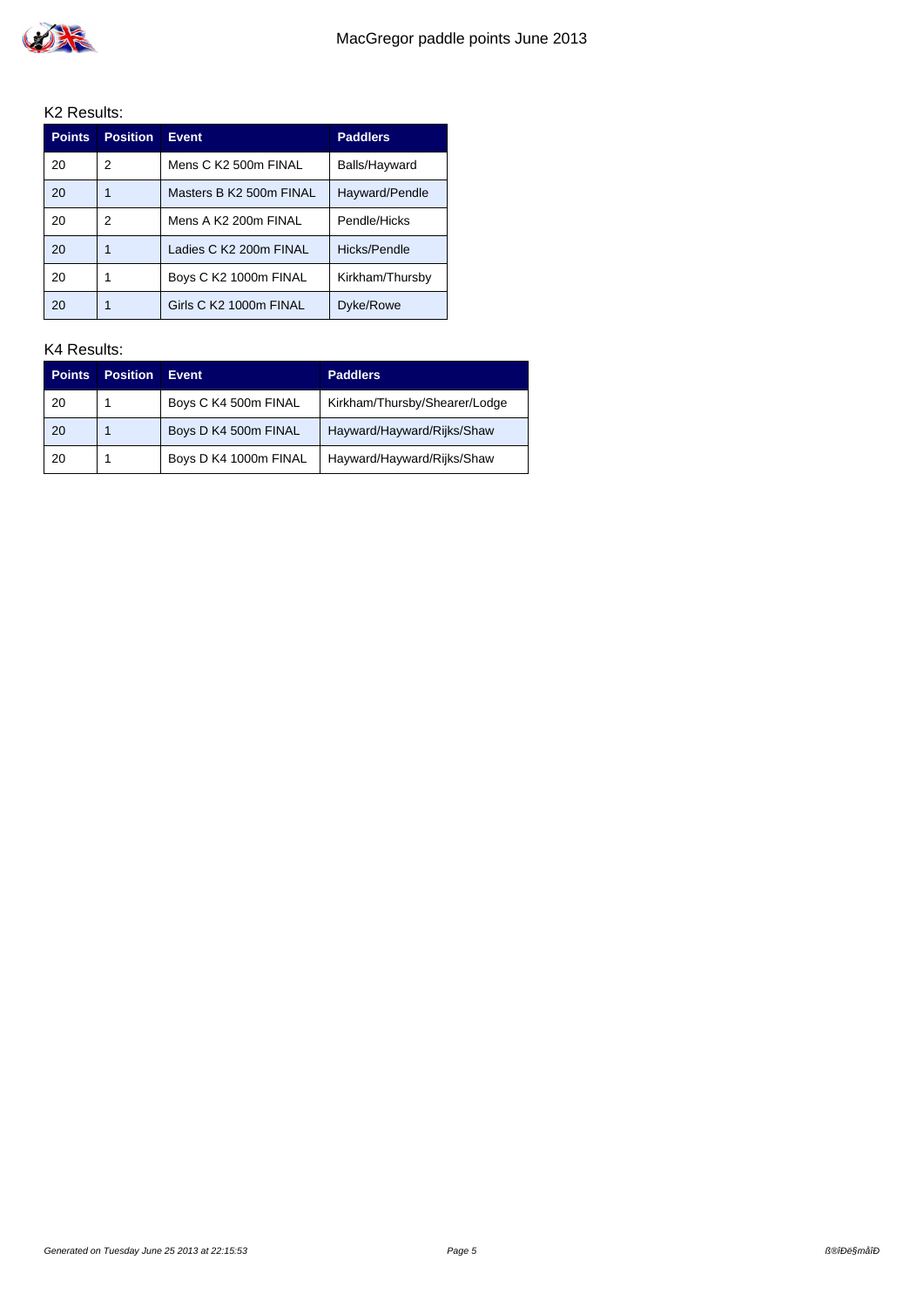

| Club Code<br><b>NOT</b> | Club Name         | <b>Nottingham Kayak Club</b> |       |       |       |  |  |  |  |
|-------------------------|-------------------|------------------------------|-------|-------|-------|--|--|--|--|
| Paddlers                | <b>Promotions</b> | Penalties                    | K1/C1 | K2/C2 | K4/C4 |  |  |  |  |
| 37                      |                   | -2                           | 236   | 120   | 157   |  |  |  |  |

| osition |
|---------|
|         |
| Total   |
| 5       |

# Qualifying promotions:

| <b>Regatta</b>                       | <b>Paddler</b> | <b>Surname</b> | <b>Firstname</b>  | <b>Class</b> |
|--------------------------------------|----------------|----------------|-------------------|--------------|
| Open and National Championships 2012 | 5103           | I ittlewood    | Julie.            | I VBK        |
| Open and National Championships 2012 | 7055           | Chromicsek     | <b>Bernadette</b> | <b>WCK</b>   |
| Open and National Championships 2012 | 7140           | Chen           | Andrea            | <b>WCK</b>   |
| Open and National Championships 2013 | 5826           | Chimiel        | Zyggy             | <b>BAK</b>   |
| Open and National Championships 2013 | 6920           | Sliwa          | Jakub             | <b>BCK</b>   |
| Open and National Championships 2013 | 7239           | Lowe           | Paul              | <b>MVCK</b>  |
| May 2013 Regatta                     | 6392           | Goworek        | Damian            | <b>MBK</b>   |

#### Penalties:

| <b>Regatta</b>                       |      | Paddler Surname | <b>Firstname Code Meaning</b> |   |                                       |
|--------------------------------------|------|-----------------|-------------------------------|---|---------------------------------------|
| Open and National Championships 2013 | 6922 | Shepperson      | Emily                         | N | Racing in incorrect or missing number |
| May 2013 Regatta                     | 7165 | Caines          | George                        | N | Racing in incorrect or missing number |

| <b>Surname</b>  | <b>Firstname</b> | <b>Events</b>                                         |
|-----------------|------------------|-------------------------------------------------------|
| Nadal           | Mick             | MVDK: K1:200m 500m 1000m                              |
| Mason           | Norman           | MVCK: K1:1000m K2:1000m K4:500m                       |
| Garton          | Laurence         | MDK: K1:200m 500m 1000m K2:200m 1000m K4:500m         |
| Littlewood      | Rex              | MVBK: K1:500m 1000m                                   |
| Livsey          | lan              | MVAK: K1:500m                                         |
| Bagshaw         | Steven           | MVCK: K1:500m 1000m K2:1000m K4:500m                  |
| Enoch           | Matthew          | MCK: K4:1000m MVAK: K1:500m 1000m K2:500m             |
| Foulger         | <b>Matthew</b>   | MAK: K1:500m 1000m MCK: K4:1000m                      |
| Mason           | Hayleigh         | WAK: K1:500m K2:200m 500m 1000m K4:500m               |
| Littlewood      | Julie            | LVAK: K1:200m 500m 1000m K2:200m 1000m WCK: K4:500m   |
| Howell          | Catherine        | WCK: K4:500m                                          |
| <b>Birbeck</b>  | Katherine        | WAK: K2:1000m K4:500m WCK: K1:1000m K2:200m 1000m     |
| <b>Mietus</b>   | Peter            | MVDK: K1:200m 500m 1000m                              |
| Hannah          | Angela           | WAK: K1:200m K2:200m 500m                             |
| <b>Jeffries</b> | Richard          | WAK: K1:200m 500m K2:200m                             |
| Littlewood      | Max              | BAK: K1:200m K2:200m BBK: K1:500m 1000m K2:500m 1000m |
| Chimiel         | Zyggy            | BAK: K1:200m 500m 1000m K2:200m 500m 1000m            |
| Littlewood      | Megan            | GDK: K2:500m K4:500m 1000m                            |
| Oughton         | Lynda            | LVAK: K2:200m 1000m LVCK: K1:500m MVDK: K2:200m 500m  |
| Durrant         | Abbie            | GDK: K1:500m 1000m K2:500m 1000m K4:500m 1000m        |
| Chmiel          | Alison           | LVCK: K2:200m 500m WCK: K4:500m                       |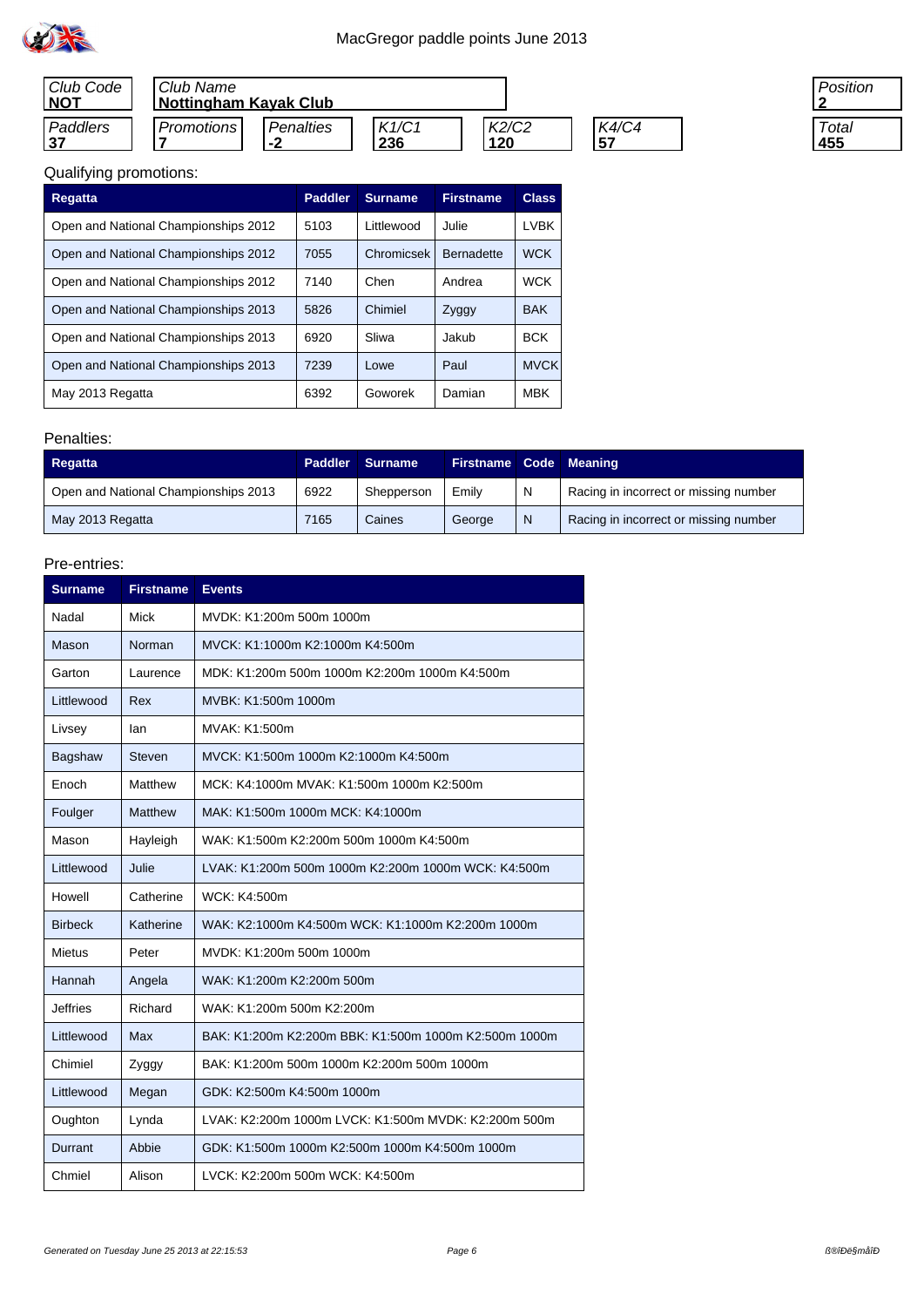

| <b>Surname</b> | <b>Firstname</b> | <b>Events</b>                                     |
|----------------|------------------|---------------------------------------------------|
| Doughty        | Andrew           | MVDK: K1:200m 500m 1000m                          |
| Goworek        | Damian           | MBK: K1:500m 1000m MCK: K4:1000m                  |
| llett          | Robbie           | MDK: K1:200m 500m 1000m K2:200m 1000m K4:500m     |
| Oughton        | Duncan           | MVCK: K4:500m MVDK: K1:500m 1000m K2:200m 500m    |
| Jones          | Caroline         | LVCK: K2:200m 500m WCK: K4:500m                   |
| Durrant        | Esme             | GDK: K2:500m K4:500m 1000m                        |
| Millar         | Jane             | LVCK: K2:500m K4:1000m                            |
| Sliwa          | Jakub            | BAK: K2:200m 500m 1000m BCK: K1:200m 500m 1000m   |
| Shepperson     | Emily            | GDK: K1:500m K2:500m 1000m K4:500m 1000m          |
| Maharaj        | Satyam           | MDK: K1:200m                                      |
| Chen           | Andrea           | WAK: K4:500m WCK: K1:200m 500m K2:200m 1000m      |
| Caines         | George           | CAN: K4:500m 1000m CCC: C1:200m 500m WAK: K2:200m |
| Lowe           | Paul             | MVCK: K1:200m 500m 1000m                          |
| <b>Millard</b> | Taal             | LVCK: K2:500m                                     |
| Whawell        | Liz              | LVCK: K4:1000m MVDK: K2:500m                      |
| <b>Norfolk</b> | Adam             | MAK: K1:200m MBK: K1:1000m MCK: K4:1000m          |

| <b>Points</b> | <b>Position</b> | <b>Event</b>               | <b>Paddler</b>  |
|---------------|-----------------|----------------------------|-----------------|
| 20            | 1               | Masters C K1 500m FINAL    | P Lowe          |
| 20            | 1               | Canoe C C1 500m FINAL      | <b>G</b> Caines |
| 20            | 1               | Ladies C K1 500m FINAL     | L Oughton       |
| 20            | 1               | Canoe D C1 200m FINAL      | G Caines        |
| 20            | 1               | Ladies A K1 200m FINAL     | J Littlewood    |
| 20            | 1               | Womens A K1 200m FINAL     | A Hannah        |
| 20            | 1               | Masters D K1 1000m FINAL 1 | D Oughton       |
| 20            | 1               | Masters C K1 1000m FINAL   | P Lowe          |
| 19            | 2               | Masters A K1 500m FINAL    | M Enoch         |
| 19            | 2               | Ladies A K1 500m FINAL     | J Littlewood    |
| 19            | 2               | Ladies A K1 1000m FINAL    | J Littlewood    |
| 19            | 2               | Masters A K1 1000m FINAL   | M Enoch         |

| <b>Points</b> | <b>Position</b> | <b>Event</b>            | <b>Paddlers</b>    |
|---------------|-----------------|-------------------------|--------------------|
| 20            | 3               | Womens A K2 500m FINAL  | Mason/Burbeck      |
| 20            |                 | Ladies A K2 200m FINAL  | Littlewood/Oughton |
| 20            | 2               | Womens A K2 200m FINAL  | Mason/Burbeck      |
| 20            | 2               | Womens C K2 200m FINAL  | Birbeck/Chen       |
| 20            | 2               | Womens A K2 1000m FINAL | Mason/Birbeck      |
| 20            |                 | Ladies A K2 1000m FINAL | Littlewood/Howell  |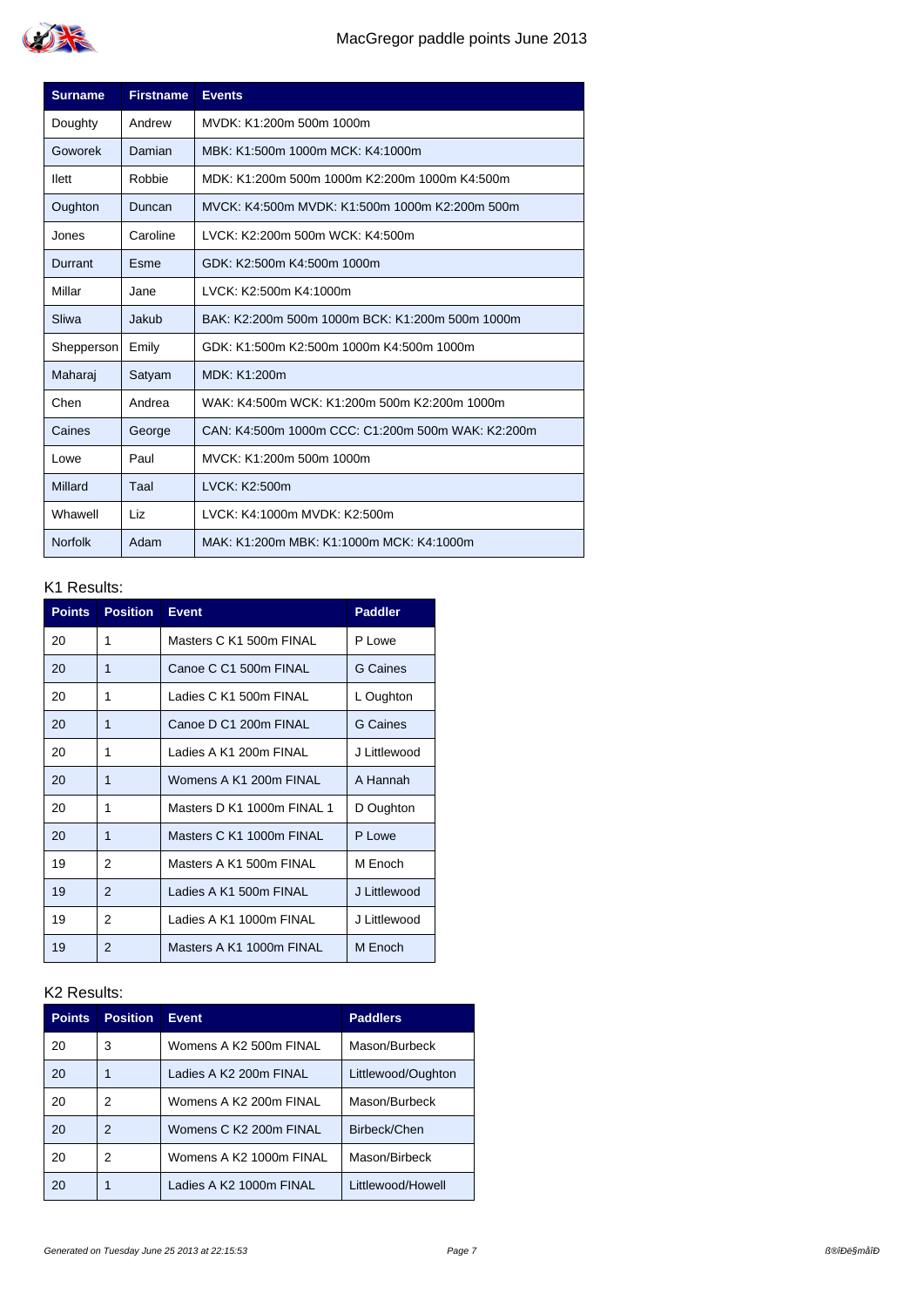

| <b>Points</b> | <b>Position</b> | Event                     | <b>Paddlers</b>                       |
|---------------|-----------------|---------------------------|---------------------------------------|
| 20            |                 | Mens D K4 500m FINAL      | Garton/Ilett/Abraham/Deboer           |
| 19            | 3               | Boys B K4 1000m FINAL     | Littlewood/Quittentonharding/Gregory/ |
| 18            | 3               | Mens A/B/C K4 1000m FINAL | Foulger/Walsh/Goworek/Belbin          |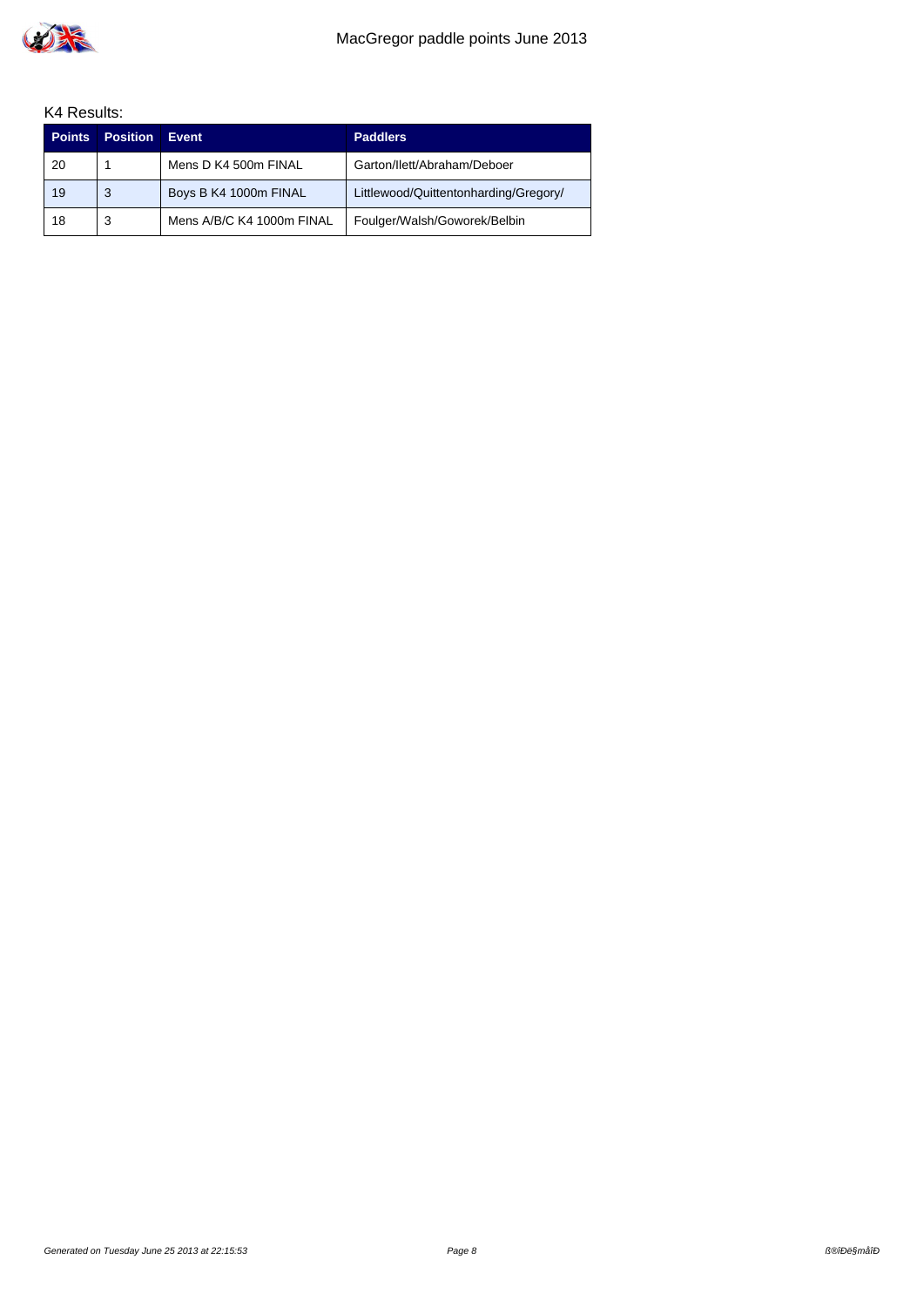

| Club Code<br><b>RIC</b> | Club Name<br>Richmond Canoe Club |           |       |       |              |
|-------------------------|----------------------------------|-----------|-------|-------|--------------|
| Paddlers                | Promotions                       | Penalties | K1/C1 | K2/C2 | <b>K4/C4</b> |
| 41                      |                                  | -h        | 237   | 120   | 60           |

#### Position **3 Total 454**

# Qualifying promotions:

| <b>Regatta</b>                       | Paddler | <b>Surname</b> | <b>Firstname</b> | <b>Class</b> |
|--------------------------------------|---------|----------------|------------------|--------------|
| Open and National Championships 2013 | 6654    | Khlaf          | Oliver           | <b>BCK</b>   |
| Open and National Championships 2013 | 7231    | Barton         | <b>Neil</b>      | <b>MCK</b>   |

## Penalties:

| Regatta                              | <b>Paddler</b> | <b>Surname</b> | <b>Firstname</b> | Code | <b>Meaning</b>                             |
|--------------------------------------|----------------|----------------|------------------|------|--------------------------------------------|
| Open and National Championships 2012 | 7163           | Waszkiewicj    | Tonyu            | Z    | Failure to observe water zoning procedures |
| Open and National Championships 2013 | 6455           | Meikle-briggs  | Adrian           | N    | Racing in incorrect or missing number      |
| Open and National Championships 2013 | 6865           | Tompkins       | Ellie            | F    | Failure to report                          |
| May 2013 Regatta                     | 1592           | Hyman          | Samuel           | N    | Racing in incorrect or missing number      |
| MacGregor Paddle 2013                | 7099           | Wong           | Lily             | N    | Racing in incorrect or missing number      |
| MacGregor Paddle 2013                | 7163           | Waszkiewicj    | Tonyu            | W    | Under weight boat                          |

| <b>Surname</b>     | <b>Firstname</b> | <b>Events</b>                                                 |
|--------------------|------------------|---------------------------------------------------------------|
| <b>Broughton</b>   | Lizzie           | MCK: K4:1000m WAK: K1:200m K4:500m WBK: K1:500m 1000m         |
| Hyman              | Samuel           | MAK: K1:200m MBK: K1:500m 1000m                               |
| Sharpe             | Tom              | MAK: K2:200m MBK: K2:500m MCK: K4:1000m                       |
| Wells              | Hilary           | LVAK: K1:200m 500m 1000m K2:200m 1000m WAK: K4:500m           |
| Martin             | Sean             | MVAK: K4:1000m MVCK: K1:200m 500m 1000m K2:200m 1000m         |
| O-cuinn            | Shane            | MCK: K4:1000m MVAK: K1:200m 500m 1000m                        |
| Gavin              | Chris            | MVBK: K1:200m 1000m                                           |
| Wilshaw            | Jack             | MCK: K1:200m 500m 1000m K2:200m 500m K4:1000m                 |
| Stead              | <b>Brendon</b>   | MCK: K4:1000m                                                 |
| <b>Duck</b>        | Matthew          | CBC: C1:200m 500m 1000m CCC: C2:200m 500m                     |
| Irvine             | <b>Brett</b>     | MAK: K1:200m K2:200m MBK: K1:500m 1000m K2:500m MCK: K4:1000m |
| Purcell            | Freddie          | MDK: K1:200m 500m 1000m K2:200m 1000m                         |
| Martin             | Alison           | GAK: K1:200m K2:200m GBK: K1:500m K2:500m                     |
| Watson             | Randall          | MVAK: K4:1000m                                                |
| Romain             | <b>Nicholas</b>  | BAK: K1:500m 1000m K2:500m 1000m                              |
| <b>Blackman</b>    | <b>Isaac</b>     | BAK: K1:200m K2:200m BBK: K1:500m 1000m K2:500m 1000m         |
| Wells              | Harry            | BDK: K1:500m 1000m K2:500m 1000m K4:500m 1000m                |
| Wells              | Paul             | MVAK: K4:1000m                                                |
| Myburgh            | Renee            | GAK: K2:200m GBK: K2:500m GCK: K1:200m 500m 1000m             |
| <b>Middlehurst</b> | Sue              | LVAK: K2:200m 1000m WAK: K4:500m                              |
| Phillips           | <b>Ben</b>       | CAN: K4:1000m CDC: C1:500m C2:200m 500m                       |
| Meikle-briggs      | Adrian           | CAN: K4:1000m CDC: C1:500m C2:200m 500m                       |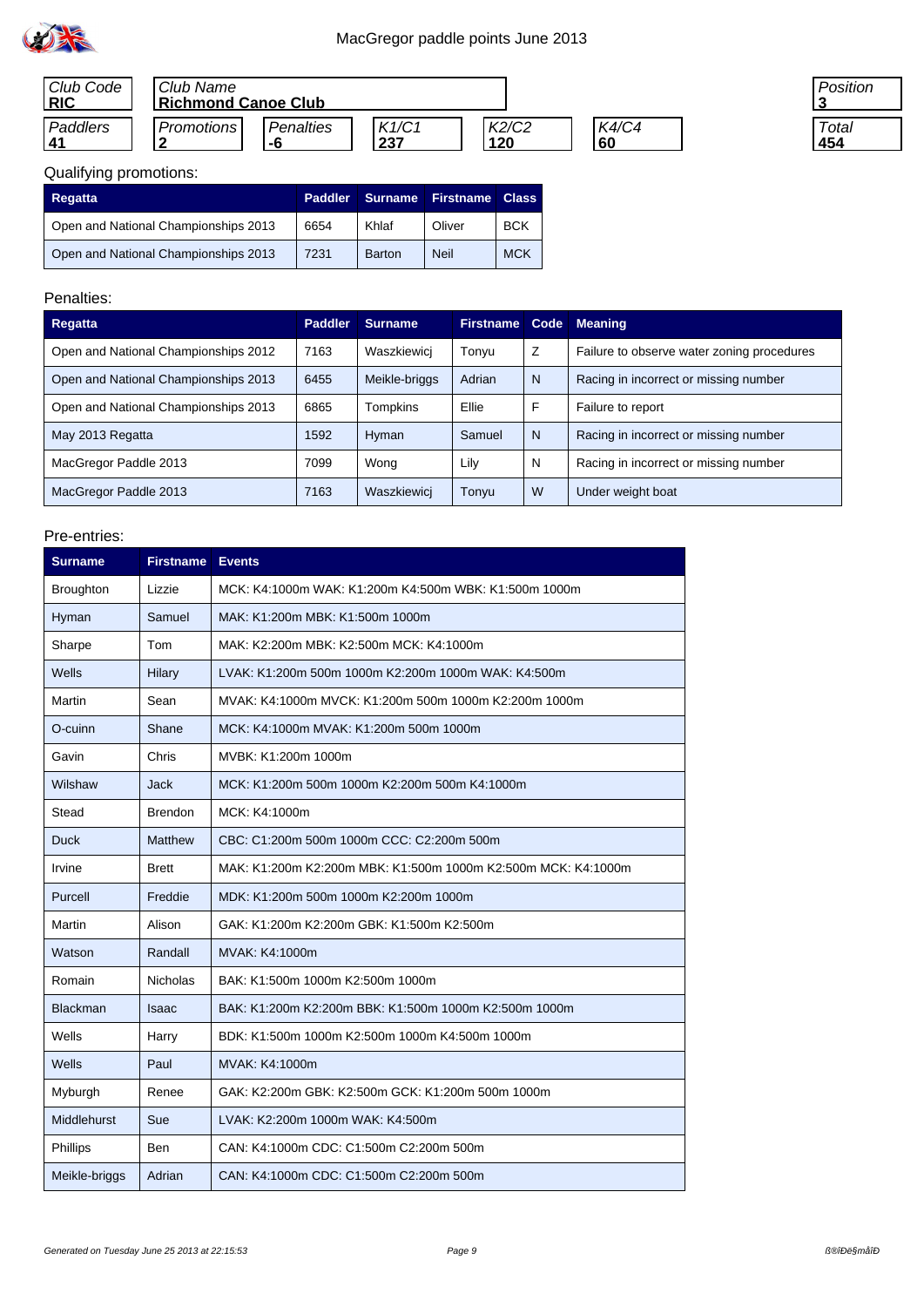

| <b>Surname</b> | <b>Firstname</b> | <b>Events</b>                                                     |  |
|----------------|------------------|-------------------------------------------------------------------|--|
| Herwanger      | Jorg             | MVAK: K4:1000m MVCK: K1:200m 500m 1000m K2:200m 1000m             |  |
| Khlaf          | Oliver           | BAK: K2:200m BBK: K2:500m 1000m BCK: K1:200m 500m 1000m           |  |
| Khlaf          | Alex             | BAK: K1:200m BBK: K1:500m 1000m K2:500m 1000m                     |  |
| Scheske        | Fred             | BBK: K2:500m 1000m BCK: K1:200m 500m 1000m                        |  |
| Tompkins       | Ellie            | BDK: K4:500m 1000m GDK: K1:500m 1000m K2:500m 1000m K4:500m 1000m |  |
| Wong           | Lily             | BDK: K4:500m 1000m GDK: K1:500m 1000m K2:500m 1000m K4:500m 1000m |  |
| Monahan        | Mia              | BDK: K4:500m 1000m GDK: K1:500m 1000m K2:500m 1000m               |  |
| Waszkiewicj    | Tonyu            | MVCK: K1:200m 1000m                                               |  |
| Barton         | Neil             | MCK: K1:200m 500m 1000m K2:200m 500m K4:1000m                     |  |
| Reading        | Geoff            | MDK: K1:200m 1000m K2:200m 1000m                                  |  |
| Khlaf          | Sophie           | BDK: K4:500m 1000m GDK: K1:500m 1000m K2:500m 1000m               |  |
| Fegent         | Archie           | BDK: K1:500m 1000m K2:500m 1000m K4:500m 1000m                    |  |
| Powell         | Ben              | BDK: K1:500m 1000m K2:500m 1000m K4:500m 1000m                    |  |
| Herwanger      | <b>Nikki</b>     | WAK: K4:500m WDK: K1:200m 500m 1000m                              |  |
| Wells          | Kyra             | CDC: C1:500m C2:200m 500m                                         |  |
| Rienecker      | Jasmine          | CDC: C1:500m C2:200m 500m                                         |  |
| Leech          | Arthur           | CAN: K4:1000m CCC: C2:200m 500m CDC: C1:500m                      |  |
| Winter         | Ewan             | BDK: K1:500m 1000m K2:500m 1000m K4:500m 1000m                    |  |
| Whawell        | Andrew           | LVCK: K4:1000m MVDK: K2:500m                                      |  |

| <b>Points</b> | <b>Position</b> | <b>Event</b>            | <b>Paddler</b>    |
|---------------|-----------------|-------------------------|-------------------|
| 20            | 1               | Masters A K1 500m FINAL | S O-cuinn         |
| 20            | 1               | Mens D K1 500m FINAL    | <b>F</b> Purcell  |
| 20            | 1               | Canoe D C1 500m FINAL   | <b>B</b> Phillips |
| 20            | 1               | Mens B K1 500m FINAL    | S Hyman           |
| 20            | 1               | Masters A K1 200m FINAL | S O-cuinn         |
| 20            | 1               | Mens D K1 200m FINAL    | <b>F</b> Purcell  |
| 20            | 1               | Girls C K1 1000m FINAL  | R Myburgh         |
| 20            | 1               | Womens B K1 1000m FINAL | L Broughton       |
| 20            | 1               | Mens D K1 1000m FINAL   | <b>F</b> Purcell  |
| 19            | $\mathcal{P}$   | Canoe D C1 500m FINAL   | A Meikle-briggs   |
| 19            | 2               | Womens B K1 500m FINAL  | L Broughton       |
| 19            | $\overline{2}$  | Mens D K1 1000m FINAL   | G Reading         |

| <b>Points</b> | <b>Position</b> | <b>Event</b>                               | <b>Paddlers</b>       |
|---------------|-----------------|--------------------------------------------|-----------------------|
| 20            |                 | Girls D K2 500m FINAL 1                    | Khlaf/Monahan         |
| 20            |                 | Womens D K2 500m FINAL Galucka/Jendrusinka |                       |
| 20            |                 | Canoe D C2 500m FINAL                      | Meikle-briggs/Phillip |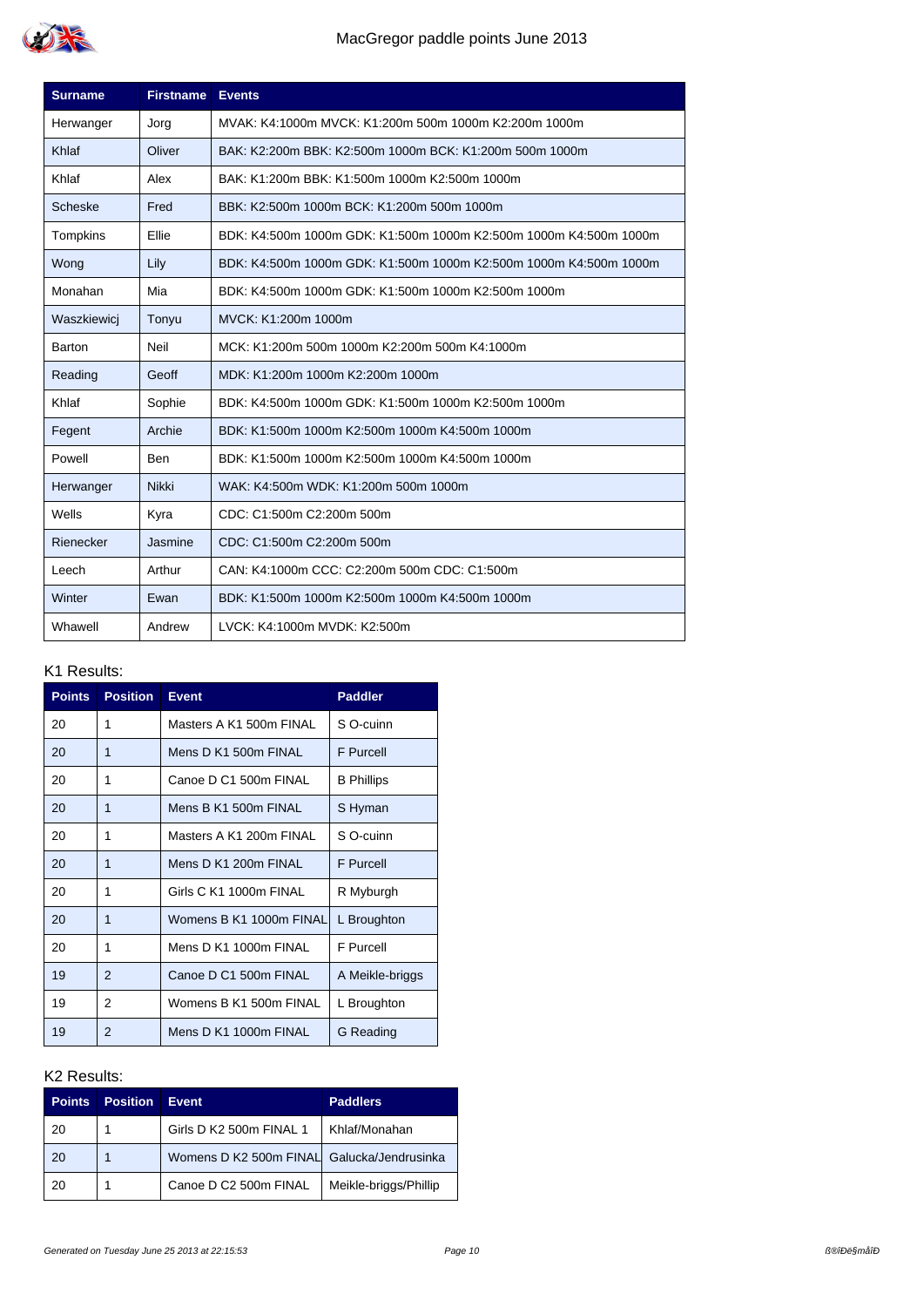

| <b>Points</b> | <b>Position</b> | <b>Event</b>                            | <b>Paddlers</b>       |
|---------------|-----------------|-----------------------------------------|-----------------------|
| -20           | 2               | Girls A K2 200m FINAL                   | Martin/Myburgh        |
| -20           |                 | Canoe D C2 200m FINAL                   | Meikle-briggs/Phillip |
| -20           |                 | Masters A K2 200m FINAL   O'cuinn/Gavin |                       |

| <b>Points</b> | <b>Position</b> | Event                   | <b>Paddlers</b>                          |
|---------------|-----------------|-------------------------|------------------------------------------|
| 20            |                 | Girls D K4 500m FINAL   | Tompkins/Wong/Monahan/Khlaf              |
| 20            |                 | Womens D K4 1000m FINAL | Galucka/Jenderuswska/Herwanger/Sangouard |
| 20            |                 | Girls D K4 1000m FINAL  | Tompkins/Wong//                          |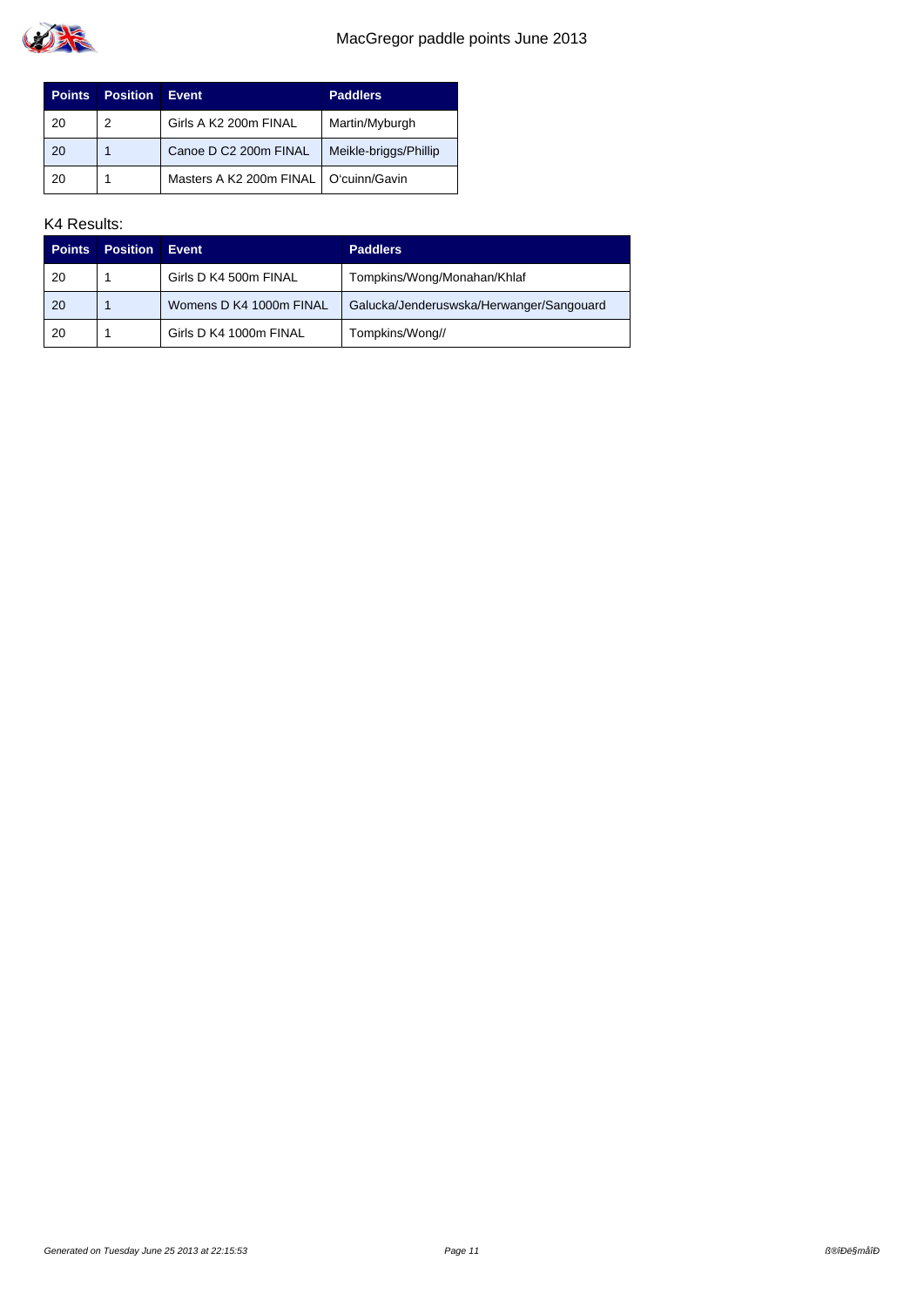

| Club Code<br><b>RDG</b> | Club Name<br><b>Reading Canoe Club</b> |                  |       |       |              |
|-------------------------|----------------------------------------|------------------|-------|-------|--------------|
| Paddlers                | Promotions                             | <b>Penalties</b> | K1/C1 | K2/C2 | <b>K4/C4</b> |
| <u>38</u>               |                                        | -4               | 223   | 113   | 59           |

| Position   |
|------------|
| Total<br>I |
| 432        |

# Qualifying promotions:

| <b>Regatta</b>                       | <b>Paddler</b> | <b>Surname</b> | <b>Firstname</b> | <b>Class</b> |
|--------------------------------------|----------------|----------------|------------------|--------------|
| Open and National Championships 2013 | 7118           | Hammond        | <b>Brian</b>     | <b>MVCK</b>  |
| May 2013 Regatta                     | 5906           | Kabeer         | Hafsa            | <b>GCK</b>   |
| May 2013 Regatta                     | 6044           | Lofthouse      | Carl             | <b>MCK</b>   |

## Penalties:

| Regatta                              | <b>Paddler</b> | <b>Surname</b> | Firstname Code Meaning |   |                                       |
|--------------------------------------|----------------|----------------|------------------------|---|---------------------------------------|
| Open and National Championships 2013 | 310            | Daniels        | Andrew                 | N | Racing in incorrect or missing number |
| Open and National Championships 2013 | 5910           | Kirschstein    | Sam                    | C | Racing in incorrect colours           |
| MacGregor Paddle 2013                | 7110           | Hutchinson     | Erika                  | в | Insufficient buoyancy                 |
| MacGregor Paddle 2013                | 7322           | Jacoby         | <b>Nikki</b>           | в | Insufficient buoyancy                 |

| <b>Surname</b>  | <b>Firstname</b> | <b>Events</b>                                                |
|-----------------|------------------|--------------------------------------------------------------|
| Phipps          | Tamsin           | LVCK: K2:200m 500m K4:1000m                                  |
| <b>Battison</b> | Gail             | LVCK: K1:500m 1000m K2:200m 500m K4:1000m                    |
| Greenham        | <b>Brian</b>     | CCC: C2:500m MVBK: K1:500m K2:500m                           |
| Frankland       | Nigel            | MVBK: K2:500m MVCK: K1:200m 500m 1000m K2:200m 1000m K4:500m |
| Collins         | Imogen           | WAK: K1:200m WBK: K1:500m                                    |
| Treadgold       | James            | MVCK: K1:200m 500m 1000m K2:200m 1000m K4:500m               |
| Seaford         | Anita            | LVCK: K1:200m 500m 1000m K2:200m 500m K4:1000m               |
| Toomey          | Paul             | CCC: C2:500m MVCK: K1:200m 500m K2:200m 1000m K4:500m        |
| Watson          | Sam              | MDK: K1:200m K2:200m                                         |
| Sealey          | Hannah           | WDK: K1:200m 500m 1000m                                      |
| Keeble          | James            | MBK: K1:500m 1000m MCK: K4:1000m                             |
| Foster          | Jack             | BAK: K1:200m BBK: K1:500m 1000m                              |
| Kirschstein     | Sam              | BAK: K1:500m 1000m K2:1000m                                  |
| Owen            | Amber            | GAK: K1:200m K2:200m GBK: K1:500m K2:500m                    |
| Kirschstein     | Sabine           | LVCK: K2:200m 500m K4:1000m                                  |
| Lofthouse       | Carl             | MCK: K1:200m 500m 1000m K4:1000m                             |
| Zielski         | Radoslaw         | MAK: K1:200m K2:200m MCK: K4:1000m                           |
| Page            | <b>Rhys</b>      | BDK: K1:500m 1000m K2:500m 1000m K4:500m 1000m               |
| Turner          | Amy              | WAK: K1:200m K2:200m 500m K4:500m WBK: K1:500m 1000m         |
| Husband         | Kieran           | BAK: K1:200m K2:200m BBK: K1:500m 1000m K2:500m 1000m        |
| Laanmaa         | Alo              | CBC: C1:200m 500m 1000m                                      |
| Hutchinson      | Dominic          | BAK: K2:200m BCK: K1:200m 500m 1000m K2:200m 1000m           |
| Hunter          | Jon              | MAK: K2:200m MCK: K4:1000m                                   |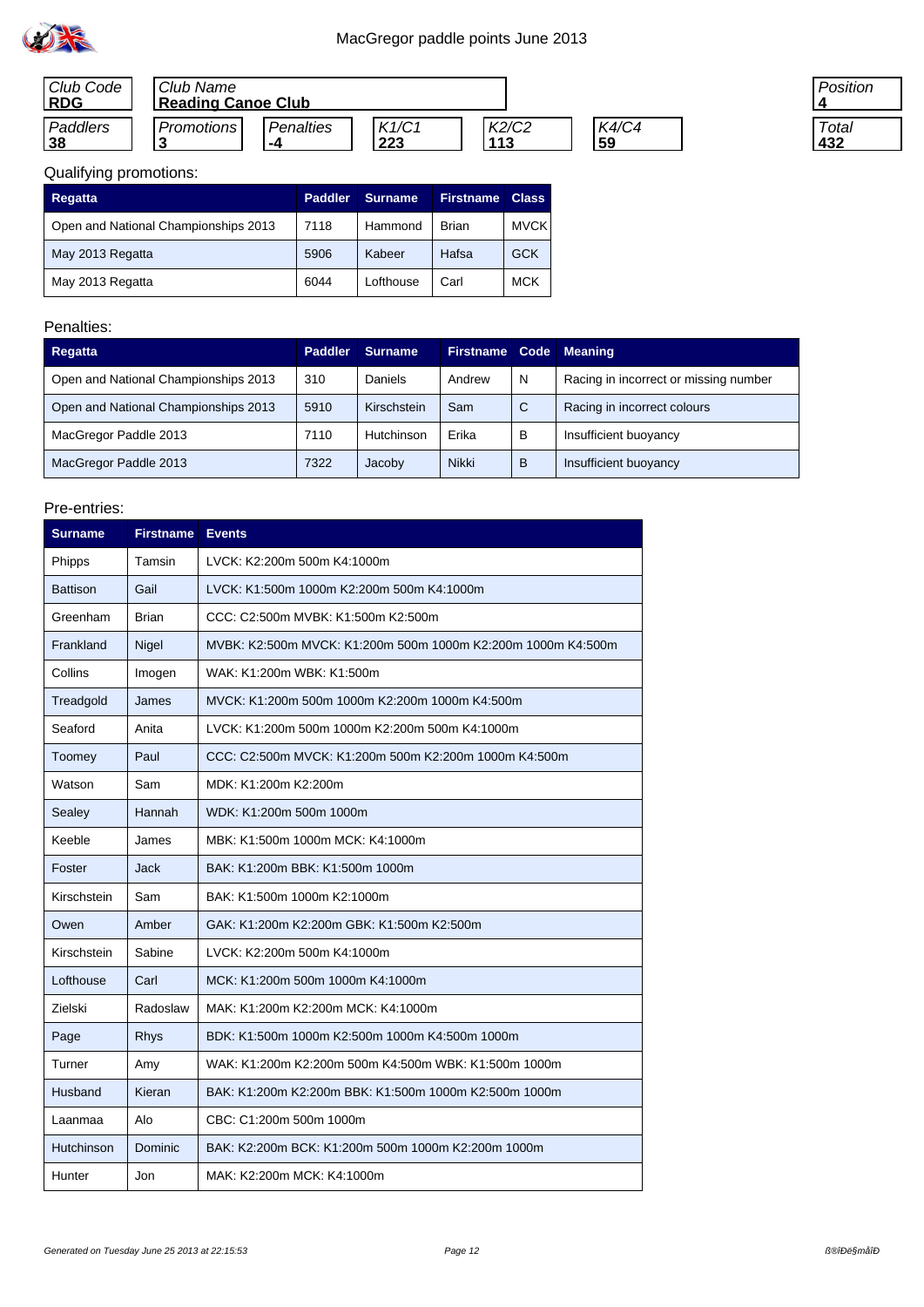

| <b>Surname</b> | <b>Firstname</b> | <b>Events</b>                                  |
|----------------|------------------|------------------------------------------------|
| Atkins         | Matthew          | BDK: K1:500m 1000m K2:500m 1000m K4:500m 1000m |
| <b>Atkins</b>  | Debbie           | LVCK: K2:200m 500m K4:1000m MVDK: K2:500m      |
| Atkins         | Lee              | MVDK: K1:200m 500m 1000m K2:500m               |
| Hutchinson     | Erika            | LVCK: K2:200m 500m K4:1000m                    |
| Hammond        | Brian            | MVCK: K1:200m 500m 1000m K2:200m 1000m K4:500m |
| Jacoby         | <b>Nikki</b>     | LVCK: K2:200m 500m K4:1000m                    |
| Cane           | Deborah          | LVCK: K1:500m 1000m K2:200m 500m K4:1000m      |
| Lucas          | Remi             | BCK: K1:200m 500m 1000m K2:200m 1000m          |
| Lotter         | Emily            | GDK: K1:500m 1000m K2:500m 1000m K4:500m 1000m |
| Sullivan       | Eleanor          | GDK: K1:500m 1000m K2:500m 1000m K4:500m 1000m |
| Rooker         | Louise           | GDK: K1:500m 1000m K2:500m 1000m K4:500m 1000m |
| Walker         | Matt             | MVDK: K1:500m K2:500m                          |
| Walker         | Oliver           | BDK: K1:500m K2:500m K4:500m                   |
| <b>Butler</b>  | Melissa          | GDK: K1:500m 1000m K2:500m 1000m K4:500m 1000m |
| Watson         | Martin           | MDK: K2:200m MVDK: K1:200m                     |

| <b>Points</b> | <b>Position</b> | <b>Event</b>             | <b>Paddler</b>    |
|---------------|-----------------|--------------------------|-------------------|
| 20            | 1               | Boys A K1 500m FINAL 1   | S Kirschstein     |
| 20            | 1               | Boys A K1 1000m FINAL    | S Kirschstein     |
| 20            | 1               | Canoe B C1 1000m FINAL   | A Laanmaa         |
| 19            | 2               | Ladies C K1 200m FINAL   | A Seaford         |
| 19            | 2               | Ladies C K1 1000m FINAL  | <b>G</b> Battison |
| 18            | 3               | Ladies C K1 500m FINAL   | D Cane            |
| 18            | 3               | Womens B K1 500m FINAL   | I Collins         |
| 18            | 3               | Masters C K1 200m FINAL  | J Treadgold       |
| 18            | 3               | Ladies C K1 1000m FINAL  | A Seaford         |
| 18            | 3               | Boys B K1 1000m FINAL 1  | K Husband         |
| 18            | 3               | Masters C K1 1000m FINAL | J Treadgold       |
| 17            | 4               | Boys C K1 200m FINAL 1   | D Hutchinson      |

| <b>Points</b> | <b>Position</b> | <b>Event</b>             | <b>Paddlers</b>   |
|---------------|-----------------|--------------------------|-------------------|
| 20            | 1               | Masters C K2 1000m FINAL | Hammond/Treadgold |
| 19            | 4               | Womens A K2 500m FINAL   | Owen/Owen         |
| 19            | 2               | Masters C K2 200m FINAL  | Hammond/Treadgold |
| 19            | 2               | Masters C K2 1000m FINAL | Toomey/Frankland  |
| 18            | 3               | Ladies C K2 200m FINAL   | Battison/Cane     |
| 18            | 3               | Masters C K2 200m FINAL  | Toomey/Frankland  |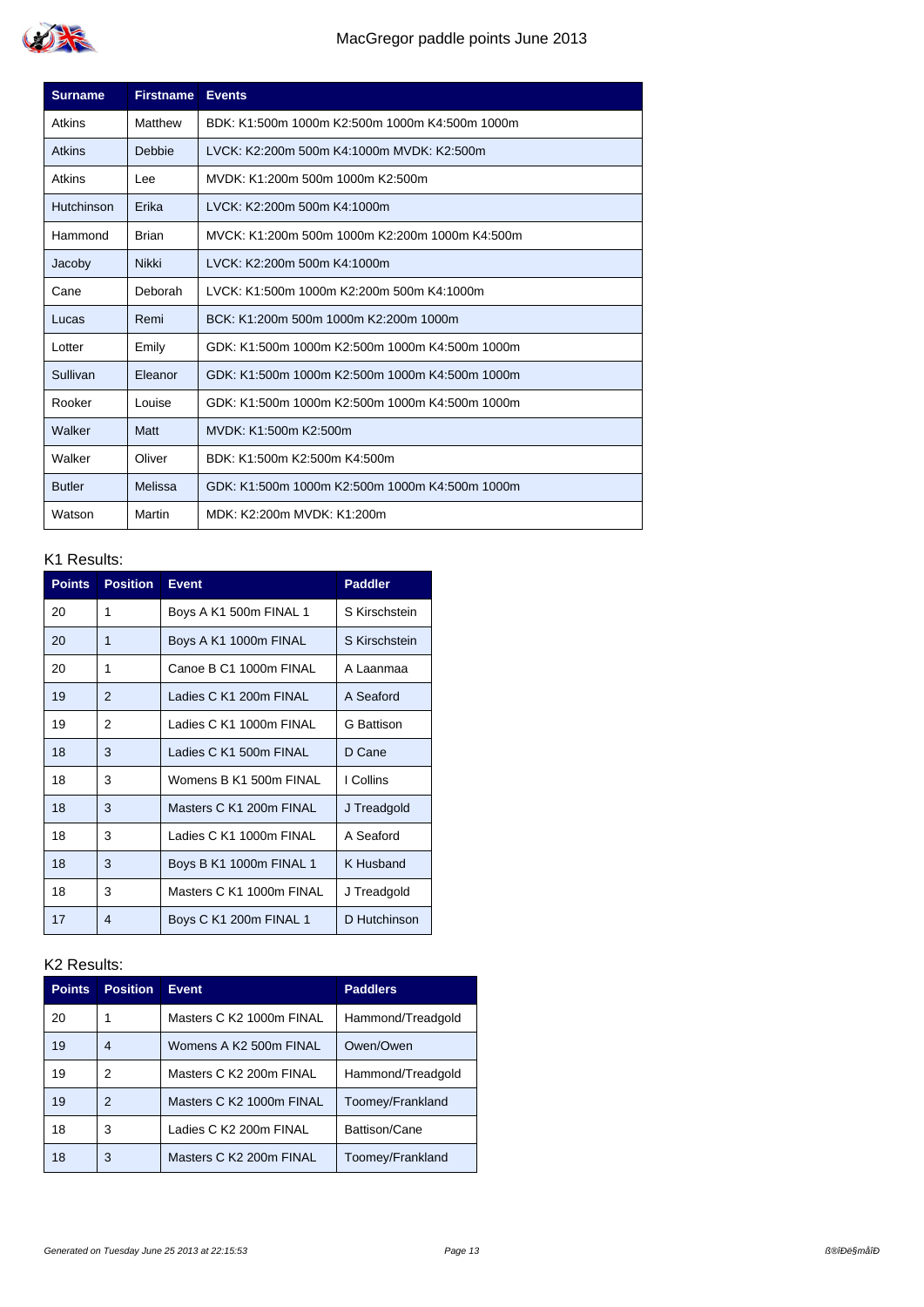

| <b>Points</b> | <b>Position</b> | Event                   | <b>Paddlers</b>                    |
|---------------|-----------------|-------------------------|------------------------------------|
| 20            |                 | Masters C K4 500m FINAL | Hammond/Treadgold/Toomey/Frankland |
| 20            |                 | Ladies C K4 1000m FINAL | Battison/Cane/Hutchinson/Jacoby    |
| 19            |                 | Ladies C K4 1000m FINAL | Phipps/Kirschstein/Seaford/Atkins  |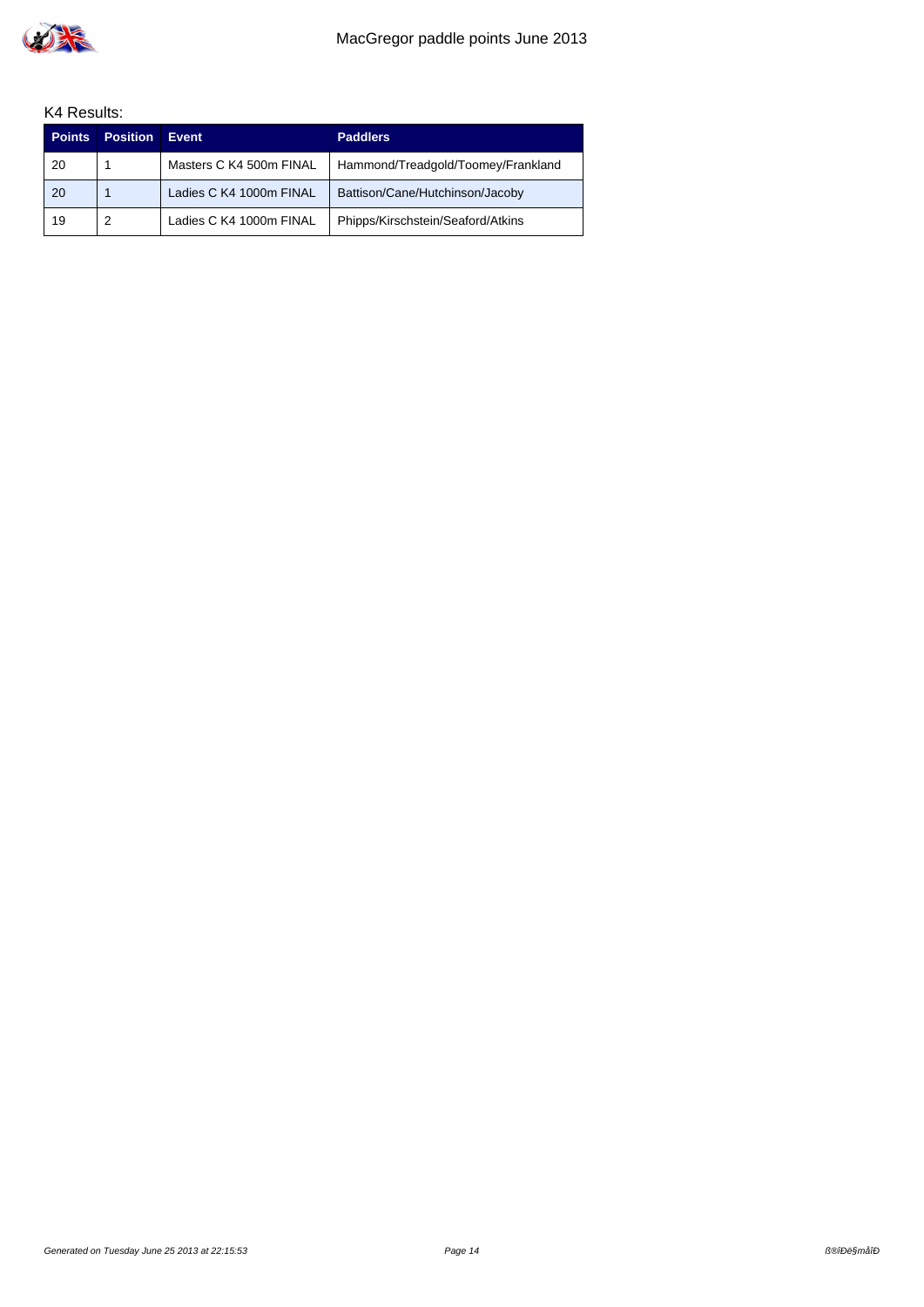

| Club Code<br><b>WEY</b> | Club Name<br><b>Wey Kayak Club</b> |           |       |       |       |
|-------------------------|------------------------------------|-----------|-------|-------|-------|
| Paddlers                | Promotions I                       | Penalties | K1/C1 | K2/C2 | K4/C4 |
| 41                      |                                    | -6        | 218   | 113   | 55    |



# Qualifying promotions:

| Regatta                              | <b>Paddler</b> | <b>Surname</b> | <b>Firstname</b> | <b>Class</b> |
|--------------------------------------|----------------|----------------|------------------|--------------|
| Open and National Championships 2013 | 6188           | Hayman-joyce   | Joseph           | <b>BCC</b>   |
| Open and National Championships 2013 | 7195           | Reeves         | Andrew           | <b>MVBK</b>  |
| May 2013 Regatta                     | 5200           | Bannister      | Peter            | <b>MAK</b>   |

### Penalties:

| <b>Regatta</b>                       | <b>Paddler</b> | <b>Surname</b> | <b>Firstname</b> |   | <b>Code Meaning</b>                   |
|--------------------------------------|----------------|----------------|------------------|---|---------------------------------------|
| Open and National Championships 2012 | 4222           | Childerstone   | Hazel            | N | Racing in incorrect or missing number |
| Open and National Championships 2013 | 2825           | Haws           | Edmund           | C | Racing in incorrect colours           |
| Open and National Championships 2013 | 3530           | Heath          | Liam             | C | Racing in incorrect colours           |
| Open and National Championships 2013 | 6713           | Storey         | Emily            | N | Racing in incorrect or missing number |
| May 2013 Regatta                     | 4321           | Haws           | David            | N | Racing in incorrect or missing number |
| May 2013 Regatta                     | 6712           | Harrsion       | Robert           | W | Under weight boat                     |

| <b>Surname</b> | <b>Firstname</b> | <b>Events</b>                                         |
|----------------|------------------|-------------------------------------------------------|
| Yates          | Paul             | MAK: K1:200m MBK: K1:500m 1000m                       |
| Cawthorn       | Rachel           | WAK: K1:200m 500m                                     |
| Lamph          | Fay              | WAK: K1:200m K2:500m 1000m K4:500m WBK: K1:500m 1000m |
| Childerstone   | Michael          | MVCK: K2:1000m                                        |
| Childerstone   | Jack             | BAK: K1:200m K2:200m 500m                             |
| <b>Briggs</b>  | Roy              | MVDK: K4:1000m                                        |
| Haws           | Edmund           | BAK: K1:1000m K2:500m 1000m                           |
| Gunney         | Claire           | WAK: K2:500m 1000m K4:500m                            |
| Haws           | Alice            | WAK: K4:500m WCK: K1:500m 1000m                       |
| Gunney         | Phil             | MVAK: K1:200m 500m                                    |
| Childerstone   | Amanda           | LVCK: K1:1000m                                        |
| Ayres          | Phoebe           | WAK: K1:200m WBK: K1:500m 1000m                       |
| <b>Burdett</b> | Sam              | BAK: K1:200m 500m 1000m                               |
| Horner         | Emma             | WAK: K1:200m K4:500m WBK: K1:500m 1000m               |
| Beevers        | Joe              | MAK: K1:200m MBK: K1:500m 1000m                       |
| Ng             | Simon            | BDK: K4:500m 1000m                                    |
| Hayman-joyce   | Joseph           | CBC: C1:200m 500m 1000m                               |
| Tozer          | Lucy             | GDK: K1:500m 1000m K2:500m 1000m K4:500m 1000m        |
| Tozer          | Nathan           | MVDK: K2:500m K4:1000m                                |
| <b>Byrne</b>   | <b>Eilis</b>     | GDK: K1:500m 1000m K2:500m 1000m K4:1000m             |
| Harrsion       | Robert           | BCK: K1:200m 500m 1000m K2:200m 1000m K4:500m         |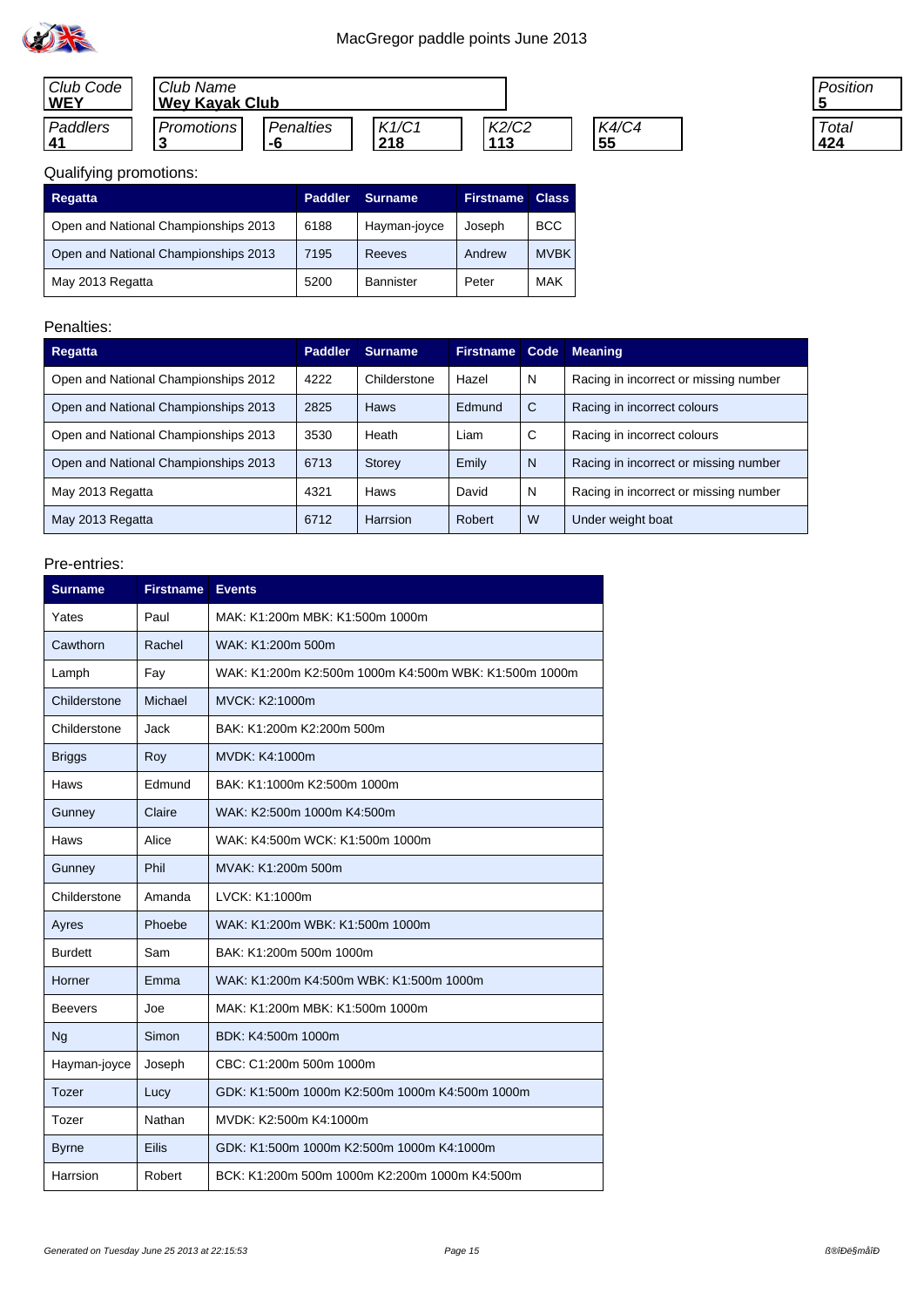

| <b>Surname</b> | <b>Firstname</b> | <b>Events</b>                                  |
|----------------|------------------|------------------------------------------------|
| Storey         | Emily            | GDK: K1:500m 1000m                             |
| Clarke         | Joanna           | WDK: K2:200m 500m                              |
| Stenning       | Richard          | BDK: K1:500m 1000m K2:500m 1000m K4:500m 1000m |
| <b>Banks</b>   | Oliver           | BCK: K1:200m 500m 1000m K2:200m K4:500m        |
| James          | Daniel           | BCK: K1:200m 500m 1000m K2:200m 1000m K4:500m  |
| Oliver         | Jack             | BDK: K1:500m 1000m K4:500m 1000m               |
| Cranmer        | Kuba             | CDC: C1:500m                                   |
| Marciniak      | Miki             | BCK: K4:500m BDK: K1:500m 1000m K2:500m 1000m  |
| Hodgson        | Ottilie          | GDK: K2:500m 1000m                             |
| Zalissetskaja  | lona             | WDK: K2:200m 500m                              |
| Reeves         | Andrew           | MVBK: K1:200m 1000m                            |
| Farrant        | Talitha          | GDK: K1:500m 1000m K2:500m 1000m K4:500m 1000m |
| Thompson       | Sophie           | GDK: K1:500m K2:500m K4:500m 1000m             |
| Martyn         | Samantha         | GDK: K1:500m K2:500m K4:500m                   |
| James          | Susanna          | GDK: K1:500m K2:500m 1000m                     |
| Goldsack       | Tom              | BDK: K1:500m 1000m K2:500m 1000m K4:500m 1000m |
| Vu             | Jackou           | BDK: K1:500m 1000m K2:500m 1000m               |
| Thompson       | Paul             | MVDK: K1:500m K4:1000m                         |
| Hayman-joyce   | Richard          | MVDK: K1:500m K2:500m K4:1000m                 |
| Martyn         | David            | MVCK: K1:200m K2:1000m                         |

| <b>Points</b> | <b>Position</b> | <b>Event</b>            | <b>Paddler</b> |
|---------------|-----------------|-------------------------|----------------|
| 20            | 1               | Womens B K1 500m FINAL  | R Cawthorn     |
| 19            | 2               | Boys C K1 200m FINAL 1  | D James        |
| 19            | 2               | Womens A K1 200m FINAL  | R Cawthorn     |
| 19            | $\overline{2}$  | Masters C K1 200m FINAL | D Martyn       |
| 18            | 3               | Masters A K1 500m FINAL | P Gunney       |
| 18            | 3               | Canoe B C1 500m FINAL   | J Hayman-joyce |
| 18            | 3               | Canoe B/C C1 200m FINAL | J Hayman-joyce |
| 18            | 3               | Boys A K1 200m FINAL 1  | J Childerstone |
| 18            | 4               | Womens B K1 1000m FINAL | P Ayres        |
| 17            | 4               | Boys D K1 1000m FINAL 1 | R Stenning     |
| 17            | 5               | Womens B K1 1000m FINAL | E Horner       |
| 17            | 4               | Boys A K1 1000m FINAL   | E Haws         |

| <b>Points</b> | <b>Position</b> | Event                  | <b>Paddlers</b>      |
|---------------|-----------------|------------------------|----------------------|
| 20            |                 | Boys A K2 500m FINAL   | Childerstone/Haws    |
| 19            | 3               | Womens D K2 500m FINAL | Zalissetskaia/Clarke |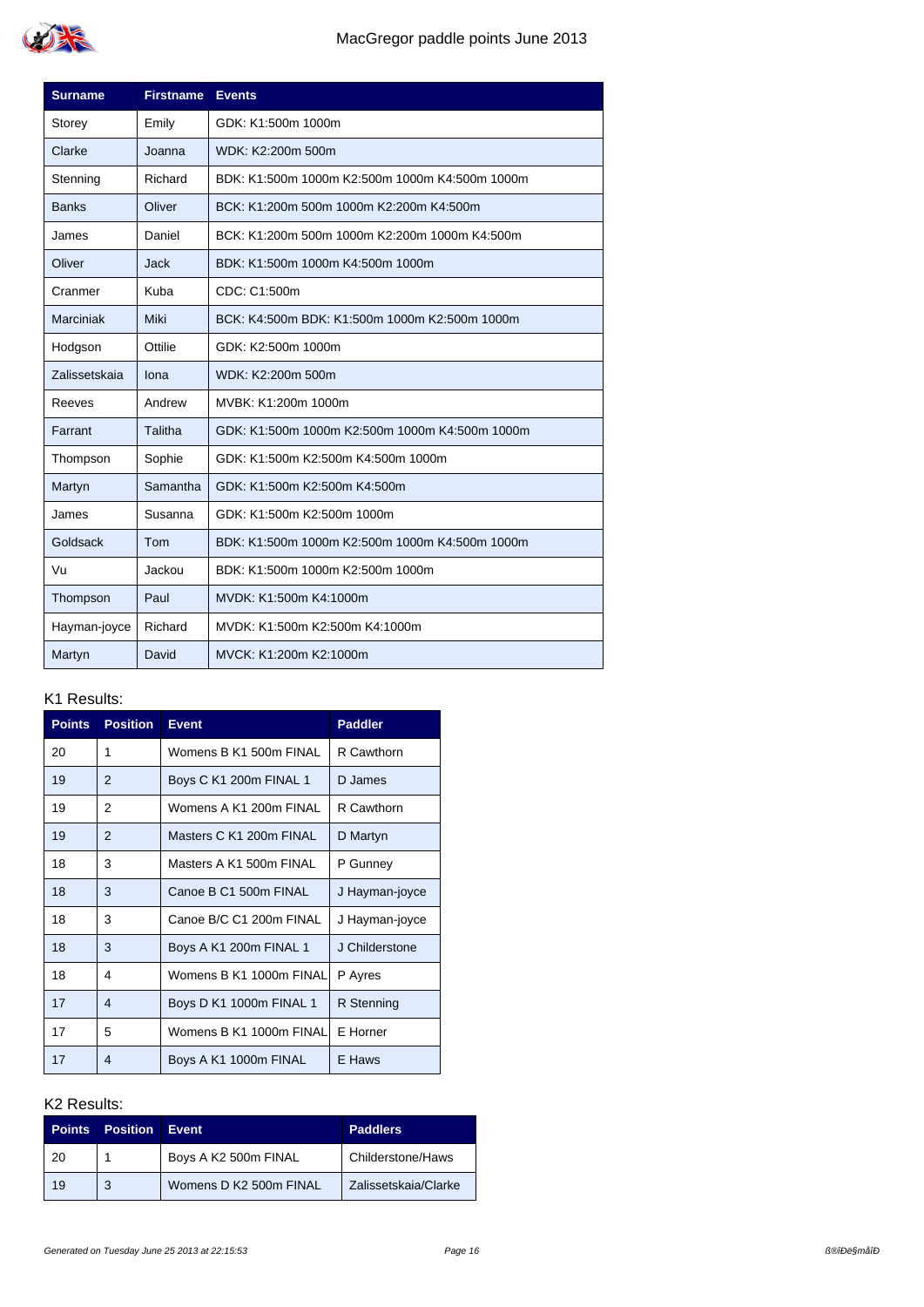

| <b>Points</b> | Position | <b>Event</b>            | <b>Paddlers</b>      |
|---------------|----------|-------------------------|----------------------|
| 19            | 2        | Boys C K2 200m FINAL    | Harrison/James       |
| 19            | 3        | Womens A K2 1000m FINAL | Ayres/Gunney         |
| 18            | 4        | Womens D K2 200m FINAL  | Zalissetskaja/Clarke |
| 18            | 4        | Boys C K2 1000m FINAL   | Harrsion/James       |

| <b>Points</b> | <b>Position</b> | <b>Event</b>          | <b>Paddlers</b>                |
|---------------|-----------------|-----------------------|--------------------------------|
| 19            | 2               | Boys C K4 500m FINAL  | Banks/Harrsion/James/Marciniak |
| 18            | 4               | Boys D K4 500m FINAL  | Stenning/Vu/Masciniak/Goldsack |
| 18            | 3               | Boys D K4 1000m FINAL | Stenning/Goldsack/Oliver/Vu    |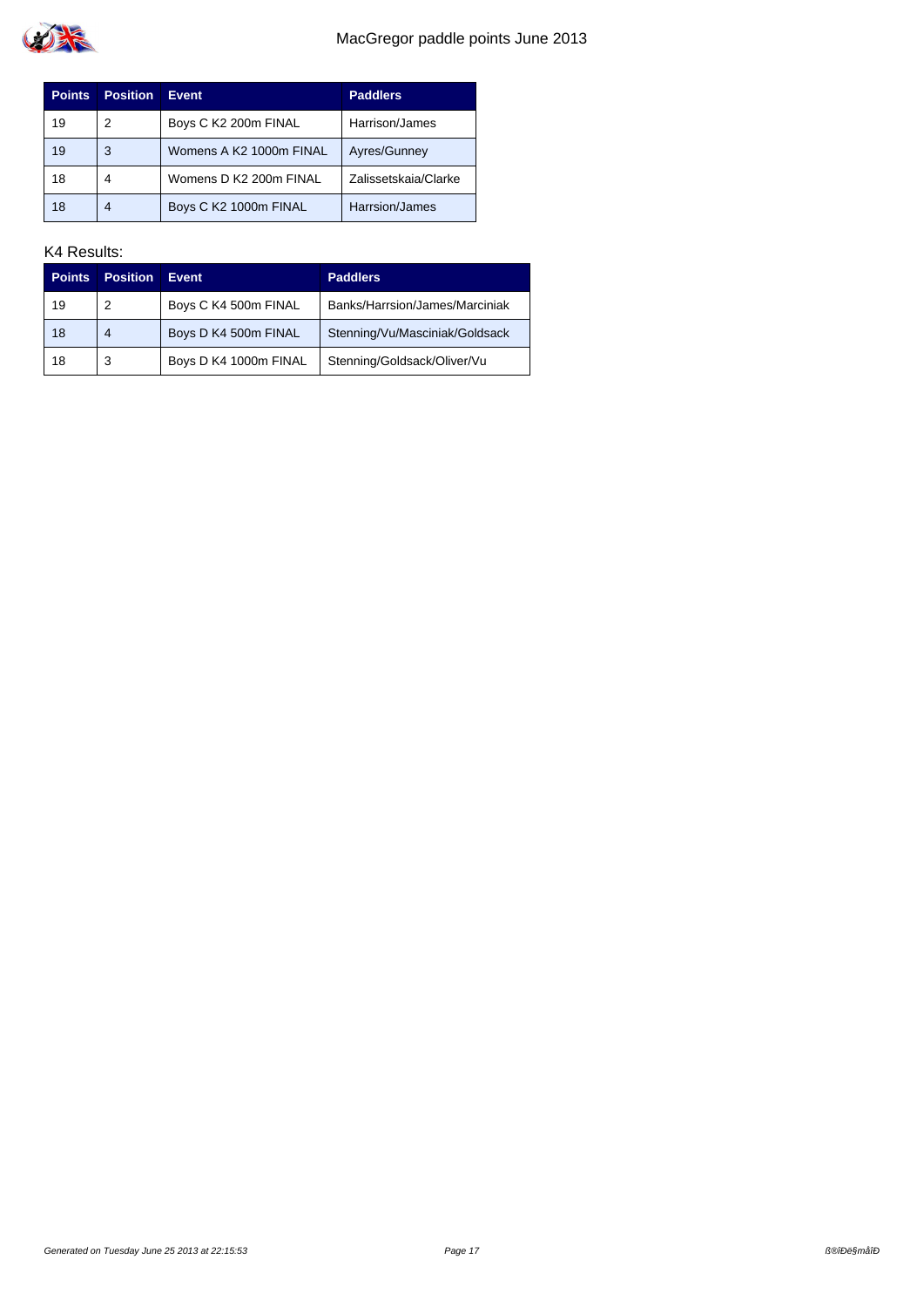

| Club Code<br><b>LB2</b> | Club Name<br><b>Leighton Buzzard Canoe Club</b> |           |                         |              |             |
|-------------------------|-------------------------------------------------|-----------|-------------------------|--------------|-------------|
| Paddlers<br>25          | <b>Promotions</b>                               | Penalties | K1/C1<br>$^{\circ}$ 224 | K2/C2<br>110 | K4/C4<br>56 |

| 'osition |  |
|----------|--|
|          |  |
| Total    |  |
| 16       |  |

# Qualifying promotions:

| <b>Regatta</b>                       |      | Paddler Surname    | <b>Firstname Class</b> |            |
|--------------------------------------|------|--------------------|------------------------|------------|
| Open and National Championships 2012 | 5685 | Fitzpatrick Daniel |                        | <b>BCK</b> |

#### Pre-entries:

| <b>Surname</b> | <b>Firstname</b> | <b>Events</b>                                               |
|----------------|------------------|-------------------------------------------------------------|
| Sillitoe       | Neil             | MVDK: K4:1000m                                              |
| Tingay         | Stephen          | MVBK: K1:200m 500m                                          |
| Goodlad        | Bethany          | WDK: K1:500m 1000m K2:500m K4:1000m                         |
| Lawrence       | <b>Matthew</b>   | CAN: K4:500m 1000m                                          |
| Martin         | Michael          | CAN: K4:1000m CCC: C1:500m C2:500m MVBK: K1:500m 1000m      |
| <b>Brown</b>   | Julian           | MVDK: K1:500m K4:1000m                                      |
| Hussey         | Laura            | CAN: K4:1000m WDK: K1:200m 500m 1000m K2:200m 500m K4:1000m |
| Creamer        | <b>Robert</b>    | MCK: K1:200m 500m 1000m                                     |
| Westwood       | Joshua           | BCK: K1:200m 500m 1000m K2:200m                             |
| Plummer        | Sam              | BAK: K1:200m 500m 1000m K2:500m 1000m                       |
| Ellis          | Charlotte        | WCK: K1:200m 500m K2:200m                                   |
| Fitzpatrick    | Daniel           | BCK: K1:200m 500m 1000m                                     |
| Smith          | Charlie          | BAK: K2:200m BCK: K1:200m 500m 1000m                        |
| Campbell       | Jessica          | GAK: K1:200m WCK: K2:200m                                   |
| Campbell       | Megan            | BDK: K2:1000m GDK: K1:500m                                  |
| Tingay         | Philip           | CAN: K4:1000m                                               |
| Crocker        | Hayley           | WDK: K2:200m 500m                                           |
| Elliott        | Chris            | MVDK: K1:200m 500m 1000m K4:1000m                           |
| Crocker        | Dale             | BAK: K1:200m K2:200m BBK: K1:500m 1000m K2:500m 1000m       |
| Hall           | Eloise           | GDK: K1:500m 1000m K2:500m 1000m                            |
| Pickering      | Thomas           | BDK: K1:500m 1000m K2:500m 1000m                            |
| Plummer        | Paul             | MVDK: K1:500m 1000m                                         |
| Pickering      | Mark             | MVDK: K4:1000m                                              |
| Collins        | Peter            | MVDK: K1:500m 1000m                                         |
| Guscote        | Gina             | WDK: K2:500m K4:1000m                                       |

| <b>Points</b> | <b>Position</b> | <b>Event</b>              | <b>Paddler</b> |
|---------------|-----------------|---------------------------|----------------|
| 20            |                 | Boys B K1 500m FINAL 1    | D Crocker      |
| 20            |                 | Masters B K1 200m FINAL   | S Tingay       |
| 20            |                 | Boys B K1 1000m FINAL 1   | D Crocker      |
| 19            | 2               | Masters D K1 500m FINAL 1 | J Brown        |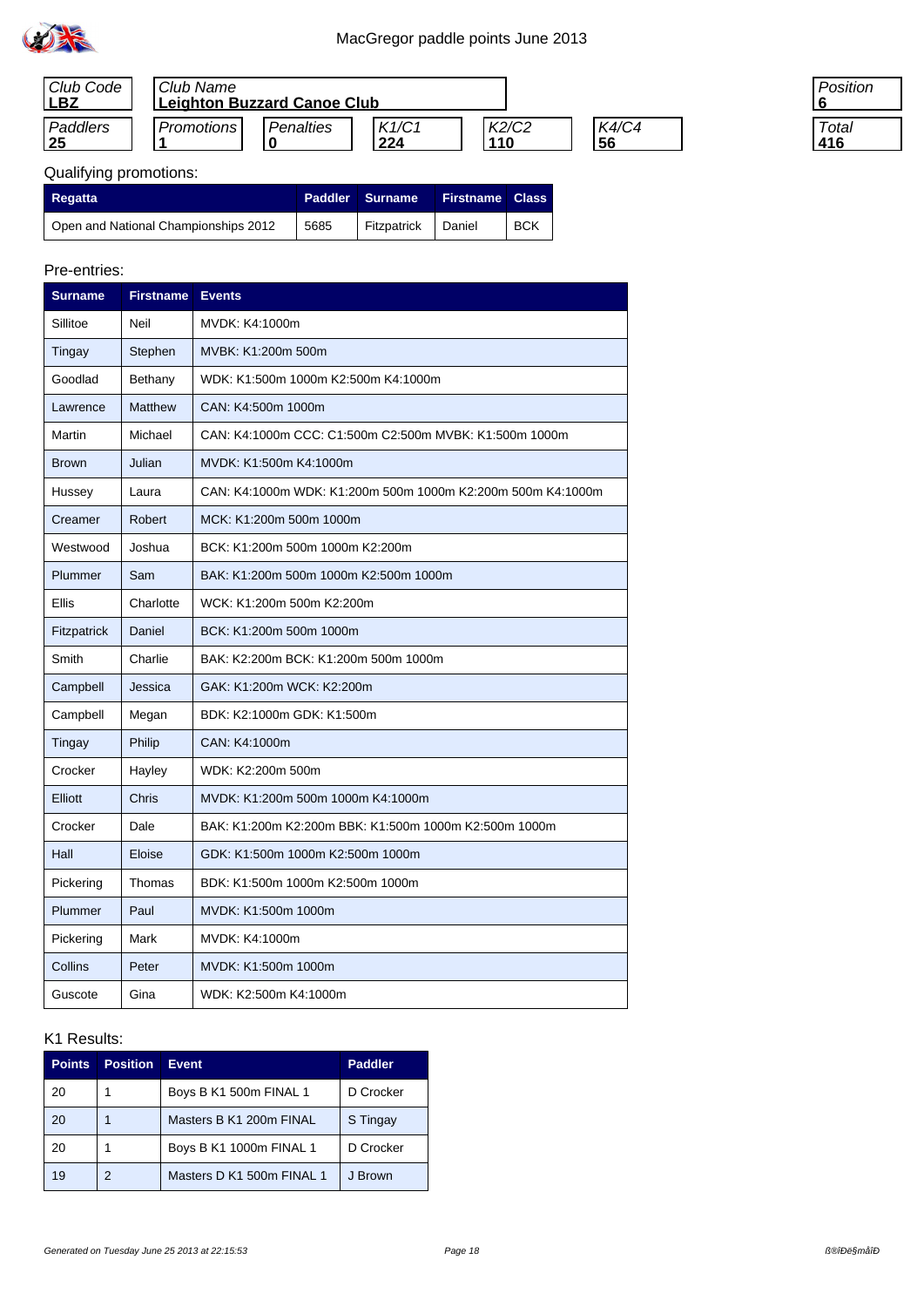| <b>Points</b> | <b>Position</b> | <b>Event</b>             | <b>Paddler</b>   |
|---------------|-----------------|--------------------------|------------------|
| 19            | 2               | Canoe C C1 500m FINAL    | R Crooks         |
| 19            | 2               | Masters B K1 500m FINAL  | S Tingay         |
| 19            | 2               | Boys C K1 1000m FINAL 1  | J Westwood       |
| 19            | 2               | Masters B K1 1000m FINAL | <b>M</b> Martin  |
| 18            | 3               | Canoe D C1 200m FINAL    | R Crooks         |
| 18            | 3               | Womens D K1 1000m FINAL  | <b>B</b> Goodlad |
| 17            | 4               | Boys C K1 500m FINAL 1   | J Westwood       |
| 16            | 5               | Boys C K1 200m FINAL 1   | C Smith          |

| <b>Points</b> | <b>Position</b> | <b>Event</b>            | <b>Paddlers</b> |
|---------------|-----------------|-------------------------|-----------------|
| 20            |                 | Mens C K2 200m FINAL    | Tingay/Crocker  |
| 19            | 3               | Masters B K2 500m FINAL | Martin/Tingay   |
| 19            | 3               | Womens C K2 200m FINAL  | Ellis/Campbell  |
| 18            | 5               | Womens D K2 500m FINAL  | Goodlad/Guscote |
| 17            | 6               | Womens D K2 500m FINAL  | Hussey/Crocker  |
| 17            | 4               | Canoe C C2 500m FINAL   | Martin/Crooks   |

| <b>Points</b> | <b>Position</b> | <b>Event</b>                | <b>Paddlers</b>                  |
|---------------|-----------------|-----------------------------|----------------------------------|
| 20            |                 | Masters D K4 1000m FINAL    | Brown/Elliott/Pickering/Sillitoe |
| 19            | 2               | Womens D K4 1000m FINAL     | Goodlad/Guscote/Hussey/Brown     |
| 17            | 4               | Canoe A/B/C/D C4 500m FINAL | Martin/Crookes/Tingay/Hussey     |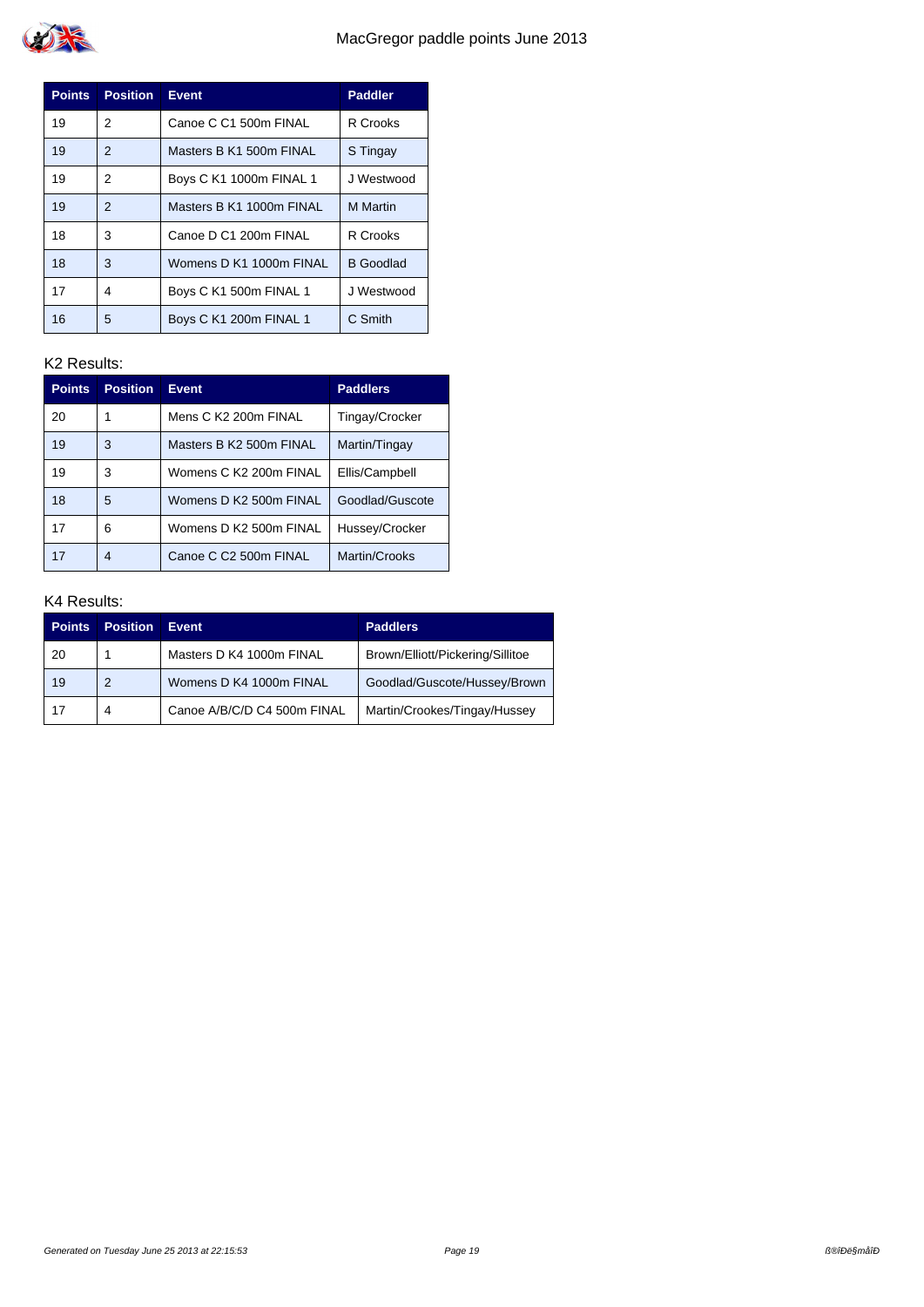

| Club Code<br><b>CLM</b> | Club Name<br><b>Chelmsford Canoe Club</b> |                  |              |              |             |
|-------------------------|-------------------------------------------|------------------|--------------|--------------|-------------|
| Paddlers                | Promotions                                | Penalties<br>- 3 | K1/C1<br>218 | K2/C2<br>109 | K4/C4<br>53 |



# Qualifying promotions:

| <b>Regatta</b>                       | <b>Paddler</b> | <b>Surname</b> | <b>Firstname</b> | <b>Class</b> |
|--------------------------------------|----------------|----------------|------------------|--------------|
| Open and National Championships 2012 | 5599           | Cawston        | Harry            | <b>BBK</b>   |
| Open and National Championships 2013 | 862            | Shephard       | Owen             | <b>MBK</b>   |
| Open and National Championships 2013 | 6297           | Green          | <b>Blaize</b>    | <b>BBK</b>   |
| Open and National Championships 2013 | 6606           | Russell        | James            | <b>BBK</b>   |
| Open and National Championships 2013 | 6866           | Avery          | John             | <b>MVCK</b>  |
| May 2013 Regatta                     | 5410           | Stanway        | <b>Thomas</b>    | <b>BAK</b>   |
| May 2013 Regatta                     | 7154           | Strong         | Declan           | <b>BCK</b>   |

#### Penalties:

| Regatta                              | <b>Paddler</b> | <b>Surname</b> | <b>Firstname Code</b> |   | Meaning                               |
|--------------------------------------|----------------|----------------|-----------------------|---|---------------------------------------|
| Open and National Championships 2012 | 2270           | Wilkes         | Peter                 | N | Racing in incorrect or missing number |
| Open and National Championships 2012 | 5410           | Stanway        | Thomas                | N | Racing in incorrect or missing number |
| May 2013 Regatta                     | 7154           | Strong         | Declan                | N | Racing in incorrect or missing number |

| <b>Surname</b>  | <b>Firstname</b> | <b>Events</b>                                          |  |  |  |
|-----------------|------------------|--------------------------------------------------------|--|--|--|
| Shephard        | Owen             | MAK: K1:200m MBK: K1:500m                              |  |  |  |
| Crooks          | Richard          | CAN: K4:1000m CCC: C1:200m 500m                        |  |  |  |
| Williams        | Dean             | MVCK: K1:200m 500m 1000m K4:500m                       |  |  |  |
| Moule           | Keith            | MAK: K1:200m 500m 1000m                                |  |  |  |
| Parker          | Sophie           | WDK: K1:200m 500m 1000m K2:200m K4:1000m               |  |  |  |
| <b>Duffield</b> | Lewis            | BAK: K1:200m K2:200m BBK: K4:1000m                     |  |  |  |
| Stanway         | Thomas           | BAK: K1:200m 500m K2:200m                              |  |  |  |
| Mitchell        | Daniel           | MCK: K1:200m 500m K2:200m 500m K4:1000m                |  |  |  |
| Cawston         | Harry            | BAK: K1:200m BBK: K4:1000m                             |  |  |  |
| Wyatt           | Zowie heather    | WDK: K1:200m 500m K2:200m K4:1000m                     |  |  |  |
| Johnson         | Daniel           | MAK: K1:500m                                           |  |  |  |
| Johnson         | Matthew          | BBK: K1:500m K2:500m                                   |  |  |  |
| Green           | Blaize           | BAK: K1:200m BBK: K1:500m 1000m K2:500m 1000m K4:1000m |  |  |  |
| Johnson         | Melissa          | GCK: K1:500m                                           |  |  |  |
| Bunyon          | Chris            | MVCK: K4:500m MVDK: K1:200m 500m K4:1000m              |  |  |  |
| Bunyon          | Alex             | BDK: K1:500m K2:500m K4:500m                           |  |  |  |
| Falltrick       | Leah             | GDK: K1:500m 1000m K2:500m 1000m K4:500m 1000m         |  |  |  |
| Russell         | James            | BAK: K1:200m BBK: K1:500m 1000m K2:500m 1000m K4:1000m |  |  |  |
| Russell         | Emma             | GDK: K1:500m 1000m K2:500m 1000m K4:500m 1000m         |  |  |  |
| Avery           | Charlotte        | GDK: K1:500m 1000m K2:500m 1000m                       |  |  |  |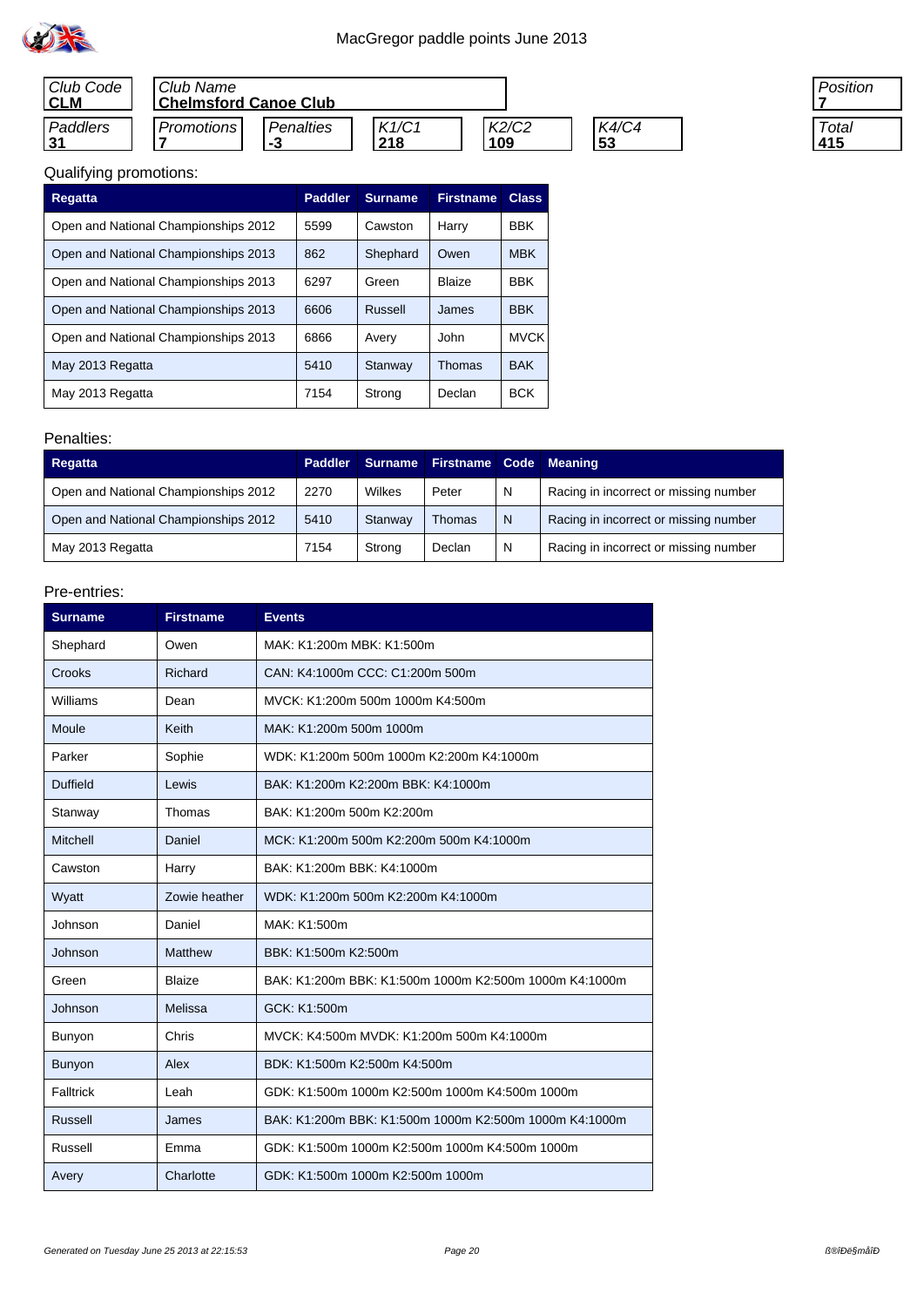

| <b>Surname</b>   | <b>Firstname</b> | <b>Events</b>                                  |
|------------------|------------------|------------------------------------------------|
| Avery            | John             | MVCK: K1:200m 500m 1000m K2:200m 1000m K4:500m |
| Avery            | Lauren           | GDK: K1:500m 1000m K2:1000m K4:500m 1000m      |
| Gore             | Spencer          | MVCK: K2:200m 1000m K4:500m MVDK: K4:1000m     |
| Orenstein        | Rachel           | GDK: K1:500m 1000m K2:500m K4:500m 1000m       |
| Barber           | Luke             | MDK: K1:200m 500m 1000m                        |
| Deville          | Andrew           | BDK: K1:500m 1000m K2:500m 1000m K4:1000m      |
| Deville          | Mark             | MVDK: K4:1000m                                 |
| White            | Owen             | BDK: K1:500m 1000m K2:500m 1000m K4:1000m      |
| Williams         | Zac              | BDK: K1:500m 1000m K2:1000m K4:500m 1000m      |
| Gannicott-porter | Tin              | BDK: K1:500m 1000m K2:500m 1000m K4:1000m      |
| Deville          | James            | BDK: K1:500m K4:500m                           |

| <b>Points</b> | <b>Position</b> | <b>Event</b>              | <b>Paddler</b> |
|---------------|-----------------|---------------------------|----------------|
| 20            | 1               | Womens D K1 200m FINAL    | S Parker       |
| 19            | 2               | Masters C K1 500m FINAL   | D Williams     |
| 19            | 2               | Boys A K1 200m FINAL 1    | L Duffield     |
| 19            | 2               | Womens D K1 1000m FINAL   | S Parker       |
| 19            | $\overline{2}$  | Mens A K1 1000m FINAL     | K Moule        |
| 18            | 3               | Mens A K1 500m FINAL      | D Johnson      |
| 18            | 3               | Womens D K1 500m FINAL    | S Parker       |
| 18            | 3               | Girls D K1 500m FINAL 1   | C Avery        |
| 18            | 3               | Boys D K1 500m FINAL 1    | O White        |
| 18            | 3               | Masters D K1 200m FINAL 1 | C Bunyon       |
| 17            | 4               | Mens C K1 200m FINAL      | D Mitchell     |
| 15            | 6               | Girls D K1 1000m FINAL 1  | C Avery        |

### K2 Results:

| <b>Points</b> | <b>Position</b> | <b>Event</b>             | <b>Paddlers</b>  |
|---------------|-----------------|--------------------------|------------------|
| 20            |                 | Womens D K2 200m FINAL   | Parker/Avery     |
| 20            | 4               | Boys B K2 1000m FINAL    | Russell/Green    |
| 19            | 3               | Boys A K2 200m FINAL     | Duffield/Stanway |
| 18            | 8               | Boys B K2 500m FINAL     | Russell/Green    |
| 16            | 5               | Masters C K2 200m FINAL  | Avery/Gore       |
| 16            | 5               | Masters C K2 1000m FINAL | Avery/Williams   |

| <b>Points</b> | <b>Position</b> | <b>Event</b>             | <b>Paddlers</b>            |
|---------------|-----------------|--------------------------|----------------------------|
| 18            | 3               | Masters C K4 500m FINAL  | Williams/Avery/Gore/Bunyon |
| 18            | 3               | Masters D K4 1000m FINAL | Bunyon/Gore/Deville/White  |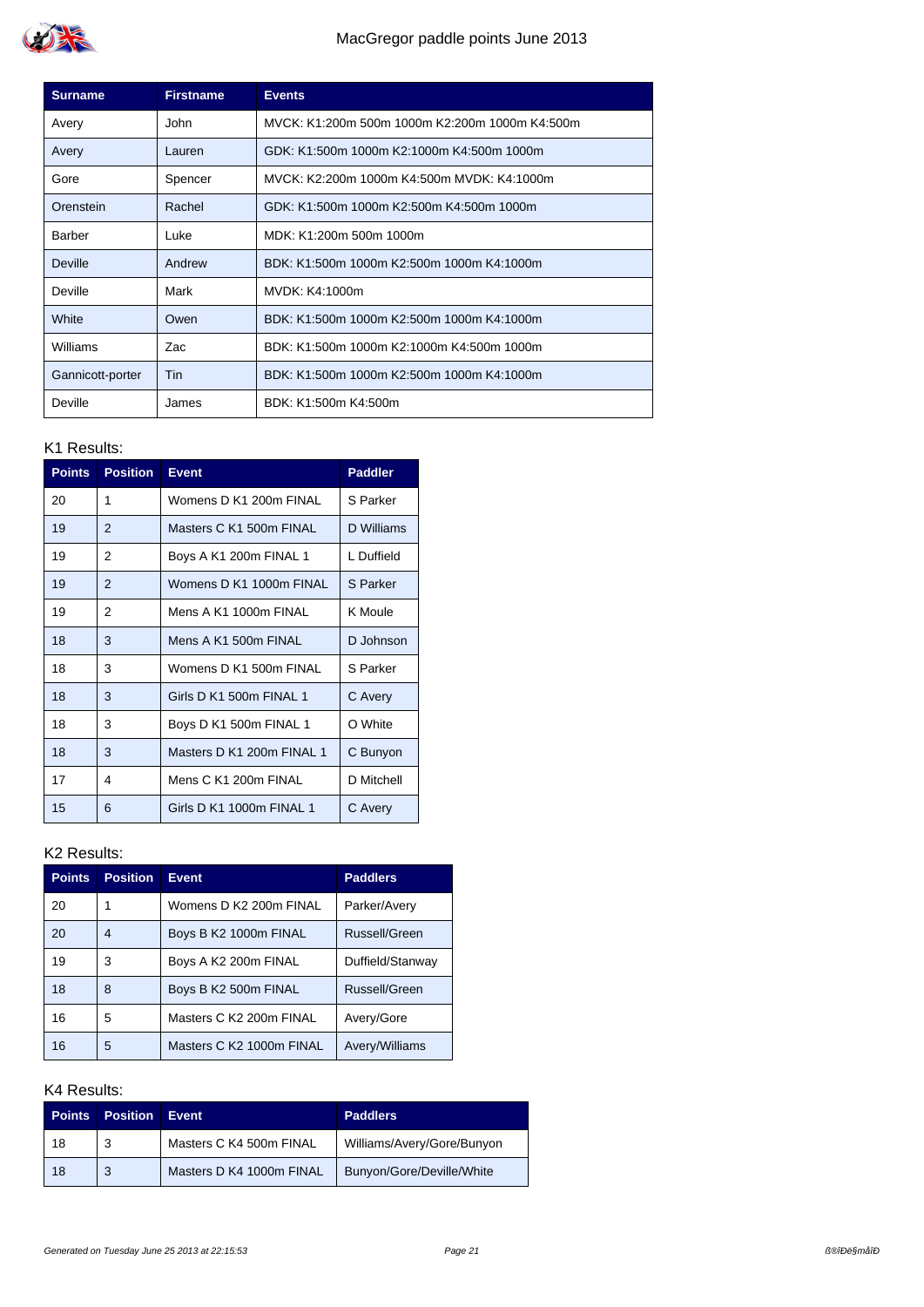

| <b>Points Position Event</b> |                       | <b>Paddlers</b>             |
|------------------------------|-----------------------|-----------------------------|
| 5                            | Boys B K4 1000m FINAL | Cawston/Russell/Green/White |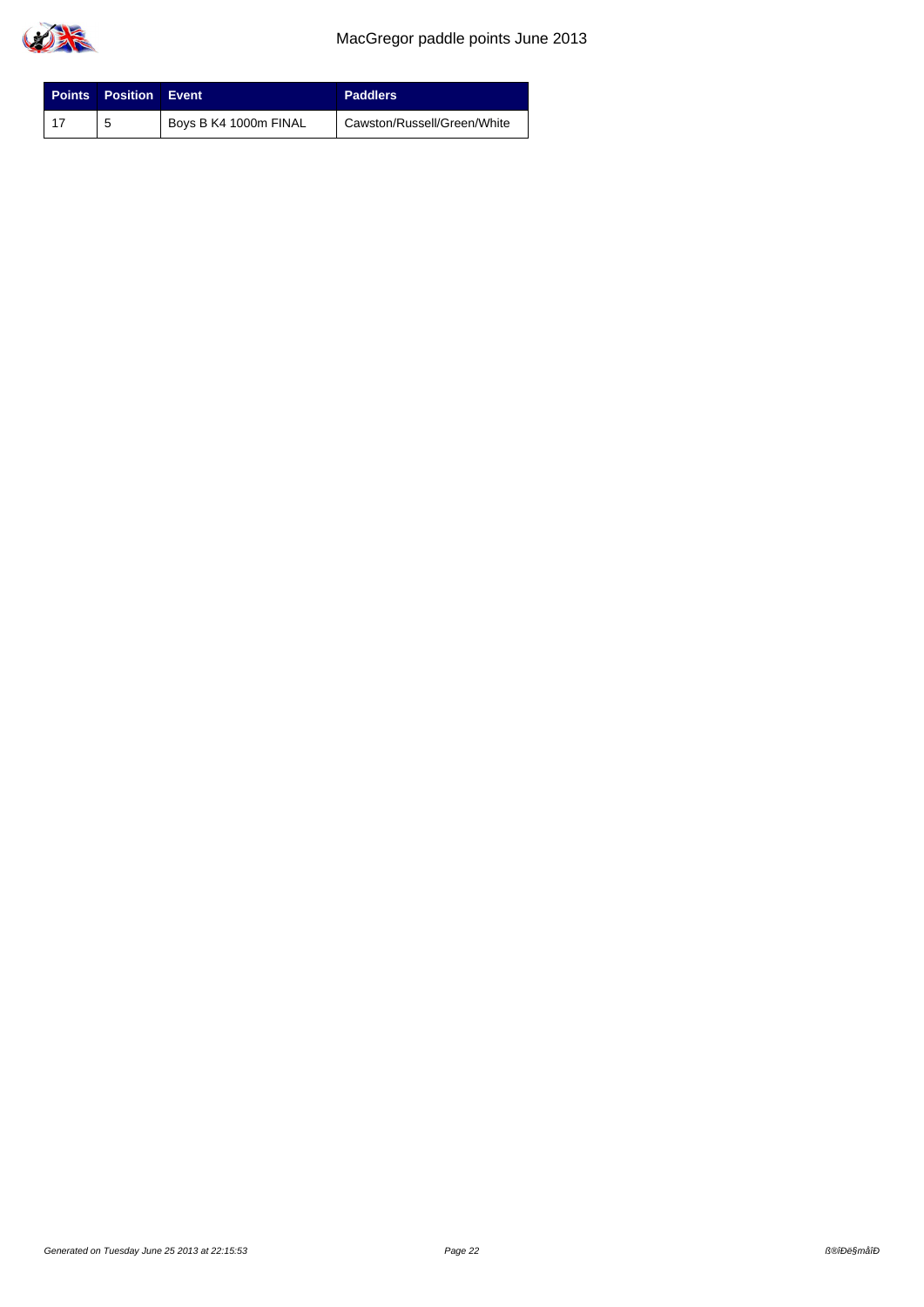| Club Code<br><b>ANK</b> | Club Name<br><b>Anker Valley</b> |           |              |              |                    |
|-------------------------|----------------------------------|-----------|--------------|--------------|--------------------|
| Paddlers<br>147         | <b>Promotions</b>                | Penalties | K1/C1<br>218 | K2/C2<br>115 | K4/C4<br><u>56</u> |

| 'osition |
|----------|
|          |
| Total    |
| ។0       |

### Qualifying promotions:

| Regatta                              | <b>Paddler</b> | <b>Surname</b>  | <b>Firstname</b> | <b>Class</b> |
|--------------------------------------|----------------|-----------------|------------------|--------------|
| Open and National Championships 2013 | 5279           | <b>Ricketts</b> | Simon            | <b>MVAK</b>  |
| Open and National Championships 2013 | 5281           | <b>Ricketts</b> | Emma             | <b>BAK</b>   |
| May 2013 Regatta                     | 5278           | Riley           | Gordon           | <b>MVBK</b>  |
| May 2013 Regatta                     | 7095           | Clinton         | Lee              | <b>MVCK</b>  |

#### Pre-entries:

|                 | <b>Surname Firstname</b> | <b>Events</b>                                        |
|-----------------|--------------------------|------------------------------------------------------|
| <b>Brookes</b>  | Paul                     | MVAK: K2:200m MVBK: K1:500m 1000m K2:500m            |
| <b>Brookes</b>  | Chelsea                  | BCK: K4:500m GCK: K1:200m 500m 1000m K2:200m 1000m   |
| Riley           | Gordon                   | MVAK: K2:200m 500m K4:1000m MVBK: K1:200m 500m 1000m |
| <b>Ricketts</b> | Simon                    | MVAK: K1:200m 500m 1000m K2:200m 500m K4:1000m       |
| <b>Bowley</b>   | James                    | BAK: K1:200m K2:200m 500m BBK: K1:500m 1000m         |
| <b>Ricketts</b> | Dave                     | MVCK: K4:500m MVDK: K1:500m 1000m                    |
| Bentley         | Cameron                  | BBK: K1:500m 1000m                                   |
| <b>Eccles</b>   | Jordi                    | BAK: K1:200m 500m 1000m K2:200m 500m                 |
| Orme            | Ross                     | BCK: K1:200m 500m 1000m K4:500m                      |
| <b>Marlow</b>   | Joe                      | BCK: K4:500m BDK: K1:500m 1000m                      |
| Marlow          | Libby                    | BCK: K4:500m GCK: K1:200m 500m 1000m K2:200m 1000m   |
| Orme            | Simone                   | WDK: K1:200m 500m K2:200m 500m                       |
| Crosby          | <b>Stuart</b>            | MVCK: K1:500m K2:200m K4:500m                        |
| Ball            | Stephen                  | MCK: K1:200m 500m 1000m K2:200m 500m                 |
| Orme            | <b>Neil</b>              | MVCK: K4:500m MVDK: K1:500m 1000m                    |
| Draper          | Lily                     | GDK: K1:500m 1000m K2:500m 1000m                     |
| Clinton         | Lee                      | MVCK: K2:200m K4:500m                                |

| <b>Points</b> | <b>Position</b>          | <b>Event</b>            | <b>Paddler</b>    |
|---------------|--------------------------|-------------------------|-------------------|
| 20            | 1                        | Girls C K1 500m FINAL   | C Brookes         |
| 20            | 1                        | Mens C K1 500m FINAL    | S Ball            |
| 20            | 1                        | Mens C K1 200m FINAL    | S Ball            |
| 20            | 1                        | Mens C K1 1000m FINAL   | S Ball            |
| 19            | 2                        | Girls C K1 1000m FINAL  | C Brookes         |
| 18            | 3                        | Boys B K1 500m FINAL 1  | J Bowley          |
| 18            | 3                        | Masters A K1 200m FINAL | <b>S</b> Ricketts |
| 17            | $\overline{\mathcal{A}}$ | Masters B K1 200m FINAL | G Riley           |
| 17            | 4                        | Girls C K1 200m FINAL   | C Brookes         |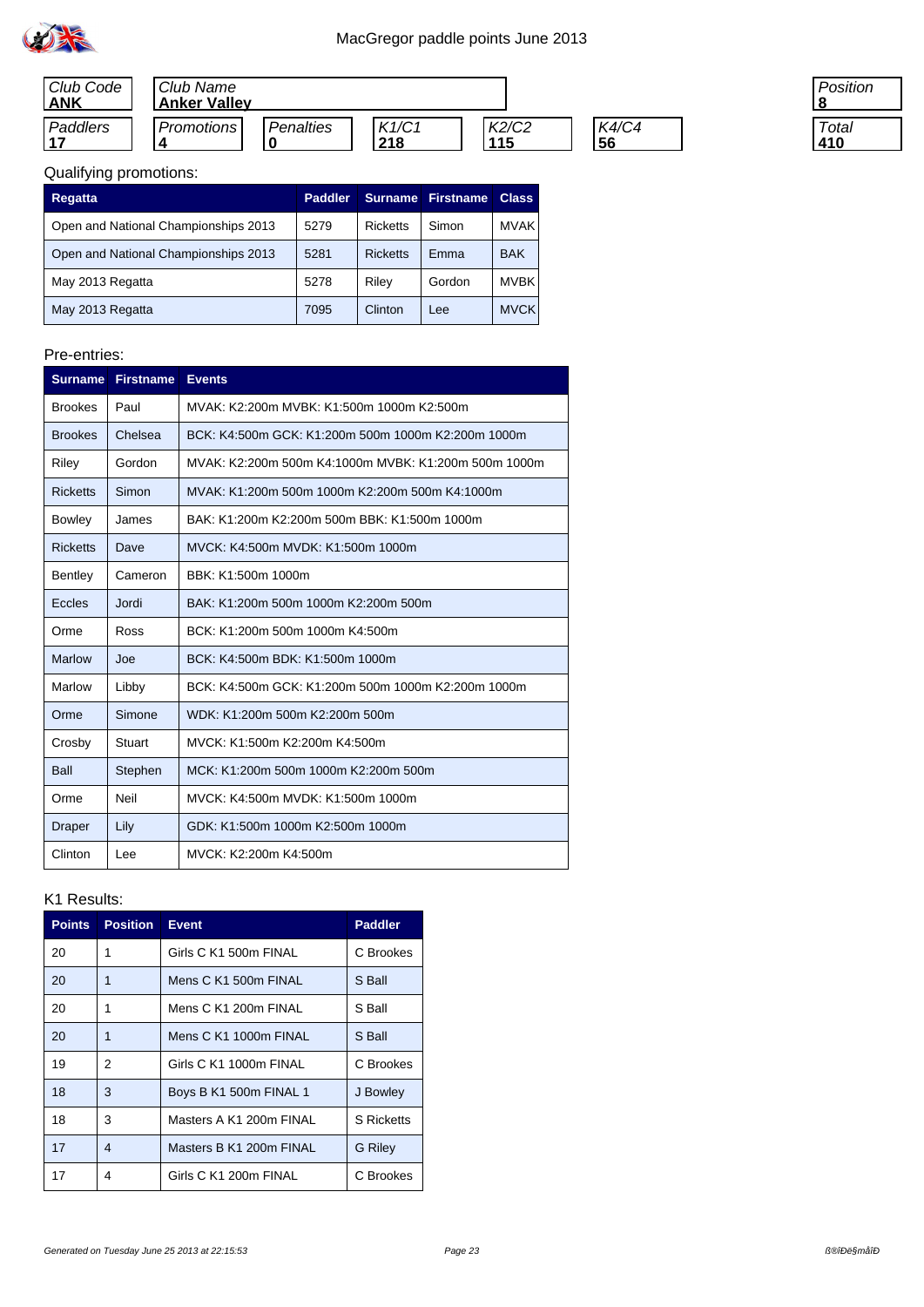

| <b>Points</b> | <b>Position</b> | <b>Event</b>               | <b>Paddler</b> |
|---------------|-----------------|----------------------------|----------------|
| 17            | 4               | Masters D K1 1000m FINAL 1 | D Ricketts     |
| 16            | 5               | Girls C K1 200m FINAL      | L Marlow       |
| 16            | 5               | Boys B K1 1000m FINAL 1    | J Bowley       |

| <b>Points</b> | <b>Position</b> | <b>Event</b>            | <b>Paddlers</b>       |
|---------------|-----------------|-------------------------|-----------------------|
| 20            | 2               | Boys A K2 200m FINAL    | Eccles/Bowley         |
| 20            |                 | Girls C K2 200m FINAL   | Marlow/Brookes        |
| 20            |                 | Masters C K2 200m FINAL | Clinton/Crosby        |
| 19            | 2               | Masters A K2 200m FINAL | <b>Ricketts/Riley</b> |
| 19            | 2               | Girls C K2 1000m FINAL  | Marlow/Brookes        |
| 17            | 5               | Boys A K2 500m FINAL    | Eccles/Bowley         |

| <b>Points</b> | <b>Position</b> | <b>Event</b>             | <b>Paddlers</b>               |
|---------------|-----------------|--------------------------|-------------------------------|
| 19            | 2               | Masters C K4 500m FINAL  | Ricketts/Clinton/Crosby/Orme  |
| 19            | 2               | Masters A K4 1000m FINAL | Riley/Ricketts/Brookes/Wilson |
| 18            | 4               | Boys B K4 1000m FINAL    | Eccles/Orme/Bowley/Bentley    |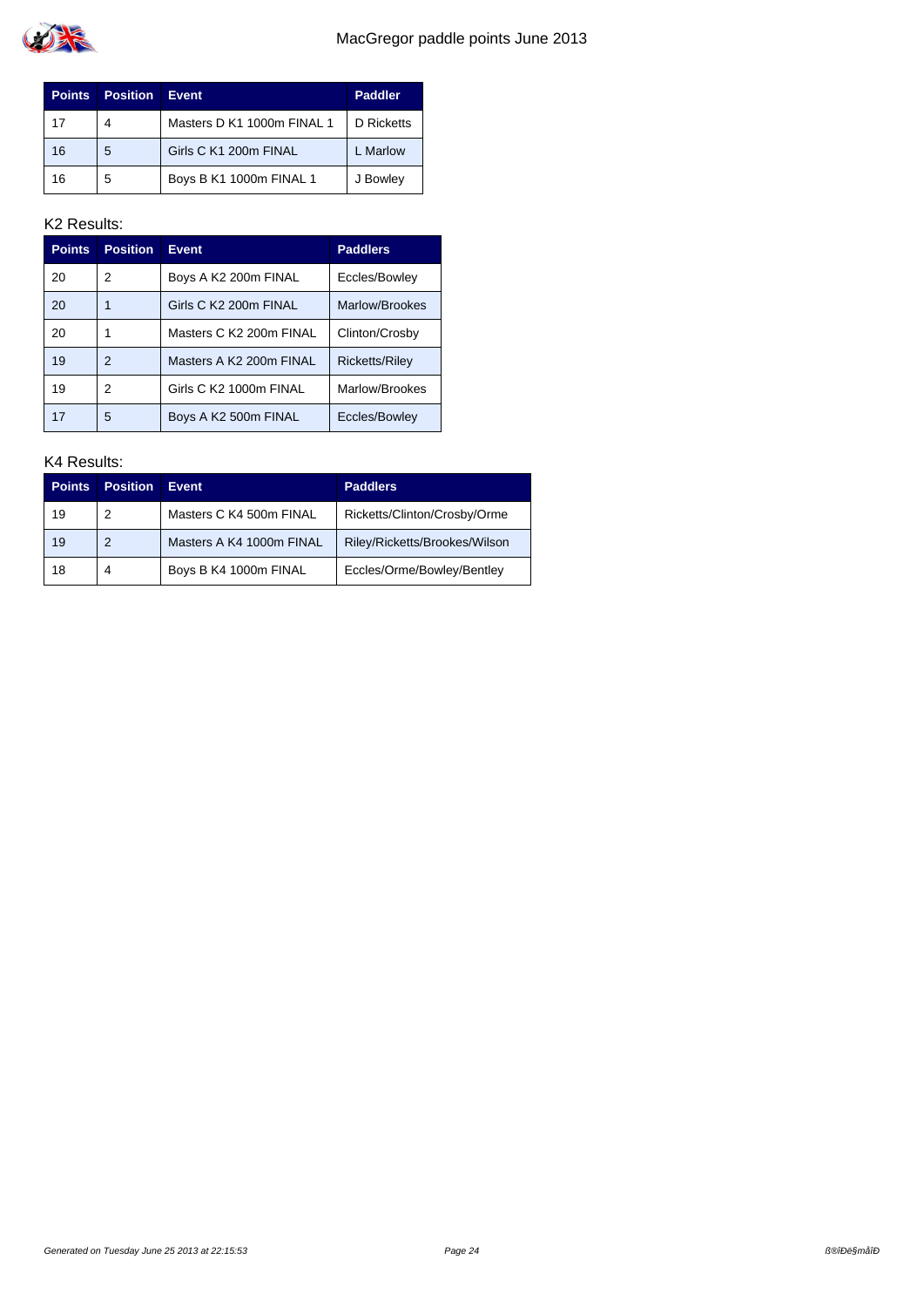

| Club Code<br><b>BAN</b> | Club Name<br><b>Banbury Canoe Club</b> |           |              |              |             |
|-------------------------|----------------------------------------|-----------|--------------|--------------|-------------|
| Paddlers<br>34          | Promotions                             | Penalties | K1/C1<br>202 | K2/C2<br>109 | K4/C4<br>52 |

| 'osition    |
|-------------|
| l otal<br>հ |

#### Penalties:

| <b>Regatta</b>   |      |      | Paddler Surname Firstname Code Meaning |   |                                       |
|------------------|------|------|----------------------------------------|---|---------------------------------------|
| May 2013 Regatta | 4750 | Weir | lain                                   | N | Racing in incorrect or missing number |

| <b>Surname</b> | <b>Firstname</b> | <b>Events</b>                                        |  |  |  |
|----------------|------------------|------------------------------------------------------|--|--|--|
| Wood           | Katie            | WDK: K1:200m 1000m K2:200m K4:1000m                  |  |  |  |
| Gallimore      | David            | MVAK: K1:1000m K2:200m K4:1000m                      |  |  |  |
| Golder         | Daniel           | MVAK: K1:200m 1000m K2:200m K4:1000m                 |  |  |  |
| Rooney         | Sophie           | WAK: K1:200m K2:200m 500m 1000m K4:500m WBK: K1:500m |  |  |  |
| Avery          | Robin            | MVAK: K4:1000m MVDK: K1:500m 1000m                   |  |  |  |
| Weir           | Roger            | WAK: K1:200m 500m                                    |  |  |  |
| Wood           | Julie dawn       | LVCK: K2:200m K4:1000m                               |  |  |  |
| Seika          | Rebecca          | WDK: K1:200m 500m                                    |  |  |  |
| Pearce         | Raymond          | MVDK: K2:500m                                        |  |  |  |
| <b>Hills</b>   | Chris            | MVDK: K2:500m                                        |  |  |  |
| Palfrey        | Jonathan         | BAK: K1:200m BBK: K1:500m 1000m MCK: K2:200m 500m    |  |  |  |
| Caton          | Catherine        | WDK: K2:200m K4:1000m                                |  |  |  |
| Murphy         | Dom              | MVCK: K2:1000m MVDK: K1:200m 1000m K4:1000m          |  |  |  |
| Austin         | William          | BDK: K1:500m K2:1000m K4:1000m                       |  |  |  |
| Flack          | Annaleise        | GDK: K1:500m 1000m K2:1000m K4:500m 1000m            |  |  |  |
| <b>Flack</b>   | Robin            | BDK: K1:500m 1000m K2:1000m K4:1000m                 |  |  |  |
| Flack          | Andy             | MVCK: K1:1000m K2:1000m                              |  |  |  |
| <b>Flack</b>   | Tamsen           | LVCK: K2:200m K4:1000m                               |  |  |  |
| Davison        | Max              | MVDK: K1:200m 1000m K4:1000m                         |  |  |  |
| Urquhart       | Arthur           | BDK: K1:1000m K2:1000m K4:1000m                      |  |  |  |
| Urquhart       | Niel             | MVDK: K2:200m K4:1000m                               |  |  |  |
| Urquhart       | Siobhan          | LVCK: K1:200m 1000m K2:200m K4:1000m                 |  |  |  |
| Mollard        | James            | MVAK: K4:1000m MVDK: K1:200m                         |  |  |  |
| Petersen       | Joe              | BDK: K1:500m 1000m K2:500m 1000m K4:1000m            |  |  |  |
| Jones          | Sam              | BDK: K1:500m K2:500m                                 |  |  |  |
| Ward           | Elena            | WDK: K1:200m 1000m K2:200m K4:1000m                  |  |  |  |
| Bruton         | Anna             | WDK: K1:200m 1000m K2:200m K4:1000m                  |  |  |  |
| Weir           | Euan             | <b>BDK: K1:500m</b>                                  |  |  |  |
| Smith          | Paul             | MVDK: K1:200m 500m K2:200m K4:1000m                  |  |  |  |
| Harper         | Helen            | LVCK: K2:200m K4:1000m                               |  |  |  |
| Hills          | Irene            | LVCK: K2:500m                                        |  |  |  |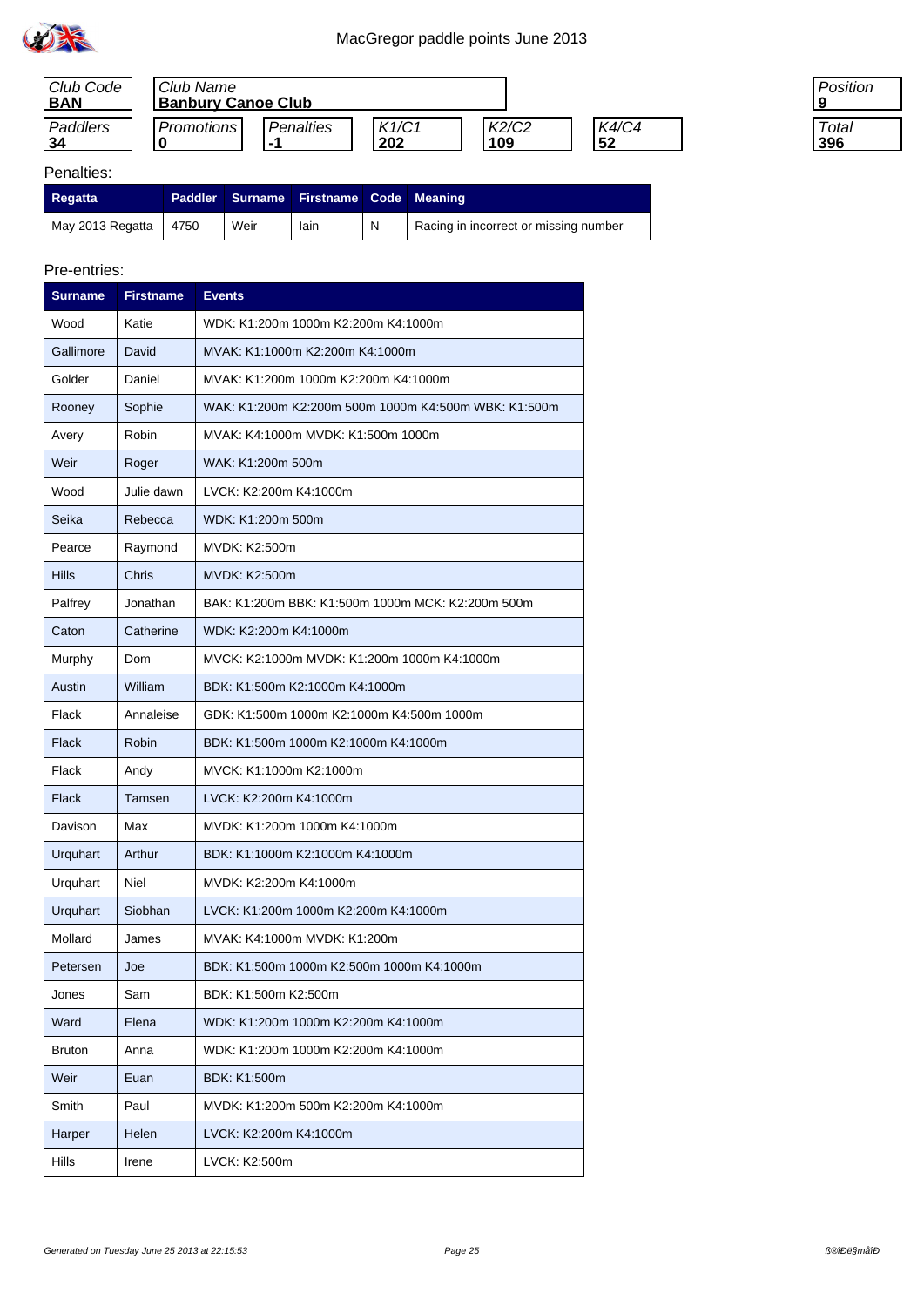

| <b>Surname</b> | <b>Firstname</b> | <b>Events</b> |
|----------------|------------------|---------------|
| Petersen       | Chris            | LVCK: K2:500m |
| Hart           | Claire           | LVCK: K1:200m |
| Raper          | Louise           | GDK: K2:1000m |

| <b>Points</b> | <b>Position</b> | <b>Event</b>             | <b>Paddler</b> |
|---------------|-----------------|--------------------------|----------------|
| 19            | 2               | Womens D K1 500m FINAL   | R Seika        |
| 19            | 2               | Canoe B C1 500m FINAL    | R Weir         |
| 19            | 2               | Womens D K1 200m FINAL   | R Seika        |
| 19            | 2               | Canoe B/C C1 200m FINAL  | R Weir         |
| 17            | 4               | Womens B K1 500m FINAL   | S Rooney       |
| 17            | 4               | Ladies C K1 1000m FINAL  | J Wood         |
| 16            | 5               | Masters A K1 200m FINAL  | D Gallimore    |
| 16            | 5               | Womens D K1 1000m FINAL  | K Wood         |
| 15            | 6               | Masters A K1 200m FINAI  | D Golder       |
| 15            | 6               | Womens A K1 200m FINAL   | S Rooney       |
| 15            | 6               | Boys D K1 1000m FINAL 1  | J Petersen     |
| 15            | 6               | Masters A K1 1000m FINAL | D Golder       |

#### K2 Results:

| <b>Points</b> | <b>Position</b> | <b>Event</b>            | <b>Paddlers</b>  |
|---------------|-----------------|-------------------------|------------------|
| 19            | 2               | Masters A K2 500m FINAL | Gallimore/Golder |
| 19            | 3               | Womens D K2 200m FINAL  | Flack/Ward       |
| 18            | 3               | Boys D K2 500m FINAL 1  | Petersen/Jones   |
| 18            | 3               | Masters A K2 200m FINAL | Gallimore/Golder |
| 18            | 3               | Boys D K2 1000m FINAL 1 | Petersen/Jones   |
| 17            | 5               | Womens D K2 200m FINAL  | Caton/Bruton     |

| <b>Points</b> | <b>Position</b> | Event                                           | <b>Paddlers</b>              |
|---------------|-----------------|-------------------------------------------------|------------------------------|
| 19            | 3               | Boys D K4 500m FINAL                            | Peterson/Austin/Flack/Jones  |
| 17            | 4               | Ladies C K4 1000m FINAL                         | Wood/Peterson/Urguhart/Flack |
| 16            | 5               | Womens D K4 1000m FINALI Wood/Caton/Ward/Bruton |                              |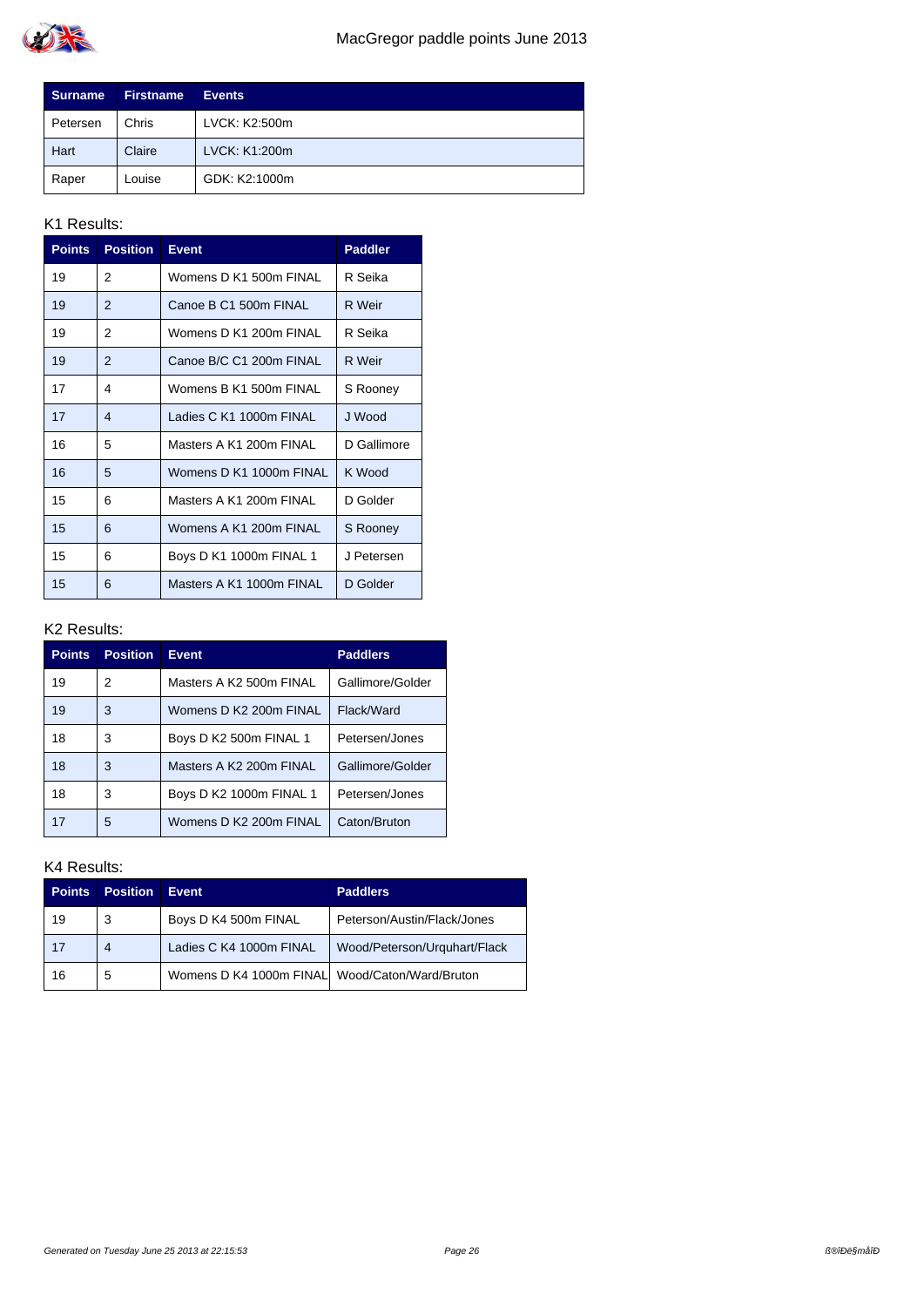

| Club Code<br><b>LIN</b> | Club Name<br><b>Lincoln Canoe Club</b> |           |                     |               |                    |
|-------------------------|----------------------------------------|-----------|---------------------|---------------|--------------------|
| Paddlers<br>26          | Promotions                             | Penalties | K1/C1<br><u>225</u> | K2/C2<br>.107 | K4/C4<br><u>33</u> |

| 'osition |
|----------|
| 「otal    |

# Qualifying promotions:

| <b>Regatta</b>                       | <b>Paddler</b> | Surname. | <b>Firstname</b> | <b>Class</b> |
|--------------------------------------|----------------|----------|------------------|--------------|
| Open and National Championships 2013 | 6317           | Edwardes | Michael          | <b>MCK</b>   |
| Open and National Championships 2013 | 6427           | Grav     | Elizabeth        | <b>BBK</b>   |
| May 2013 Regatta                     | 5962           | Grav     | Christopher      | <b>BCK</b>   |

# Penalties:

| <b>Regatta</b>                       |      |      | <b>Paddler Surname Firstname</b> | Code Meaning                          |
|--------------------------------------|------|------|----------------------------------|---------------------------------------|
| Open and National Championships 2013 | 5962 | Grav | Christopher                      | Racing in incorrect or missing number |

| <b>Surname</b>   | <b>Firstname</b> | <b>Events</b>                                         |
|------------------|------------------|-------------------------------------------------------|
| Oliver           | Laurence         | MVDK: K2:200m 500m K4:1000m                           |
| Oliver           | Richard          | MVDK: K1:200m K2:200m 500m K4:1000m                   |
| Robertson        | Don              | MVDK: K4:1000m                                        |
| Tonner           | Emma             | WCK: K2:1000m                                         |
| Marshall         | Philip           | MVDK: K1:500m K4:1000m                                |
| Quittenton       | Deborah          | LVCK: K1:200m 500m 1000m                              |
| Quittenton       | Peter            | BAK: K1:200m K2:200m BBK: K1:500m 1000m K2:500m 1000m |
| Gray             | Christopher      | BCK: K1:200m 500m 1000m K2:200m 1000m                 |
| Harley-beckett   | Jacob            | MCK: K1:200m 500m 1000m K2:200m 500m                  |
| Harley-beckett   | Conner           | CDC: C1:500m                                          |
| Quittenton       | Ben              | BDK: K1:500m 1000m K2:500m 1000m K4:500m 1000m        |
| <b>Edwardes</b>  | Michael          | MCK: K2:200m 500m MDK: K1:200m 500m 1000m             |
| Jones            | Rachel           | WCK: K1:200m 500m 1000m K2:1000m                      |
| Gray             | Elizabeth        | GAK: K1:200m GBK: K1:500m 1000m                       |
| Zaccaria         | Antonietta       | CDC: C2:200m 500m                                     |
| Flavell          | Joshua           | BDK: K1:1000m K4:500m                                 |
| Scarrow          | Lily             | CDC: C2:200m 500m                                     |
| <b>Jarratt</b>   | Ella             | GDK: K1:500m 1000m K2:500m 1000m K4:500m 1000m        |
| Doughty          | William          | BCK: K1:200m 500m 1000m K2:200m 1000m                 |
| <b>Jarratt</b>   | Theo             | MVDK: K1:200m 500m 1000m K2:500m                      |
| <b>Borchardt</b> | Edward           | BDK: K1:500m 1000m K2:500m 1000m K4:500m 1000m        |
| Carman           | Alex             | BDK: K1:500m K2:500m 1000m K4:500m 1000m              |
| Carman           | Colin            | MVDK: K1:200m 500m K2:500m                            |
| Griffin          | M                | MDK: K1:200m 500m 1000m                               |
| Corton           | Α                | BDK: K1:500m 1000m K2:500m 1000m K4:1000m             |
| Andrews          | C                | GDK: K1:500m K2:500m 1000m K4:500m 1000m              |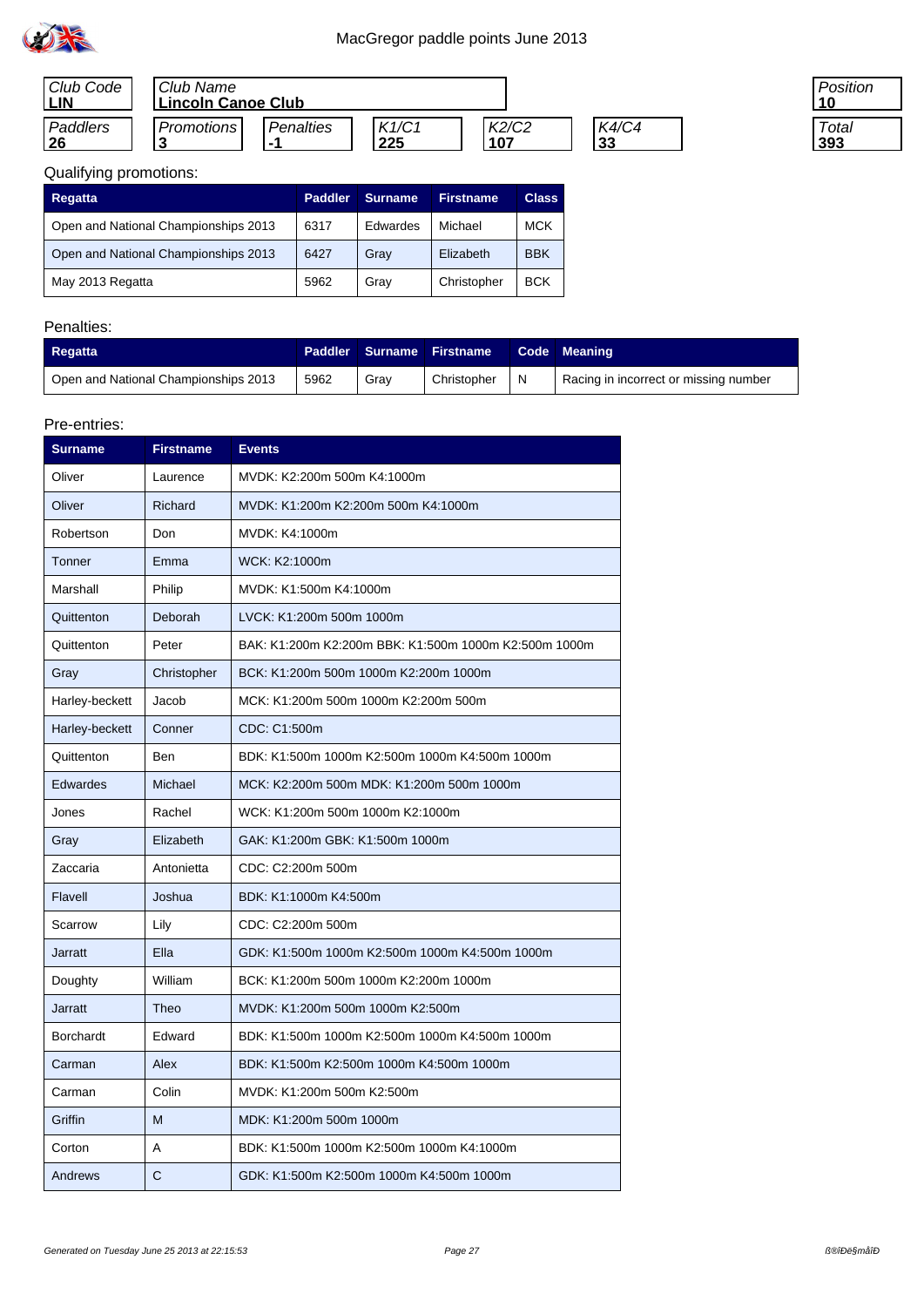| <b>Points</b> | <b>Position</b> | <b>Event</b>            | <b>Paddler</b>   |
|---------------|-----------------|-------------------------|------------------|
| 20            | 1               | Ladies C K1 200m FINAL  | D Quittenton     |
| 20            | 1               | Boys C K1 200m FINAL 1  | W Doughty        |
| 20            | 1               | Ladies C K1 1000m FINAL | D Quittenton     |
| 19            | $\mathfrak{p}$  | Boys B K1 500m FINAL 1  | P Quittenton     |
| 19            | 2               | Mens C K1 500m FINAL    | J Harley-beckett |
| 19            | $\mathfrak{p}$  | Ladies C K1 500m FINAL  | D Quittenton     |
| 19            | 2               | Womens C K1 200m FINAL  | R Jones          |
| 19            | $\mathfrak{p}$  | Boys B K1 1000m FINAL 1 | P Quittenton     |
| 19            | 2               | Mens C K1 1000m FINAL   | J Harley-beckett |
| 18            | 3               | Mens C K1 200m FINAL    | J Harley-beckett |
| 17            | 4               | Mens D K1 500m FINAL    | M Fdwardes       |
| 16            | 5               | Canoe D C1 500m FINAL   | C Harley-beckett |

#### K2 Results:

| <b>Points</b> | <b>Position</b> | <b>Event</b>            | <b>Paddlers</b>       |
|---------------|-----------------|-------------------------|-----------------------|
| 20            |                 | Boys C K2 200m FINAL    | Doughty/Gray          |
| 19            | 3               | Mens C K2 200m FINAL    | Edwardes/Harley-becke |
| 19            | 3               | Boys C K2 1000m FINAL   | Doughty/Gray          |
| 19            | 2               | Womens C K2 1000m FINAL | Jones/Gray            |
| 17            | 4               | Canoe D C2 200m FINAL   | Zaccaria/Scarrow      |
| 13            | 9               | Masters D K2 200m FINAL | Oliver/Oliver         |

| <b>Points</b> | <b>Position</b> | Event                    | <b>Paddlers</b>                     |
|---------------|-----------------|--------------------------|-------------------------------------|
| 19            |                 | Masters D K4 1000m FINAL | Oliver/Oliver/Marshall/Gardner      |
| 14            |                 | Boys D K4 500m FINAL     | Borchardt/Flavell/Quittenton/Carman |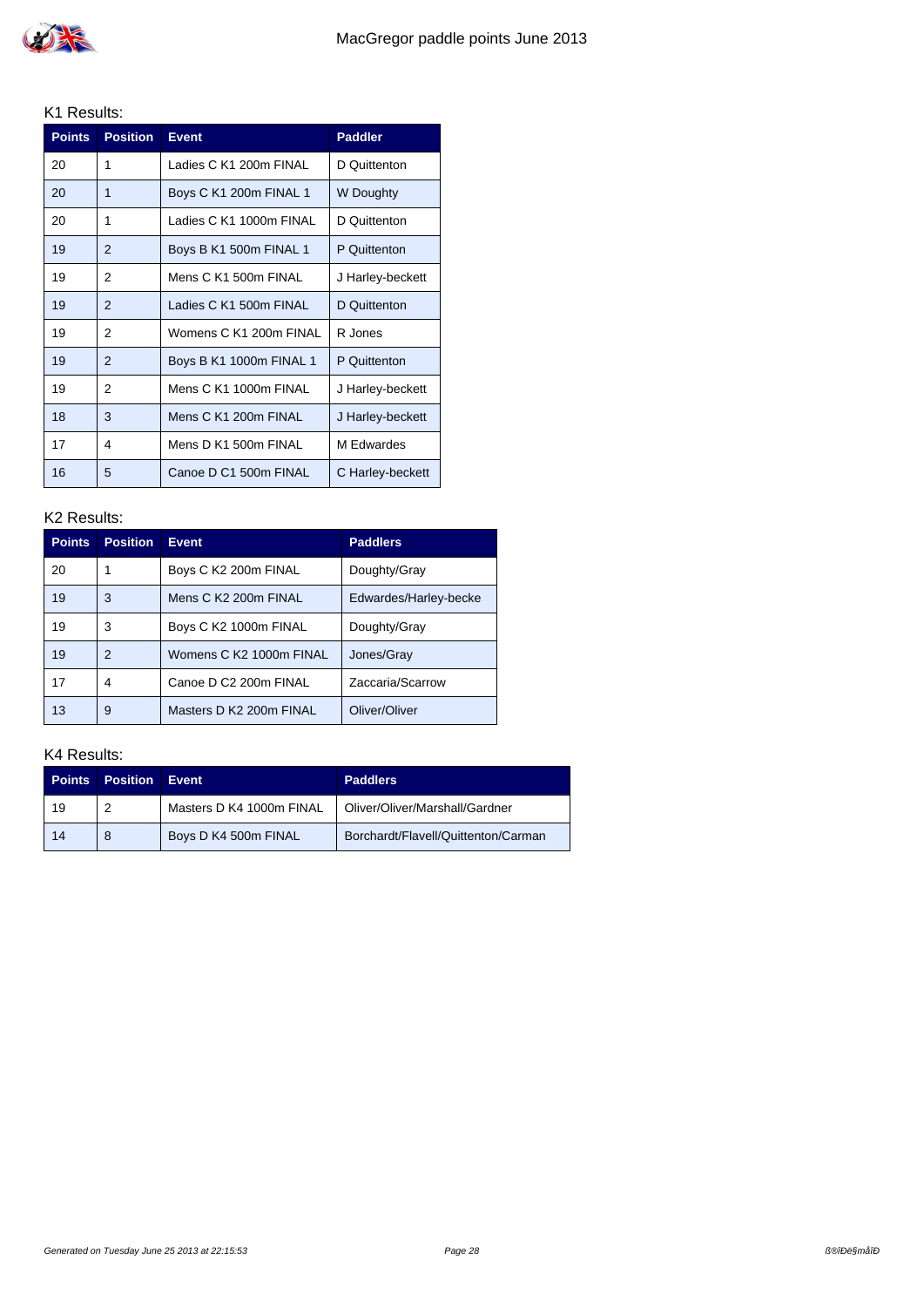

| Club Code<br><b>ELM</b> | Club Name<br><b>Elmbridge Canoe Club</b> |           |       |       |       |
|-------------------------|------------------------------------------|-----------|-------|-------|-------|
| Paddlers                | <b>Promotions</b>                        | Penalties | K1/C1 | K2/C2 | K4/C4 |
| 21                      |                                          | -6        | 206   | 444   | 53    |

| Position<br>l 1 |
|-----------------|
|                 |
| Total           |
| 392             |

# Qualifying promotions:

| Regatta                              | <b>Paddler</b> | <b>Surname</b> | <b>Firstname</b> | <b>Class</b> |
|--------------------------------------|----------------|----------------|------------------|--------------|
| Open and National Championships 2012 | 7003           | Di-gregorio    | Stefano          | <b>BCK</b>   |
| Open and National Championships 2013 | 5819           | Piercy         | Elise            | <b>BAK</b>   |
| Open and National Championships 2013 | 6229           | Solway         | Eliot            | <b>BBK</b>   |
| Open and National Championships 2013 | 6672           | Solway         | Rebekah          | <b>BCK</b>   |
| Open and National Championships 2013 | 6673           | Wilkinson      | Kayne            | <b>BAK</b>   |
| May 2013 Regatta                     | 5088           | Trotter        | Katherine        | <b>WAK</b>   |
| May 2013 Regatta                     | 6623           | Mcmullen       | Ross             | <b>BAK</b>   |

#### Penalties:

| Regatta                              | <b>Paddler</b> | <b>Surname</b>   | <b>Firstname</b> | Code | <b>Meaning</b>                                                     |
|--------------------------------------|----------------|------------------|------------------|------|--------------------------------------------------------------------|
| Open and National Championships 2012 | 2765           | Illinesi         | Emily            | N    | Racing in incorrect or missing number                              |
| Open and National Championships 2012 | 6372           | Jones            | <b>Bruce</b>     | C    | Racing in incorrect colours                                        |
| Open and National Championships 2012 | 6372           | Jones            | <b>Bruce</b>     | N    | Racing in incorrect or missing number                              |
| Open and National Championships 2013 | 6673           | <b>Wilkinson</b> | Kayne            | N    | Racing in incorrect or missing number                              |
| MacGregor Paddle 2013                | 7318           | Hadland          | <b>Nick</b>      | D    | Conduct during racing likely to cause injury or damage to equipmen |
| MacGregor Paddle 2013                | 7319           | Smith            | Derek            | F    | Failure to report                                                  |

| <b>Surname</b> | <b>Firstname</b> | <b>Events</b>                                         |  |
|----------------|------------------|-------------------------------------------------------|--|
| Illinesi       | Jenny            | WCK: K2:1000m WDK: K1:200m 500m K4:1000m              |  |
| Morton         | Dwayne           | MBK: K1:500m 1000m                                    |  |
| Illinesi       | Emily            | WCK: K1:500m 1000m K2:200m K4:500m                    |  |
| <b>Bates</b>   | Joanne           | WDK: K2:500m                                          |  |
| Piercy         | Elise            | GAK: K1:200m GBK: K1:500m GCK: K4:500m                |  |
| Archer         | Harry            | BAK: K1:200m 500m 1000m K2:200m 500m 1000m            |  |
| Solway         | Eliot            | BAK: K1:200m K2:200m BBK: K1:500m 1000m K2:500m 1000m |  |
| Rees-clark     | Tracy            | WDK: K4:1000m                                         |  |
| Jones          | <b>Bruce</b>     | BAK: K1:200m 500m 1000m BBK: K4:1000m                 |  |
| Mcmullen       | Ross             | BAK: K1:200m 500m 1000m K2:200m 500m 1000m            |  |
| Solway         | Rebekah          | GCK: K1:200m 500m 1000m K2:200m 1000m K4:500m         |  |
| Dawes          | Amy              | GDK: K1:500m 1000m K2:500m                            |  |
| Dawes          | Nicole           | GDK: K1:500m 1000m K2:500m 1000m                      |  |
| Williams       | Rebecca          | GDK: K1:500m 1000m K2:1000m                           |  |
| Di-gregorio    | Stefano          | BCK: K1:200m 500m 1000m K2:200m 1000m                 |  |
| Piercy         | Wendy            | WDK: K4:1000m                                         |  |
| Archer         | Kellie           | WDK: K4:1000m                                         |  |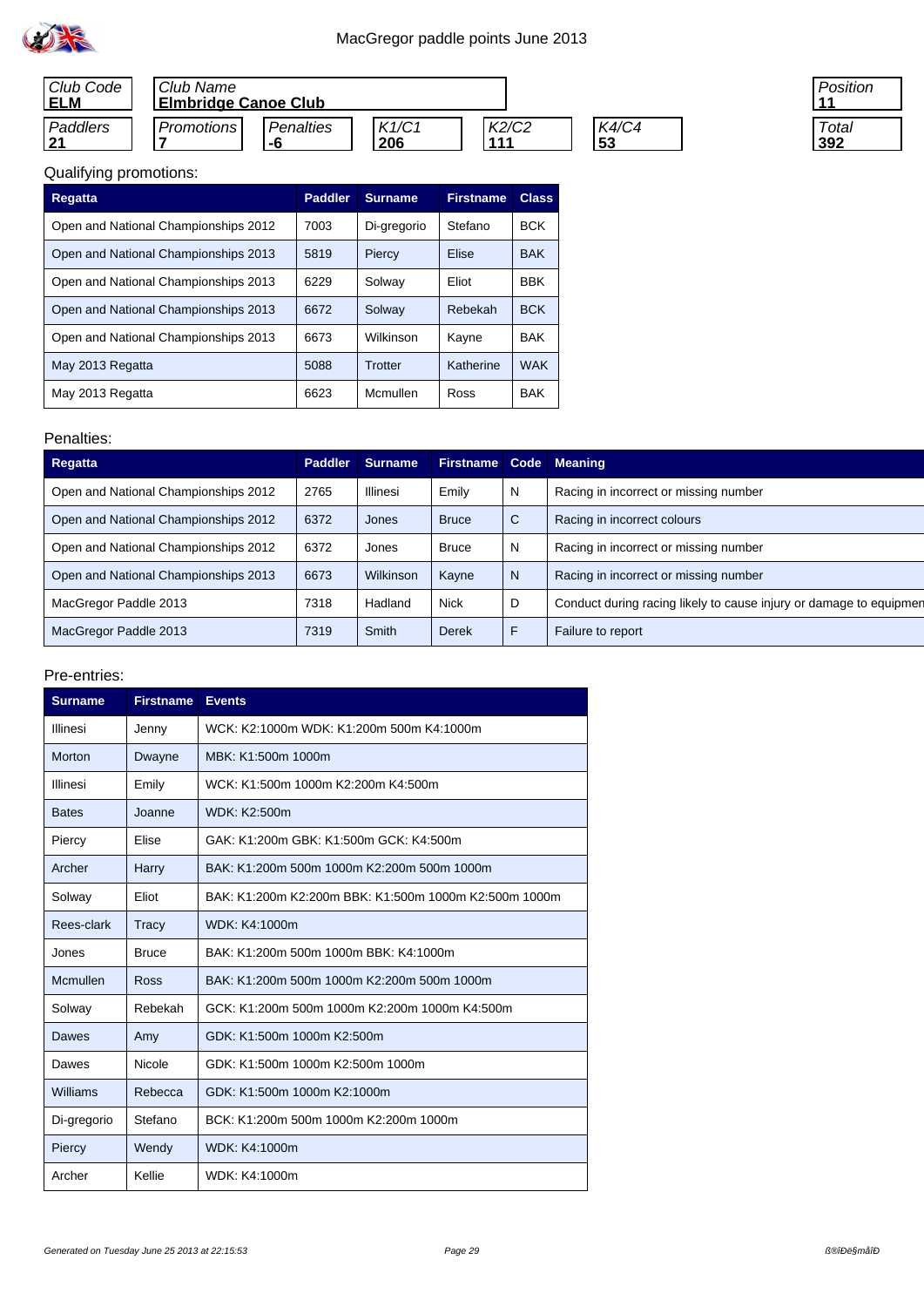

| <b>Surname</b>  | <b>Firstname</b> | <b>Events</b>                                 |
|-----------------|------------------|-----------------------------------------------|
| Hadland         | <b>Nick</b>      | BDK: K1:500m 1000m                            |
| Smith           | <b>Derek</b>     | MDK: K1:200m 500m 1000m K2:200m 1000m K4:500m |
| Lawrence        | Richard          | MDK: K2:200m 1000m K4:500m                    |
| <b>Williams</b> | Katie            | WCK: K1:200m 500m K2:200m K4:500m             |

| <b>Points</b> | <b>Position</b> | <b>Event</b>             | <b>Paddler</b>  |
|---------------|-----------------|--------------------------|-----------------|
| 20            | 1               | Girls B K1 500m FINAL    | E Piercy        |
| 19            | 2               | Mens A K1 500m FINAL     | M Goodall       |
| 19            | 2               | Girls D K1 500m FINAL 1  | R Williams      |
| 19            | $\overline{2}$  | Girls A/B K1 1000m FINAL | <b>E</b> Piercy |
| 19            | 2               | Womens C K1 1000m FINAL  | F Illinesi      |
| 18            | 3               | Womens D K1 200m FINAL   | J Illinesi      |
| 18            | 3               | Boys A K1 1000m FINAL    | H Archer        |
| 16            | 5               | Girls A/B K1 200m FINAL  | <b>E</b> Piercy |
| 15            | 6               | Boys C K1 500m FINAL 1   | S Di-gregorio   |
| 15            | 6               | Womens C K1 500m FINAL   | E Illinesi      |
| 14            | 7               | Boys C K1 200m FINAL 1   | S Di-gregorio   |
| 14            | $\overline{7}$  | Boys A K1 1000m FINAL    | R Mcmullen      |

### K2 Results:

| <b>Points</b> | <b>Position</b> | <b>Event</b>            | <b>Paddlers</b>   |
|---------------|-----------------|-------------------------|-------------------|
| 19            |                 | Boys B K2 500m FINAL    | Solway/           |
| 19            | 2               | Boys A K2 500m FINAL    | Archer/Mcmullen   |
| 19            | 4               | Boys A K2 1000m FINAL   | Archer/Mcmullen   |
| 18            | 4               | Womens C K2 200m FINAL  | Williams/Illinesi |
| 18            | 3               | Girls C K2 200m FINAL   | Solway/Saunders   |
| 18            | 3               | Womens C K2 1000m FINAL | Illinesi/Williams |

| <b>Points</b> | <b>Position</b> | <b>Event</b>           | <b>Paddlers</b>                   |
|---------------|-----------------|------------------------|-----------------------------------|
| 19            | 2               | Womens C K4 500m FINAL | Williams/Illinesi/Illinesi/Solway |
| 17            | 4               | Mens D K4 500m FINAL   | Smith/Lawrence/Williams/Illinesi  |
| 17            | 4               | Girls D K4 500m FINAL  | Williams/Mcmullen/Dawes/Dawes     |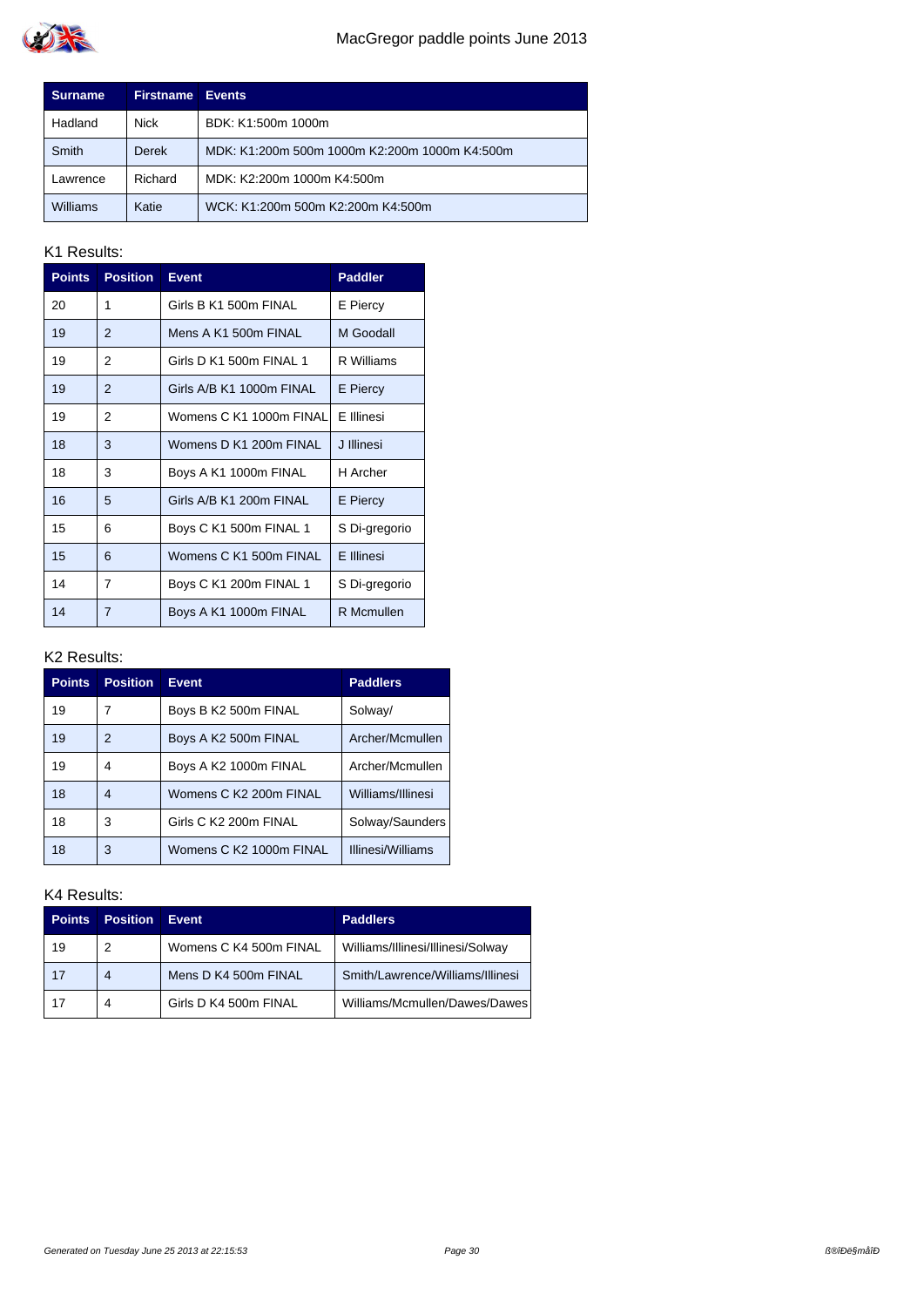



| 'osition |  |
|----------|--|
| Total    |  |

### Qualifying promotions:

| Regatta                 |               | Paddler Surname Firstname Class |            |
|-------------------------|---------------|---------------------------------|------------|
| May 2013 Regatta   6860 | Gregory Kalum |                                 | <b>BBK</b> |

### Penalties:

| Regatta                              | <b>Paddler</b> | <b>Surname</b> | Firstname Code Meaning |   |                                       |
|--------------------------------------|----------------|----------------|------------------------|---|---------------------------------------|
| Open and National Championships 2013 | 6438           | O-brvan        | Luke                   | N | Racing in incorrect or missing number |
| Open and National Championships 2013 | 7184           | Hollman        | Kim                    |   | Failure to report                     |
| MacGregor Paddle 2013                | 6847           | Naftanaila     | Stelian                | W | Under weight boat                     |

#### Pre-entries:

| <b>Surname</b> | <b>Firstname</b> | <b>Events</b>                                  |
|----------------|------------------|------------------------------------------------|
| Slight         | Daniel           | MAK: K1:200m MBK: K1:500m                      |
| Smythe         | James            | MVAK: K1:500m 1000m K2:200m 500m               |
| Woodhead       | Darrell          | MVDK: K1:200m K2:200m 500m K4:1000m            |
| Young          | <b>Nicholas</b>  | BDK: K1:500m 1000m K2:500m 1000m K4:500m 1000m |
| Ramanauskas    | Edvinas          | MAK: K1:200m                                   |
| Cizas          | Tadas            | MAK: K1:200m 500m 1000m                        |
| O-bryan        | Luke             | MAK: K1:200m MBK: K1:500m                      |
| Criag          | <b>Matthew</b>   | MCK: K1:200m 500m 1000m                        |
| Dunne          | Stuart           | MVAK: K2:200m 500m MVBK: K1:200m 500m          |
| Wallace-loizou | Maia             | GDK: K1:500m 1000m                             |
| Naftanaila     | Stelian          | BAK: K1:200m 500m 1000m BBK: K4:1000m          |
| Gregory        | Kalum            | BAK: K1:200m BBK: K1:500m 1000m                |
| Gregory        | Eddie            | MVDK: K2:200m K4:1000m                         |
| Pollame        | Fede             | MDK: K1:200m K2:200m 1000m                     |
| Barber-may     | Dylan            | BDK: K2:500m 1000m K4:500m 1000m               |
| Hollman        | <b>Kim</b>       | BDK: K1:500m 1000m K2:500m 1000m K4:500m 1000m |
| Maniscalo      | David            | MDK: K1:200m 500m K2:200m 1000m                |
| Dembele        | N                | BDK: K1:500m 1000m K2:500m 1000m K4:500m 1000m |
| Gretsi         | Rustam           | MVDK: K2:200m K4:1000m                         |
| O-flaherty     | Stephen          | MVDK: K2:200m 500m K4:1000m                    |

| <b>Points</b> | <b>Position</b> | Event                     | <b>Paddler</b> |
|---------------|-----------------|---------------------------|----------------|
| 20            |                 | Boys D K1 500m FINAL 1    | N Dembele      |
| 20            |                 | Mens A K1 200m FINAL 1    | E Ramanauskas  |
| 19            |                 | Masters D K1 200m FINAL 1 | D Woodhead     |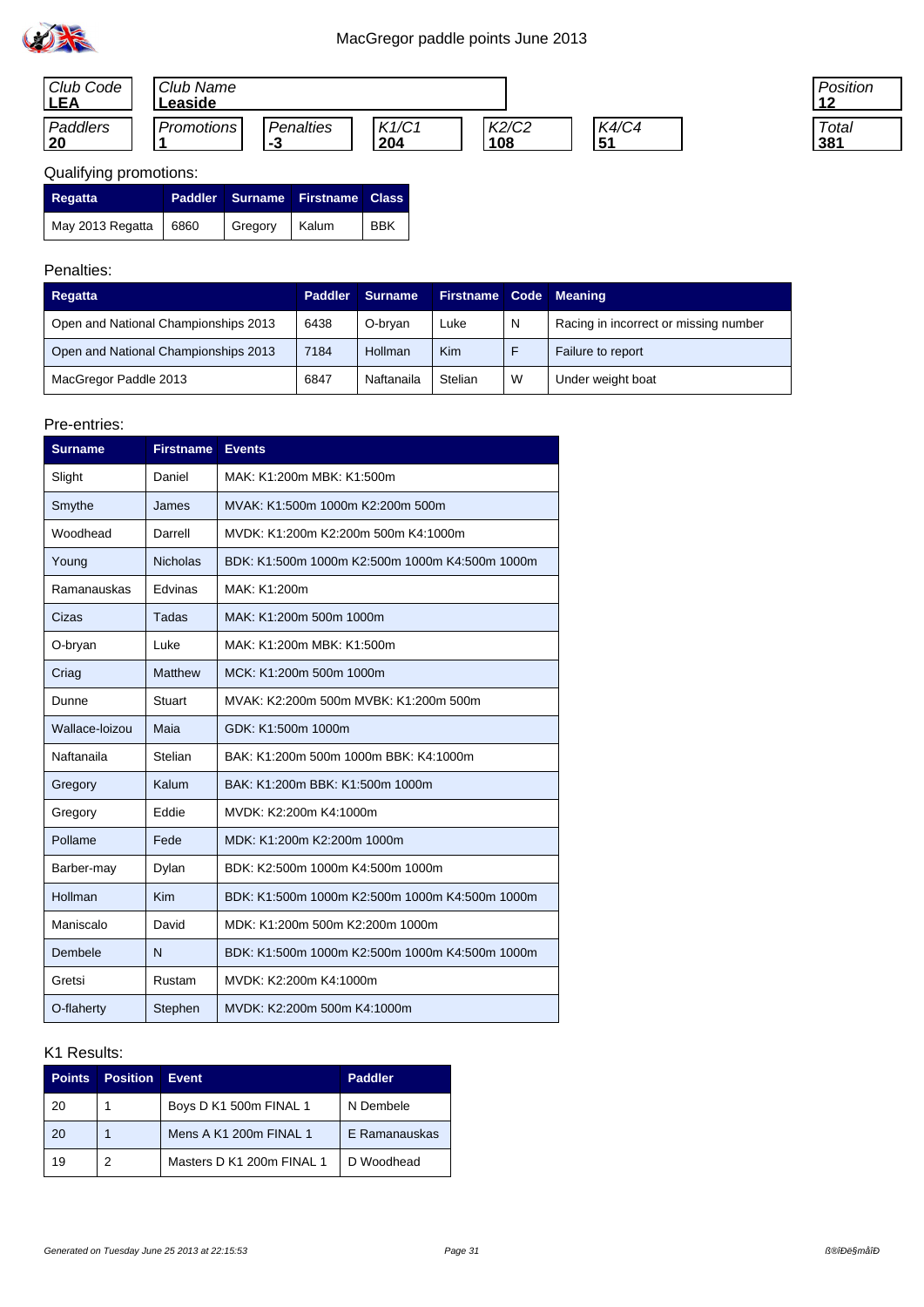| <b>Points</b> | <b>Position</b> | <b>Event</b>              | <b>Paddler</b> |
|---------------|-----------------|---------------------------|----------------|
| 18            | 3               | Masters B K1 200m FINAL   | S Dunne        |
| 18            | 3               | Mens A K1 1000m FINAL     | T Cizas        |
| 17            | 4               | Mens A K1 200m FINAL 1    | T Cizas        |
| 16            | 5               | Mens A K1 500m FINAL      | T Cizas        |
| 16            | 5               | Masters B K1 500m FINAL   | S Dunne        |
| 16            | 5               | Mens D K1 200m FINAL      | D Maniscalo    |
| 15            | 6               | Mens D K1 500m FINAL      | D Maniscalo    |
| 15            | 6               | Masters D K1 200m FINAL 1 | R Gretsi       |
| 14            | 7               | Mens C K1 200m FINAL      | M Criag        |

| <b>Points</b> | <b>Position</b> | <b>Event</b>            | <b>Paddlers</b>     |
|---------------|-----------------|-------------------------|---------------------|
| 20            |                 | Mens D K2 200m FINAL    | Maniscalo/Pollame   |
| 19            | 2               | Boys D K2 500m FINAL 1  | Hollman/Dembele     |
| 18            | 3               | Mens D K2 1000m FINAL   | Maniscalo/Pollame   |
| 17            | 4               | Masters A K2 200m FINAL | Dunne/Smythe        |
| 17            | 4               | Masters D K2 200m FINAL | Woodhead/O-flaherty |
| 17            | 4               | Boys D K2 1000m FINAL 1 | Hollman/Dembele     |

| <b>Points</b> | <b>Position</b> | Event                     | <b>Paddlers</b>                  |
|---------------|-----------------|---------------------------|----------------------------------|
| 17            | 5               | Boys D K4 500m FINAL      | Barber-may/Young/Hollman/Dembele |
| 17            | 4               | Mens A/B/C K4 1000m FINAL | O-bryan/Smythe/Dunn/Craig        |
| 17            | 4               | Boys D K4 1000m FINAL     | Barber-may/Young/Hollman/Dembele |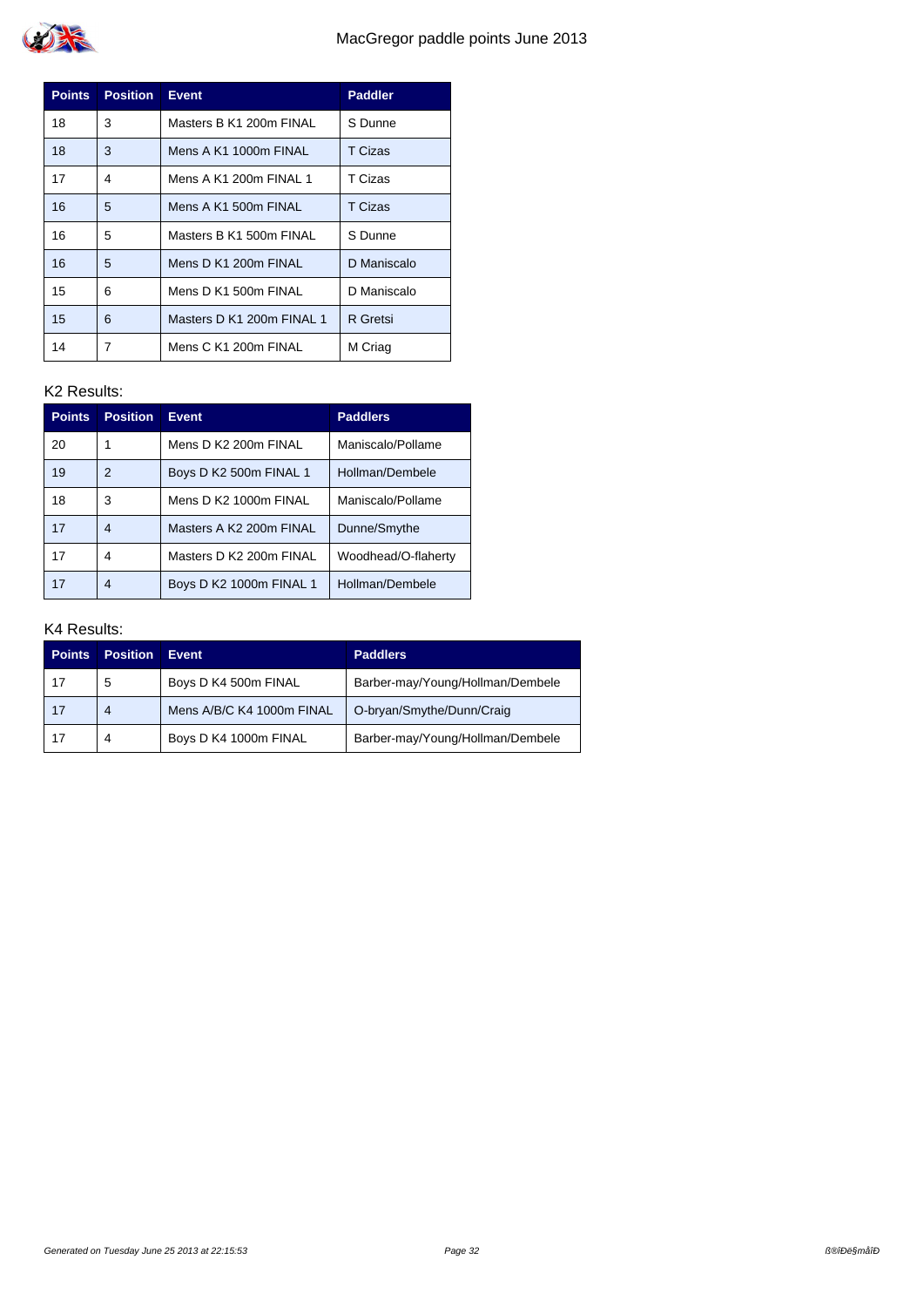

| Club Code<br><b>IROY</b> | Club Name<br><b>Royal Canoe Club</b> |                  |              |             |                    |
|--------------------------|--------------------------------------|------------------|--------------|-------------|--------------------|
| Paddlers                 | <b>Promotions</b>                    | <i>Penalties</i> | K1/C1<br>206 | K2/C2<br>80 | <b>K4/C4</b><br>51 |

| 'osition |  |
|----------|--|
| Total    |  |

# Qualifying promotions:

| Regatta                              | <b>Paddler</b> | <b>Surname</b> | <b>Firstname</b> | <b>Class</b> |
|--------------------------------------|----------------|----------------|------------------|--------------|
| Open and National Championships 2012 | 5296           | Vorley         | Rebecca          | GAK          |
| Open and National Championships 2013 | 5593           | <b>Ruff</b>    | Laura            | <b>BCK</b>   |
| May 2013 Regatta                     | 6641           | Hudson         | Rosie            | GCK          |

### Penalties:

| Regatta                              |     |        | Paddler Surname Firstname Code Meaning |                             |
|--------------------------------------|-----|--------|----------------------------------------|-----------------------------|
| Open and National Championships 2013 | 801 | Walker | Jessica s $\mid$ C                     | Racing in incorrect colours |

#### Pre-entries:

| <b>Surname</b> | <b>Firstname</b> | <b>Events</b>                                  |
|----------------|------------------|------------------------------------------------|
| Walker         | Jessica s        | WAK: K2:500m                                   |
| Beer           | Robert           | MAK: K1:200m                                   |
| Creamer        | Charlotte        | WCK: K1:500m 1000m K4:500m                     |
| Williams       | <b>Nicole</b>    | GAK: K1:200m GBK: K1:500m 1000m                |
| <b>Ruff</b>    | Laura            | GCK: K1:500m 1000m                             |
| Palmer         | Josie            | GDK: K1:500m K2:500m 1000m K4:500m 1000m       |
| <b>Browne</b>  | Gemma            | WCK: K1:200m 500m 1000m                        |
| Madden         | Kiera            | GDK: K1:500m 1000m K2:500m 1000m K4:500m 1000m |
| Wallman        | Maia             | GDK: K1:500m 1000m K2:500m 1000m K4:500m 1000m |
| Pratt          | Charlotte        | GDK: K1:500m 1000m                             |
| Hanchet        | Jassica          | GDK: K1:500m 1000m K2:500m 1000m K4:500m 1000m |
| Medici         | Samantha         | GDK: K1:500m 1000m K2:1000m K4:500m 1000m      |
| Madden         | Isobel           | GDK: K1:500m 1000m K2:500m 1000m K4:500m 1000m |
| Smith          | Suzanne          | GDK: K1:500m K2:500m 1000m                     |
| Kutlukaev      | Ruslan           | CBC: C1:200m 500m 1000m                        |
| <b>Hughes</b>  | <b>Bibi</b>      | GDK: K2:500m 1000m K4:500m 1000m               |
| <b>Byrne</b>   | Jess             | GDK: K1:500m 1000m K2:500m K4:500m 1000m       |

| <b>Points</b> | <b>Position</b> | <b>Event</b>             | <b>Paddler</b> |
|---------------|-----------------|--------------------------|----------------|
| 20            | 1               | Girls D K1 500m FINAL 1  | M Wallman      |
| 20            | 1               | Girls A/B K1 1000m FINAL | N Williams     |
| 19            | 2               | Girls C K1 500m FINAL    | L Ruff         |
| 19            | 2               | Mens B K1 1000m FINAL    | M Ressel       |
| 19            | 2               | Girls D K1 1000m FINAL 1 | M Wallman      |
| 18            | 3               | Womens C K1 500m FINAL   | G Browne       |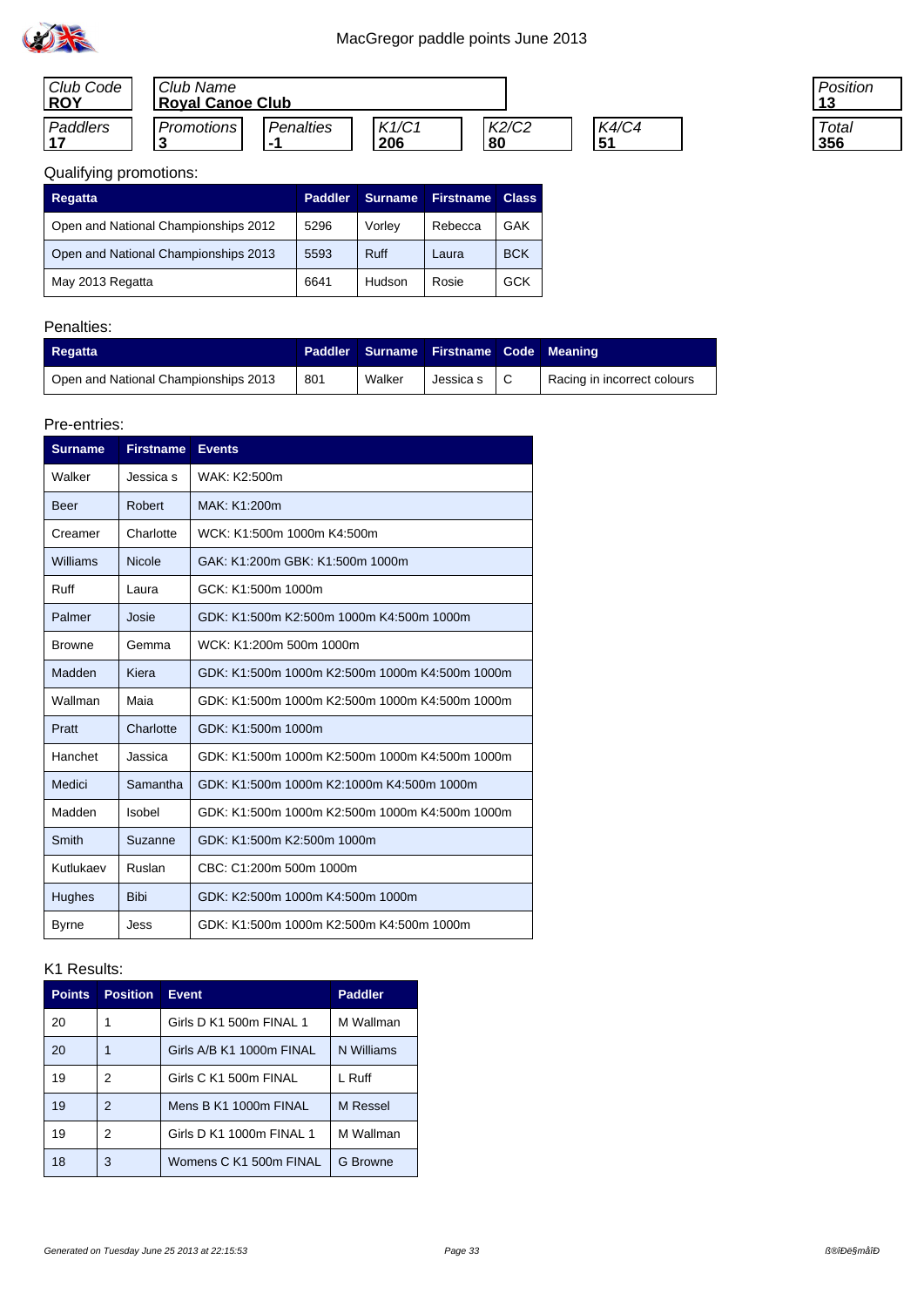

| <b>Points</b> | <b>Position</b> | <b>Event</b>             | <b>Paddler</b> |
|---------------|-----------------|--------------------------|----------------|
| 18            | 3               | Womens C K1 1000m FINALI | G Browne       |
| 15            | 6               | Mens B K1 500m FINAL     | M Ressel       |
| 15            | 6               | Womens C K1 200m FINAL   | G Browne       |
| 15            | 6               | Girls A/B K1 200m FINAL  | N Williams     |
| 14            | 7               | Canoe B C1 500m FINAL    | R Kutlukaev    |
|               | 7               | Girls C K1 1000m FINAL   | L Ruff         |

| <b>Points</b> | <b>Position</b> | <b>Event</b>             | <b>Paddlers</b> |
|---------------|-----------------|--------------------------|-----------------|
| 19            | 2               | Girls D K2 1000m FINAL 1 | Madden/Wallman  |
| 18            | 3               | Girls D K2 500m FINAL 1  | Madden/Wallman  |
| 14            | 8               | Girls D K2 1000m FINAL 1 | Hanchet/Palmer  |
| 11            | 1               | Girls D K2 500m FINAL 2  | Hanchet/Palmer  |
| 10            | 4               | Girls D K2 1000m FINAL 2 | Byrne/Medici    |
| 8             | 5               | Girls D K2 500m FINAL 2  | Madden/Byrne    |

| <b>Points</b> | <b>Position</b> | Event                  | <b>Paddlers</b>               |
|---------------|-----------------|------------------------|-------------------------------|
| 19            | 2               | Girls D K4 500m FINAL  | Madden/Wallman/Hanchet/Palmer |
| 19            | 2               | Girls D K4 1000m FINAL | Madden/Wallman/Hanchet/Palmer |
| 13            | 9               | Girls D K4 1000m FINAL | Hughes/Smith/Madden/Byrne     |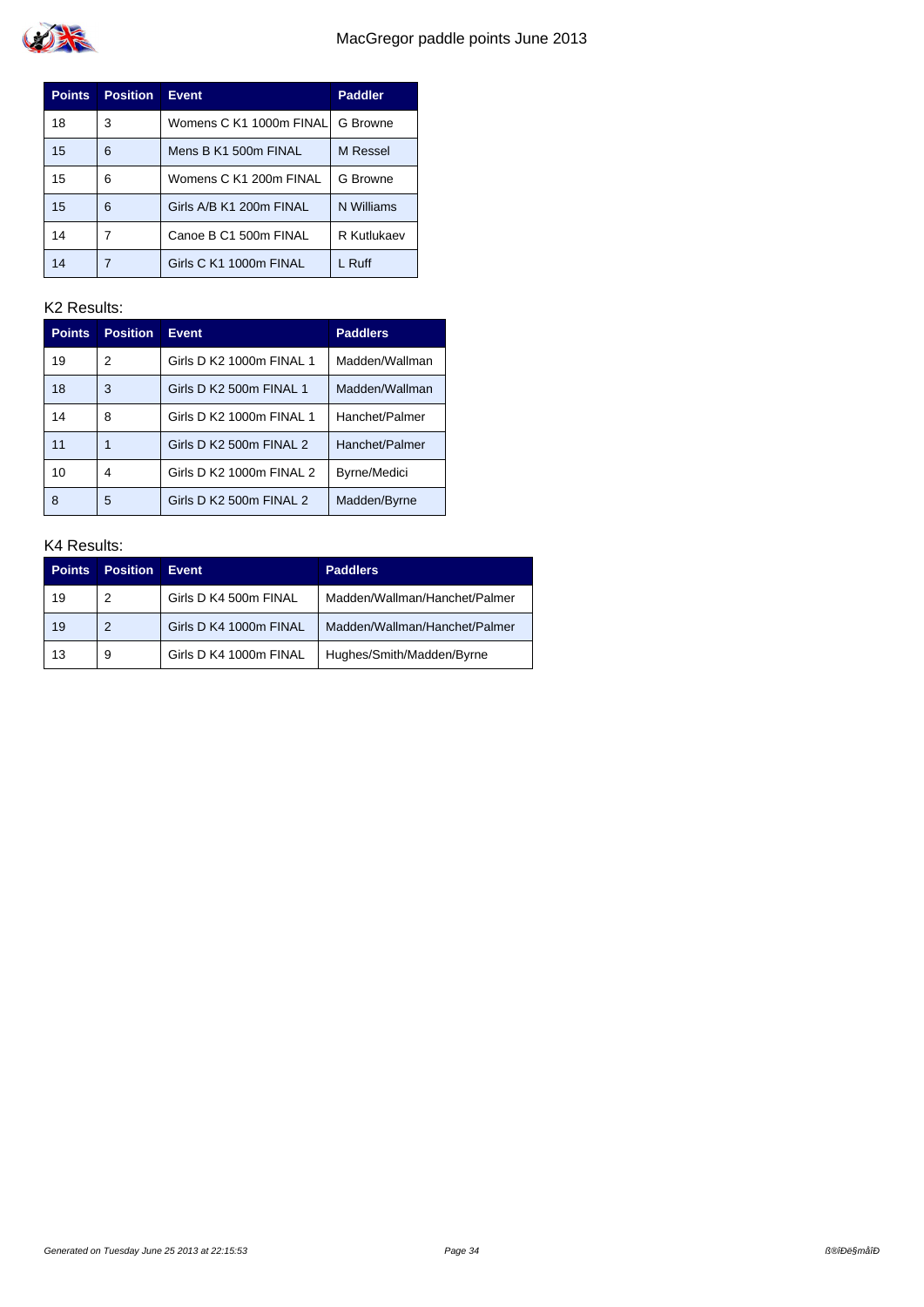

| Club Code<br><b>WOR</b> | Club Name<br><b>Worcester Canoe Club</b> |                  |              |             |                      |
|-------------------------|------------------------------------------|------------------|--------------|-------------|----------------------|
| Paddlers                | <b>Promotions</b>                        | Penalties<br>. . | K1/C1<br>205 | K2/C2<br>30 | <b>K4/C4</b><br>. 57 |

| 'osition |  |
|----------|--|
|          |  |
| Total    |  |
| 07       |  |

# Qualifying promotions:

| <b>Regatta</b>                       | <b>Paddler</b> |     | Surname Firstname | <b>Class</b> |
|--------------------------------------|----------------|-----|-------------------|--------------|
| Open and National Championships 2012 | 921            | Tve | Jonny             | MAK          |

## Penalties:

| Regatta          |      |          | Paddler Surname Firstname Code Meaning |   |                                       |
|------------------|------|----------|----------------------------------------|---|---------------------------------------|
| May 2013 Regatta | 6088 | Mitchell | George                                 | N | Racing in incorrect or missing number |

### Pre-entries:

| <b>Surname</b> | <b>Firstname</b> | <b>Events</b>                                                  |
|----------------|------------------|----------------------------------------------------------------|
| Moran          | Michael          | MVCK: K1:500m K2:1000m K4:500m                                 |
| Cave           | Jonathan         | MVCK: K4:500m                                                  |
| Holmes         | Andy             | MVCK: K1:500m K2:1000m K4:500m                                 |
| Moran          | Jayne            | LVCK: K1:500m                                                  |
| Parker         | John             | MVAK: K4:1000m MVBK: K1:1000m                                  |
| West           | Stuart j         | MVAK: K1:1000m K4:1000m                                        |
| Fowler         | <b>Nicholas</b>  | MVAK: K4:1000m                                                 |
| <b>Bird</b>    | Jonathan         | MVAK: K1:200m 500m 1000m K4:1000m                              |
| <b>Nevitt</b>  | Andy             | MVDK: K1:500m K2:500m                                          |
| <b>Bird</b>    | William          | BAK: K1:200m 500m K2:200m                                      |
| Mitchell       | George           | MAK: K1:200m MBK: K1:500m 1000m                                |
| Williams       | Simon            | BAK: K1:500m 1000m BBK: K4:1000m                               |
| Griffiths      | Robert           | BAK: K1:200m K2:200m BBK: K1:500m 1000m K2:500m 1000m K4:1000m |
| Woolley        | Russell          | BAK: K1:200m K2:200m BBK: K1:500m 1000m K2:500m 1000m K4:1000m |
| Gilbert        | Julian           | MVDK: K1:500m K2:500m                                          |

| <b>Points</b> | <b>Position</b> | <b>Event</b>             | <b>Paddler</b>    |
|---------------|-----------------|--------------------------|-------------------|
| 20            | 1               | Boys A K1 200m FINAL 1   | W Bird            |
| 20            | 1               | Masters B K1 1000m FINAL | J Parker          |
| 20            | 1               | Masters A K1 1000m FINAL | S West            |
| 19            | 2               | Mens B K1 500m FINAL     | <b>G</b> Mitchell |
| 19            | 2               | Masters A K1 200m FINAL  | J Bird            |
| 19            | $\mathcal{P}$   | Boys A K1 1000m FINAL    | S Williams        |
| 18            | 3               | Boys A K1 500m FINAL 1   | S Williams        |
| 17            | 4               | Masters A K1 500m FINAL  | J Bird            |
| 17            | 4               | Masters A K1 1000m FINAL | J Bird            |
| 13            | 8               | Boys A K1 500m FINAL 1   | W Bird            |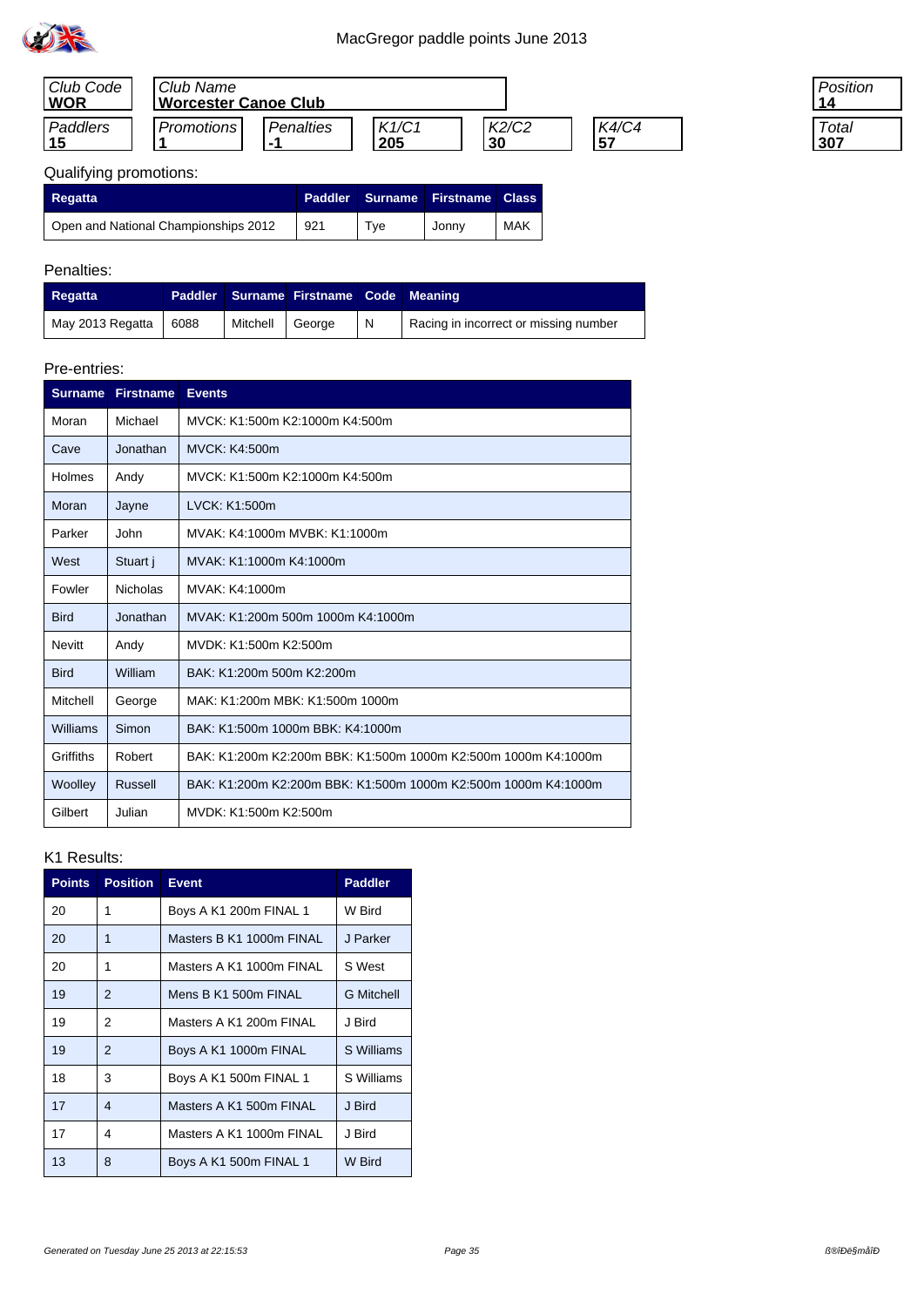

| <b>Points</b> | <b>Position Event</b> |                        | <b>Paddler</b> |
|---------------|-----------------------|------------------------|----------------|
| 13            | 8                     | Ladies C K1 500m FINAL | J Moran        |
| 10            | $\mathcal{P}$         | Boys B K1 500m FINAL 2 | R Woolley      |

| <b>Points</b> | <b>Position</b> | Event                   | <b>Paddlers</b> |
|---------------|-----------------|-------------------------|-----------------|
| 16            | 5               | Mens D K2 200m FINAL    | Moran/Holmes    |
| 14            |                 | Masters D K2 500m FINAL | Nevitt/Gilbert  |

| <b>Points</b> | <b>Position</b> | Event                    | <b>Paddlers</b>         |
|---------------|-----------------|--------------------------|-------------------------|
| 20            | 2               | Boys B K4 1000m FINAL    | $3:38.97$ ///           |
| 20            |                 | Masters A K4 1000m FINAL | Smythe/Bird/West/Parker |
| 17            | 4               | Masters C K4 500m FINAL  | Moran/Cave/Holmes/      |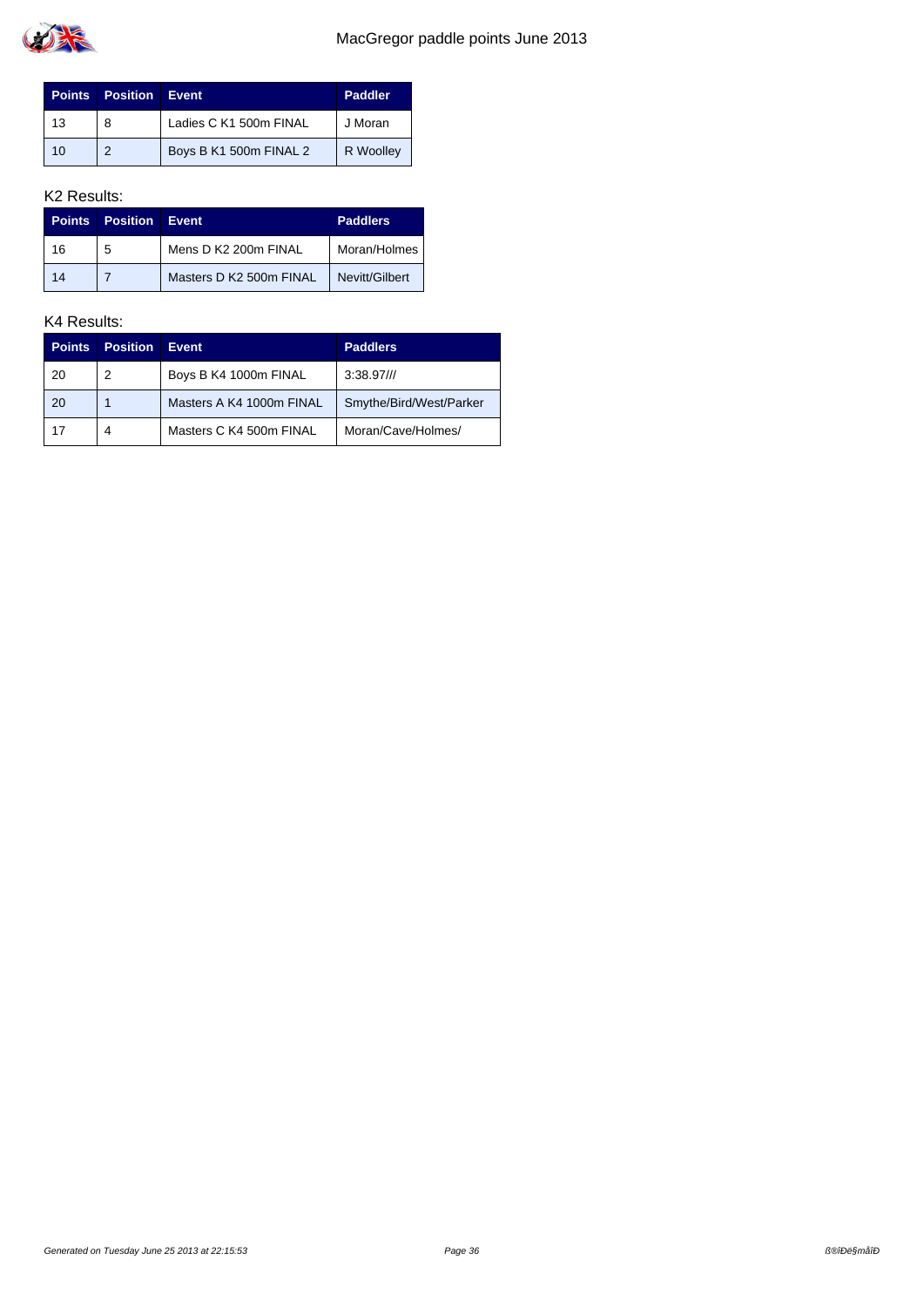

| Club Code<br><b>FOX</b> | Club Name<br><b>Falcon (Oxford)</b> |           |              |             |                    |
|-------------------------|-------------------------------------|-----------|--------------|-------------|--------------------|
| Paddlers<br>13          | Promotions                          | Penalties | K1/C1<br>154 | K2/C2<br>74 | <b>K4/C4</b><br>55 |

| 'osition |
|----------|
|          |
| Total    |
|          |

| Regatta                              | Paddler | <b>Surname</b> | <b>Firstname</b> | <b>Class</b> |
|--------------------------------------|---------|----------------|------------------|--------------|
| Open and National Championships 2013 | 6529    | Hield          | Emma             | <b>BCK</b>   |
| Open and National Championships 2013 | 6729    | Glover         | Sam              | <b>BBK</b>   |

## Pre-entries:

| <b>Surname</b> | <b>Firstname</b> | <b>Events</b>                                         |
|----------------|------------------|-------------------------------------------------------|
| Greehy         | Lucy             | WDK: K1:200m 500m 1000m K2:500m                       |
| Lannighan      | Paul             | MVBK: K1:200m 500m 1000m                              |
| Hield          | Emma             | GDK: K1:500m 1000m K2:500m 1000m K4:500m 1000m        |
| Hield          | Lucy             | GDK: K1:500m 1000m K2:500m 1000m K4:1000m             |
| Rose           | Annie            | GDK: K1:500m 1000m K2:500m 1000m K4:500m 1000m        |
| Glover         | Sam              | BAK: K1:200m K2:200m BBK: K1:500m 1000m K2:500m 1000m |
| Morris         | Timmo            | BDK: K1:500m 1000m K2:500m 1000m K4:500m 1000m        |
| <b>Herbert</b> | Fred             | BDK: K1:500m 1000m K2:500m 1000m K4:500m 1000m        |
| Alden          | Will             | BDK: K4:500m 1000m                                    |
| Husband        | Katie            | GDK: K2:500m 1000m K4:1000m                           |
| Jones          | Sam              | MAK: K1:200m MBK: K1:500m 1000m                       |
| Prince         | Alice            | GDK: K1:500m K2:500m K4:500m                          |
| Clark          | Kate             | GDK: K1:500m K2:500m K4:500m                          |

### K1 Results:

| <b>Points</b>  | <b>Position</b> | <b>Event</b>             | <b>Paddler</b>  |
|----------------|-----------------|--------------------------|-----------------|
| 18             | 3               | Boys D K1 1000m FINAL 1  | W Olden         |
| 16             | 5               | Girls D K1 500m FINAL 1  | A Rose          |
| 16             | 5               | Boys D K1 500m FINAL 1   | W Olden         |
| 16             | 5               | Girls D K1 1000m FINAL 1 | A Rose          |
| 15             | 6               | Womens D K1 500m FINAL   | L Greehy        |
| 15             | 6               | Womens D K1 200m FINAL   | L Greehy        |
| 14             | 7               | Boys B K1 1000m FINAL 1  | S Glover        |
| 13             | 8               | Boys D K1 1000m FINAL 1  | <b>T</b> Morris |
| 11             | 2               | Girls D K1 1000m FINAL 2 | E Hield         |
| $\overline{7}$ | 5               | Girls D K1 500m FINAL 2  | E Hield         |
| 7              | 5               | Boys D K1 1000m FINAL 2  | F Herbert       |
| 6              | 6               | Boys B K1 500m FINAL 2   | S Glover        |

### K2 Results:

**Points Position Event Paddlers**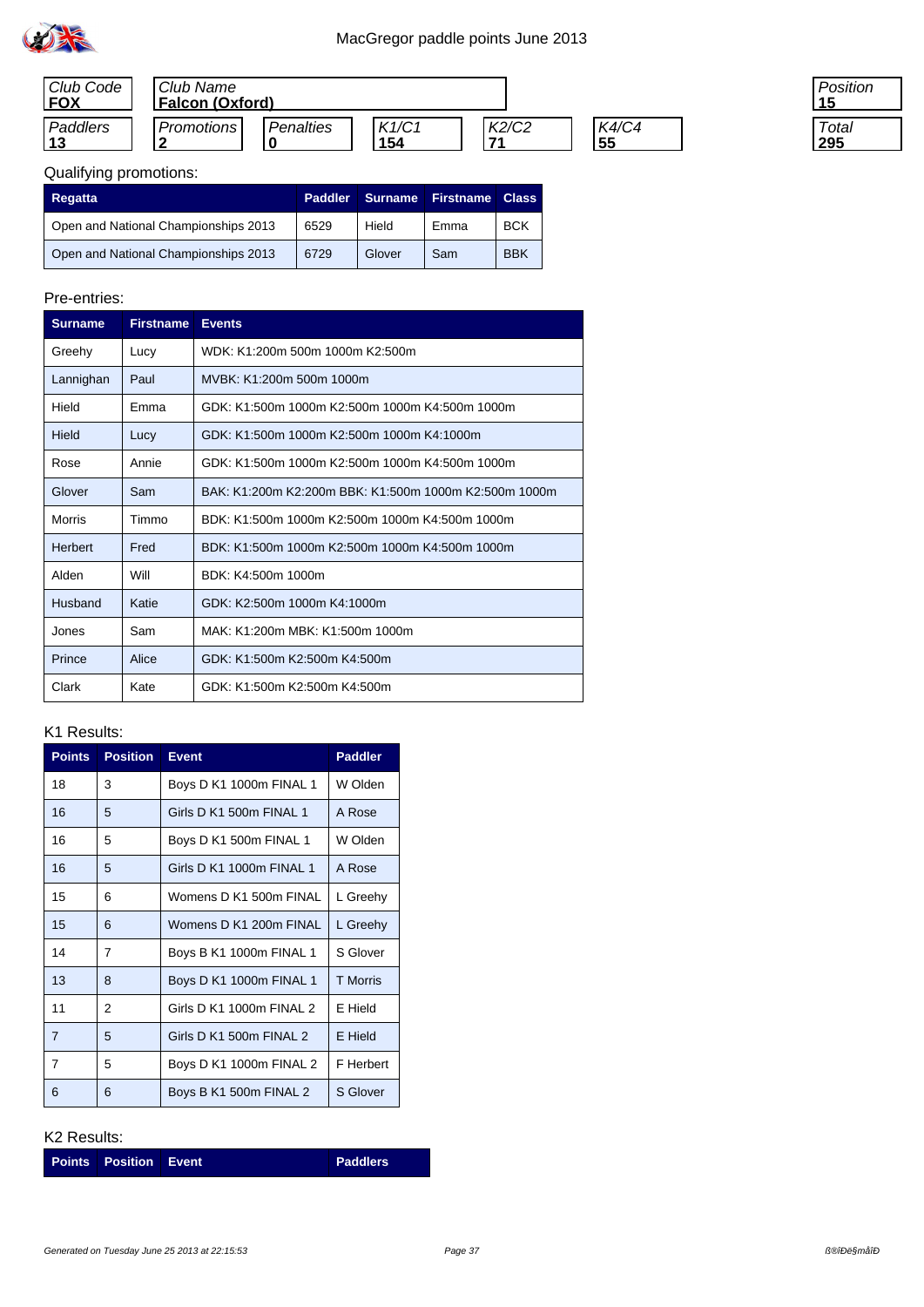

| <b>Points</b> | <b>Position</b> | <b>Event</b>             | <b>Paddlers</b> |
|---------------|-----------------|--------------------------|-----------------|
| 20            |                 | Girls D K2 1000m FINAL 1 | Hield/Rose      |
| 19            | 2               | Girls D K2 500m FINAL 1  | Hield/Rose      |
| 19            | 2               | Boys D K2 1000m FINAL 1  | Morris/Herbert  |
| 13            |                 | Boys D K2 500m FINAL 2   | Morris/Herbert  |

| <b>Points</b> | <b>Position</b> | Event                  | <b>Paddlers</b>              |
|---------------|-----------------|------------------------|------------------------------|
| 19            | 2               | Boys D K4 1000m FINAL  | Morris/Herbert/Alden/Husband |
| 18            | 3               | Girls D K4 500m FINAL  | Hield/Rose/Prince/Clark      |
| 18            | 3               | Girls D K4 1000m FINAL | Hield/Rose/Hield/Husband     |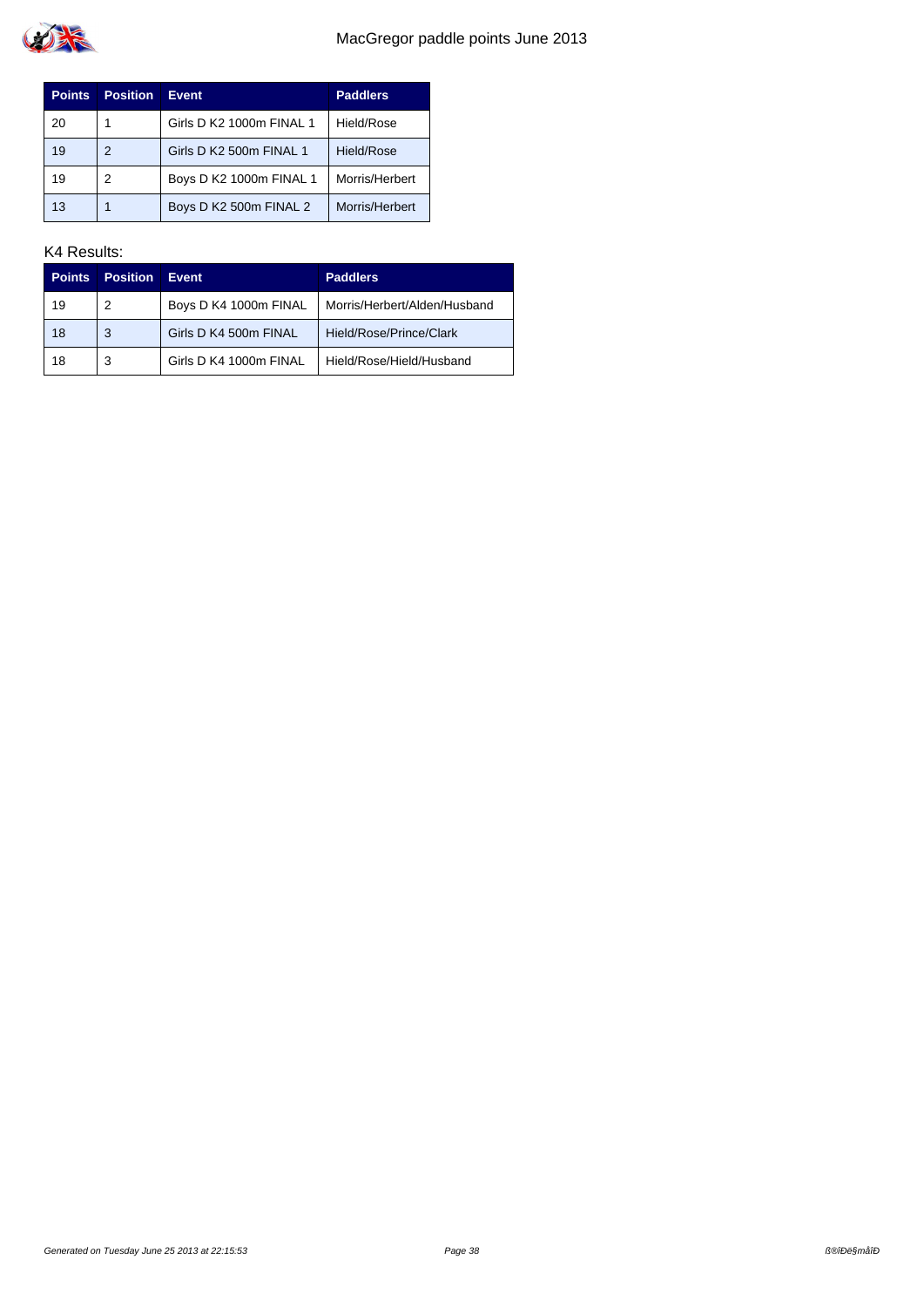

| Club Code<br>FLA | Club Name<br>'Fladbury Paddle Club |           |              |             |             |
|------------------|------------------------------------|-----------|--------------|-------------|-------------|
| Paddlers         | <b>Promotions</b>                  | Penalties | K1/C1<br>142 | K2/C2<br>79 | K4/C4<br>36 |

| 'osition<br>6 |  |
|---------------|--|
| Total<br>268  |  |

| Regatta                              | Paddler | Surname A | <b>Firstname</b> | <b>Class</b> |
|--------------------------------------|---------|-----------|------------------|--------------|
| Open and National Championships 2013 | 1814    | Stvan     | James            | <b>MAC</b>   |
| May 2013 Regatta                     | 5067    | Hunt      | Rvan             | <b>BCC</b>   |

## Pre-entries:

| <b>Surname</b> | <b>Firstname</b> | <b>Events</b>                                                |
|----------------|------------------|--------------------------------------------------------------|
| Train          | Matthew          | CAN: K4:500m 1000m                                           |
| Train          | Andrew           | CAN: K4:500m 1000m                                           |
| Styan          | James            | MBK: K1:1000m                                                |
| <b>Hunt</b>    | Ryan             | CAN: K4:500m 1000m CBC: C1:200m 500m 1000m CCC: C2:200m 500m |
| Calvert        | Christopher      | CBC: C1:200m                                                 |
| <b>Ellis</b>   | Sarah            | GCK: K1:200m 1000m                                           |
| Jones          | Jonathon         | CAN: K4:500m 1000m CBC: C1:200m 500m 1000m CCC: C2:200m 500m |
| <b>Bennett</b> | Ruth             | CDC: C1:500m C2:200m 500m                                    |
| <b>Bradley</b> | Megan            | CDC: C1:500m C2:200m 500m                                    |

#### K1 Results:

| <b>Points</b> | <b>Position</b> | <b>Event</b>            | <b>Paddler</b> |
|---------------|-----------------|-------------------------|----------------|
| 20            |                 | Canoe B C1 500m FINAL   | J Jones        |
| 20            | 1               | Canoe B/C C1 200m FINAL | C Calvert      |
| 19            | 3               | Womens B K1 1000m FINAL | J Styan        |
| 19            | $\overline{2}$  | Canoe B C1 1000m FINAL  | J Jones        |
| 18            | 3               | Canoe B C1 1000m FINAL  | R Hunt         |
| 16            | 5               | Canoe B/C C1 200m FINAL | R Hunt         |
| 15            | 6               | Canoe B C1 500m FINAL   | R Hunt         |
| 15            | 6               | Canoe B/C C1 200m FINAL | J Jones        |

## K2 Results:

| <b>Points</b> | <b>Position</b> | <b>Event</b>            | <b>Paddlers</b> |
|---------------|-----------------|-------------------------|-----------------|
| 20            |                 | Canoe C C2 500m FINAL   | Hunt/Jones      |
| 20            |                 | Canoe C C2 200m FINAL   | Hunt/Jones      |
| 20            |                 | Womens C K2 1000m FINAL | Hunt/Jones      |
| 19            | 2               | Canoe D C2 500m FINAL   | Bennett/Bradley |

| <b>Points</b> | <b>Position</b> | Event                       | <b>Paddlers</b>            |
|---------------|-----------------|-----------------------------|----------------------------|
| -20           |                 | Canoe A/B/C/D C4 500m FINAL | Hunt/Jones/Bennett/Bradley |
| 16            | 6               | Boys B K4 1000m FINAL       | Hunt/Jones/Train/Calvert   |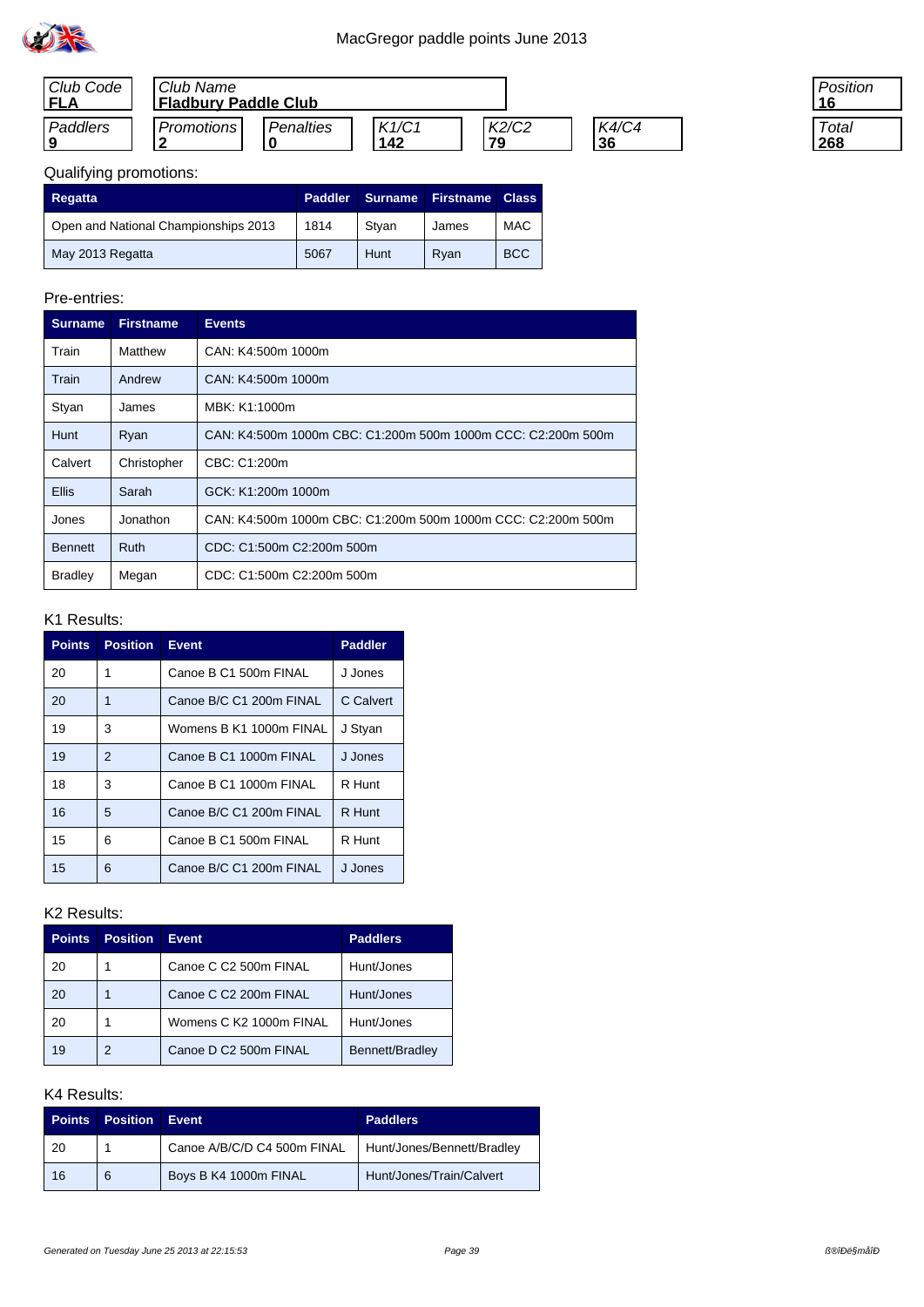| Club Code<br><b>TON</b> | Club Name  | <b>Tonbridge Canoe Club</b> |              |             |       |  |  |  |
|-------------------------|------------|-----------------------------|--------------|-------------|-------|--|--|--|
| Paddlers                | Promotions | <b>Penalties</b><br>-5      | K1/C1<br>124 | K2/C2<br>85 | K4/C4 |  |  |  |

| 'osition |  |
|----------|--|
| Total    |  |

| Regatta                              | <b>Paddler</b> | <b>Surname</b> | <b>Firstname</b> | <b>Class</b> |
|--------------------------------------|----------------|----------------|------------------|--------------|
| Open and National Championships 2012 | 1684           | Neale          | Clive            | <b>MVAK</b>  |
| Open and National Championships 2012 | 6649           | Clark          | Leonard          | <b>MCK</b>   |
| Open and National Championships 2013 | 6649           | Clark          | Leonard          | <b>MCK</b>   |
| Open and National Championships 2013 | 7090           | Saunders       | Natasha          | <b>BCK</b>   |
| May 2013 Regatta                     | 6891           | Hardiman       | William          | <b>BAK</b>   |

### Penalties:

| Regatta                              | <b>Paddler</b> | <b>Surname</b>  | <b>Firstname</b> | Code | <b>Meaning</b>                        |
|--------------------------------------|----------------|-----------------|------------------|------|---------------------------------------|
| Open and National Championships 2012 | 6825           | Collier         | Hugo             | W    | Under weight boat                     |
| Open and National Championships 2012 | 6891           | <b>Hardiman</b> | William          | N    | Racing in incorrect or missing number |
| Open and National Championships 2013 | 7088           | Caisley         | Joe              | F    | Failure to report                     |
| May 2013 Regatta                     | 6649           | Clark           | Leonard          | F    | Failure to report                     |
| MacGregor Paddle 2013                | 6825           | Collier         | Hugo             | F    | Failure to report                     |

## Pre-entries:

| <b>Surname</b> | <b>Firstname</b> | <b>Events</b>                             |
|----------------|------------------|-------------------------------------------|
| Neale          | Clive            | MCK: K2:200m 500m MVBK: K1:500m 1000m     |
| Neale          | Louise           | LVCK: K1:500m 1000m                       |
| Neale          | Jonathan         | BDK: K1:500m 1000m K2:500m                |
| Clark          | Leonard          | MCK: K1:200m 500m 1000m K2:200m 500m      |
| Collier        | Hugo             | BAK: K2:200m 500m 1000m BCK: K1:200m 500m |
| Hardiman       | William          | BAK: K1:200m 500m K2:200m 500m 1000m      |
| Caisley        | Joe              | BDK: K1:500m 1000m                        |
| Saunders       | Natasha          | GCK: K1:500m 1000m                        |

| <b>Points</b> | <b>Position</b> | <b>Event</b>           | <b>Paddler</b>   |
|---------------|-----------------|------------------------|------------------|
| 19            | 2               | Boys A K1 500m FINAL 1 | W Hardiman       |
| 16            | 5               | Mens C K1 500m FINAL   | L Clark          |
| 16            | 5               | Girls C K1 1000m FINAL | N Saunders       |
| 15            | 6               | Girls C K1 500m FINAL  | N Saunders       |
| 15            | 6               | Ladies C K1 500m FINAL | L Neale          |
| 15            | 6               | Mens C K1 1000m FINAL  | L Clark          |
| 14            | $\overline{7}$  | Boys A K1 200m FINAL 1 | W Hardiman       |
| 7             | 5               | Boys C K1 500m FINAL 2 | <b>H</b> Collier |
| 7             | 5               | Boys D K1 500m FINAL 2 | J Caisley        |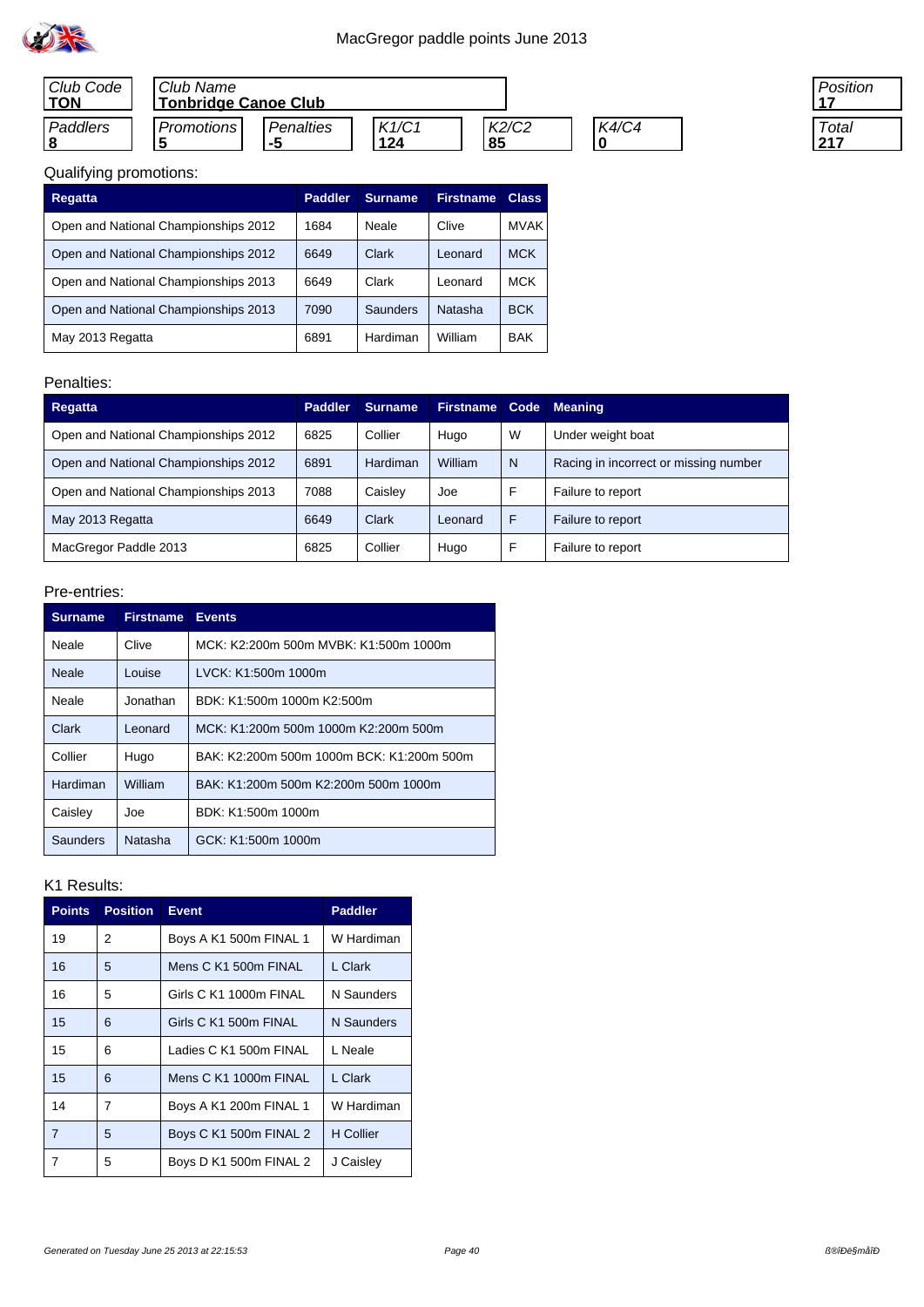

| <b>Points</b> | <b>Position</b> | <b>Event</b>          | <b>Paddlers</b>  |
|---------------|-----------------|-----------------------|------------------|
| 19            | 4               | Mens C K2 500m FINAL  | Neale/Clark      |
| 17            | 5               | Boys A K2 200m FINAL  | Hardiman/Collier |
| 17            | 6               | Mens C K2 200m FINAL  | Neale/Clark      |
| 17            | 6               | Boys A K2 1000m FINAL | Hardiman/Collier |
| 15            |                 | Boys A K2 500m FINAL  | Hardiman/Collier |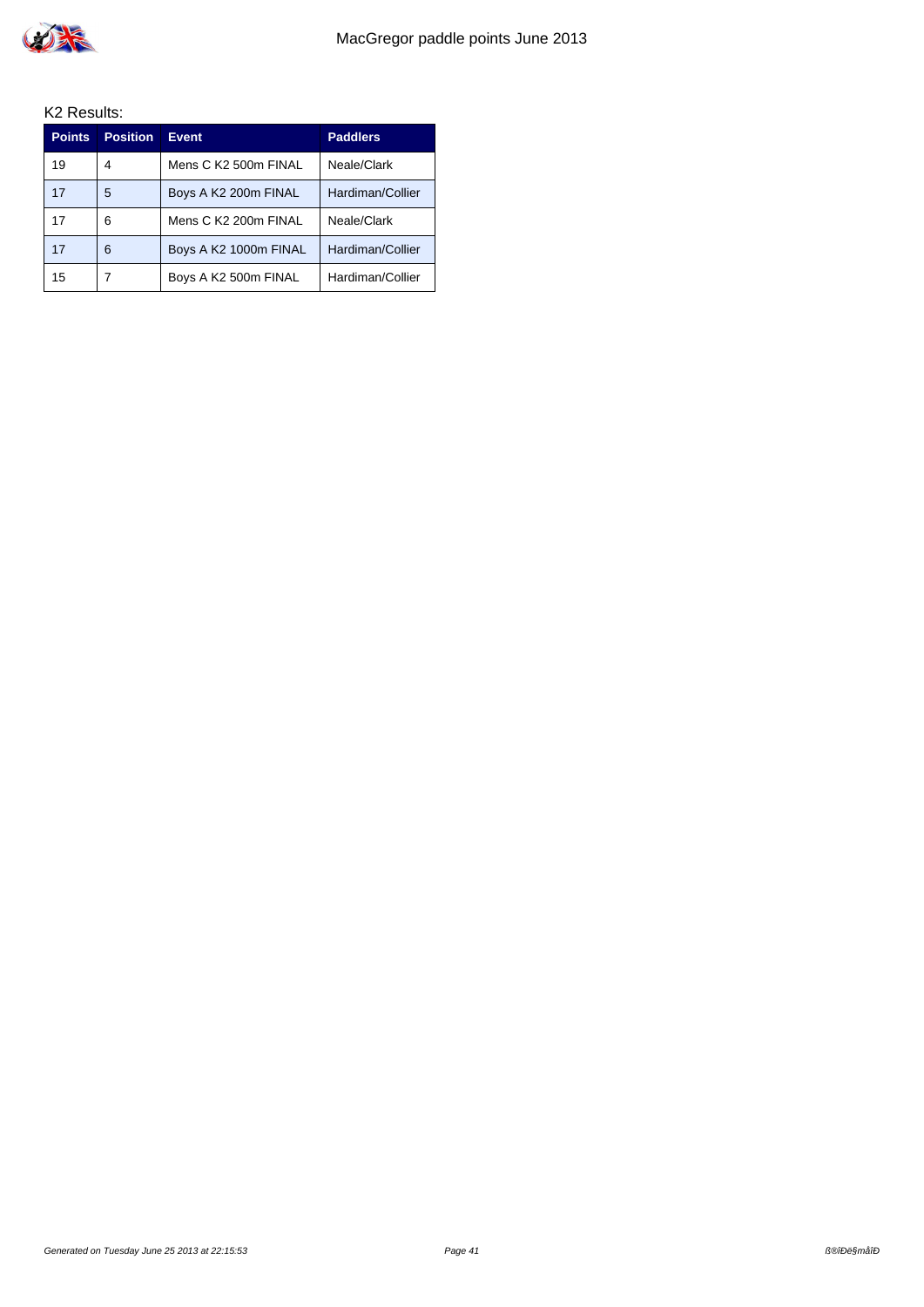

| Club Code<br>∟GW | Club Name<br><b>Linlithgow Kayak Racing</b> |                                    |              |       |       |
|------------------|---------------------------------------------|------------------------------------|--------------|-------|-------|
| Paddlers         | <b>Promotions</b>                           | <b>Penalties</b><br>$\blacksquare$ | K1/C1<br>199 | K2/C2 | K4/C4 |

| 'osition<br>8 |  |
|---------------|--|
| Total         |  |

| <b>Regatta</b>                       | <b>Paddler</b> | Surname.        | <b>Firstname</b> | <b>Class</b> |
|--------------------------------------|----------------|-----------------|------------------|--------------|
| Open and National Championships 2012 | 5708           | Redmond         | Sean             | <b>MAK</b>   |
| May 2013 Regatta                     | 6873           | <b>Brockway</b> | Emma             | <b>GCK</b>   |
| May 2013 Regatta                     | 7246           | <b>Bohle</b>    | Oliver           | <b>BCK</b>   |

## Penalties:

| Regatta                              |      |              | Paddler Surname Firstname Code Meaning |              |                                       |
|--------------------------------------|------|--------------|----------------------------------------|--------------|---------------------------------------|
| Open and National Championships 2013 | 5708 | Redmond Sean |                                        | $\mathsf{N}$ | Racing in incorrect or missing number |
| May 2013 Regatta                     | 5596 | Fletcher     | Lewis                                  | <sup>N</sup> | Racing in incorrect or missing number |

### Pre-entries:

| <b>Surname</b>  | <b>Firstname</b> | <b>Events</b>                                  |
|-----------------|------------------|------------------------------------------------|
| Smith           | Rhonwen          | GAK: K1:200m GBK: K1:500m                      |
| Fletcher        | Lewis            | MAK: K1:200m MBK: K1:500m                      |
| Redmond         | Amy              | GAK: K1:200m GBK: K1:500m GCK: K4:500m         |
| Marshall        | Derek            | MVDK: K1:200m 500m 1000m                       |
| <b>Brockway</b> | Emma             | GCK: K1:200m 500m 1000m K2:200m 1000m          |
| Cadell          | Finn             | BDK: K1:500m 1000m K2:500m 1000m K4:500m 1000m |
| <b>Bohle</b>    | Oliver           | BCK: K1:200m 500m 1000m K2:200m 1000m          |

| <b>Points</b> | <b>Position</b> | <b>Event</b>               | <b>Paddler</b> |
|---------------|-----------------|----------------------------|----------------|
| 20            | 1               | Girls A/B K1 200m FINAL    | R Smith        |
| 19            | $\mathfrak{p}$  | Girls B K1 500m FINAL      | R Smith        |
| 19            | 2               | Girls A/B K1 200m FINAL    | A Redmond      |
| 18            | 3               | Girls C K1 500m FINAL      | E Brockway     |
| 17            | 4               | Masters D K1 200m FINAL 1  | D Marshall     |
| 17            | 4               | Girls C K1 1000m FINAL     | E Brockway     |
| 16            | 5               | Mens A K1 200m FINAL 1     | L Fletcher     |
| 16            | 5               | Masters D K1 1000m FINAL 1 | D Marshall     |
| 15            | 6               | Girls B K1 500m FINAL      | A Redmond      |
| 15            | 6               | Girls C K1 200m FINAL      | E Brockway     |
| 14            | 7               | Masters D K1 500m FINAL 1  | D Marshall     |
| 13            | 8               | Mens B K1 500m FINAL       | L Fletcher     |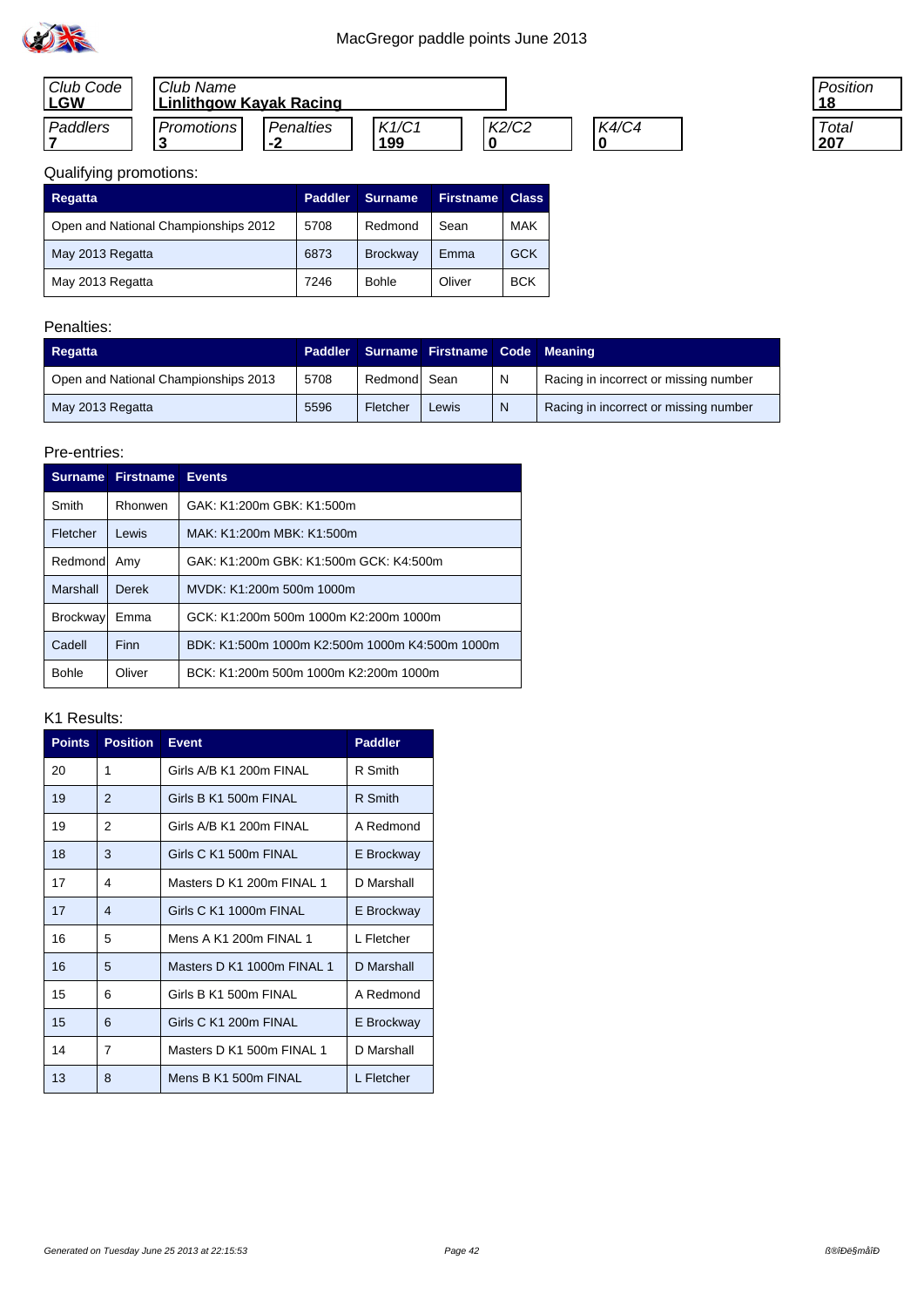

| Club Code  | Club Name                          |                    |              |             |       |  |
|------------|------------------------------------|--------------------|--------------|-------------|-------|--|
| <b>BOA</b> | <b>Bradford-On-avon Canoe Club</b> |                    |              |             |       |  |
| Paddlers   | Promotions                         | Penalties<br>. – 1 | K1/C1<br>141 | K2/C2<br>56 | K4/C4 |  |

| 'osition |  |
|----------|--|
| Total    |  |

# Qualifying promotions:

| Regatta                              | <b>Paddler</b> |        | Surname Firstname Class |       |
|--------------------------------------|----------------|--------|-------------------------|-------|
| Open and National Championships 2012 | 131            | Missen | Stan                    | MVBK, |

## Penalties:

| Regatta                   | Paddler |        | Surname Firstname Code Meaning |                   |
|---------------------------|---------|--------|--------------------------------|-------------------|
| MacGregor Paddle 2013 131 |         | Missen | Stan                           | Failure to report |

## Pre-entries:

| <b>Surname</b> | <b>Firstname</b> | <b>Events</b>                           |  |  |  |
|----------------|------------------|-----------------------------------------|--|--|--|
| Missen         | Stan             | MVBK: K1:500m 1000m                     |  |  |  |
| Simmons        | Tom              | MAK: K1:200m MBK: K1:500m 1000m K2:500m |  |  |  |
| <b>Brown</b>   | Hannah           | WAK: K1:200m K2:500m                    |  |  |  |
| Webster        | James            | MBK: K1:500m 1000m K2:500m              |  |  |  |
| Escott         | James            | MCK: K1:500m 1000m K2:500m              |  |  |  |
| Escott         | Timothy          | BAK: K1:200m 500m 1000m K2:500m 1000m   |  |  |  |
| Escott         | Mark             | MVBK: K1:500m 1000m                     |  |  |  |
| Missen         | James            | BAK: K1:500m 1000m K2:500m 1000m        |  |  |  |

### K1 Results:

| <b>Points</b> | <b>Position</b> | <b>Event</b>           | <b>Paddler</b> |
|---------------|-----------------|------------------------|----------------|
| 20            | 1               | Mens B K1 1000m FINAL  | T Simmons      |
| 18            | 3               | Womens A K1 200m FINAL | H Brown        |
| 17            | 4               | Mens B K1 500m FINAL   | T Simmons      |
| 17            | 4               | Boys A K1 200m FINAL 1 | J Missen       |
| 17            | 4               | Mens C K1 1000m FINAL  | J Escott       |
| 16            | 5               | Mens B K1 1000m FINAL  | J Webster      |
| 13            | 8               | Mens C K1 500m FINAL   | J Escott       |
| 12            | 1               | Mens A K1 200m FINAL 2 | T Simmons      |
| 7             | 5               | Boys A K1 500m FINAL 2 | T Escott       |
| 4             | 8               | Boys A K1 500m FINAL 2 | J Missen       |

| Points | <b>Position</b> | <b>Event</b>          | <b>Paddlers</b> |
|--------|-----------------|-----------------------|-----------------|
| 20     | 3               | Boys A K2 1000m FINAL | Escott/Missen   |
| 18     | 4               | Boys A K2 500m FINAL  | Escott/Missen   |
| 18     | 4               | Boys A K2 200m FINAL  | Missen/Escott   |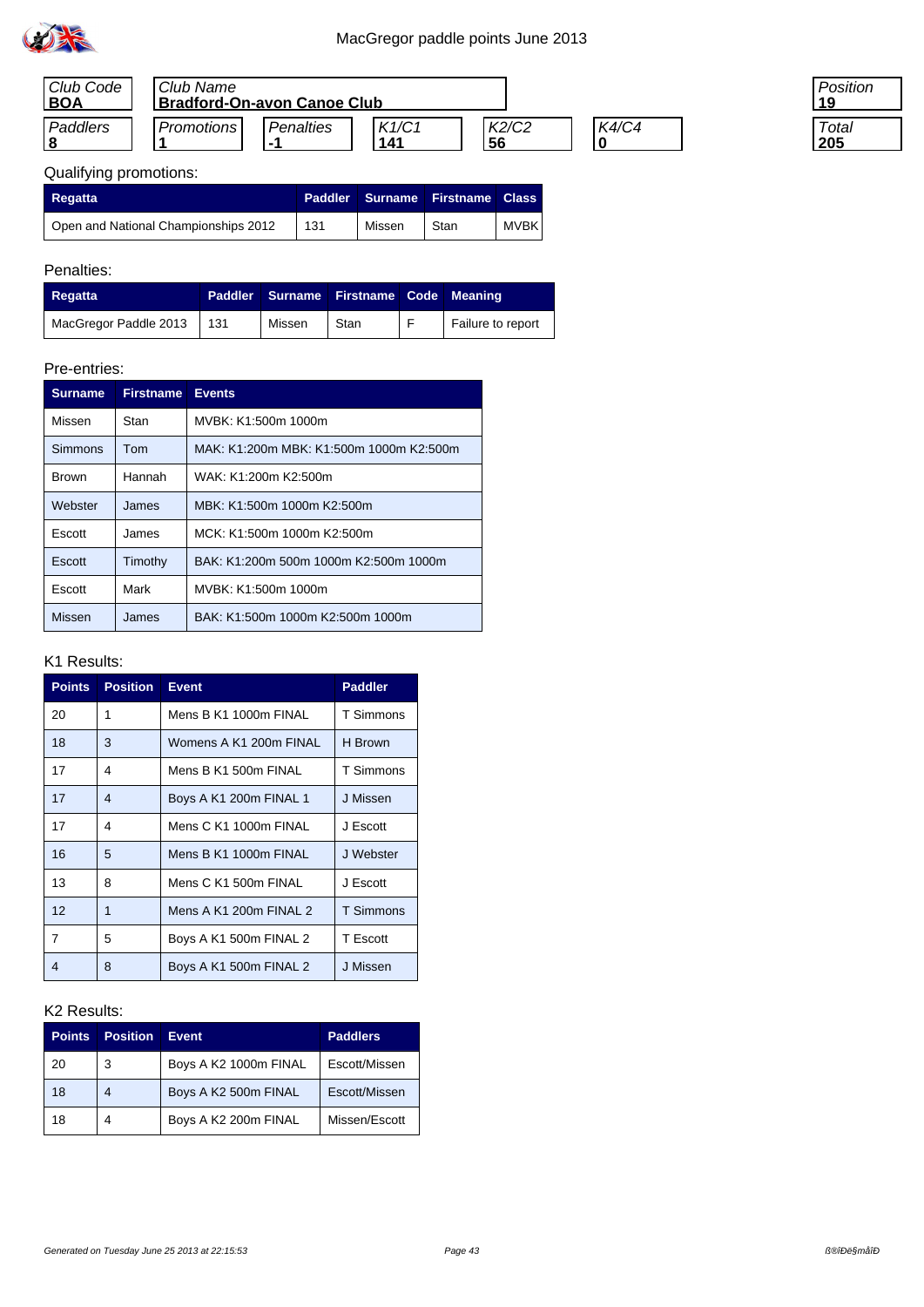

| Club Code<br><b>SOU</b> | Club Name<br><b>Southampton Canoe Club</b> |                         |              |               |                      | <b>Positior</b><br>-20 |
|-------------------------|--------------------------------------------|-------------------------|--------------|---------------|----------------------|------------------------|
| Paddlers                | Promotions I                               | <b>Penalties</b><br>- 3 | K1/C1<br>110 | K2/C2<br>. 41 | <b>K4/C4</b><br>l 30 | Total<br>190           |

### Penalties:

| Regatta                              | <b>Paddler</b> | <b>Surname</b> | Firstname Code Meaning |   |                                       |
|--------------------------------------|----------------|----------------|------------------------|---|---------------------------------------|
| Open and National Championships 2013 | 6507           | Hewitt         | Emily                  | N | Racing in incorrect or missing number |
| MacGregor Paddle 2013                | 3600           | <b>Hinves</b>  | James                  | W | Under weight boat                     |
| MacGregor Paddle 2013                | 6508           | Gilbert-johns  | Richard                | W | Under weight boat                     |

### Pre-entries:

| <b>Surname</b> | <b>Firstname</b> | <b>Events</b>                                     |
|----------------|------------------|---------------------------------------------------|
| Huisman        | Martine          | LVCK: K1:500m                                     |
| <b>Hinves</b>  | James            | MVAK: K4:1000m MVBK: K1:500m 1000m                |
| Willis         | Steven kenneth   | MCK: K2:500m MVAK: K4:1000m MVCK: K1:500m 1000m   |
| Gilbert-johns  | Sophie           | GDK: K1:500m 1000m K2:500m K4:500m 1000m          |
| Millest        | Sarah            | CCC: C1:200m 500m WAK: K4:500m WCK: K1:200m 1000m |
| <b>Hewitt</b>  | Emily            | CCC: C2:200m 500m CDC: C1:500m GCK: K1:1000m      |
| Gilbert-johns  | Richard          | MVAK: K4:1000m MVDK: K1:500m 1000m K2:200m 500m   |
| Hampson        | Isabel           | GDK: K1:500m K2:500m 1000m K4:500m 1000m          |
| Hampson        | lan              | MVDK: K1:200m 500m K2:200m 500m                   |
| Oliver         | Lucy             | GDK: K1:500m 1000m K2:500m 1000m K4:500m 1000m    |
| <b>Holmes</b>  | Graham           | MVDK: K1:200m 500m 1000m K2:200m 500m             |
| <b>Holmes</b>  | Guy              | MVDK: K1:200m 500m 1000m K2:200m 500m             |

## K1 Results:

| <b>Points</b> | <b>Position</b> | <b>Event</b>               | <b>Paddler</b>  |
|---------------|-----------------|----------------------------|-----------------|
| 20            | 1               | Masters D K1 500m FINAL 1  | G Holmes        |
| 19            | 2               | Masters C K1 1000m FINAL   | S Willis        |
| 18            | 3               | Canoe D C1 500m FINAL      | E Hewitt        |
| 17            | 4               | Masters D K1 500m FINAL 1  | G Holmes        |
| 14            | 7               | Ladies C K1 500m FINAL     | M Huisman       |
| 12            | 9               | Girls C K1 1000m FINAL     | <b>E</b> Hewitt |
| 8             | 5               | Masters D K1 1000m FINAL 2 | R Gilbert-johns |
| 2             | 1               | Masters D K1 500m FINAL 3  | R Gilbert-johns |

| <b>Points</b> | <b>Position</b> | <b>Event</b>             | <b>Paddlers</b>     |
|---------------|-----------------|--------------------------|---------------------|
| 19            | 2               | Masters D K2 500m FINAL  | Holmes/Holmes       |
| 15            |                 | Masters D K2 200m FINAL  | Holmes/Holmes       |
|               |                 | Girls D K2 1000m FINAL 2 | Flack/Gilbert-johns |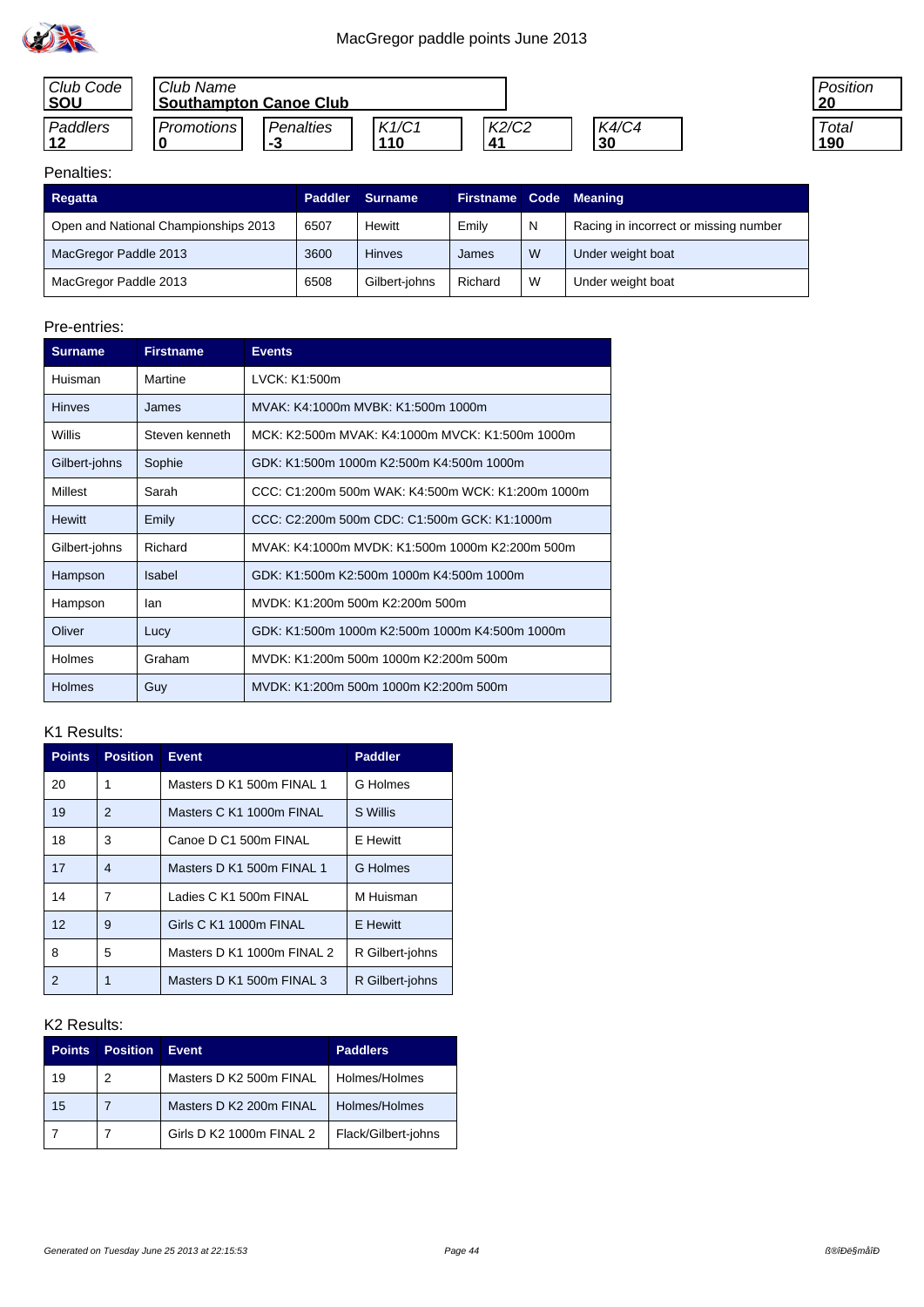

| <b>Points</b> | <b>Position</b> | Event                    | <b>Paddlers</b>                  |
|---------------|-----------------|--------------------------|----------------------------------|
| 15            | 6               | Masters A K4 1000m FINAL | Willis/Hinves/Gilbert-johns/     |
| 15            | 6               | Masters D K4 1000m FINAL | Hampson/Gilbertjohns/Thakery/New |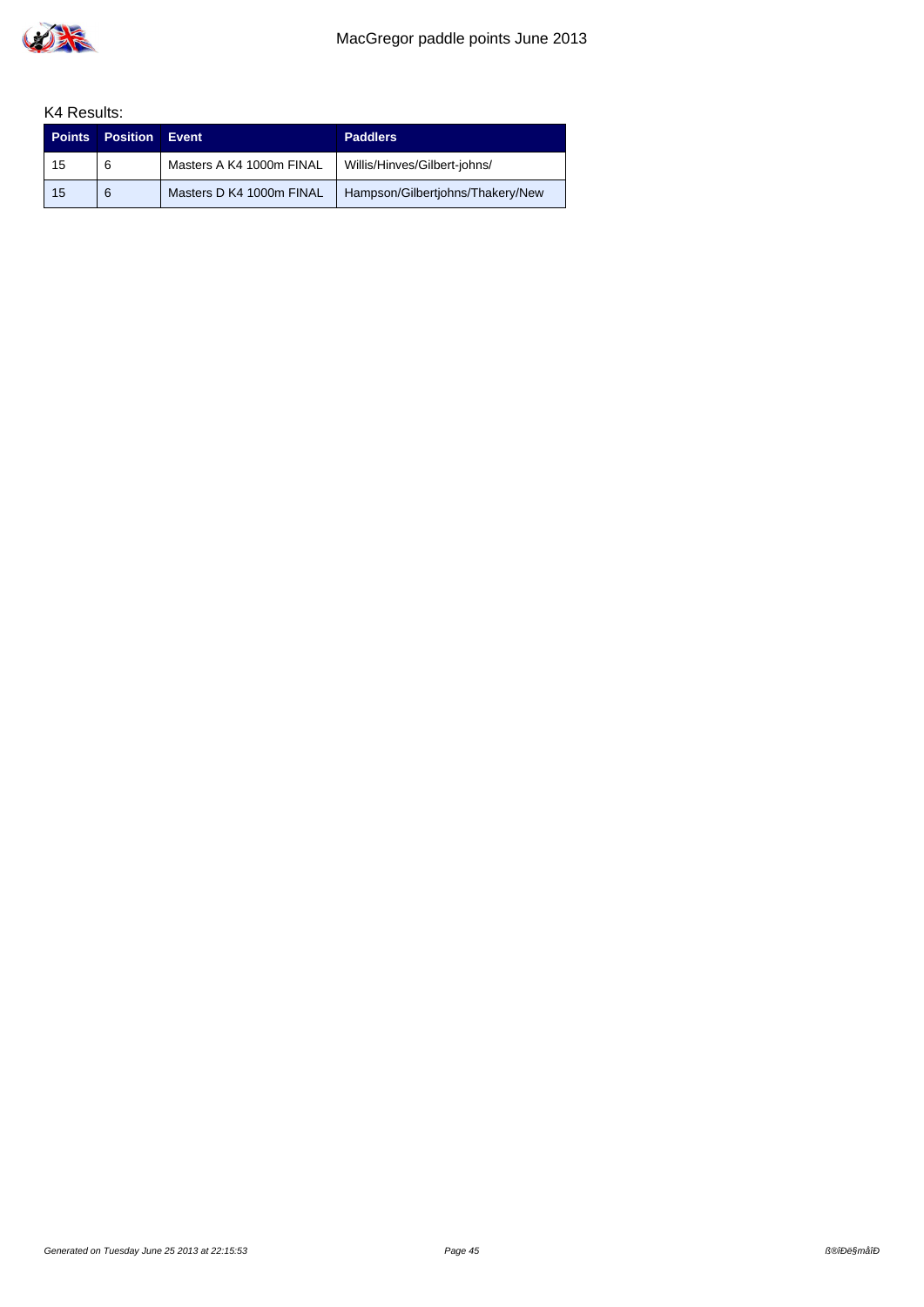

| Club Code<br><b>RLS</b> | Club Name<br><b>Royal Leamington Spa</b> |           |              |              |       |
|-------------------------|------------------------------------------|-----------|--------------|--------------|-------|
| Paddlers                | <b>Promotions</b>                        | Penalties | K1/C1<br>113 | K2/C2<br>-64 | K4/C4 |

| ⊃osition    |  |
|-------------|--|
| Total<br>89 |  |

# Qualifying promotions:

| <b>Regatta</b>                       |      | Paddler Surname | <b>Firstname Class</b> |            |
|--------------------------------------|------|-----------------|------------------------|------------|
| Open and National Championships 2013 | 6396 | Smithson        | William                | <b>BBK</b> |

#### Pre-entries:

| <b>Surname</b>  | <b>Firstname</b> | <b>Events</b>                             |
|-----------------|------------------|-------------------------------------------|
| <b>Blackman</b> | Neil             | MVBK: K1:200m 1000m K2:500m               |
| Suttle          | Lisa             | CCC: C2:200m 500m                         |
| Rippington      | Samantha         | CCC: C1:200m 500m C2:200m 500m            |
| Smithson        | William          | BAK: K1:200m BBK: K1:500m 1000m           |
| Smithson        | James            | BDK: K1:500m 1000m K2:500m 1000m K4:1000m |
| Darnell         | <b>Ben</b>       | BDK: K2:500m K4:500m                      |
| Saunders        | Harry            | BDK: K2:500m 1000m K4:500m 1000m          |
| <b>Niblett</b>  | Adam             | BDK: K1:500m 1000m K2:500m 1000m K4:500m  |
| Price           | Harry            | BDK: K2:500m 1000m K4:500m 1000m          |
| Kа              | <b>Zitous</b>    | CCC: C1:200m 500m                         |
| Edgar           | Sarah            | CCC: C1:200m 500m C2:200m 500m            |

## K1 Results:

| <b>Points</b>  | <b>Position</b>          | <b>Event</b>             | <b>Paddler</b> |
|----------------|--------------------------|--------------------------|----------------|
| 19             | 2                        | Canoe D C1 200m FINAL    | S Rippington   |
| 17             | $\overline{\mathcal{A}}$ | Canoe C C1 500m FINAL    | S Rippington   |
| 17             | 4                        | Canoe D C1 200m FINAL    | Z Ka           |
| 17             | $\overline{\mathcal{A}}$ | Masters B K1 1000m FINAL | N Blackman     |
| 16             | 5                        | Canoe C C1 500m FINAL    | Z Ka           |
| 15             | 6                        | Canoe D C1 200m FINAL    | S Edgar        |
| $\overline{7}$ | 5                        | Boys B K1 1000m FINAL 2  | W Smithson     |
| 5              | 7                        | Boys B K1 500m FINAL 2   | W Smithson     |

| <b>Points</b> | <b>Position</b> | Event                   | <b>Paddlers</b>   |
|---------------|-----------------|-------------------------|-------------------|
| 19            | 2               | Canoe C C2 200m FINAL   | Rippington/Suttle |
| 18            | 3               | Canoe C C2 500m FINAL   | Rippington/Suttle |
| 18            | 3               | Canoe C C2 200m FINAL   | Hewitt/Edgar      |
| 9             |                 | Boys D K2 1000m FINAL 2 | Price/Smithson    |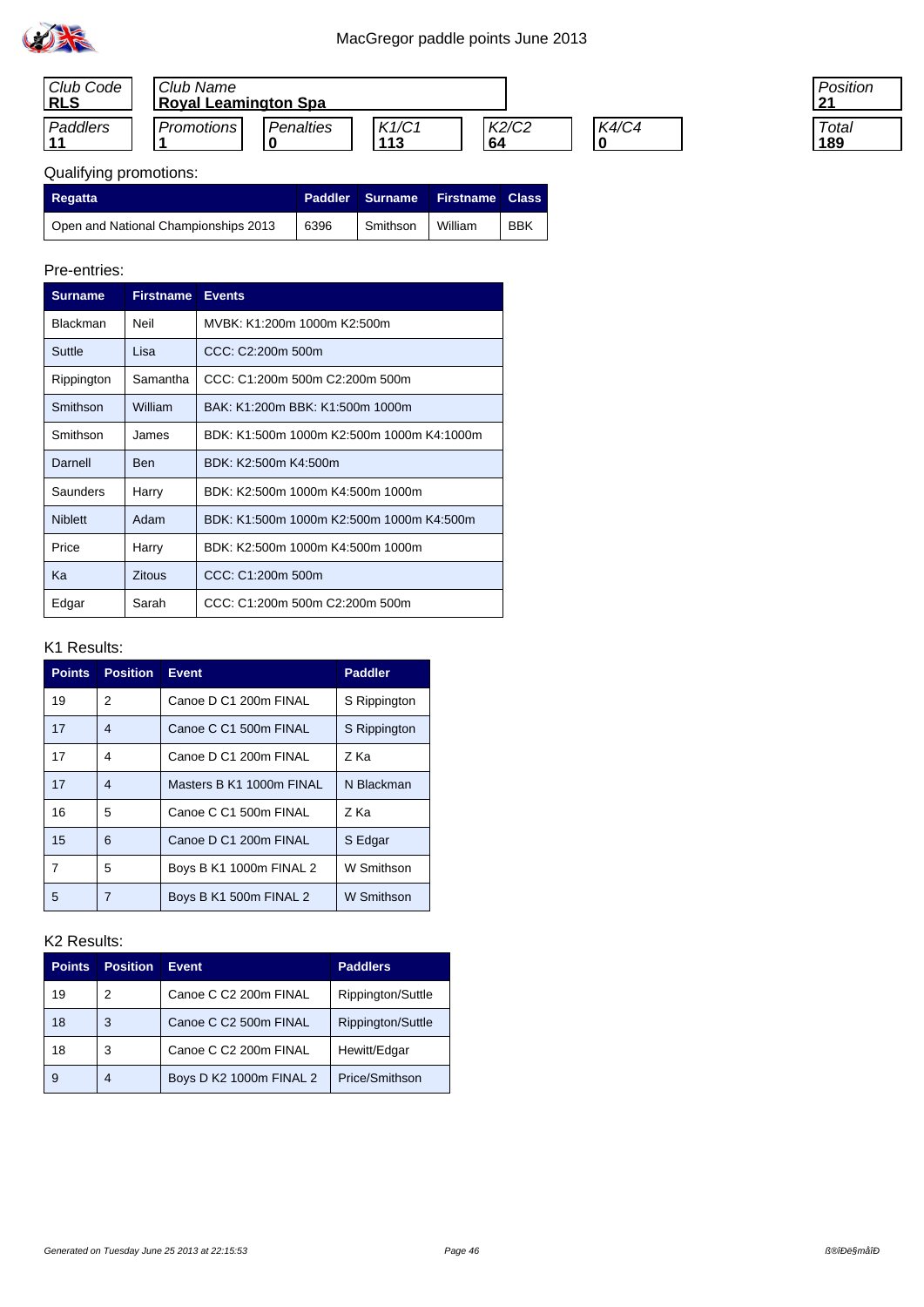



| 'osition    |  |
|-------------|--|
| Total<br>81 |  |

| <b>Surname</b>  | <b>Firstname</b> | <b>Events</b>                             |
|-----------------|------------------|-------------------------------------------|
| Smith           | Steven           | MVAK: K2:200m MVCK: K1:200m               |
| Murphy          | Phillip          | MCK: K1:500m                              |
| Clive           | Mark             | MAK: K1:200m MBK: K1:500m                 |
| Clive           | John             | MVAK: K2:200m                             |
| <b>Blackman</b> | <b>Bruce</b>     | MVAK: K2:200m MVBK: K1:500m 1000m K2:500m |
| <b>Blackman</b> | Rose             | GDK: K1:500m 1000m K2:500m 1000m          |
| <b>Blackman</b> | Grace            | GDK: K1:500m 1000m                        |
| Haynes          | <b>Ben</b>       | BDK: K1:500m 1000m                        |
| Murphy          | Cerys            | GDK: K2:500m                              |
| Smith           | <b>Kerys</b>     | GDK: K1:500m K2:500m                      |

#### K1 Results:

| <b>Points</b> | <b>Position</b> | <b>Event</b>             | <b>Paddler</b>    |
|---------------|-----------------|--------------------------|-------------------|
| 20            | 1               | Masters C K1 200m FINAL  | S Smith           |
| 20            | 1               | Boys D K1 1000m FINAL 1  | <b>B</b> Haynes   |
| 18            | 3               | Mens A K1 200m FINAL 1   | M Clive           |
| 18            | 3               | Girls D K1 1000m FINAL 1 | R Blackman        |
| 17            | 4               | Mens C K1 500m FINAL     | P Murphy          |
| 16            | 5               | Masters B K1 1000m FINAL | <b>B</b> Blackman |
| 15            | 6               | Girls D K1 500m FINAL 1  | R Blackman        |
| 13            | 8               | Masters B K1 500m FINAL  | <b>B</b> Blackman |

## K2 Results:

|    | <b>Points Position Event</b> |                         | <b>Paddlers</b> |
|----|------------------------------|-------------------------|-----------------|
| 16 | 6                            | Masters A K2 200m FINAL | Smith/Clive     |

|    | <b>Points Position Event</b> |                          | <b>Paddlers</b>             |
|----|------------------------------|--------------------------|-----------------------------|
| 18 |                              | Masters A K4 1000m FINAL | Smith/Murphy/Blackman/Clive |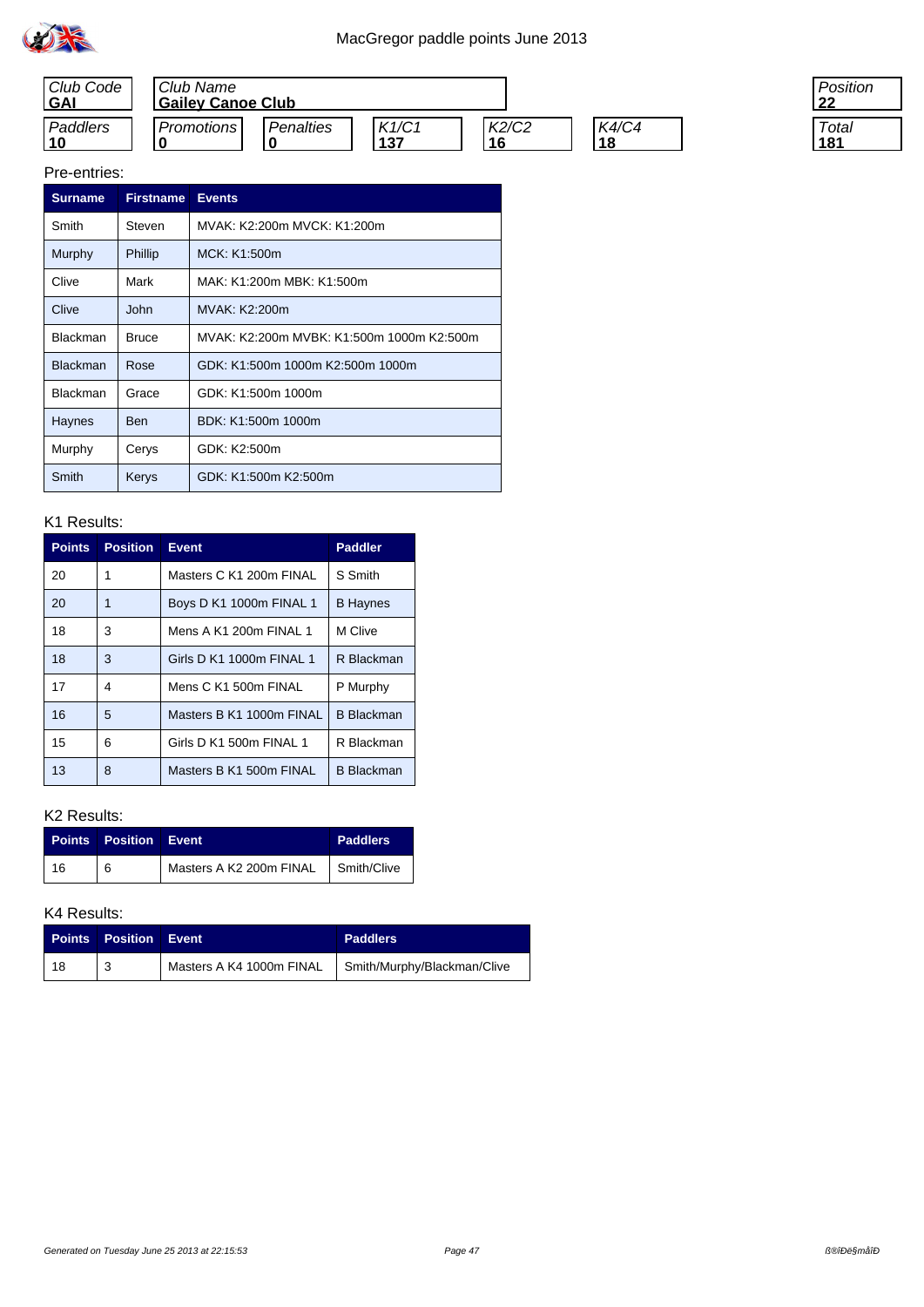



#### Pre-entries:

| <b>Surname</b>  | <b>Firstname</b> | <b>Events</b>                     |
|-----------------|------------------|-----------------------------------|
| Lawrenson       | Bill             | MVDK: K1:200m 500m                |
| <b>Blackman</b> | Howard           | MVBK: K2:500m MVCK: K1:200m 1000m |
| Lawrenson       | Tim              | MAK: K1:200m K2:200m              |
| Walters         | Michael          | MDK: K1:200m 500m 1000m           |
| Walters         | Sarah            | WCK: K1:200m 500m K2:200m 1000m   |
| Frost           | Jonty            | MDK: K1:200m 500m 1000m           |
| Noon            | Becky            | GDK: K1:500m 1000m                |

#### K1 Results:

| <b>Points</b> | <b>Position</b> | <b>Event</b>              | <b>Paddler</b>     |
|---------------|-----------------|---------------------------|--------------------|
| 20            | 1               | Womens C K1 500m FINAL    | <b>S</b> Walters   |
| 20            | 1               | Womens C K1 200m FINAL    | <b>S</b> Walters   |
| 19            | 2               | Mens A K1 200m FINAL 1    | T Lawrenson        |
| 18            | 3               | Mens D K1 200m FINAL      | <b>M</b> Walters   |
| 16            | 5               | Mens D K1 500m FINAL      | <b>M</b> Walters   |
| 14            | $\overline{7}$  | Masters D K1 200m FINAL 1 | <b>B</b> Lawrenson |
| 14            | $\overline{7}$  | Mens D K1 1000m FINAL     | <b>M</b> Walters   |
| 14            | $\overline{7}$  | Masters C K1 1000m FINAL  | <b>H</b> Blackman  |
| 13            | 8               | Mens D K1 1000m FINAL     | J Frost            |
| 3             | 9               | Masters D K1 500m FINAL 2 | <b>B</b> Lawrenson |

Position **23**

**Total 158**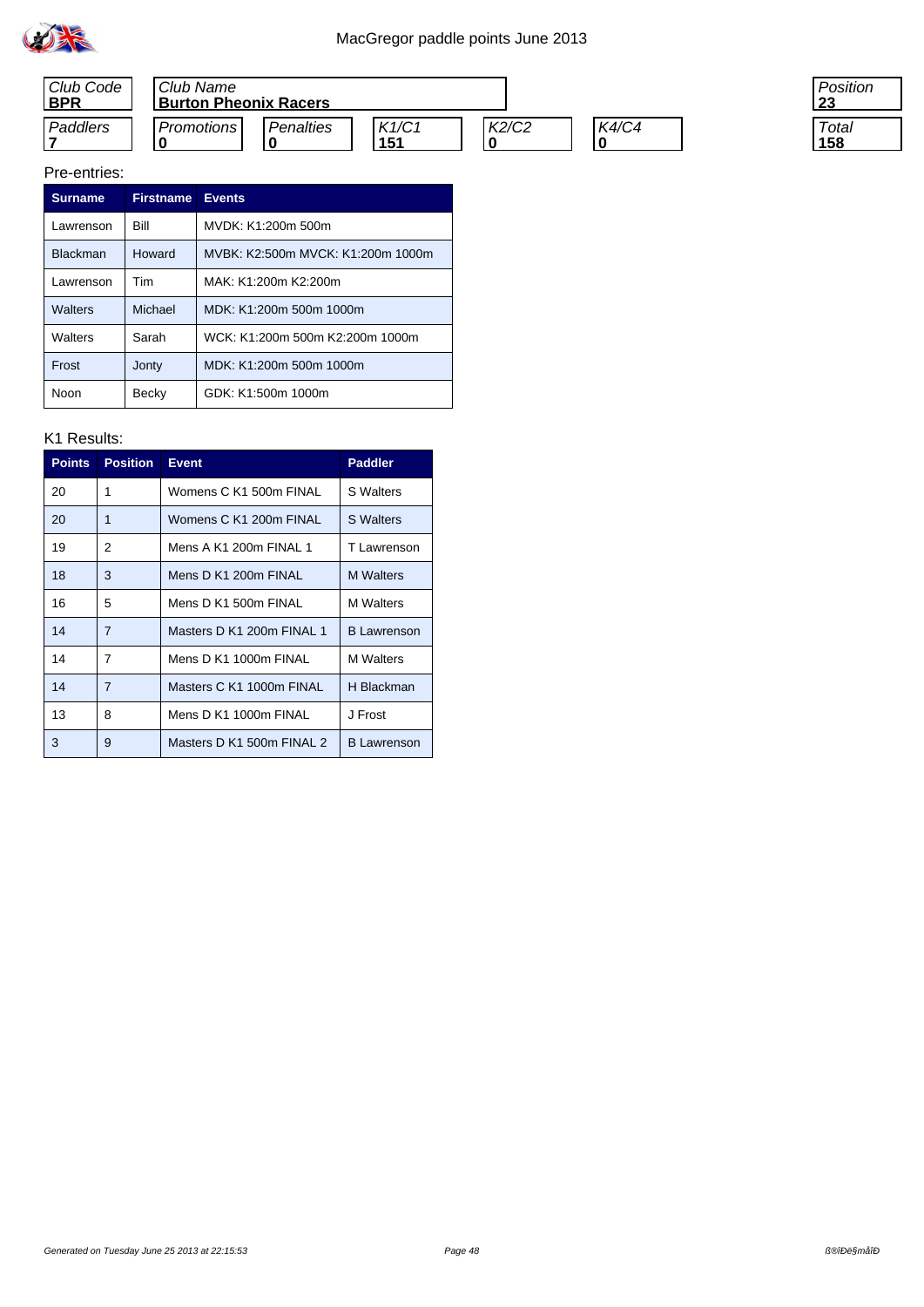





### Penalties:

| Regatta                              |      |         | Paddler   Surname   Firstname   Code   Meaning |   |                                            |
|--------------------------------------|------|---------|------------------------------------------------|---|--------------------------------------------|
| Open and National Championships 2012 | 6366 | O-grady | Jonathan                                       | - | Failure to observe water zoning procedures |

#### Pre-entries:

| <b>Surname</b> | <b>Firstname</b> | <b>Events</b>                                      |
|----------------|------------------|----------------------------------------------------|
| Dilai          | Maggie           | WCK: K2:1000m WDK: K1:200m 500m 1000m              |
| Illidge        | Jenny            | WAK: K2:200m 500m 1000m K4:500m WCK: K1:500m 1000m |
| Wignall        | Amy              | GAK: K1:200m GBK: K1:500m 1000m                    |
| $O$ -grady     | Jonathan         | MBK: K1:1000m                                      |
| Arundale       | David            | MVCK: K1:500m                                      |

| <b>Points</b> | <b>Position</b> | <b>Event</b>             | <b>Paddler</b> |
|---------------|-----------------|--------------------------|----------------|
| 20            | 1               | Womens D K1 500m FINAL   | M Dilai        |
| 20            | 1               | Womens D K1 1000m FINAL  | M Dilai        |
| 20            | 1               | Womens C K1 1000m FINAL  | J Illidge      |
| 19            | 2               | Womens C K1 500m FINAL   | J Illidge      |
| 18            | 3               | Girls A/B K1 1000m FINAL | A Wignall      |
| 17            | 4               | Girls B K1 500m FINAL    | A Wignall      |
| 17            | 4               | Womens D K1 200m FINAL   | M Dilai        |
| 14            | 7               | Girls A/B K1 200m FINAL  | A Wignall      |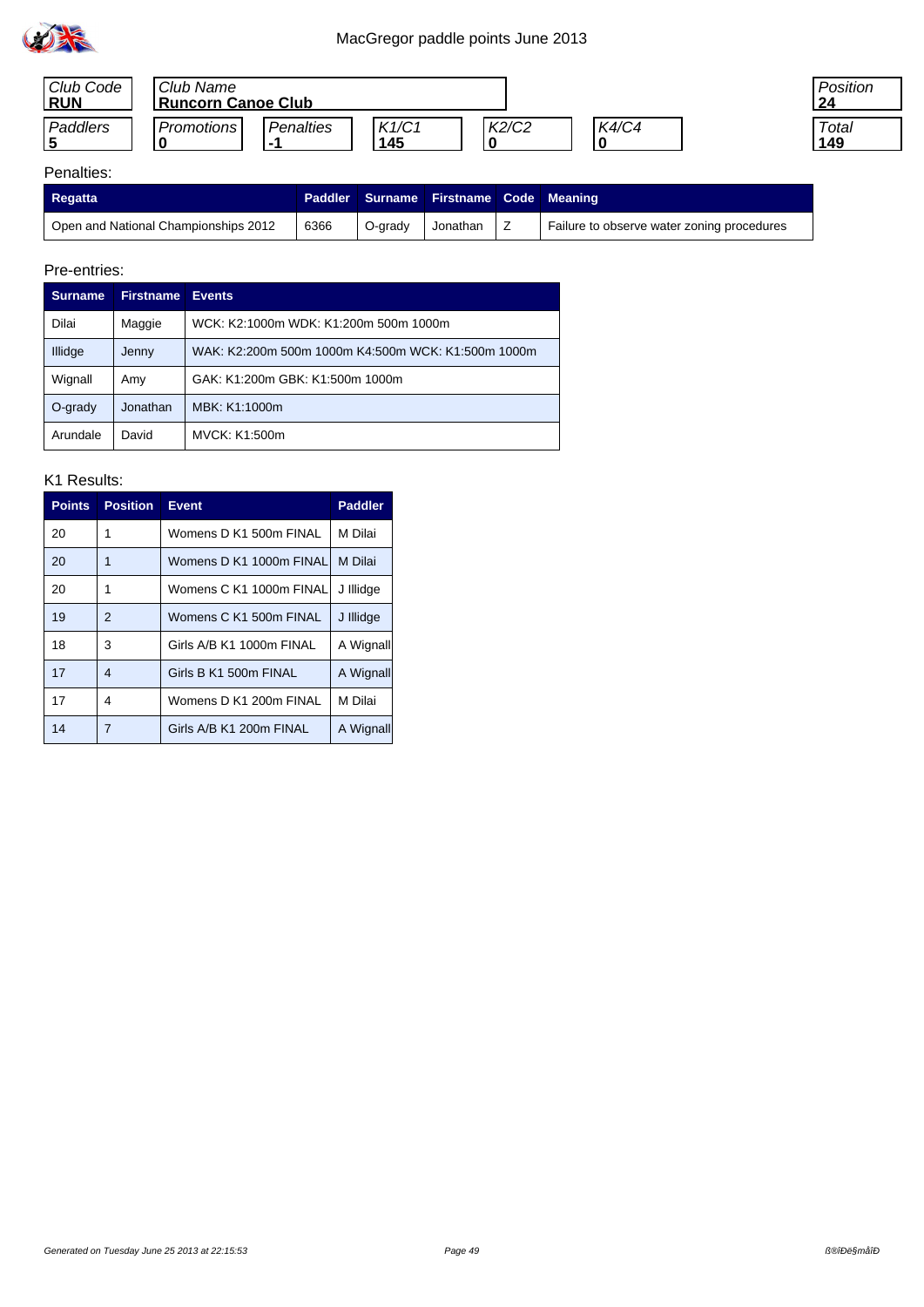

| Club Code<br><b>BSF</b> | Club Name  | <b>Bishops Stortford</b> |             |             |                    |
|-------------------------|------------|--------------------------|-------------|-------------|--------------------|
| Paddlers                | Promotions | Penalties                | K1/C1<br>44 | K2/C2<br>66 | <b>K4/C4</b><br>14 |

| 'osition |
|----------|
|          |
| Total    |
|          |
|          |

| Regatta                 |        | Paddler Surname Firstname Class |     |
|-------------------------|--------|---------------------------------|-----|
| May 2013 Regatta   6036 | Parkes | Matthew                         | BBK |

### Pre-entries:

| <b>Surname</b> | <b>Firstname</b> | <b>Events</b>                                         |
|----------------|------------------|-------------------------------------------------------|
| Surrage        | Paul             | MVDK: K1:200m 500m 1000m K2:200m 500m K4:1000m        |
| <b>Bennett</b> | Melanie          | MVDK: K2:200m 500m K4:1000m WDK: K1:200m 500m 1000m   |
| Gurney         | Emily            | GDK: K1:500m 1000m K2:500m 1000m                      |
| Gurney         | Isabelle         | GDK: K1:500m 1000m K2:500m 1000m                      |
| Parkes         | Matthew          | BAK: K1:200m K2:200m BBK: K1:500m 1000m K2:500m 1000m |
| O-sullivan     | Jake             | BAK: K1:200m K2:200m BBK: K1:500m 1000m K2:500m 1000m |
| English        | Simeon           | BAK: K1:200m BBK: K1:500m 1000m K2:500m K4:1000m      |
| Scott          | Emily            | GDK: K1:500m 1000m K2:500m 1000m                      |
| Warbrick       | Laura            | GDK: K1:500m 1000m                                    |
| White          | Heidi            | GDK: K1:500m 1000m K2:500m 1000m                      |
| Kenny          | Megan            | GDK: K1:500m 1000m                                    |
| White          | <b>Ricky</b>     | MVDK: K1:500m 1000m K2:200m 500m K4:1000m             |
| Scott          | Will             | MVDK: K1:500m 1000m K2:200m 500m K4:1000m             |

### K1 Results:

| <b>Points</b> | <b>Position</b> | <b>Event</b>               | <b>Paddler</b>  |
|---------------|-----------------|----------------------------|-----------------|
| 17            | 4               | Boys B K1 1000m FINAL 1    | S English       |
| 9             | 3               | Boys B K1 500m FINAL 2     | S English       |
| 6             |                 | Masters D K1 1000m FINAL 2 | P Surrage       |
| 5             | 7               | Boys B K1 1000m FINAL 2    | <b>M</b> Parkes |
| 4             | 8               | Boys B K1 500m FINAL 2     | M Parkes        |
| 3             | 2               | Girls D K1 1000m FINAL 3   | E Gurney        |

| <b>Points</b> | <b>Position</b> | <b>Event</b>             | <b>Paddlers</b>     |
|---------------|-----------------|--------------------------|---------------------|
| 20            | 5               | Boys B K2 500m FINAL     | O-sullivan/Parkes   |
| 19            |                 | Boys B K2 1000m FINAL    | O-sullivan/Parkes   |
| 13            |                 | Girls D K2 1000m FINAL 2 | Gurney/Scott        |
| 8             | 6               | Girls D K2 1000m FINAL 2 | <b>White/Gurney</b> |
| 6             |                 | Girls D K2 500m FINAL 2  | Gurney/Scott        |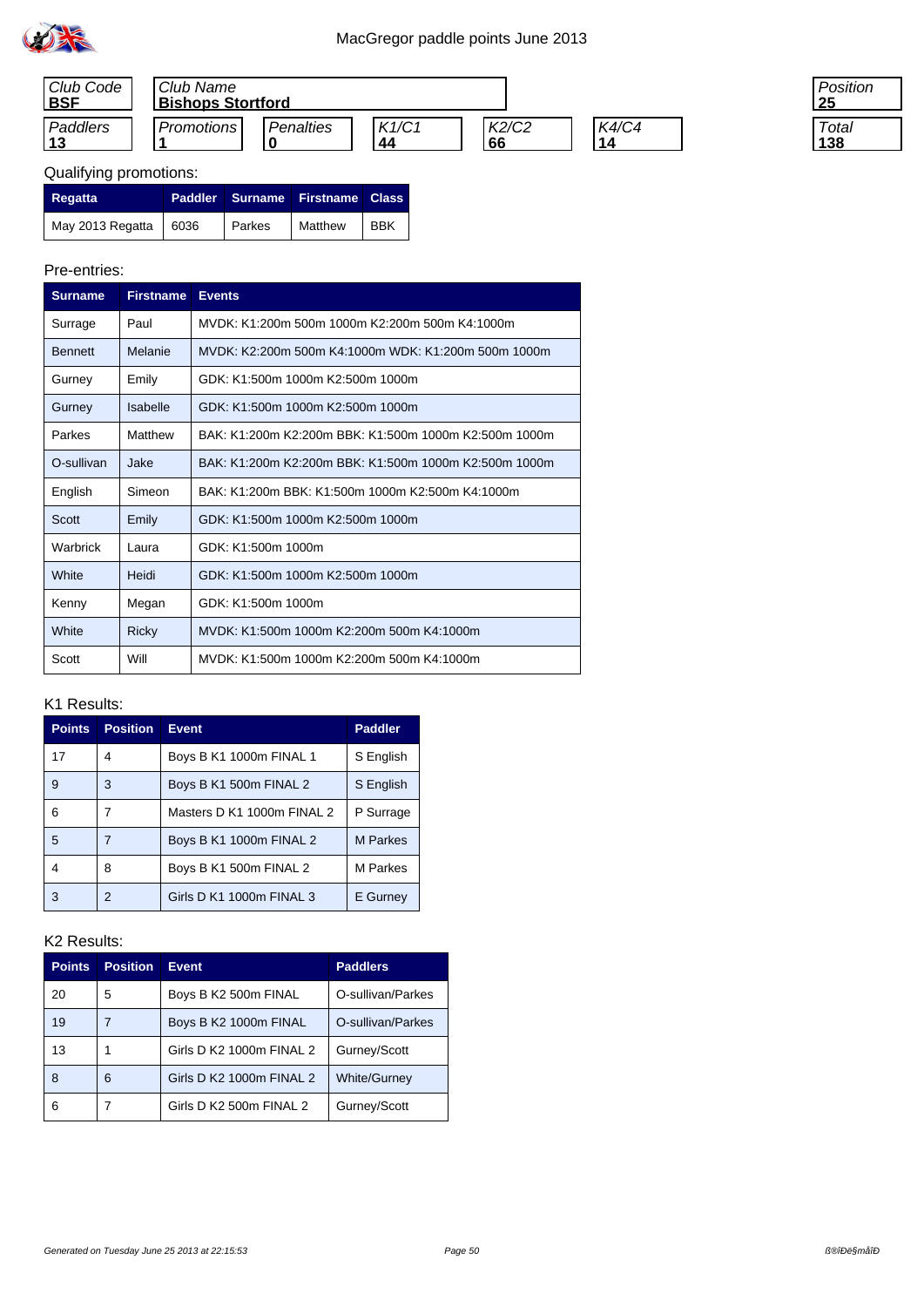

|            | <b>Points Position Event</b> |                                                        | <b>Paddlers</b> |
|------------|------------------------------|--------------------------------------------------------|-----------------|
| $\vert$ 14 |                              | Masters D K4 1000m FINAL   Surrage/Bennett/White/Scott |                 |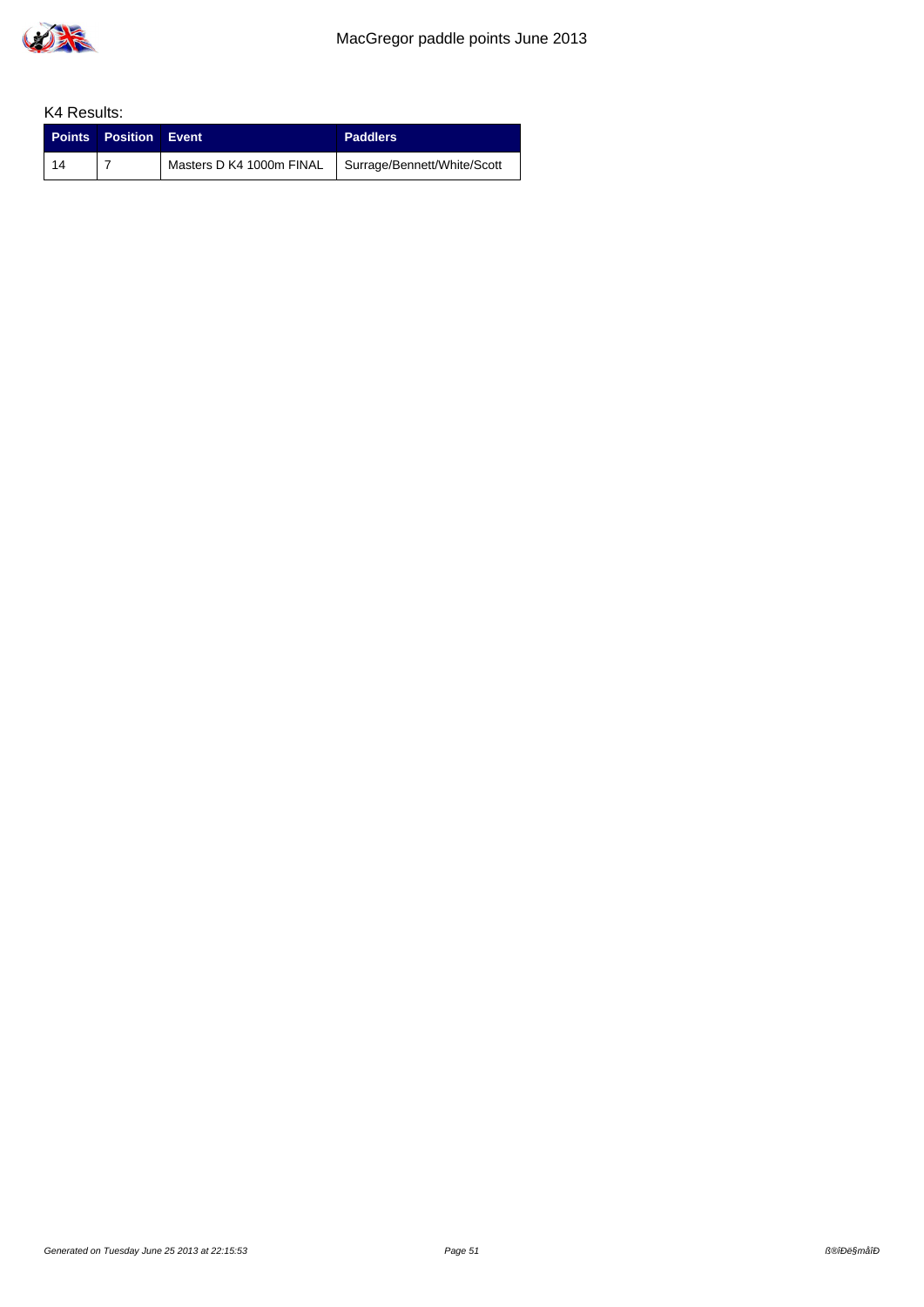

| Club Code<br><b>PEN</b> | Club Name  | <b>Pennine Canoe Club</b> |             |       |                    |  |  |
|-------------------------|------------|---------------------------|-------------|-------|--------------------|--|--|
| Paddlers                | Promotions | Penalties                 | K1/C1<br>92 | K2/C2 | <b>K4/C4</b><br>12 |  |  |

| Position<br>26 |  |
|----------------|--|
| Total<br>28    |  |

## Penalties:

| Regatta                    | Paddler Surname  | <b>Firstname Code Meaning</b> |   |                   |
|----------------------------|------------------|-------------------------------|---|-------------------|
| MacGregor Paddle 2013 7366 | Strathdee Stuart |                               | W | Under weight boat |

#### Pre-entries:

| <b>Surname</b>   | <b>Firstname</b> | <b>Events</b>                             |
|------------------|------------------|-------------------------------------------|
| <b>Jefferies</b> | Robert           | MDK: K1:200m 500m 1000m                   |
| <b>Jefferies</b> | David            | MVDK: K2:500m K4:1000m                    |
| Haughton         | Martin           | MVDK: K1:200m 500m 1000m K2:500m K4:1000m |
| Skeath           | Colin            | MVDK: K1:200m 500m 1000m K2:500m          |
| Skeath           | Katrina          | LVCK: K1:200m 500m WDK: K2:200m 500m      |
| Gilbert          | John             | MVDK: K1:500m 1000m K2:500m K4:1000m      |
| Strathdee        | Stuart           | MVDK: K1:500m 1000m K2:500m K4:1000m      |
| <b>Strathdee</b> | Nathan           | BDK: K1:500m                              |

### K1 Results:

| <b>Points</b>   | <b>Position</b> | <b>Event</b>              | <b>Paddler</b>  |
|-----------------|-----------------|---------------------------|-----------------|
| 18              | 3               | Ladies C K1 200m FINAL    | K Skeath        |
| 17              | 4               | Mens D K1 200m FINAL      | R Jefferies     |
| 16              | 5               | Mens D K1 1000m FINAL     | R Jefferies     |
| 15              | 6               | Ladies C K1 1000m FINAL   | K Skeath        |
| 13              | 8               | Mens D K1 500m FINAL      | R Jefferies     |
| 12 <sup>°</sup> | 9               | Ladies C K1 500m FINAL    | <b>K</b> Skeath |
|                 | 2               | Masters D K1 500m FINAL 3 | C Skeath        |

### K2 Results:

|    | <b>Points Position Event</b> |                                      | <b>Paddlers</b> |
|----|------------------------------|--------------------------------------|-----------------|
| 16 |                              | Womens D K2 500m FINAL   Webb/Skeath |                 |

| <b>Points</b> | <b>Position Event</b> | <b>Paddlers</b>                                              |
|---------------|-----------------------|--------------------------------------------------------------|
|               |                       | Masters D K4 1000m FINAL   Haughton/Gilbert/Strathdee/Skeath |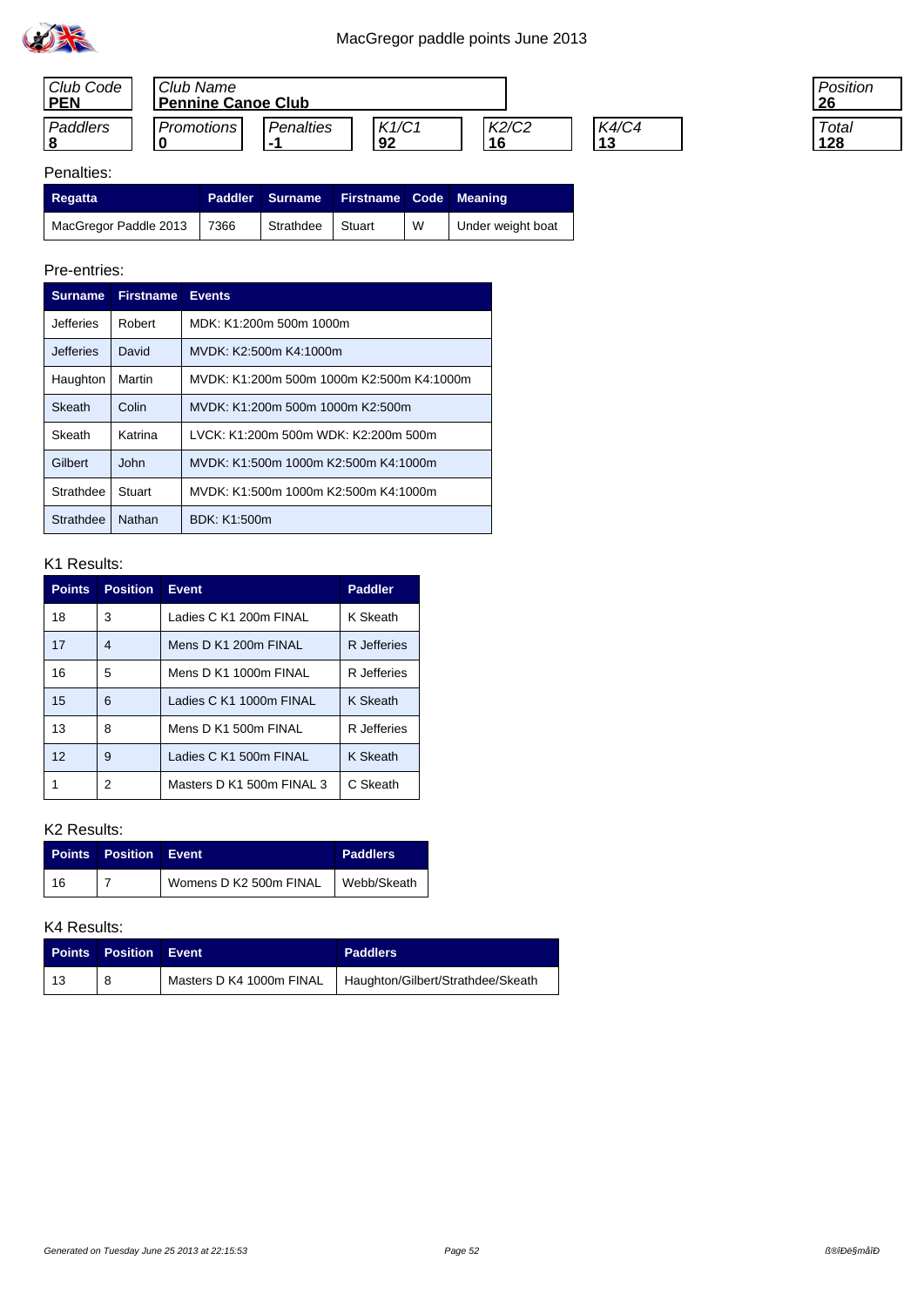

| Club Code   | Club Name                  |                         |             |             |              |  |
|-------------|----------------------------|-------------------------|-------------|-------------|--------------|--|
| <b>ISOL</b> | <b>Solihull Canoe Club</b> |                         |             |             |              |  |
| Paddlers    | Promotions                 | Penalties<br>. <u>.</u> | K1/C1<br>74 | K2/C2<br>40 | <b>K4/C4</b> |  |

| 'osition    |  |
|-------------|--|
| Total<br>ΖU |  |

## Penalties:

| <b>Regatta</b>                             |                 | Paddler Surname Firstname Code Meaning |                   |
|--------------------------------------------|-----------------|----------------------------------------|-------------------|
| $\frac{1}{2}$ MacGregor Paddle 2013   6502 | <b>Pittaway</b> | l Joe                                  | Failure to report |

#### Pre-entries:

|                        | <b>Surname</b> | <b>Firstname</b> | <b>Events</b>                           |
|------------------------|----------------|------------------|-----------------------------------------|
| Penhallurick<br>Andrew |                |                  | MVDK: K1:200m 500m K2:200m 500m         |
|                        | Lusty          | Tom              | MAK: K1:200m MBK: K1:500m 1000m K2:500m |
|                        | Cook           | Oliver           | BDK: K1:500m 1000m                      |
|                        | Pittaway       | Joe              | BCK: K1:200m 1000m                      |
|                        | Flliot         | Richard          | MVDK: K1:500m 1000m K2:200m 500m        |
|                        | Doshi-keeble   | Fraiser          | BDK: K1:500m 1000m                      |
|                        | Leaper         | James            | BDK: K1:500m                            |

### K1 Results:

| <b>Points</b> | <b>Position</b> | <b>Event</b>               | <b>Paddler</b>  |
|---------------|-----------------|----------------------------|-----------------|
| 20            |                 | Masters D K1 200m FINAL 1  | A Penhallurick  |
| 19            | 2               | Masters D K1 1000m FINAL 1 | <b>R</b> Elliot |
| 13            | 8               | Mens B K1 1000m FINAL      | T Lusty         |
| 9             | 3               | Masters D K1 500m FINAL 2  | R Elliot        |
| 8             | 5               | Mens A K1 200m FINAL 2     | T Lusty         |
| 5             |                 | Boys C K1 1000m FINAL 2    | J Pittaway      |

| <b>Points</b> | <b>Position</b> | Event                   | <b>Paddlers</b>     |
|---------------|-----------------|-------------------------|---------------------|
| 20            |                 | Masters D K2 500m FINAL | Elliot/Penhallurick |
| -20           |                 | Masters D K2 200m FINAL | Elliot/Penhallurick |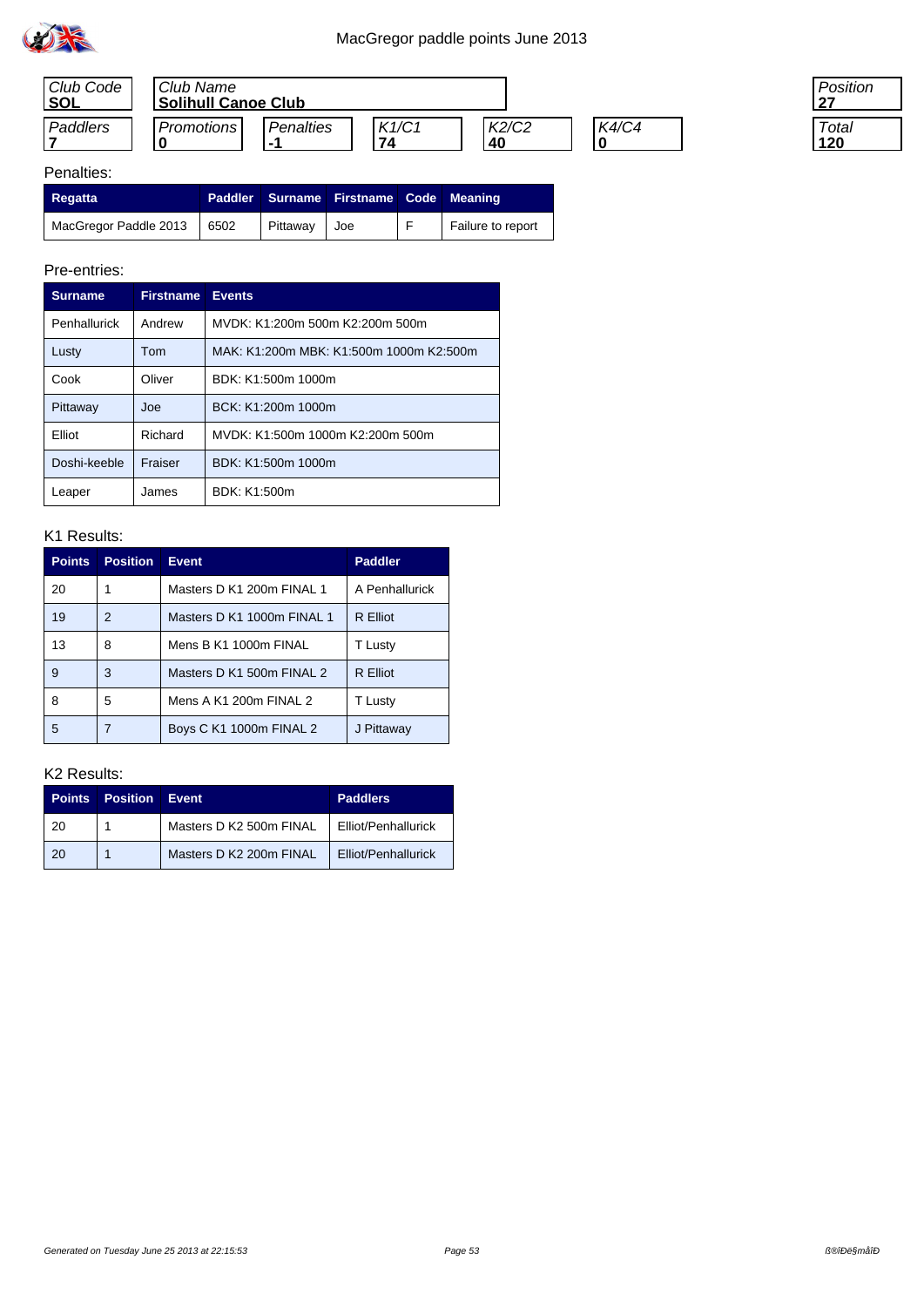

| Club Code<br><b>ADS</b> | Club Name<br><b>Addlestone Canoe Club</b> |           |             |             |       |
|-------------------------|-------------------------------------------|-----------|-------------|-------------|-------|
| Paddlers                | Promotions                                | Penalties | K1/C1<br>96 | K2/C2<br>14 | K4/C4 |

| 'osition |
|----------|
| Total    |

## Penalties:

| <b>Regatta</b>                       |      |        | Paddler   Surname   Firstname   Code   Meaning |   |                                       |
|--------------------------------------|------|--------|------------------------------------------------|---|---------------------------------------|
| Open and National Championships 2013 | 2793 | Reeves | Kristian                                       | N | Racing in incorrect or missing number |

### Pre-entries:

|                       | <b>Surname</b> | <b>Firstname</b> | <b>Events</b>                           |
|-----------------------|----------------|------------------|-----------------------------------------|
| <b>Nick</b><br>Reeves |                |                  | MVCK: K1:500m                           |
|                       | Dodson         | Andy             | <b>MVCK: K1:200m</b>                    |
|                       | Reeves         | Kristian         | MAK: K1:500m                            |
|                       | Owen           | <b>Bethan</b>    | GAK: K2:200m GBK: K1:500m 1000m K2:500m |
|                       | Willoughby     | Guy              | BDK: K1:500m 1000m K2:500m 1000m        |
|                       | Mcmurtrie      | Jamie            | BDK: K1:500m 1000m K2:500m 1000m        |

#### K1 Results:

| <b>Points</b> | <b>Position</b> | <b>Event</b>             | <b>Paddler</b>      |
|---------------|-----------------|--------------------------|---------------------|
| 20            | 1               | Mens A K1 500m FINAL     | K Reeves            |
| 18            | 3               | Masters C K1 500m FINAL  | N Reeves            |
| 17            | 4               | Masters C K1 200m FINAL  | A Dodson            |
| 16            | 5               | Girls A/B K1 1000m FINAL | <b>B</b> Owen       |
| 16            | 5               | Boys D K1 1000m FINAL 1  | G Willoughby        |
| 9             | 3               | Boys D K1 500m FINAL 2   | <b>G</b> Willoughby |

| <b>Points</b> | <b>Position Event</b> |                                                | <b>Paddlers</b> |
|---------------|-----------------------|------------------------------------------------|-----------------|
| -14           |                       | Boys D K2 1000m FINAL 1   Willoughby/Mcmurtrie |                 |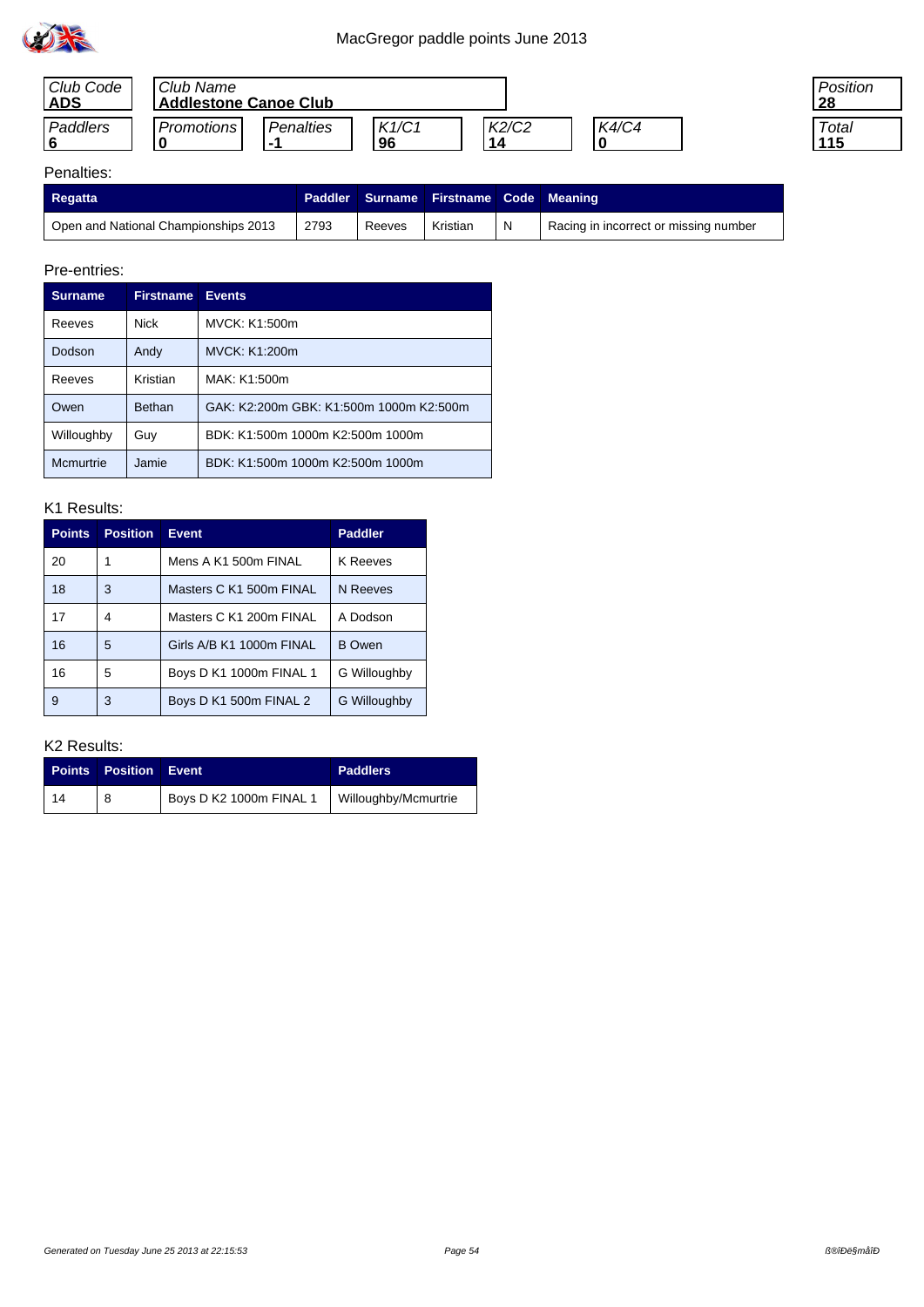

| Club Code<br><b>CHE</b> | Club Name<br><b>Chester Sail &amp; Canoe Club</b> |                  |             |             |       |
|-------------------------|---------------------------------------------------|------------------|-------------|-------------|-------|
| Paddlers                | Promotions                                        | <b>Penalties</b> | K1/C1<br>87 | K2/C2<br>20 | K4/C4 |

| Position        |
|-----------------|
| Total<br>.<br>4 |

# Qualifying promotions:

| <b>Regatta</b>                       |      | Paddler Surname | <b>Firstname Class</b> |            |
|--------------------------------------|------|-----------------|------------------------|------------|
| Open and National Championships 2012 | 6125 | Oldfield-connor | Jake                   | <b>BCK</b> |

## Pre-entries:

| <b>Surname</b>  | <b>Firstname</b> | <b>Events</b>                            |
|-----------------|------------------|------------------------------------------|
| Swallow         | Melvin           | MVBK: K1:1000m                           |
| Rodgers         | Richard          | MVAK: K1:200m 1000m                      |
| Hatton          | David            | BDK: K1:500m 1000m K2:500m 1000m K4:500m |
| Oldfield-connor | Jake             | BCK: K1:200m 500m 1000m                  |
| Marcinkowski    | Ireneusz         | WAK: K1:200m 500m                        |
| Fishburn        | Struan           | BDK: K1:500m 1000m K2:500m 1000m K4:500m |

#### K1 Results:

| <b>Points</b>   | <b>Position</b> | <b>Event</b>             | <b>Paddler</b>    |
|-----------------|-----------------|--------------------------|-------------------|
| 19              | 2               | Boys D K1 500m FINAL 1   | D Hatton          |
| 16              | 5               | Masters A K1 1000m FINAL | <b>R</b> Rodgers  |
| 14              | 7               | Boys C K1 1000m FINAL 1  | J Oldfield-connor |
| 12 <sup>2</sup> | 9               | Boys C K1 500m FINAL 1   | J Oldfield-connor |
| 11              |                 | Boys D K1 1000m FINAL 2  | D Hatton          |
| 8               | 4               | Boys D K1 500m FINAL 2   | S Fishburn        |
|                 |                 | Boys C K1 200m FINAL 2   | J Oldfield-connor |

|           | <b>Points Position Event</b> |                                           | <b>Paddlers</b> |
|-----------|------------------------------|-------------------------------------------|-----------------|
| $\mid$ 20 |                              | Boys D K2 1000m FINAL 1   Hatton/Fishburn |                 |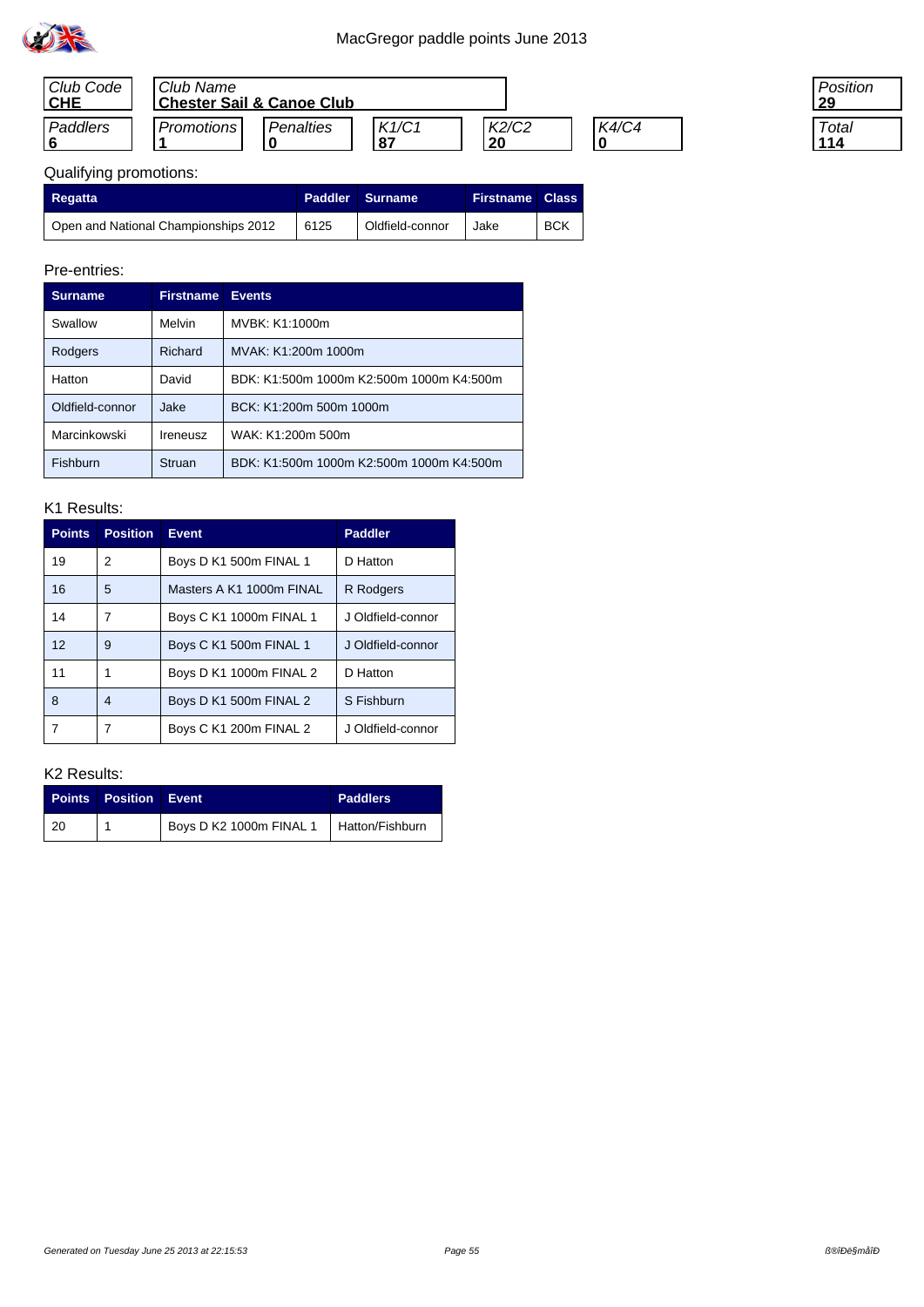



#### Pre-entries:

| <b>Surname</b> | <b>Firstname</b> | <b>Events</b>                |
|----------------|------------------|------------------------------|
| Roberts        | Philip           | MVCK: K1:500m                |
| Haigh          | Graeme           | MDK: K1:500m                 |
| Haigh          | Andrew           | BDK: K1:500m K2:500m K4:500m |
| Nixon          | William          | BDK: K1:500m K2:500m K4:500m |
| Gardner        | Alison           | GDK: K1:500m K2:500m         |
| Cheadle        | Martina          | GDK: K1:500m K2:500m         |
| Myatt          | Marie            | WDK: K1:500m                 |

### K1 Results:

| <b>Points</b> | <b>Position</b> | <b>Event</b>            | <b>Paddler</b> |
|---------------|-----------------|-------------------------|----------------|
| 18            | 3               | Mens D K1 500m FINAL    | G Haigh        |
| 17            | 4               | Boys D K1 500m FINAL 1  | A Haigh        |
| 16            | 5               | Masters C K1 500m FINAL | P Roberts      |
| 13            | 8               | Womens D K1 500m FINAL  | M Myatt        |
| 6             | 6               | Girls D K1 500m FINAL 2 | M Cheadle      |
| 4             | 8               | Boys D K1 500m FINAL 2  | W Nixon        |

### K2 Results:

| <b>Points</b> | <b>Position</b> | Event                   | <b>Paddlers</b> |
|---------------|-----------------|-------------------------|-----------------|
| 16            |                 | Boys D K2 500m FINAL 1  | Nixon/Haigh     |
| 9             | 3               | Girls D K2 500m FINAL 2 | Gardner/Cheadle |

Position **30**

**Total 106**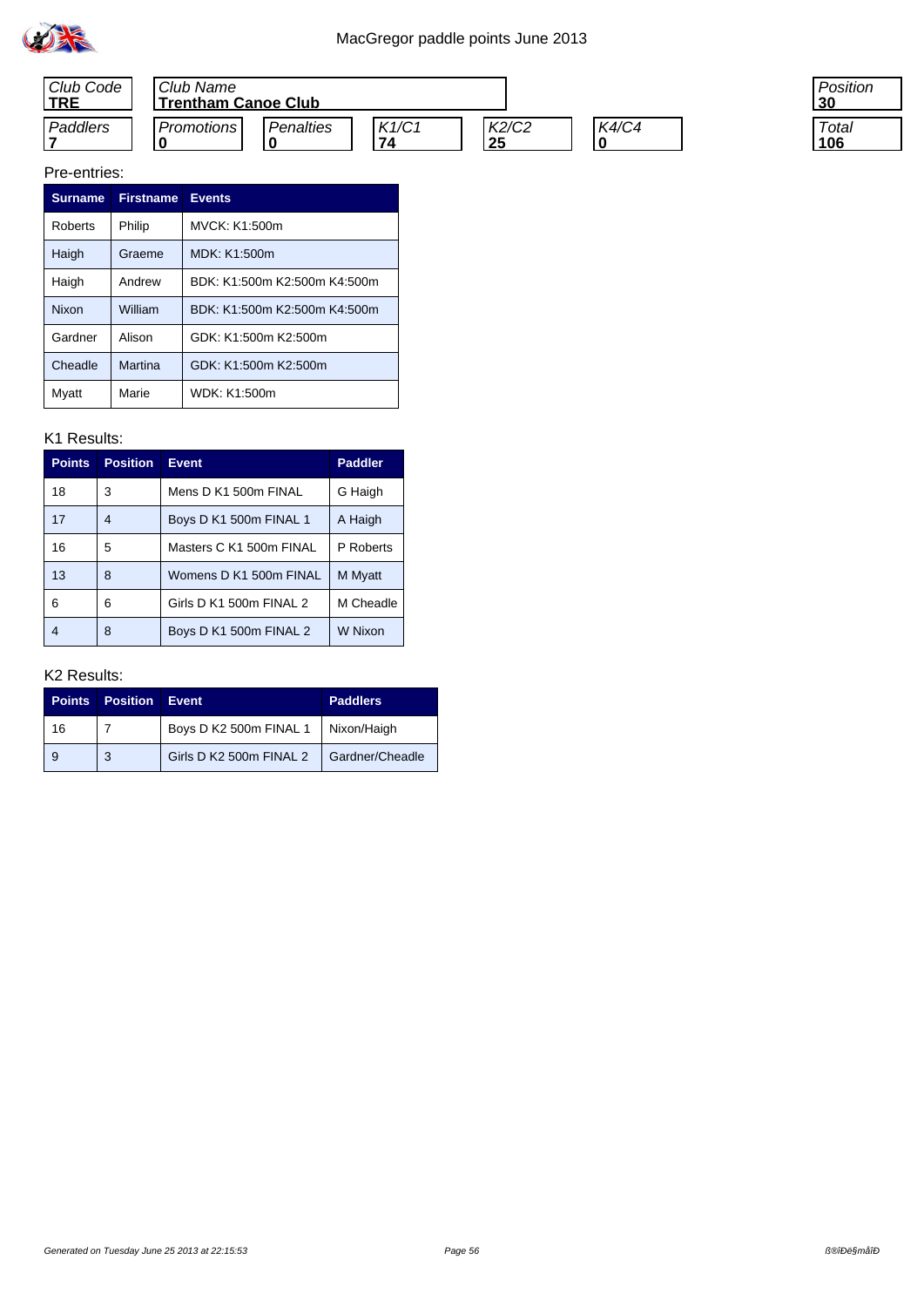



| 'osition   |  |
|------------|--|
| Total<br>4 |  |

#### Pre-entries:

| <b>Surname</b> | <b>Firstname Events</b> |                                                       |
|----------------|-------------------------|-------------------------------------------------------|
| Mcmorrin       | Colin                   | MAK: K1:200m MBK: K1:500m 1000m                       |
| Syme           | Rachel                  | GAK: K1:200m GBK: K1:500m 1000m GCK: K4:500m          |
| Mckeown        | James                   | BAK: K1:200m K2:200m BBK: K1:500m 1000m K2:500m 1000m |

| <b>Points</b> | <b>Position</b> | <b>Event</b>             | <b>Paddler</b> |
|---------------|-----------------|--------------------------|----------------|
| 18            | 3               | Girls A/B K1 200m FINAL  | R Syme         |
| 17            | 4               | Mens B K1 1000m FINAL    | C Mcmorrin     |
| 16            | 5               | Mens B K1 500m FINAL     | C Mcmorrin     |
| 15            | 6               | Mens A K1 200m FINAL 1   | C Mcmorrin     |
| 14            | 7               | Girls A/B K1 1000m FINAL | R Syme         |
| 12            | 9               | Girls B K1 500m FINAL    | R Syme         |
| 9             | 3               | Boys B K1 1000m FINAL 2  | J Mckeown      |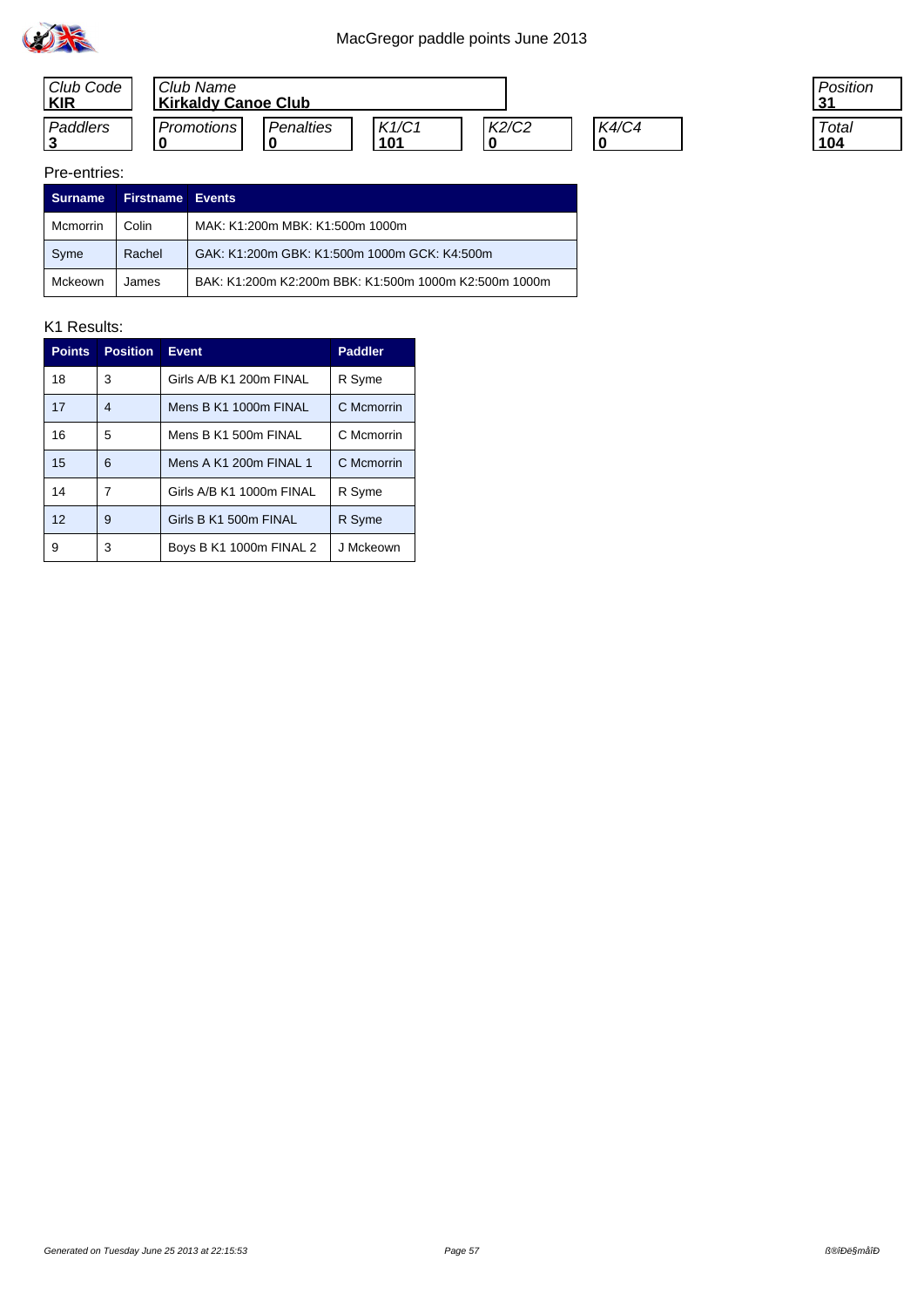

| Club Code<br><b>WYC</b> | Club Name<br><b>Wiltshire Youth Canoe Club</b> |                  |             |       |                    |
|-------------------------|------------------------------------------------|------------------|-------------|-------|--------------------|
| Paddlers                | <b>Promotions</b><br>$\cdot$                   | <b>Penalties</b> | K1/C1<br>40 | K2/C2 | <b>K4/C4</b><br>35 |

| 'osition |  |
|----------|--|
|          |  |
| Total    |  |
|          |  |

## Qualifying promotions:

| Regatta                              | <b>Paddler</b> | Surname      | <b>Firstname</b> | <b>Class</b> |
|--------------------------------------|----------------|--------------|------------------|--------------|
| Open and National Championships 2013 | 6622           | <b>Brown</b> | Lucy             | <b>BCK</b>   |
| May 2013 Regatta                     | 7075           | Gingell      | Calum            | <b>BCK</b>   |

## Pre-entries:

| <b>Surname</b> | <b>Firstname</b> | <b>Events</b>                                 |  |
|----------------|------------------|-----------------------------------------------|--|
| <b>Bishop</b>  | Matthew          | BAK: K1:200m BBK: K1:500m 1000m               |  |
| <b>Brown</b>   | Lucy             | GCK: K1:500m 1000m                            |  |
| Langlands      | Charles          | MVDK: K1:200m K2:200m 500m K4:1000m           |  |
| Gingell        | Calum            | BCK: K1:200m 500m 1000m K2:200m 1000m K4:500m |  |

#### K1 Results:

| <b>Points</b> | <b>Position</b> | <b>Event</b>            | <b>Paddler</b> |
|---------------|-----------------|-------------------------|----------------|
| 17            | 4               | Boys B K1 500m FINAL 1  | M Bishop       |
| 13            | 8               | Girls C K1 1000m FINAL  | L Brown        |
| 6             | 6               | Boys B K1 1000m FINAL 2 | M Bishop       |
|               | 8               | Boys A K1 200m FINAL 2  | M Bishop       |

### K2 Results:

|            | <b>Points Position Event</b> |                                     | <b>Paddlers</b> |
|------------|------------------------------|-------------------------------------|-----------------|
| $\vert$ 17 |                              | Boys C K2 200m FINAL Gingell/Henley |                 |

| <b>Points</b> | <b>Position</b> | Event                    | <b>Paddlers</b>            |
|---------------|-----------------|--------------------------|----------------------------|
| 18            | 3               | Boys C K4 500m FINAL     | Gingell/New/Henley/Brown   |
| 17            | 4               | Masters D K4 1000m FINAL | Langlands/Bell/Allen/Brown |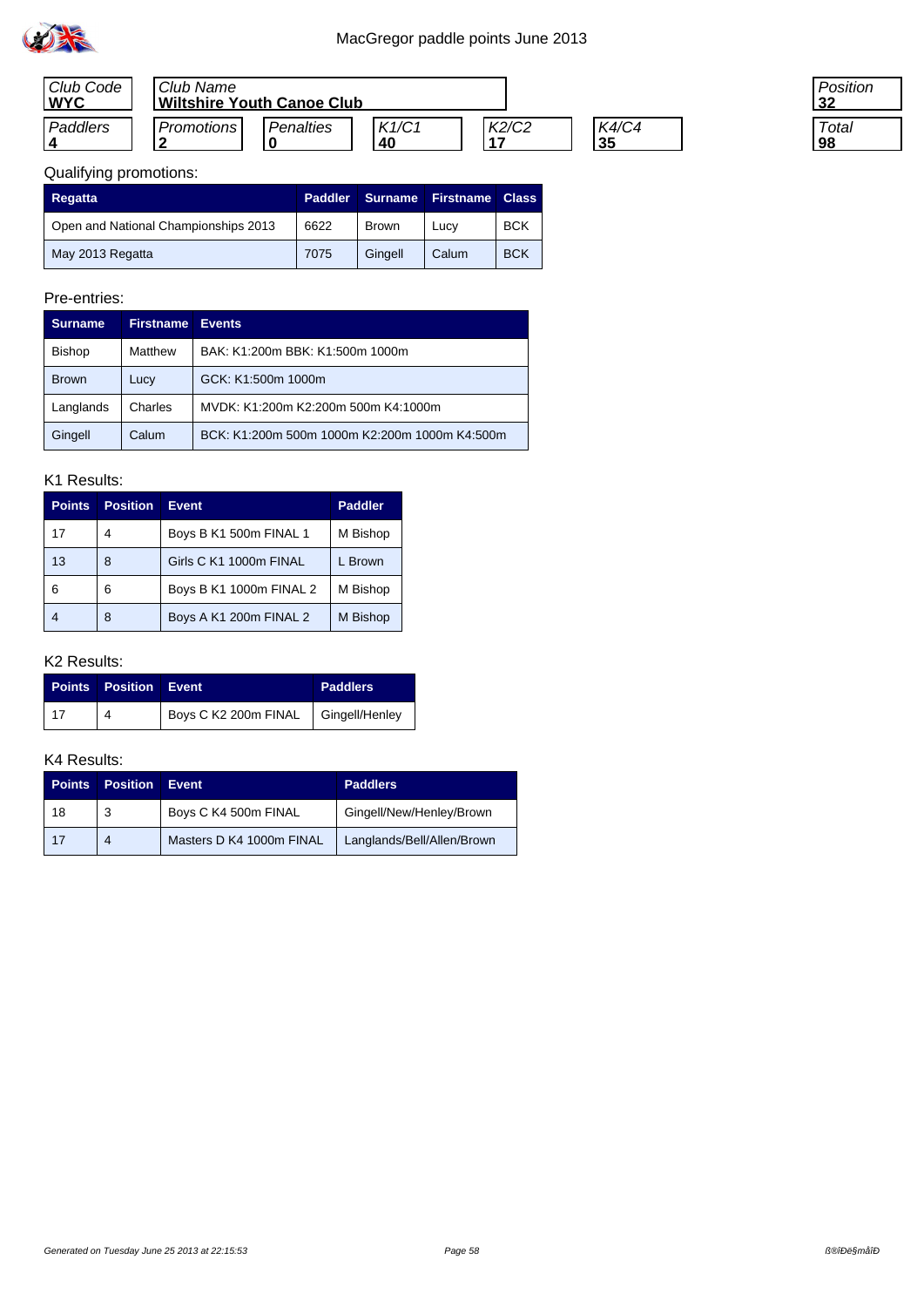

| Club Code<br><b>LON</b> | l Club Name<br>Longridge Canoe Club |           |             |             |              |
|-------------------------|-------------------------------------|-----------|-------------|-------------|--------------|
| Paddlers                | Promotions                          | Penalties | K1/C1<br>36 | K2/C2<br>50 | <b>K4/C4</b> |

| 'osition |  |
|----------|--|
| Total    |  |

| <b>Regatta</b>                       | <b>Paddler</b> | <b>Surname</b> | <b>Firstname</b> | <b>Class</b> |
|--------------------------------------|----------------|----------------|------------------|--------------|
| Open and National Championships 2012 | 6116           | Gregory        | Magnus           | <b>BBK</b>   |
| Open and National Championships 2013 | 5918           | Harding        | Luke             | <b>BAK</b>   |
| Open and National Championships 2013 | 6116           | Gregory        | Magnus           | <b>BAK</b>   |

## Penalties:

| Regatta          |      | Paddler Surname    | <b>Firstname Code Meaning</b> |     |                             |
|------------------|------|--------------------|-------------------------------|-----|-----------------------------|
| May 2013 Regatta | 5867 | Barnicoat   George |                               | ∣ C | Racing in incorrect colours |

## Pre-entries:

| <b>Surname</b> | <b>Firstname Events</b> |                                            |
|----------------|-------------------------|--------------------------------------------|
| Harding        | Luke                    | BAK: K1:200m 500m 1000m K2:200m 500m 1000m |
| Gregory        | Magnus                  | BAK: K1:200m 500m 1000m K2:200m 500m 1000m |

### K1 Results:

| <b>Points</b> | <b>Position</b> | <b>Event</b>           | <b>Paddler</b> |
|---------------|-----------------|------------------------|----------------|
| 15            | 6               | Boys A K1 1000m FINAL  | M Gregory      |
| 11            |                 | Boys A K1 500m FINAL 2 | M Gregory      |
| 5             |                 | Boys A K1 500m FINAL 2 | L Harding      |
| -5            |                 | Boys A K1 200m FINAL 2 | L Harding      |

| <b>Points</b> | <b>Position</b> | <b>Event</b>          | <b>Paddlers</b> |
|---------------|-----------------|-----------------------|-----------------|
| 18            | 5               | Boys A K2 1000m FINAL | Harding/Gregory |
| 16            | 6               | Boys A K2 500m FINAL  | Harding/Gregory |
| 16            |                 | Boys A K2 200m FINAL  | Harding/Gregory |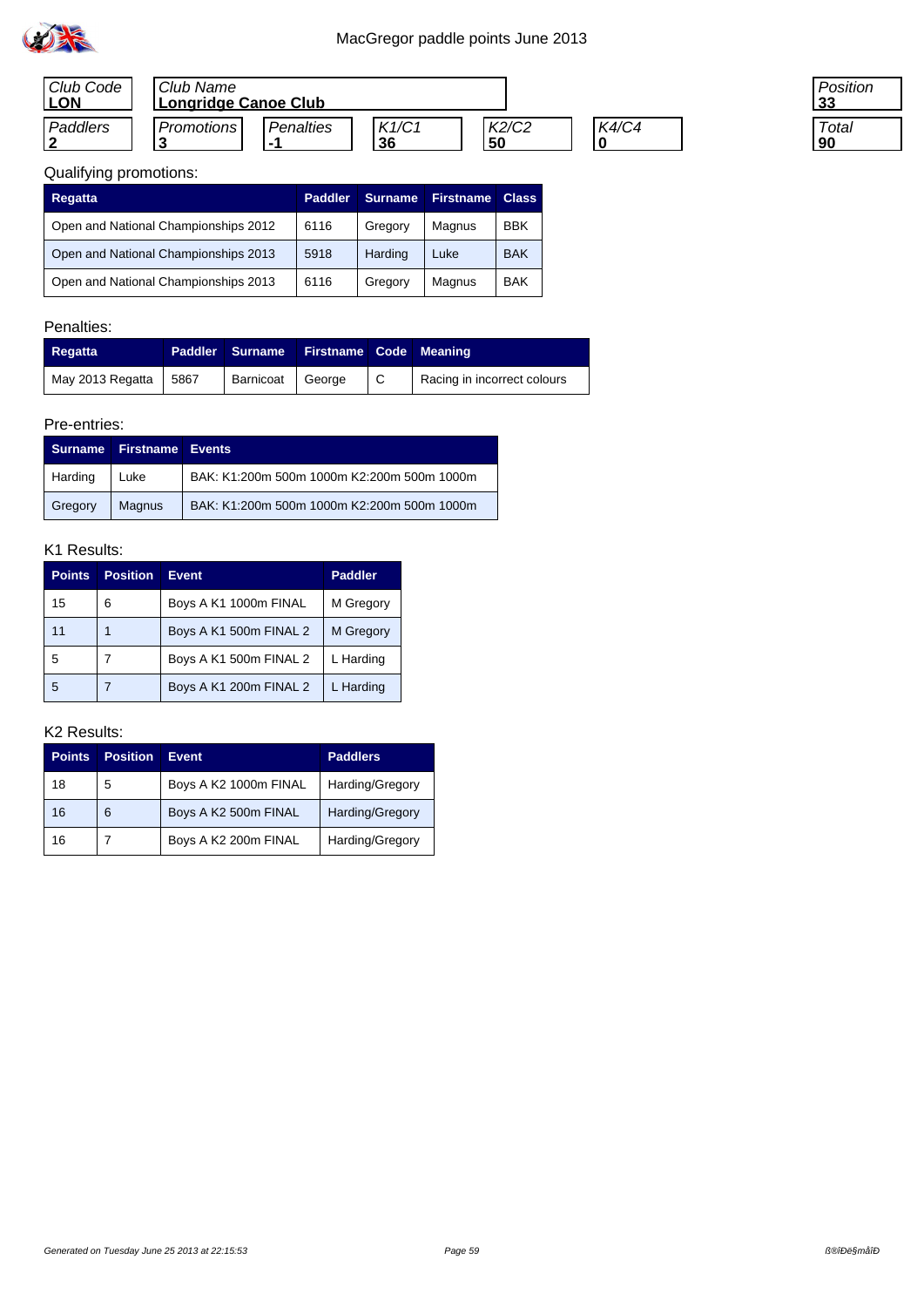

| Club Code<br>l STO | Club Name<br><b>Stoke Kayak</b> |                  |             |       |       |
|--------------------|---------------------------------|------------------|-------------|-------|-------|
| Paddlers           | Promotions                      | <b>Penalties</b> | K1/C1<br>75 | K2/C2 | K4/C4 |

| 'osition |  |
|----------|--|
| Total    |  |

| Regatta                              | <b>Paddler</b> |          | <b>Surname Firstname</b> | <b>Class</b> |
|--------------------------------------|----------------|----------|--------------------------|--------------|
| Open and National Championships 2012 | 6834           | Silk     | Ryan                     | <b>BBK</b>   |
| Open and National Championships 2013 | 6417           | Ellerton | Chloe                    | <b>BCK</b>   |
| May 2013 Regatta                     | 6836           | Ward     | Andrew                   | <b>BCK</b>   |

### Pre-entries:

| <b>Surname</b>   | <b>Firstname</b> | <b>Events</b>                    |
|------------------|------------------|----------------------------------|
| Wallis           | <b>Beth</b>      | WCK: K1:200m 500m 1000m K2:1000m |
| <b>Silk</b>      | Ryan             | BAK: K1:200m BBK: K1:500m 1000m  |
| Coxhill          | Harley           | BDK: K1:500m 1000m               |
| Ward             | Andrew           | BCK: K1:500m                     |
| Kay              | Becky            | WDK: K1:200m 500m K2:200m 500m   |
| <b>Humphreys</b> | Richard          | MVDK: K1:500m K2:500m            |
| <b>Humphreys</b> | <b>Brooke</b>    | WDK: K2:500m                     |

| <b>Points</b> | <b>Position</b> | Event                   | <b>Paddler</b>  |
|---------------|-----------------|-------------------------|-----------------|
| 17            | 4               | Womens C K1 1000m FINAL | <b>B</b> Wallis |
| 16            | 5               | Womens C K1 200m FINAL  | <b>B</b> Wallis |
| 12            | 9               | Womens C K1 500m FINAL  | <b>B</b> Wallis |
| 10            | $\mathfrak{p}$  | Boys D K1 500m FINAL 2  | H Coxhill       |
| 7             | 5               | Boys B K1 500m FINAL 2  | R Silk          |
| 6             | 6               | Boys D K1 1000m FINAL 2 | H Coxhill       |
| 4             | 8               | Boys C K1 500m FINAL 2  | A Ward          |
| 3             | 9               | Boys A K1 200m FINAL 2  | R Silk          |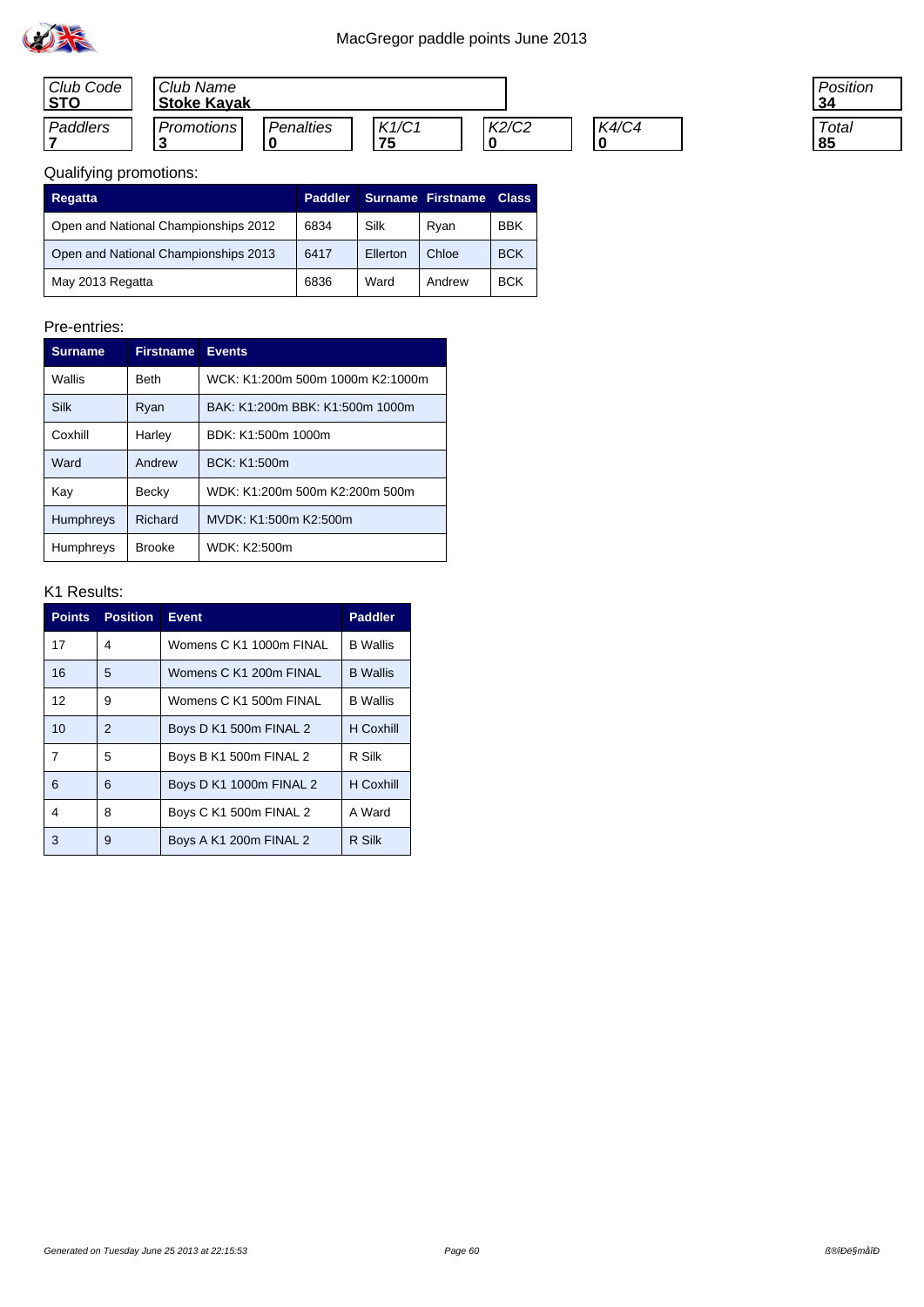



#### Pre-entries:

| <b>Surname</b> | Firstname     | <b>Events</b>                       |
|----------------|---------------|-------------------------------------|
| Henley         | Conor         | BCK: K1:200m 500m 1000m K4:500m     |
| <b>New</b>     | James         | BCK: K1:200m 500m 1000m K4:500m     |
| Allen          | Andy          | MVDK: K1:500m                       |
| Bell           | <b>Stuart</b> | MVDK: K1:200m K2:200m 500m K4:1000m |
| <b>New</b>     | Steve         | MVDK: K1:500m 1000m                 |
| Thackray       | lan           | MVDK: K1:500m 1000m                 |

| <b>Points</b>     | <b>Position</b> | <b>Event</b>            | <b>Paddler</b> |
|-------------------|-----------------|-------------------------|----------------|
| 20                |                 | Boys C K1 500m FINAL 1  | C Henley       |
| 20                |                 | Boys C K1 1000m FINAL 1 | C Henley       |
| $12 \overline{ }$ | 2               | Boys C K1 200m FINAL 2  | C Henley       |
| 10                | 4               | Boys C K1 200m FINAL 2  | J New          |
| 8                 | 4               | Boys C K1 500m FINAL 2  | J New          |
| 8                 | 4               | Boys C K1 1000m FINAL 2 | J New          |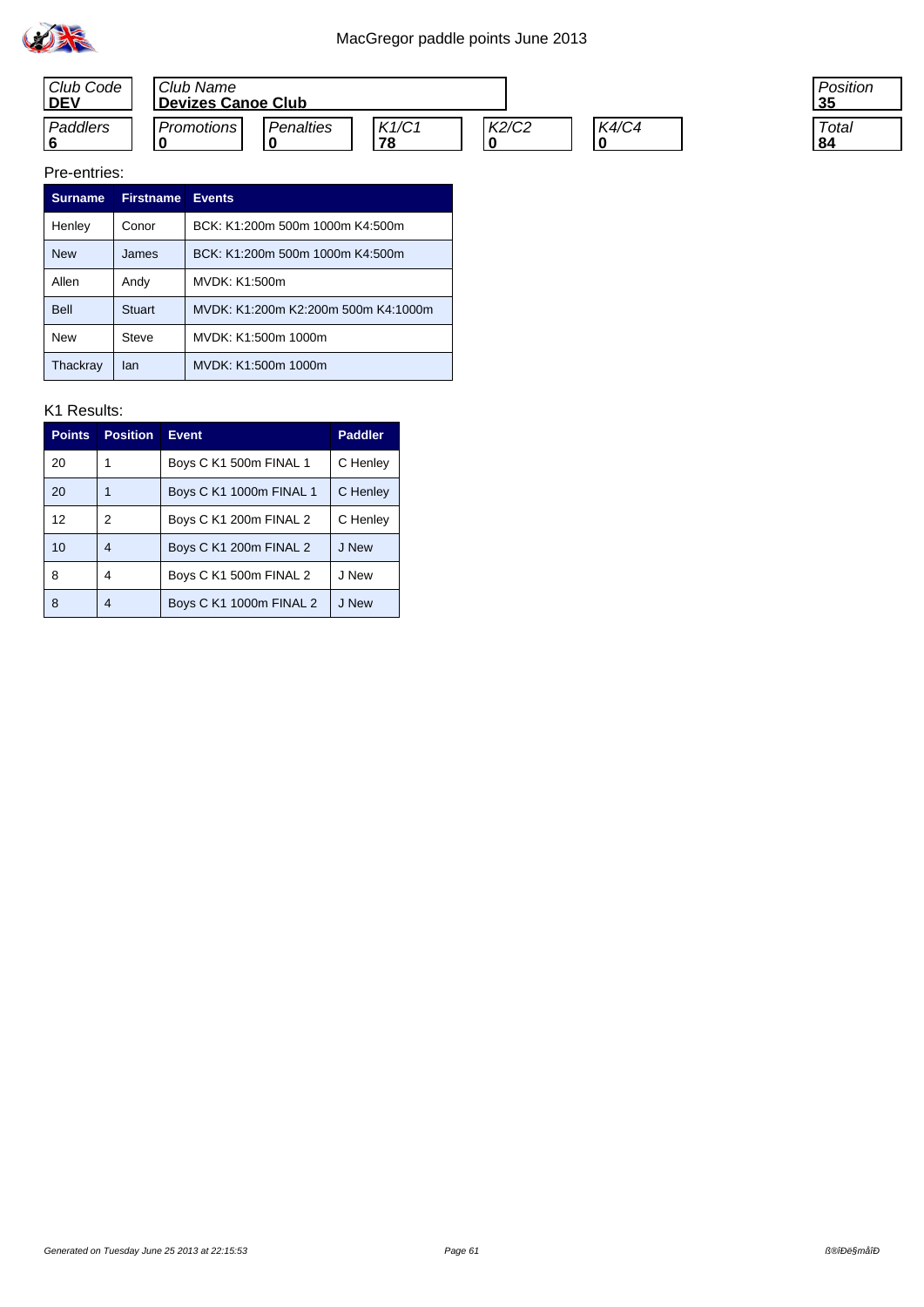

| Club Code<br>'EAL | Club Name<br><b>Ealing Canoe Club</b> |                         |             |             |              |
|-------------------|---------------------------------------|-------------------------|-------------|-------------|--------------|
| Paddlers          | Promotions                            | Penalties<br>. <u>.</u> | K1/C1<br>36 | K2/C2<br>24 | <b>K4/C4</b> |

| 'osition<br>6 |  |
|---------------|--|
| Total<br>ñĥ   |  |

| Regatta                              | <b>Paddler</b> | Surname | <b>Firstname</b> | <b>Class</b> |
|--------------------------------------|----------------|---------|------------------|--------------|
| Open and National Championships 2012 | 7164           | Thomson | Trevor           | <b>BCK</b>   |
| Open and National Championships 2013 | 7164           | Thomson | Trevor           | <b>BBK</b>   |

## Penalties:

| Regatta               |      | <b>Paddler Surname</b> | Firstname Code Meaning |                   |
|-----------------------|------|------------------------|------------------------|-------------------|
| MacGregor Paddle 2013 | 7292 | Maccrimmon             | Asa                    | Failure to report |

### Pre-entries:

| <b>Surname</b> | <b>Firstname</b> | <b>Events</b>                                         |
|----------------|------------------|-------------------------------------------------------|
| Thomson        | Trevor           | BAK: K1:200m K2:200m BBK: K1:500m 1000m K2:500m 1000m |
| Plant          | Stephen          | BDK: K1:500m 1000m K2:500m 1000m K4:500m 1000m        |
| Pasztor        | Attila           | BDK: K1:500m 1000m K2:500m 1000m K4:500m 1000m        |
| <b>Hook</b>    | Martin           | MVDK: K1:200m 500m 1000m                              |
| Maccrimmon     | Asa              | BDK: K1:500m 1000m K4:500m 1000m                      |

## K1 Results:

| Points | <b>Position</b> | Event.                    | <b>Paddler</b> |
|--------|-----------------|---------------------------|----------------|
| 15     | 6               | Boys B K1 1000m FINAL 1   | T Thomson      |
| 13     |                 | Masters D K1 200m FINAL 2 | M Hook         |
| 8      | 4               | Boys B K1 500m FINAL 2    | T Thomson      |

| <b>Points</b> | <b>Position</b> | Event                   | <b>Paddlers</b> |
|---------------|-----------------|-------------------------|-----------------|
| 10            | 3               | Boys D K2 1000m FINAL 2 | Plant/Pasztor   |
| 8             | 6               | Boys D K2 500m FINAL 2  | Plant/Pasztor   |
| 6             |                 | Boys D K2 1000m FINAL 2 | Bell/Maccrimmon |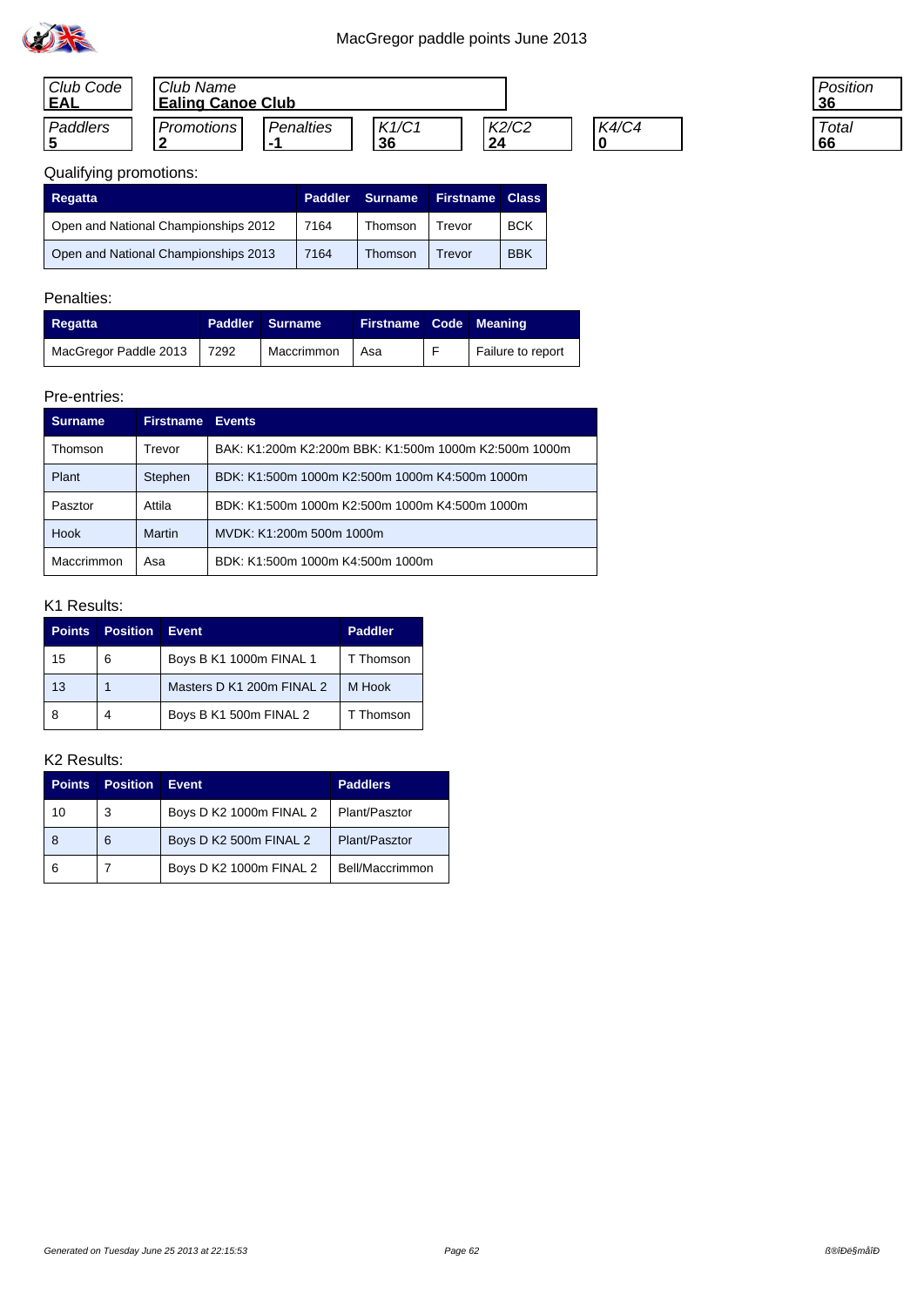

| Club Code<br><b>BAS</b> | Club Name<br><b>Basingstoke Canal</b> |                  |             |       |       |
|-------------------------|---------------------------------------|------------------|-------------|-------|-------|
| Paddlers                | <b>Promotions</b>                     | <b>Penalties</b> | K1/C1<br>55 | K2/C2 | K4/C4 |

| 'osition |  |
|----------|--|
| Total    |  |

# Qualifying promotions:

| Regatta                              | Paddler | Surname <sup>1</sup> | Firstname Class \ |            |
|--------------------------------------|---------|----------------------|-------------------|------------|
| Open and National Championships 2013 | 6276    | Rees-clark           | l Sam             | <b>BAK</b> |

## Pre-entries:

| Surname           | <b>Firstname Events</b> |                         |
|-------------------|-------------------------|-------------------------|
| Rees-clark   Mike |                         | MCK: K1:200m 500m 1000m |

| <b>Points</b> | <b>Position</b> | <b>Event</b>          | <b>Paddler</b> |
|---------------|-----------------|-----------------------|----------------|
| 19            | 2               | Mens C K1 200m FINAL  | M Rees-clark   |
| 18            | 3               | Mens C K1 500m FINAL  | M Rees-clark   |
| 18            | 3               | Mens C K1 1000m FINAL | M Rees-clark   |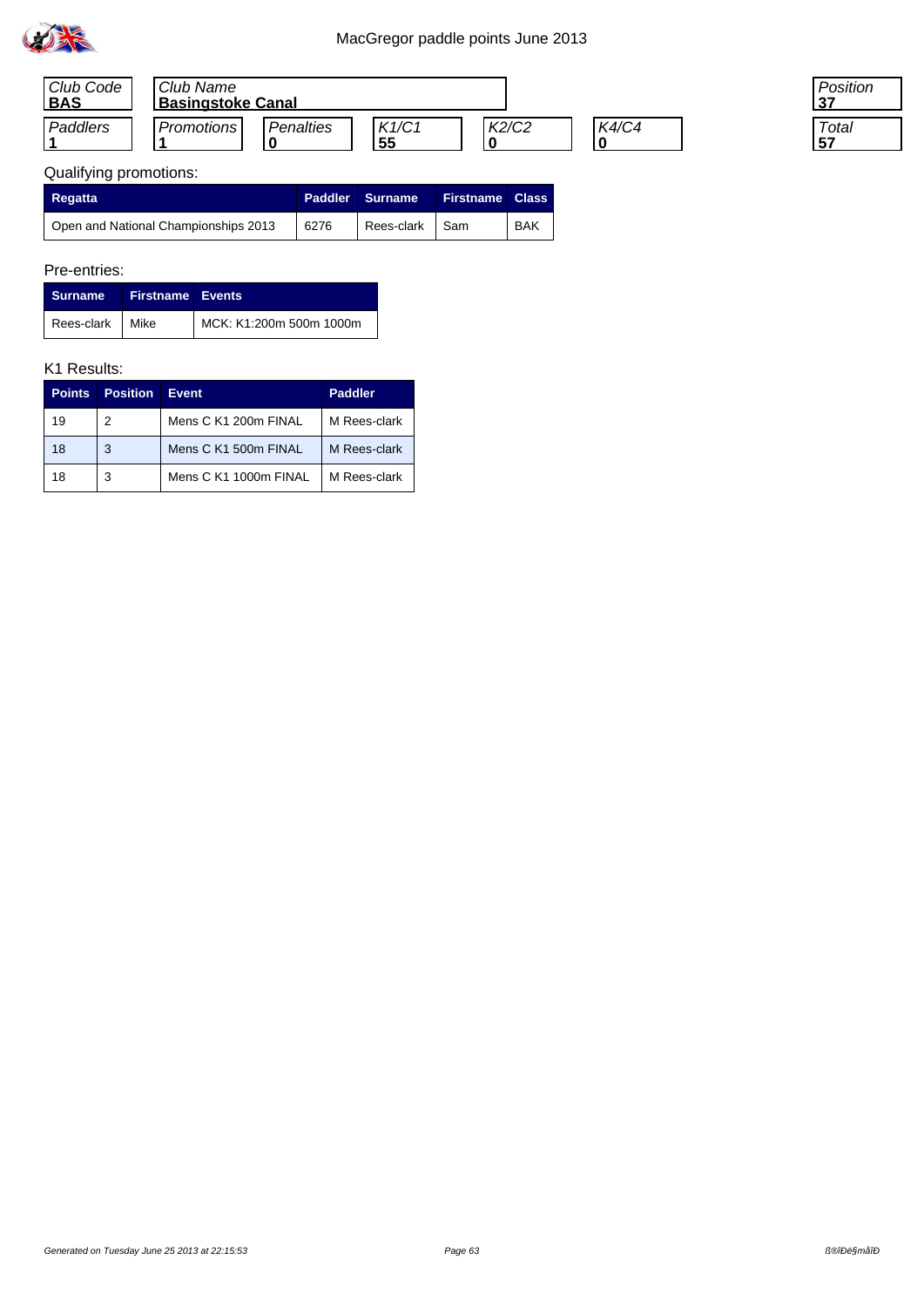

| Club Code<br><b>SKR</b> | Club Name<br>  Strathclyde Kayak Racing Club |           |              |       |       |
|-------------------------|----------------------------------------------|-----------|--------------|-------|-------|
| Paddlers                | Promotions                                   | Penalties | K1/C1<br>-47 | K2/C2 | K4/C4 |

| 'osition |
|----------|
| Total    |

## Qualifying promotions:

| Regatta                              | <b>Paddler</b> | <b>Surname</b> | <b>Firstname</b> | <b>Class</b> |
|--------------------------------------|----------------|----------------|------------------|--------------|
| Open and National Championships 2012 | 6301           | Low            | Nathan           | <b>BBK</b>   |
| Open and National Championships 2013 | 6303           | Kerr           | Deborah          | <b>BAK</b>   |

## Pre-entries:

| Surname   | <b>Firstname Events</b> |                                                       |
|-----------|-------------------------|-------------------------------------------------------|
| Low       | Nathan                  | BAK: K1:200m K2:200m BBK: K1:500m K2:500m 1000m       |
| Swinburne | James                   | BAK: K1:200m K2:200m BBK: K1:500m 1000m K2:500m 1000m |
| Kerr      | Robert                  | BDK: K1:500m 1000m K2:500m 1000m K4:500m 1000m        |

| <b>Points</b> | <b>Position</b> | <b>Event</b>            | <b>Paddler</b> |
|---------------|-----------------|-------------------------|----------------|
| 16            | 5               | Boys B K1 500m FINAL 1  | N Low          |
| 13            | 8               | Boys B K1 500m FINAL 1  | J Swinburne    |
| 10            | 2               | Boys A K1 200m FINAL 2  | N Low          |
| 8             | 4               | Boys B K1 1000m FINAL 2 | J Swinburne    |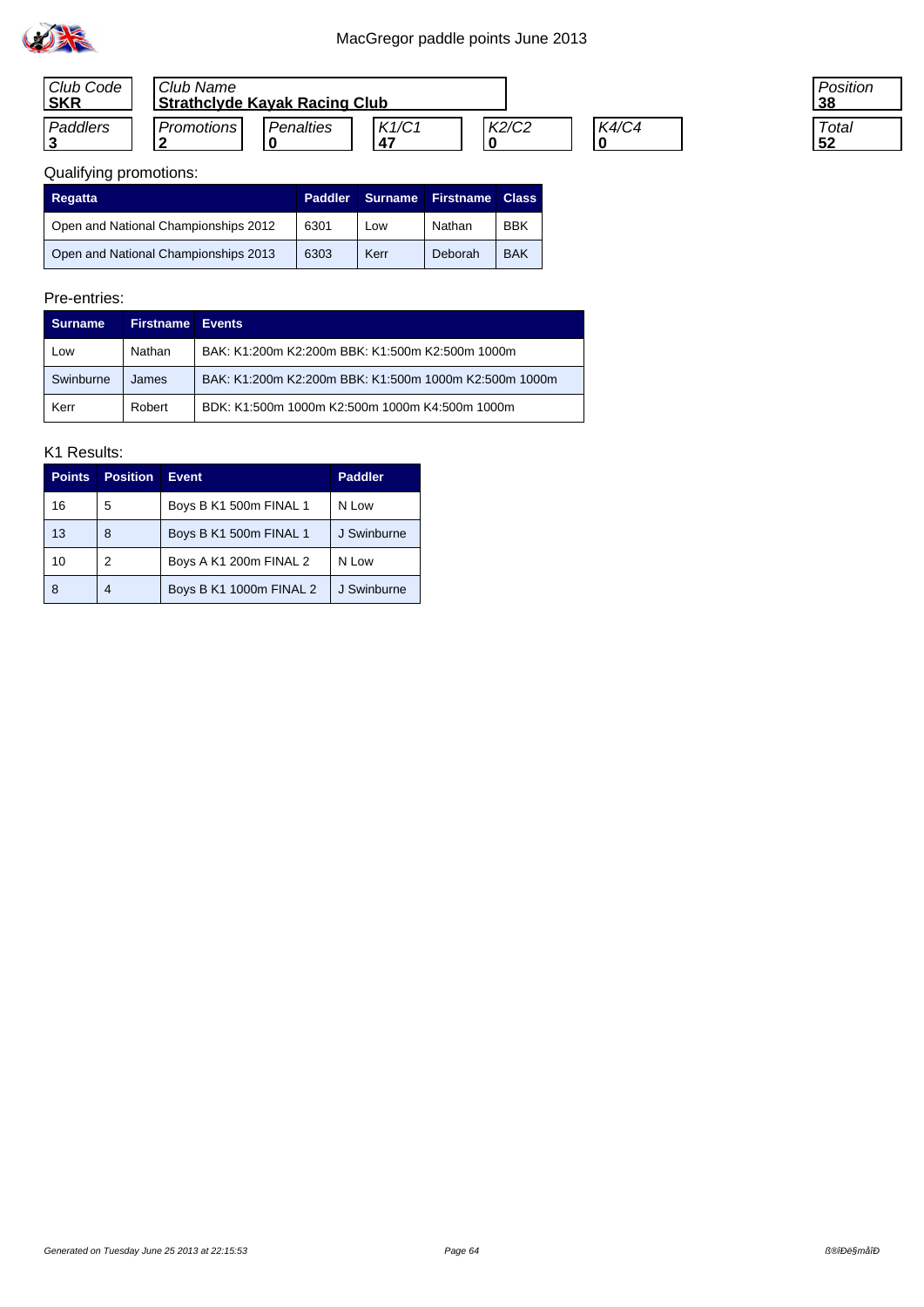

| Club Code<br><b>CAM</b> | Club Name<br>  Cambridge Canoe Club |                                            |              |       |       |
|-------------------------|-------------------------------------|--------------------------------------------|--------------|-------|-------|
| Paddlers                | Promotions I                        | Penalties<br>n<br>$\overline{\phantom{a}}$ | K1/C1<br>-51 | K2/C2 | K4/C4 |

| osition? |  |
|----------|--|
| Total    |  |

## Penalties:

| Regatta                              | <b>Paddler</b> | <b>Surname</b>   | <b>Firstname Code Meaning</b> |   |                                       |
|--------------------------------------|----------------|------------------|-------------------------------|---|---------------------------------------|
| Open and National Championships 2012 | 6390           | Tavlor           | Samuel                        | N | Racing in incorrect or missing number |
| Open and National Championships 2013 | 7125           | <b>Bijanskis</b> | Airius                        |   | Racing in incorrect colours           |

### Pre-entries:

| Surname Firstname Events |              |
|--------------------------|--------------|
| Stevenson Matilda        | GBK: K1:500m |

| <b>Points</b> | <b>Position</b> | Event                         | <b>Paddler</b> |
|---------------|-----------------|-------------------------------|----------------|
| 18            | 3               | Girls B K1 500m FINAL         | M Stevenson    |
| 17            | 4               | Mens D K1 1000m FINAL V Patel |                |
| 16            | 5               | Mens C K1 200m FINAL          | S Taylor       |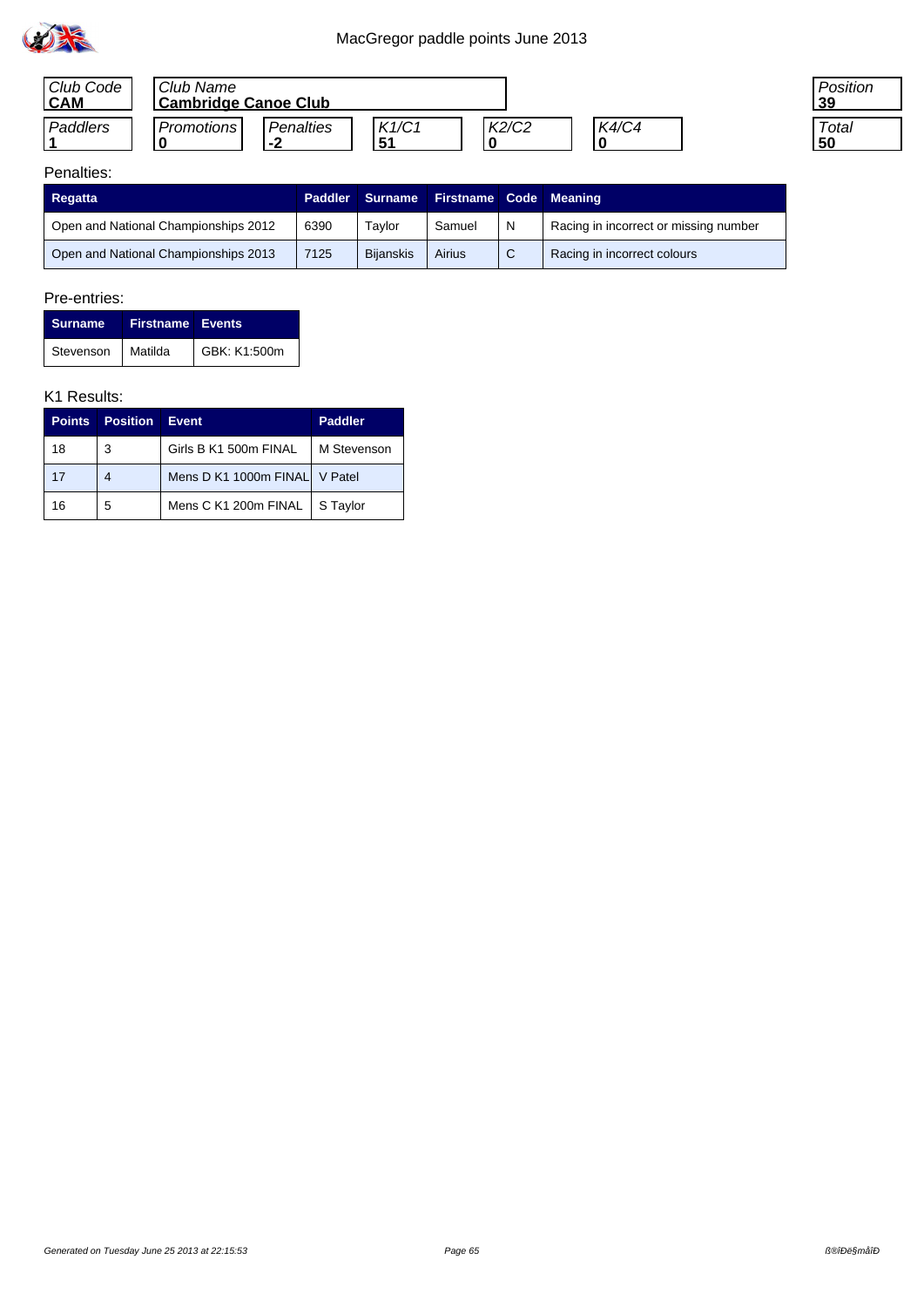

| Club Code<br><b>FOR</b> | Club Name<br><b>Forth Canoe Club</b> |                     |             |       |              |
|-------------------------|--------------------------------------|---------------------|-------------|-------|--------------|
| Paddlers                | <b>Promotions</b>                    | Penalties<br>$\sim$ | K1/C1<br>43 | K2/C2 | <b>K4/C4</b> |

| Position<br>N |  |
|---------------|--|
| Total         |  |

# Qualifying promotions:

| Regatta                              |      |       | <b>Paddler Surname Firstname Class</b> |            |
|--------------------------------------|------|-------|----------------------------------------|------------|
| Open and National Championships 2013 | 6875 | James | leuan                                  | <b>BBK</b> |

## Penalties:

| Regatta                              | <b>Paddler</b> | <b>Surname</b> | <b>Firstname Code Meaning</b> |   |                                       |
|--------------------------------------|----------------|----------------|-------------------------------|---|---------------------------------------|
| Open and National Championships 2013 | 5459           | Bokkowiak      | Jerzy                         | N | Racing in incorrect or missing number |
| Open and National Championships 2013 | 6630           | Crosland       | Louis                         | N | Racing in incorrect or missing number |

### Pre-entries:

| <b>Surname</b> | <b>Firstname</b> | <b>Events</b>                                  |
|----------------|------------------|------------------------------------------------|
| Crosland       | Louis            | BCK: K1:200m 500m 1000m K2:200m 1000m          |
| Kneen          | Rachel           | GCK: K2:200m 1000m GDK: K1:500m 1000m          |
| James          | leuan            | BAK: K2:200m BBK: K1:500m 1000m K2:500m 1000m  |
| Gallacher      | <b>Ben</b>       | BDK: K1:500m 1000m K2:500m 1000m K4:500m 1000m |
| Leishman       | Elliot           | BDK: K1:500m 1000m K2:500m 1000m K4:500m 1000m |

| <b>Points</b> | <b>Position</b> | <b>Event</b>             | <b>Paddler</b> |
|---------------|-----------------|--------------------------|----------------|
| 20            |                 | Girls D K1 1000m FINAL 1 | R Kneen        |
| 14            |                 | Girls D K1 500m FINAL 1  | R Kneen        |
| 3             | 9               | Boys C K1 500m FINAL 2   | L Crosland     |
| 3             | 9               | Boys B K1 500m FINAL 2   | I James        |
|               | 9               | Boys B K1 1000m FINAL 2  | I James        |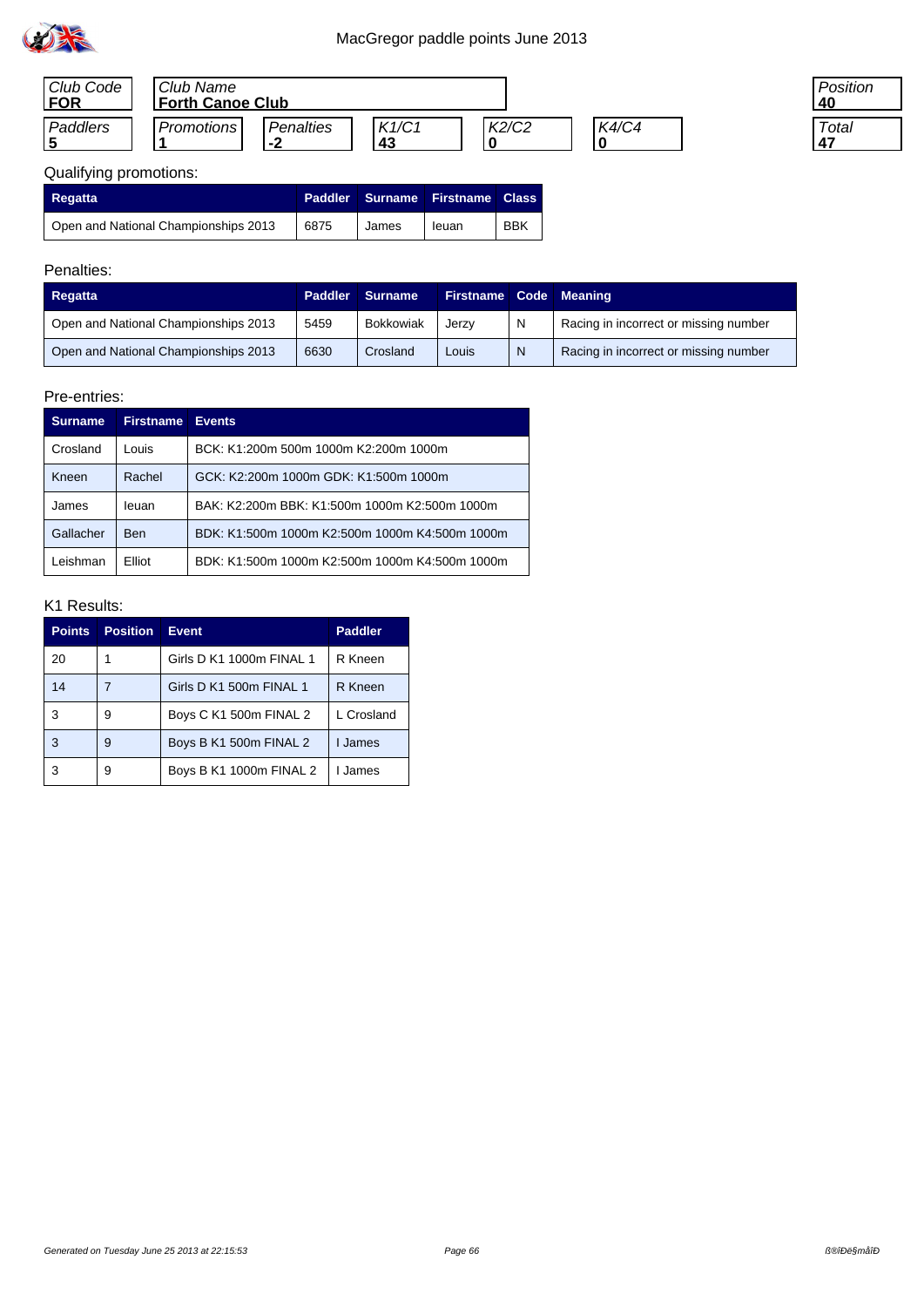



| 'osition   |
|------------|
| Total<br>ñ |

| <b>Surname</b> | <b>Firstname</b> | <b>Events</b>           |
|----------------|------------------|-------------------------|
| Barkway        | Andrew           | MVDK: K1:500m 1000m     |
| Barkway        | Kelly            | WDK: K1:200m 500m 1000m |
| Barkway        | Robert           | BDK: K1:500m 1000m      |
| <b>Barkway</b> | Grace            | GDK: K1:500m 1000m      |

| <b>Points</b> | <b>Position</b> | Event                      | Paddler   |
|---------------|-----------------|----------------------------|-----------|
| 18            | 3               | Masters D K1 1000m FINAL 1 | A Barkway |
| 14            |                 | Boys D K1 1000m FINAL 1    | R Barkway |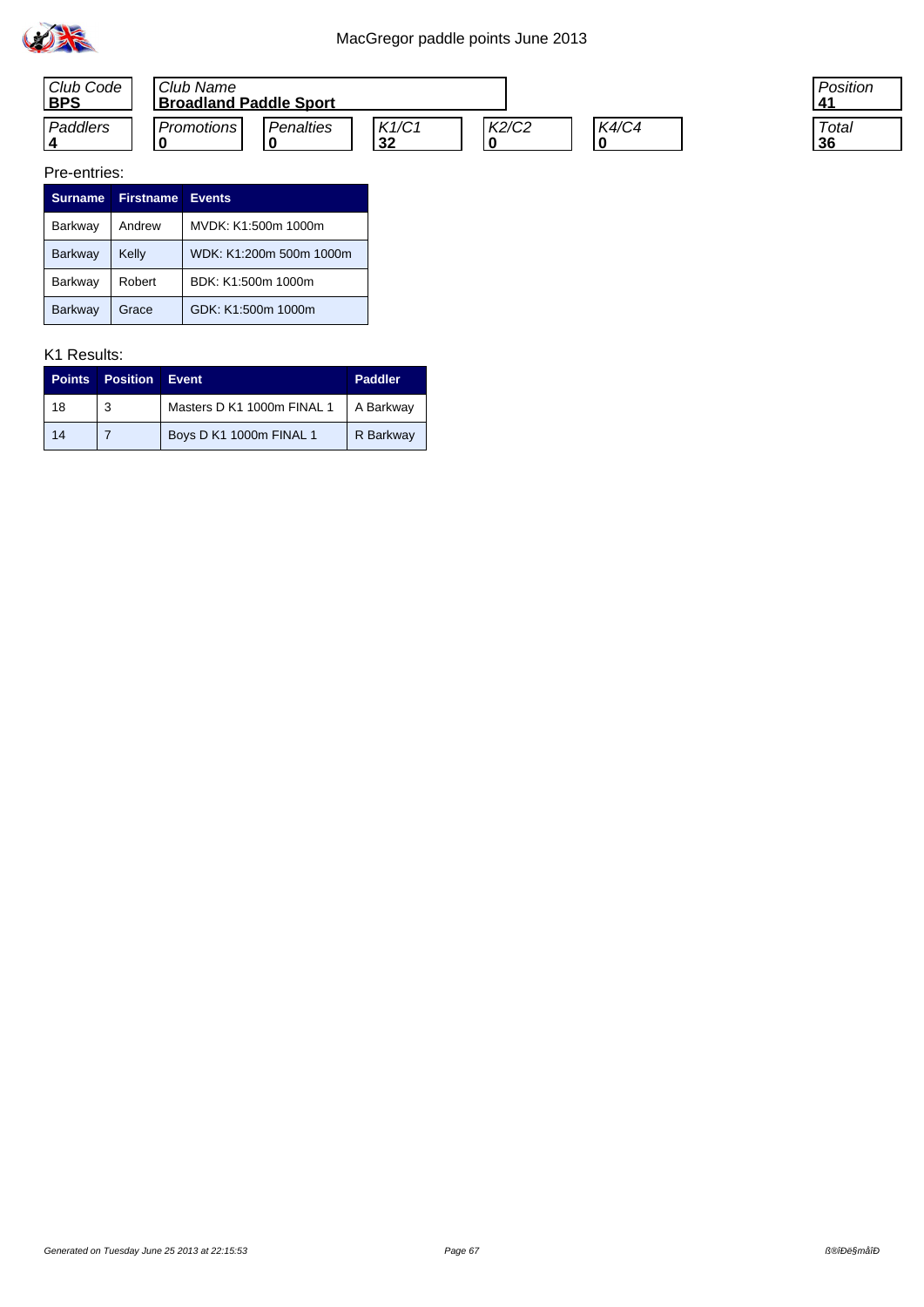



| Surname Firstname Events |                                         |
|--------------------------|-----------------------------------------|
|                          | Roberts   Stephanie   WCK: K1:200m 500m |

#### K1 Results:

|    | <b>Points Position Event</b> |                        | <b>Paddler</b> |
|----|------------------------------|------------------------|----------------|
|    | 4                            | Womens C K1 200m FINAL | S Roberts      |
| 16 | 5                            | Womens C K1 500m FINAL | S Roberts      |

Position **42**

**Total 34**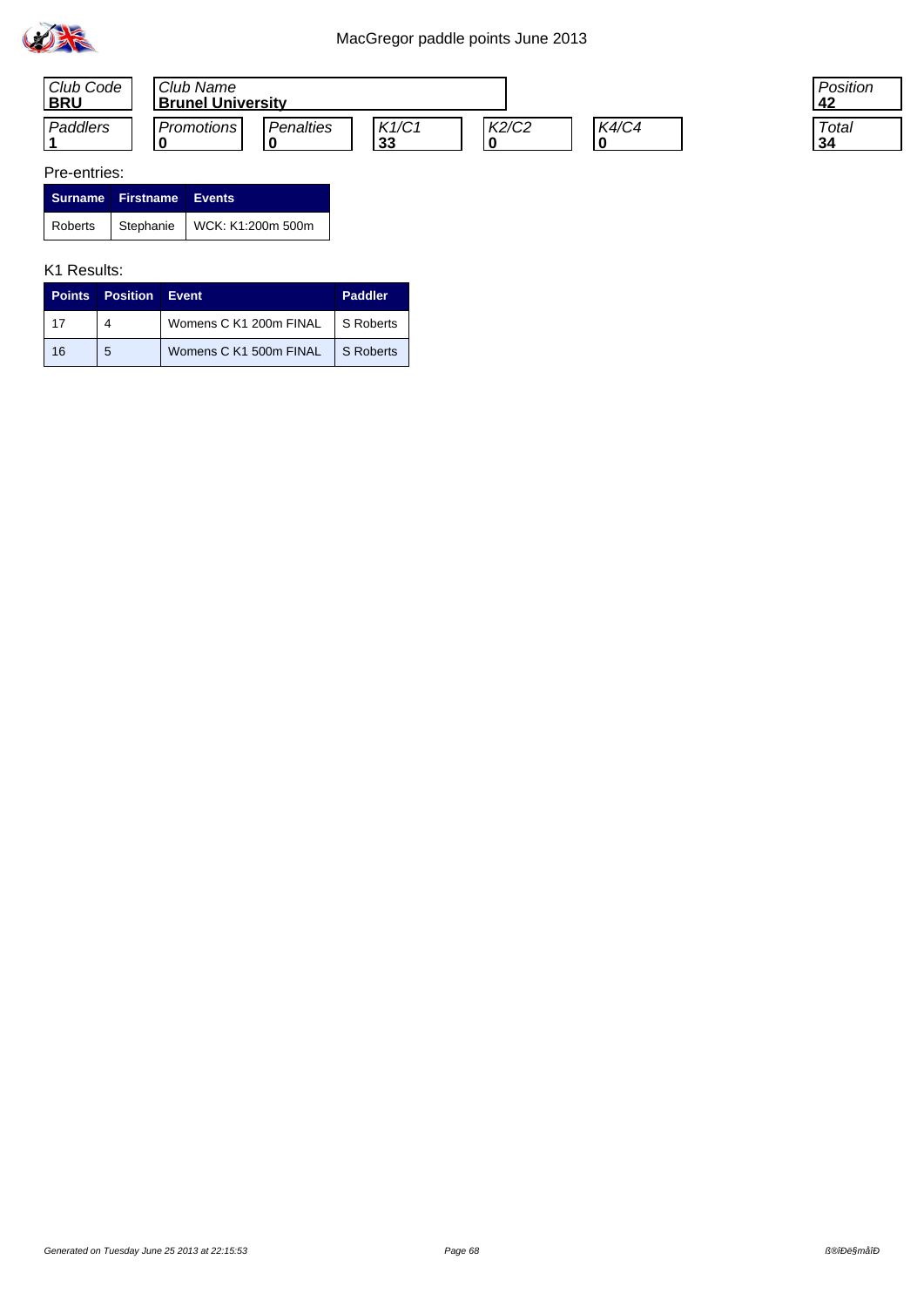



|               | Surname Firstname Events |                         |
|---------------|--------------------------|-------------------------|
| Lineham   Rob |                          | MDK: K1:200m 500m 1000m |

#### K1 Results:

|     | <b>Points Position Event</b> |                                   | Paddler   |
|-----|------------------------------|-----------------------------------|-----------|
| 13  | 8                            | Mens D K1 200m FINAL              | R Lineham |
| -12 | 9                            | Mens D K1 1000m FINAL   R Lineham |           |

Position **43**

**Total 26**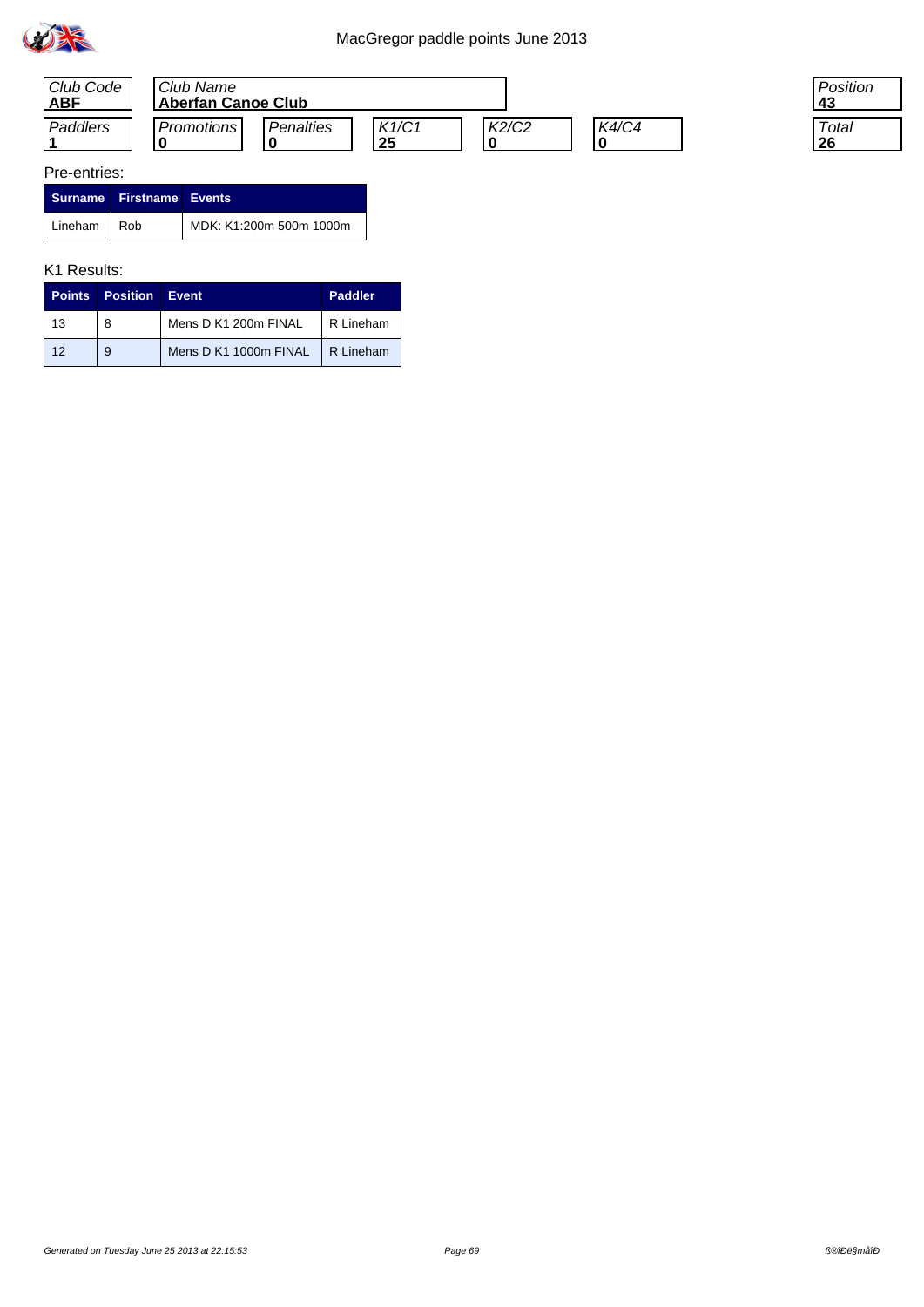

| Club Code<br><b>SHK</b> | Club Name<br><b>The Sharks</b> |           |             |       |              |
|-------------------------|--------------------------------|-----------|-------------|-------|--------------|
| Paddlers                | <b>Promotions</b>              | Penalties | K1/C1<br>15 | K2/C2 | <b>K4/C4</b> |

| 'osition |
|----------|
| otal     |

# Qualifying promotions:

| <b>Regatta</b>                                    |      | <b>Paddler Surname</b> | <b>Firstname Class</b> |            |
|---------------------------------------------------|------|------------------------|------------------------|------------|
| <sup>1</sup> Open and National Championships 2013 | 6822 | Underwood              | Grant                  | <b>MCK</b> |

## Pre-entries:

| <b>Surname</b>  | <b>Firstname Events</b> |                         |
|-----------------|-------------------------|-------------------------|
| Underwood Grant |                         | MDK: K1:200m 500m 1000m |

|    | <b>Points Position Event</b> |                                   | <b>Paddler</b> |
|----|------------------------------|-----------------------------------|----------------|
| 15 | 6                            | Mens D K1 1000m FINAL G Underwood |                |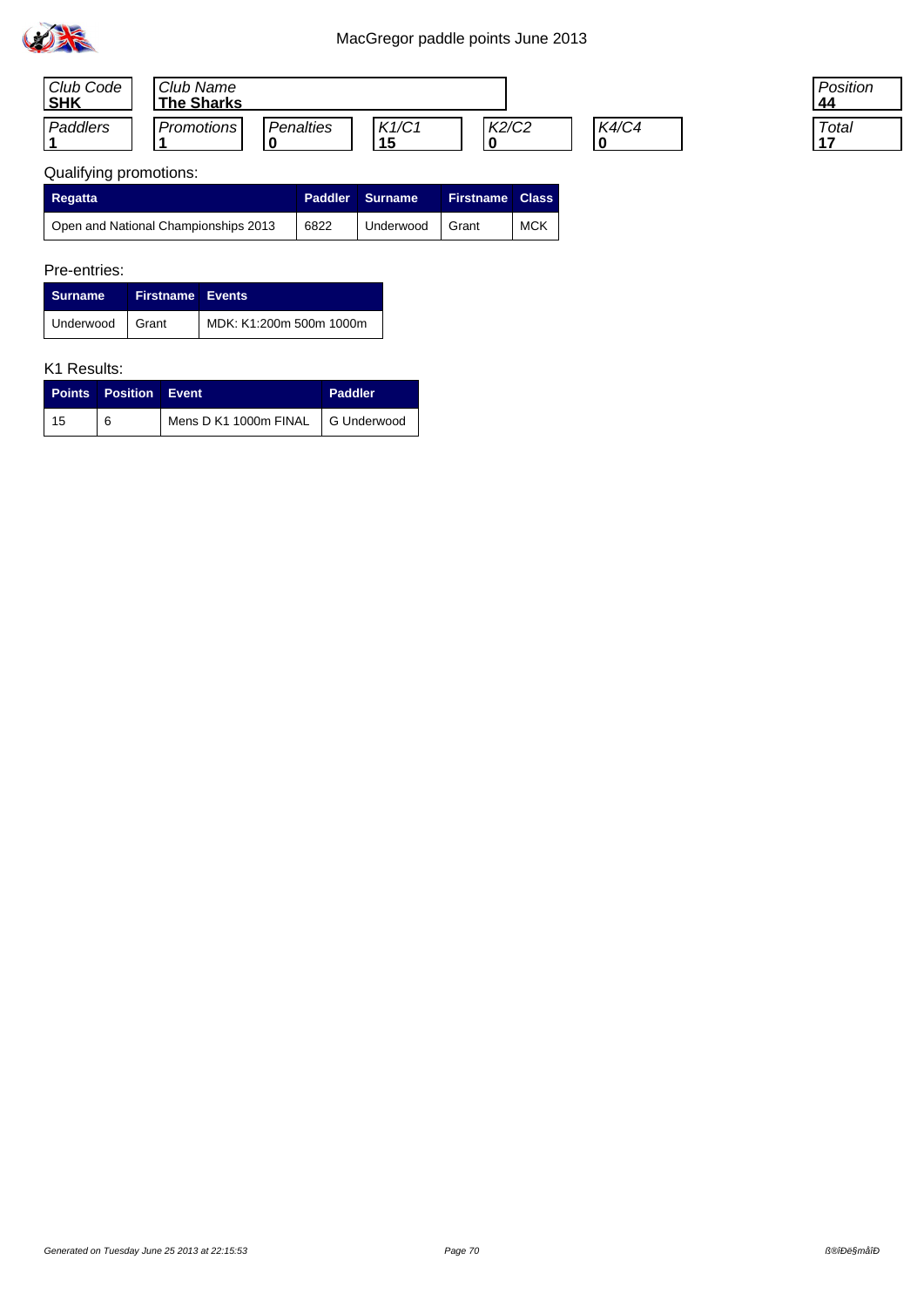



| csition?<br>Δ |  |
|---------------|--|
| Total         |  |

| <b>Surname</b>    | <b>Firstname Events</b> |                             |
|-------------------|-------------------------|-----------------------------|
| Wooltorton        | Nigel                   | MVCK: K1:200m 1000m K2:200m |
| <b>Fitzsimons</b> | Michael                 | MVCK: K1:200m 1000m K2:200m |

|    | <b>Points Position Event</b> |                         | <b>Paddlers</b>       |
|----|------------------------------|-------------------------|-----------------------|
| 15 |                              | Masters C K2 200m FINAL | Fitzsimons/Wooltorton |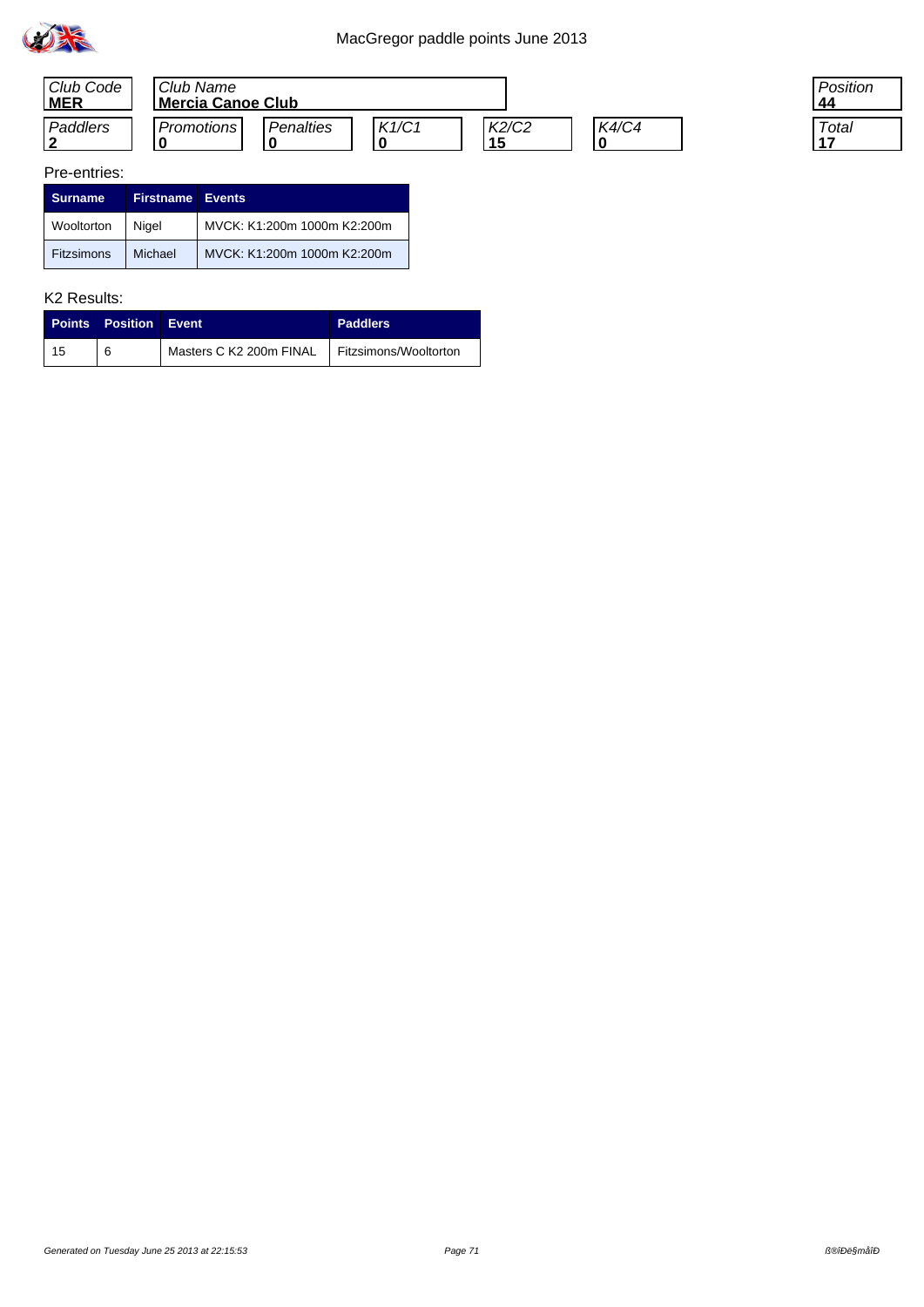

| Club Code<br><b>MAI</b> | Club Name<br><b>Maidstone Canoe Club</b> |           |       |       |              |
|-------------------------|------------------------------------------|-----------|-------|-------|--------------|
| Paddlers                | <b>Promotions</b>                        | Penalties | K1/C1 | K2/C2 | <b>K4/C4</b> |

### Pre-entries:

|              | Surname Firstname Events |                                              |
|--------------|--------------------------|----------------------------------------------|
| <b>Brown</b> | Leanne                   | WAK: K1:200m K2:200m 500m WBK: K1:500m 1000m |
| Jordan       | Aaron                    | MBK: K1:500m 1000m                           |

## K1 Results:

|            | <b>Points Position Event</b> |                                  | Paddler |
|------------|------------------------------|----------------------------------|---------|
| $\vert$ 13 |                              | Womens A K1 200m FINAL   L Brown |         |

Position **46**

**Total 15**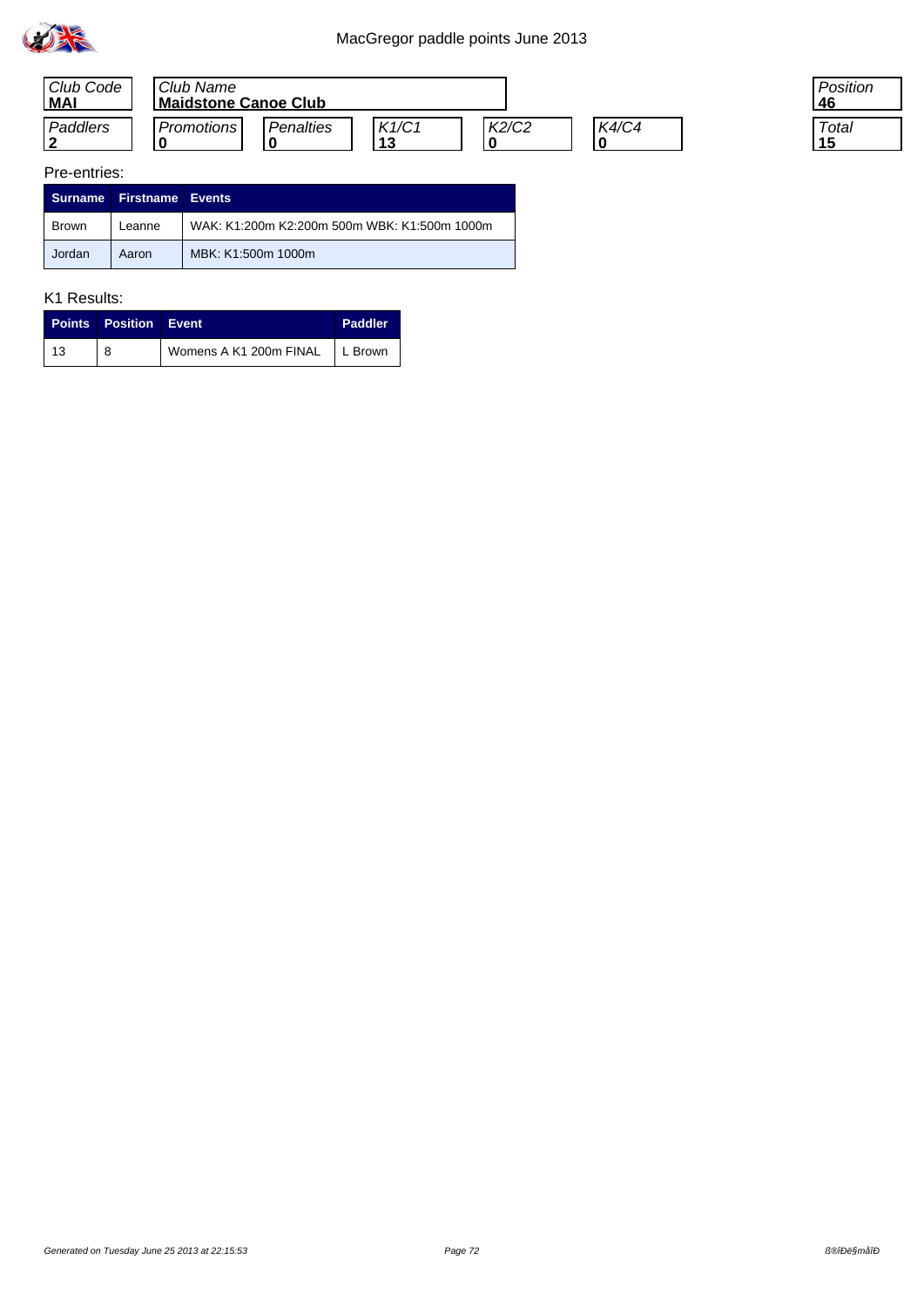



Pre-entries:

| <b>Surname</b> | <b>Firstname</b> | <b>Events</b>        |
|----------------|------------------|----------------------|
| John           | Rebecca          | WDK: K1:200m K2:200m |
| Ridge          | Stephanie        | WDK: K2:200m         |
| Roberts        | Aaron            | BCK: K1:200m K2:200m |
| Walker         | Thomas           | BCK: K1:200m K2:200m |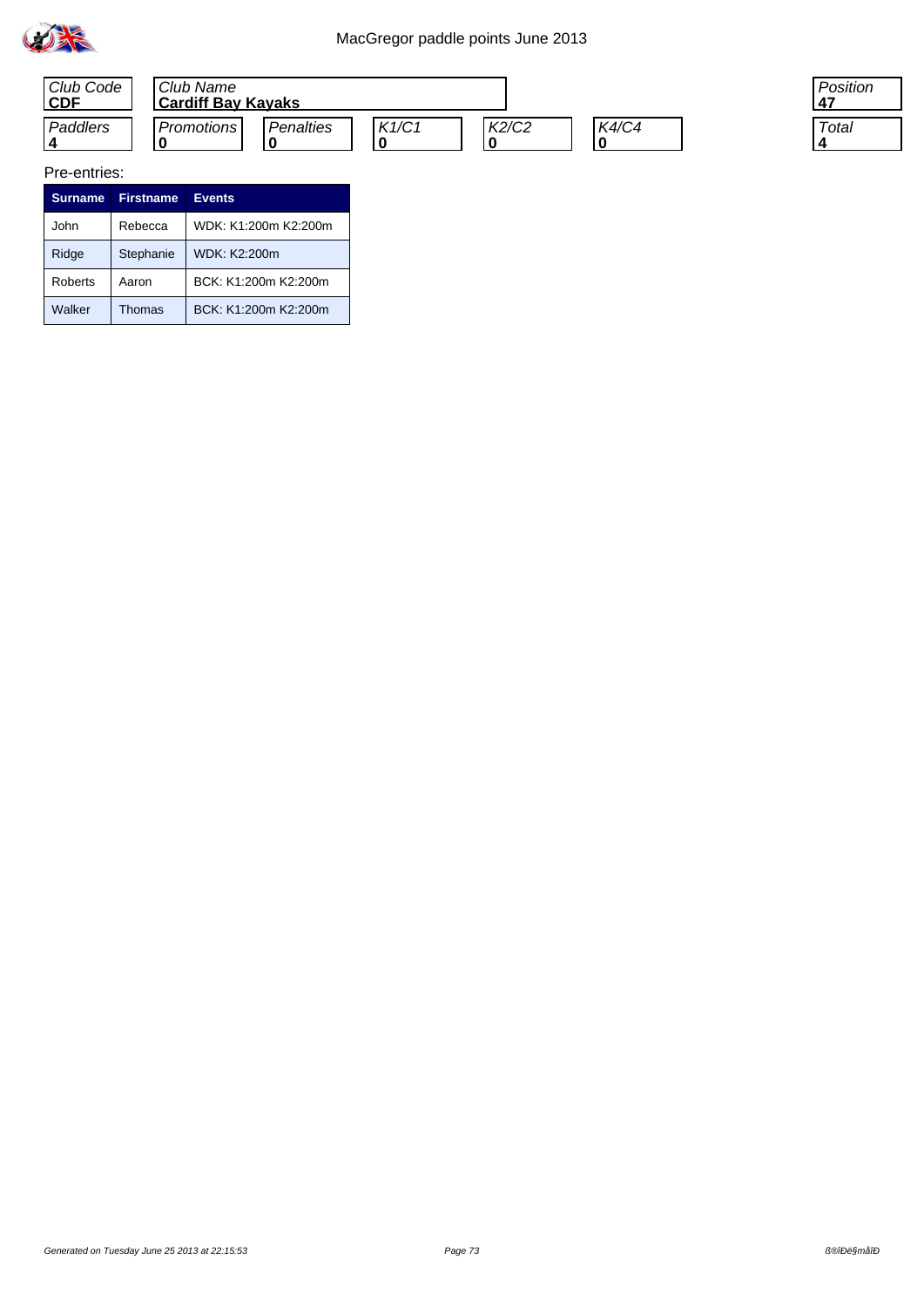



#### Pre-entries:

| <b>Surname</b> | <b>Firstname Events</b> |                          |
|----------------|-------------------------|--------------------------|
| Light          | Tom                     | BDK: K1:500m 1000m       |
| Postill        | Paul                    | MVDK: K1:200m 500m 1000m |
| Byers          | Cassie                  | WDK: K1:200m 500m 1000m  |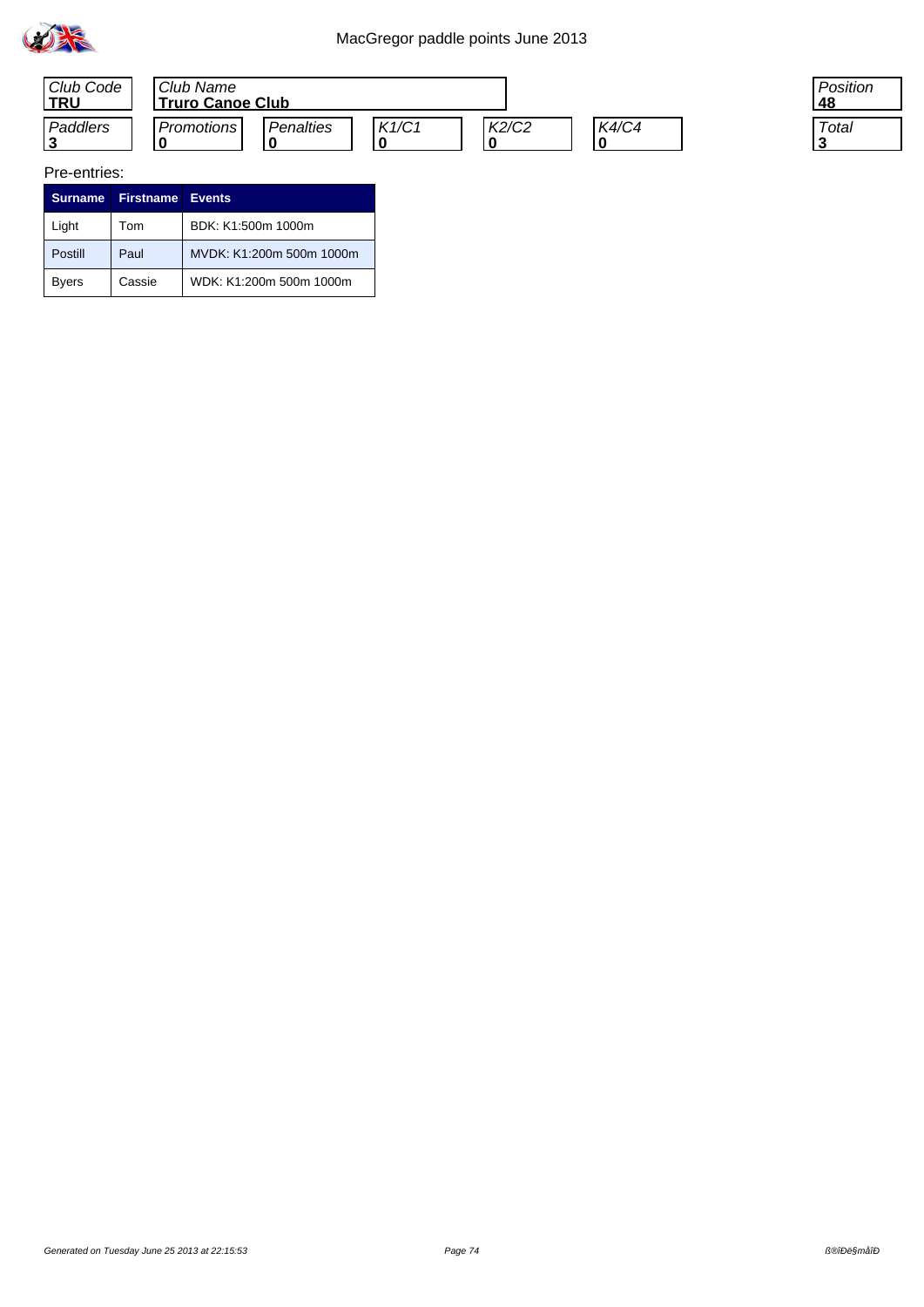

| Club Code<br><b>WOP</b> | Club Name<br><b>Wear Whoppers</b> |           |       |       |              |  |
|-------------------------|-----------------------------------|-----------|-------|-------|--------------|--|
| Paddlers                | Promotions I                      | Penalties | K1/C1 | K2/C2 | <b>K4/C4</b> |  |

| Position<br>49 |  |
|----------------|--|
| Total          |  |

## Qualifying promotions:

| Regatta                              | <b>Paddler</b> | <b>Surname</b> | <b>Firstname</b> | <b>Class</b> |
|--------------------------------------|----------------|----------------|------------------|--------------|
| Open and National Championships 2013 | 6991           | Cresser        | Nicky            | <b>MBK</b>   |
| Open and National Championships 2013 | 6995           | Rovle          | Lee              | <b>MCK</b>   |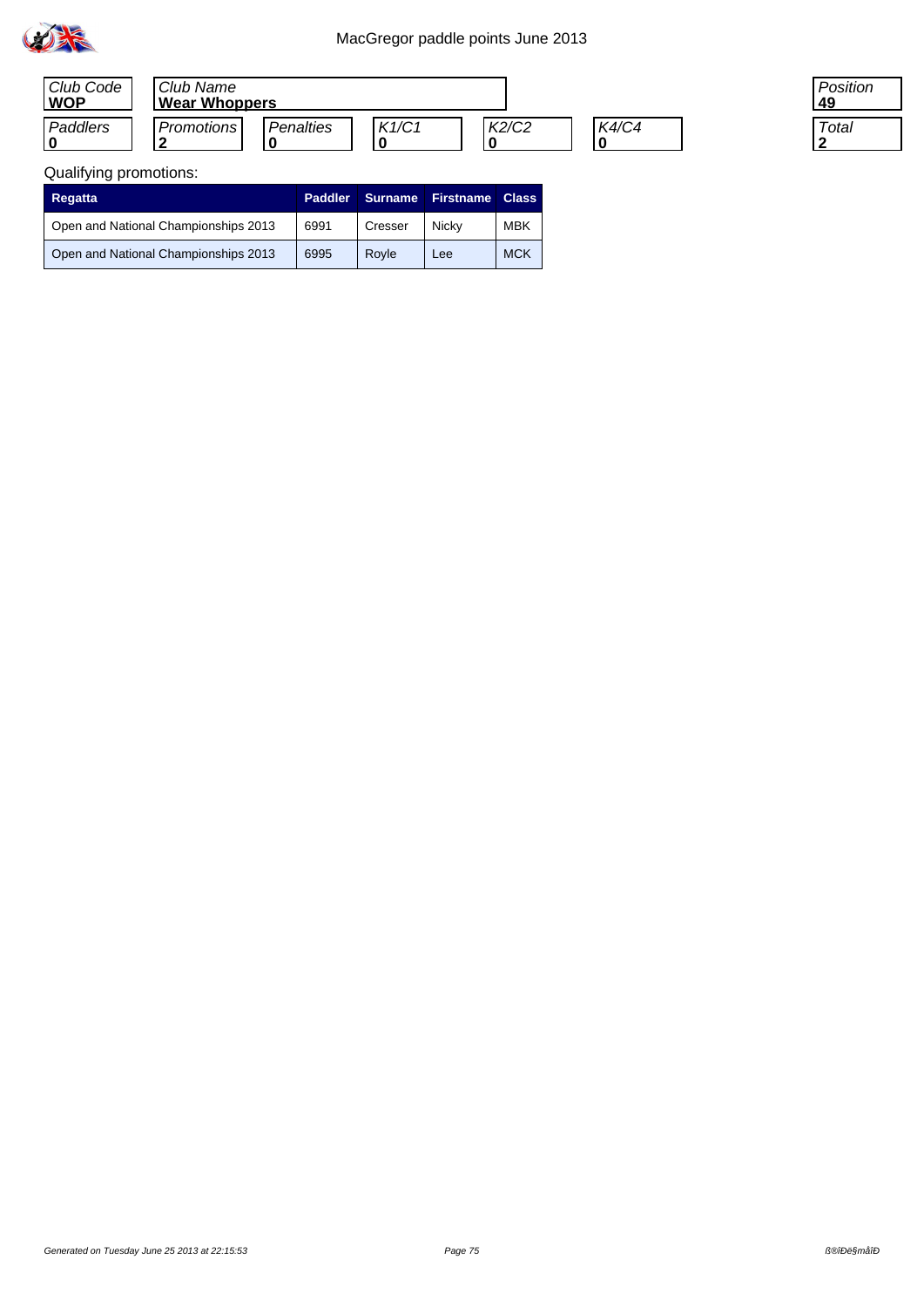

| Club Code<br>ERN | Club Name<br><b>Erne Paddlers</b> |           |       |                                |              |
|------------------|-----------------------------------|-----------|-------|--------------------------------|--------------|
| Paddlers         | Promotions                        | Penalties | K1/C1 | K <sub>2</sub> /C <sub>2</sub> | <b>K4/C4</b> |

### Qualifying promotions:

| <b>Regatta</b>                       |      |        | Paddler Surname Firstname Class |            |
|--------------------------------------|------|--------|---------------------------------|------------|
| Open and National Championships 2013 | 7129 | Murphy | Darragh                         | <b>MCK</b> |

Position<br>50

Total 11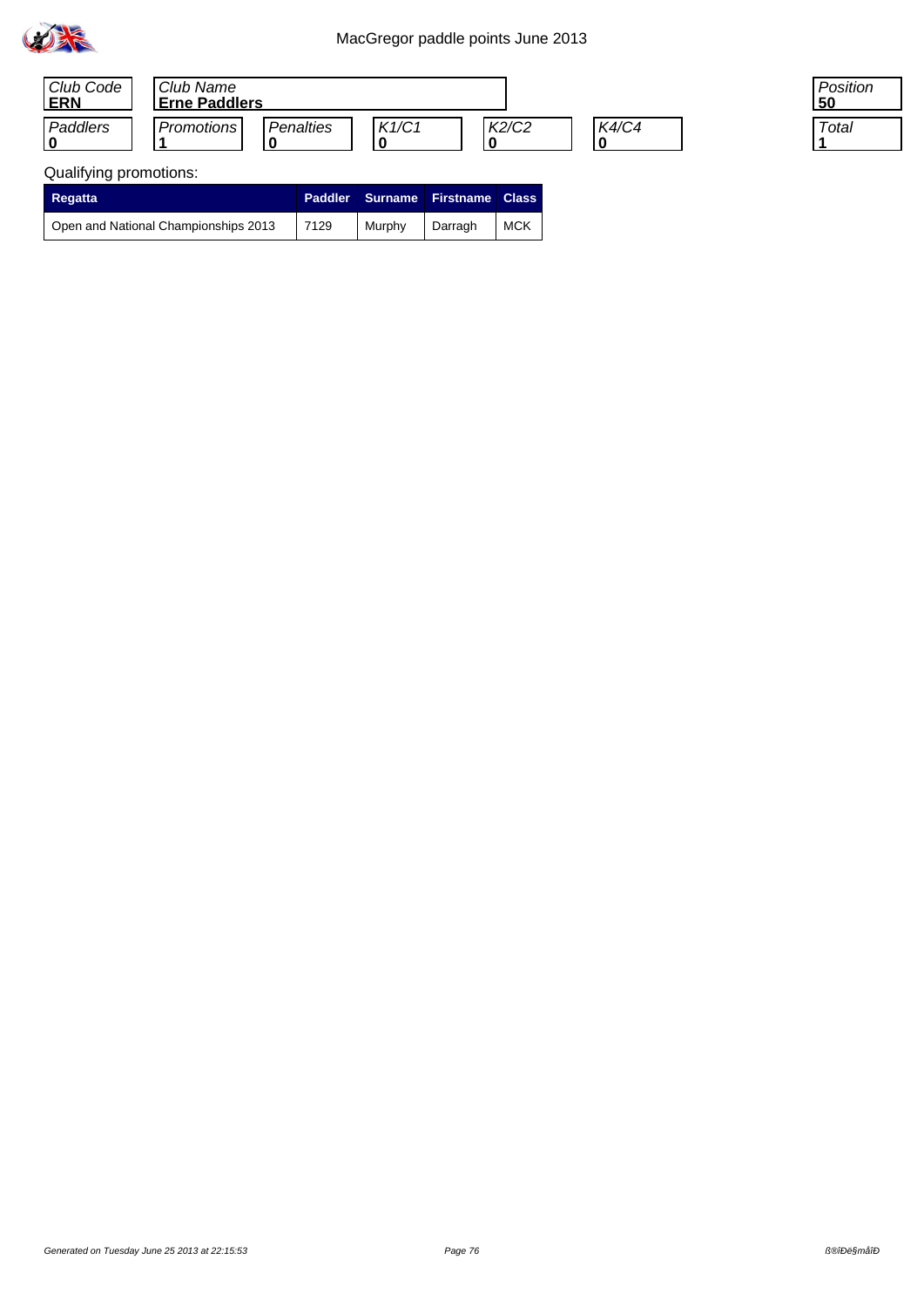



#### Pre-entries:

|       | Surname Firstname Events |                    |
|-------|--------------------------|--------------------|
| Daley | Sam                      | BDK: K1:500m 1000m |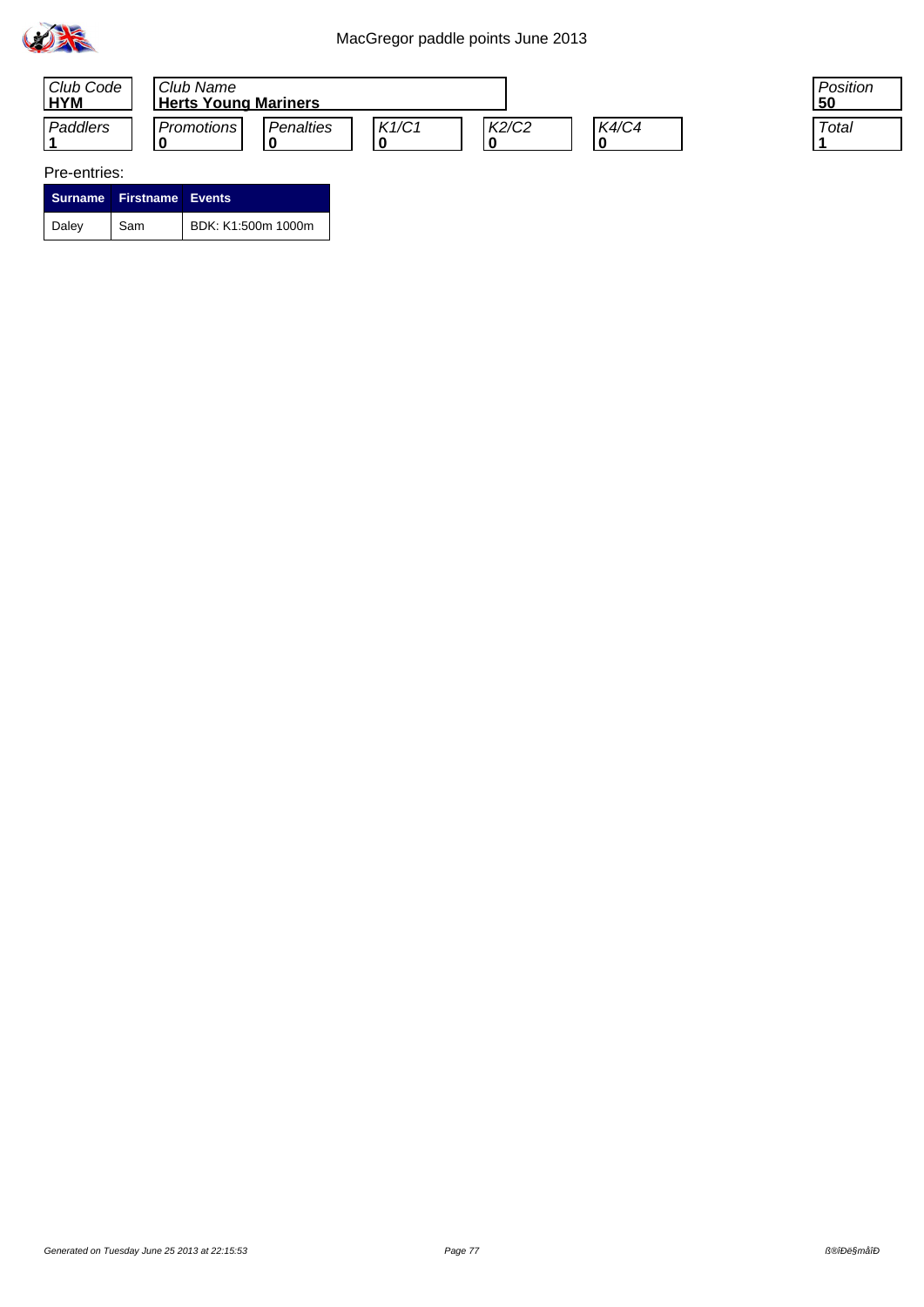

| Club Code<br><b>EXE</b> | Club Name<br><b>Exeter Canoe Club</b> |           |       |       |       |
|-------------------------|---------------------------------------|-----------|-------|-------|-------|
| Paddlers                | <b>Promotions</b>                     | Penalties | K1/C1 | K2/C2 | K4/C4 |

# Qualifying promotions:

| <b>Regatta</b>                       |      |                | <b>Paddler Surname Firstname Class</b> |            |
|--------------------------------------|------|----------------|----------------------------------------|------------|
| Open and National Championships 2012 | 6632 | Williams Jahgo |                                        | <b>MBK</b> |

Position<br>50

Total <u>|1</u>